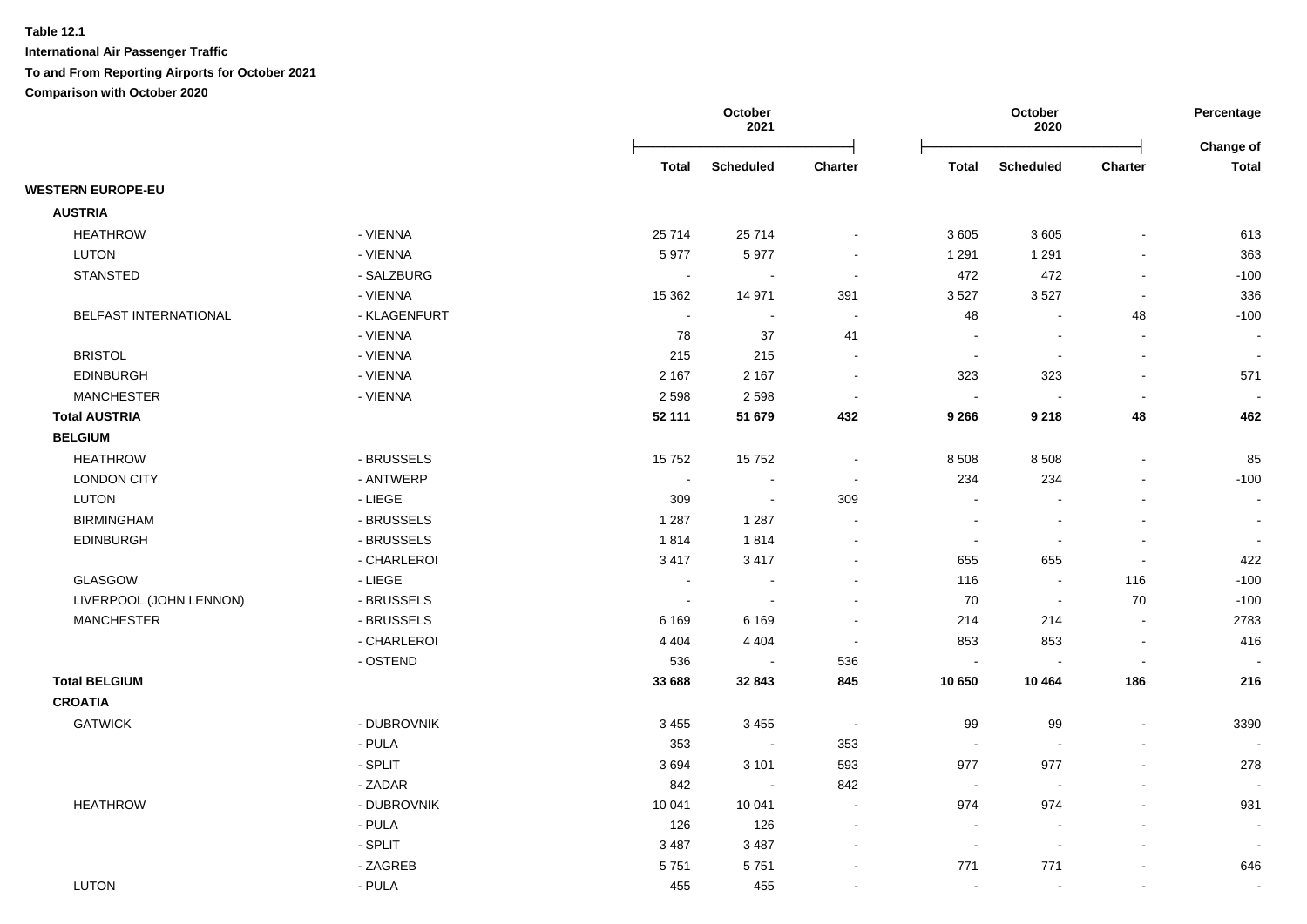|                       |             |                | October<br>2021  |                |                         | October<br>2020          |                           | Percentage                |
|-----------------------|-------------|----------------|------------------|----------------|-------------------------|--------------------------|---------------------------|---------------------------|
|                       |             | <b>Total</b>   | <b>Scheduled</b> | <b>Charter</b> | <b>Total</b>            | <b>Scheduled</b>         | Charter                   | Change of<br><b>Total</b> |
|                       | - SPLIT     | 5 2 6 9        | 5 2 6 9          |                | 395                     | 395                      | $\blacksquare$            | 1234                      |
| <b>STANSTED</b>       | - DUBROVNIK | 3073           | 3073             | $\blacksquare$ | $\blacksquare$          | $\blacksquare$           | $\overline{\phantom{a}}$  |                           |
|                       | - PULA      | 2 0 6 5        | 2 0 3 4          | 31             | 731                     | 731                      | $\blacksquare$            | 182                       |
|                       | - SPLIT     | 973            | 973              | $\sim$         |                         |                          |                           |                           |
|                       | - ZADAR     | 3 0 5 0        | 3 0 5 0          |                |                         |                          |                           | $\blacksquare$            |
|                       | - ZAGREB    | 5493           | 5 4 9 3          |                |                         | $\blacksquare$           | $\blacksquare$            | $\blacksquare$            |
| BELFAST INTERNATIONAL | - SPLIT     | 1 4 7 1        | 1 4 7 1          |                |                         | L.                       | $\overline{a}$            |                           |
| <b>BIGGIN HILL</b>    | - OSIJEK    | $\mathbf{3}$   | $\blacksquare$   | 3              |                         | $\mathbf{r}$             | $\sim$                    | $\blacksquare$            |
| <b>BIRMINGHAM</b>     | - DUBROVNIK | 961            | 961              |                |                         | $\overline{a}$           | $\overline{a}$            | $\blacksquare$            |
|                       | - SPLIT     | 781            | 781              |                |                         | $\blacksquare$           | $\blacksquare$            | $\blacksquare$            |
| <b>BRISTOL</b>        | - DUBROVNIK | 1705           | 1705             |                | 16                      | 16                       | L.                        | 10556                     |
|                       | - PULA      | 993            | 993              |                | $\sim$                  | $\overline{\phantom{a}}$ | L.                        |                           |
|                       | - SPLIT     | 3 3 5 8        | 3 3 5 8          |                | 69                      | 69                       | $\mathbf{r}$              | 4767                      |
| <b>EDINBURGH</b>      | - DUBROVNIK | 2 5 3 0        | 2 5 3 0          |                | 34                      | 34                       | $\overline{a}$            | 7341                      |
|                       | - ZADAR     | 1 1 8 9        | 1 1 8 9          |                | $\sim$                  | $\sim$                   | $\blacksquare$            |                           |
| GLASGOW               | - SPLIT     | 873            | 873              |                | 32                      | 32                       | L.                        | 2628                      |
| <b>LEEDS BRADFORD</b> | - DUBROVNIK | 1672           | 1672             |                | $\blacksquare$          | $\blacksquare$           | $\blacksquare$            | $\blacksquare$            |
|                       | - SPLIT     | 364            | 364              |                | $\sim$                  | $\sim$                   | $\sim$                    | $\sim$                    |
| <b>MANCHESTER</b>     | - DUBROVNIK | 3707           | 3707             |                | 101                     | 101                      | $\mathbf{r}$              | 3570                      |
|                       | - PULA      | 301            | $\sim$           | 301            | $\sim$                  | $\overline{\phantom{a}}$ |                           |                           |
|                       | - SPLIT     | 4 1 7 5        | 3 3 9 0          | 785            | 349                     | 349                      | $\overline{a}$            | 1096                      |
|                       | - ZADAR     | 1 3 3 7        | 1 3 3 7          | $\sim$         |                         | $\blacksquare$           |                           | $\blacksquare$            |
| <b>NEWCASTLE</b>      | - DUBROVNIK | 788            | 788              |                | $\sim$                  |                          |                           |                           |
| <b>Total CROATIA</b>  |             | 74 335         | 71 427           | 2 9 0 8        | 4548                    | 4 5 4 8                  |                           | 1534                      |
| <b>CYPRUS</b>         |             |                |                  |                |                         |                          |                           |                           |
| <b>GATWICK</b>        | - LARNACA   | 13 981         | 9444             | 4 5 3 7        | 6836                    | 4737                     | 2 0 9 9                   | 105                       |
|                       | - PAPHOS    | 24 977         | 16 163           | 8814           | 14 29 5                 | 10 0 76                  | 4 2 1 9                   | 75                        |
| <b>HEATHROW</b>       | - LARNACA   | 33 654         | 33 654           | $\sim$         | 21 315                  | 21 315                   | $\sim$                    | 58                        |
|                       | - PAPHOS    | 11 041         | 11 041           |                | 8871                    | 8871                     | $\blacksquare$            | 24                        |
| <b>LUTON</b>          | - LARNACA   | 8 2 1 5        | 8 2 1 5          |                | 3 1 1 2                 | 3 1 1 2                  | $\overline{a}$            | 164                       |
|                       | - PAPHOS    | 6 2 9 1        | 6 2 9 1          |                | 3 4 5 7                 | 3 4 5 7                  |                           | 82                        |
| <b>STANSTED</b>       | - LARNACA   | 8 0 5 3        | 6559             | 1 4 9 4        | 3 4 5 3                 | 3 4 5 3                  | $\blacksquare$            | 133                       |
|                       | - PAPHOS    | 20 683         | 17727            | 2 9 5 6        | 9 2 7 2                 | 9 1 1 9                  | 153                       | 123                       |
| <b>BIGGIN HILL</b>    | - LARNACA   | $\overline{c}$ | $\sim$           | $\overline{c}$ | 3                       | $\sim$                   | $\ensuremath{\mathsf{3}}$ | $-33$                     |
|                       | - PAPHOS    | $\blacksquare$ | $\blacksquare$   |                | $\overline{\mathbf{c}}$ | $\blacksquare$           | $\boldsymbol{2}$          | $-100$                    |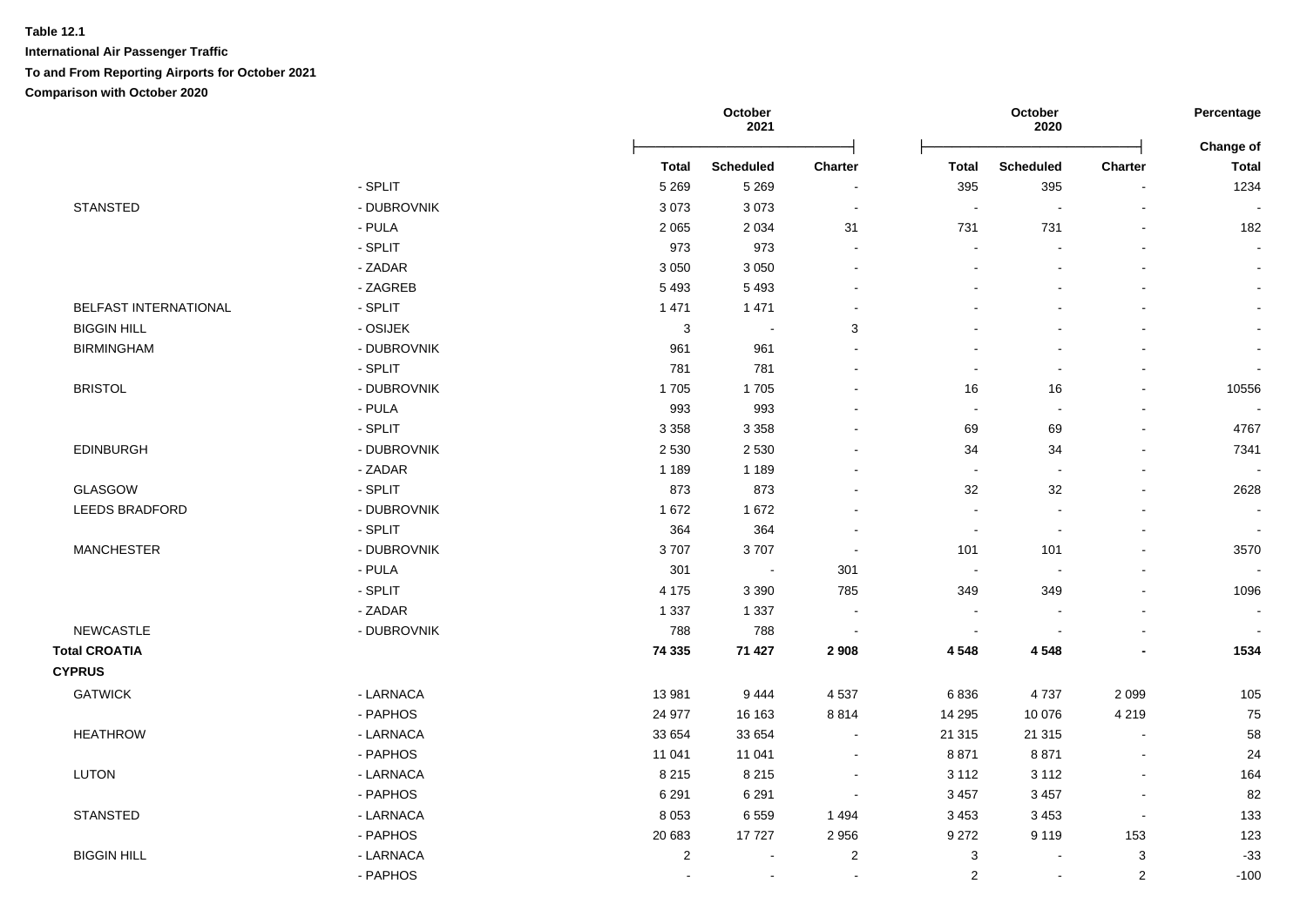|                             |                     |         | October<br>2021  |                |                            | October<br>2020          |                | Percentage                |
|-----------------------------|---------------------|---------|------------------|----------------|----------------------------|--------------------------|----------------|---------------------------|
|                             |                     | Total   | <b>Scheduled</b> | <b>Charter</b> | Total                      | <b>Scheduled</b>         | Charter        | Change of<br><b>Total</b> |
| <b>BIRMINGHAM</b>           | - LARNACA           | 13018   | 7622             | 5 3 9 6        | 3765                       | 2 0 0 5                  | 1760           | 246                       |
|                             | - PAPHOS            | 11 659  | 5 8 0 4          | 5 8 5 5        | 3593                       | 2 3 4 5                  | 1 2 4 8        | 224                       |
| <b>BOURNEMOUTH</b>          | - PAPHOS            | 3544    | 2 2 2 2          | 1 3 2 2        | 698                        | 698                      | $\sim$         | 408                       |
| <b>BRISTOL</b>              | - LARNACA           | 6046    | 3 4 8 5          | 2 5 6 1        | 1983                       | 1818                     | 165            | 205                       |
|                             | - PAPHOS            | 7479    | 4 2 6 9          | 3 2 1 0        | 3596                       | 2 2 4 8                  | 1 3 4 8        | 108                       |
| <b>CARDIFF WALES</b>        | - LARNACA           | 1 2 6 4 | $\blacksquare$   | 1 2 6 4        | $\sim$                     | $\overline{\phantom{a}}$ |                |                           |
| DONCASTER SHEFFIELD         | - LARNACA           | 1 1 3 5 | 1 1 3 5          |                | 320                        | 320                      | $\blacksquare$ | 255                       |
|                             | - PAPHOS            | 2 6 0 3 | $\sim$           | 2 6 0 3        | $\sim$                     |                          | $\overline{a}$ |                           |
| EAST MIDLANDS INTERNATIONAL | - LARNACA           | 4 3 4 0 | 2963             | 1 377          | 828                        | 802                      | 26             | 424                       |
|                             | - PAPHOS            | 5964    | 3 0 2 2          | 2942           | 2 0 4 3                    | 1 2 3 8                  | 805            | 192                       |
| <b>EDINBURGH</b>            | - LARNACA           | 1 1 0 1 | 1 1 0 1          |                | 617                        | 617                      |                | 78                        |
|                             | - PAPHOS            | 4 2 8 2 | 4 2 8 2          |                | 3926                       | 3926                     |                | 9                         |
| <b>EXETER</b>               | - PAPHOS            | 1754    | $\sim$           | 1754           | $\mathcal{L}_{\mathbf{r}}$ | $\sim$                   | L.             |                           |
| <b>GLASGOW</b>              | - LARNACA           | 2561    | 1 2 7 0          | 1 2 9 1        | 492                        | 492                      | L.             | 421                       |
|                             | - PAPHOS            | 4 0 9 6 | 2916             | 1 1 8 0        | 2673                       | 2 3 9 2                  | 281            | 53                        |
| <b>GUERNSEY</b>             | - PAPHOS            | 9       | $\sim$           | 9              | $\sim$                     | $\sim$                   | $\sim$         |                           |
| <b>LEEDS BRADFORD</b>       | - LARNACA           | 5 3 9 6 | 5 3 9 6          | $\sim$         | 1618                       | 1618                     |                | 233                       |
|                             | - PAPHOS            | 1 5 5 5 | 1555             |                | 2 4 5 8                    | 2 4 5 8                  |                | $-37$                     |
| LIVERPOOL (JOHN LENNON)     | - LARNACA           | 2 2 0 6 | 2 2 0 6          |                | 1 5 5 8                    | 1558                     |                | 42                        |
|                             | - PAPHOS            | 2 2 8 6 | 2 2 8 6          |                | 1809                       | 1809                     |                | 26                        |
| <b>MANCHESTER</b>           | - LARNACA           | 16 030  | 8545             | 7 4 8 5        | 6467                       | 4 2 0 7                  | 2 2 6 0        | 148                       |
|                             | - PAPHOS            | 27 136  | 16 556           | 10 580         | 13 137                     | 9453                     | 3684           | 107                       |
| NEWCASTLE                   | - LARNACA           | 5 2 6 1 | 5 2 6 1          |                | 2 0 9 2                    | 2 0 9 2                  |                | 151                       |
|                             | - PAPHOS            | 5720    | 5720             |                | 2 2 2 5                    | 2 2 2 5                  |                | 157                       |
| <b>Total CYPRUS</b>         |                     | 263 342 | 196 710          | 66 632         | 126 514                    | 108 461                  | 18 053         | 108                       |
| <b>DENMARK</b>              |                     |         |                  |                |                            |                          |                |                           |
| <b>GATWICK</b>              | - COPENHAGEN        | 10 997  | 10 997           |                | 2755                       | 2755                     |                | 299                       |
| <b>HEATHROW</b>             | - BILLUND           |         |                  |                | 218                        | 218                      |                | $-100$                    |
|                             | - COPENHAGEN        | 46 828  | 46 828           |                | 9 0 8 1                    | 9081                     |                | 416                       |
| <b>LUTON</b>                | - COPENHAGEN        | $\sim$  | $\sim$           |                | 1 2 4 0                    | 1 2 4 0                  |                | $-100$                    |
| <b>STANSTED</b>             | - AALBORG           | 1967    | 1967             |                | $\sim$                     | $\overline{\phantom{a}}$ |                |                           |
|                             | - AARHUS (TIRSTRUP) | 3874    | 3874             |                | 898                        | 898                      | $\overline{a}$ | 331                       |
|                             | - BILLUND           | 9558    | 9558             |                | 821                        | 821                      |                | 1064                      |
|                             | - COPENHAGEN        | 12899   | 12 8 9 9         |                | 3838                       | 3838                     |                | 236                       |
|                             |                     |         |                  |                |                            |                          |                |                           |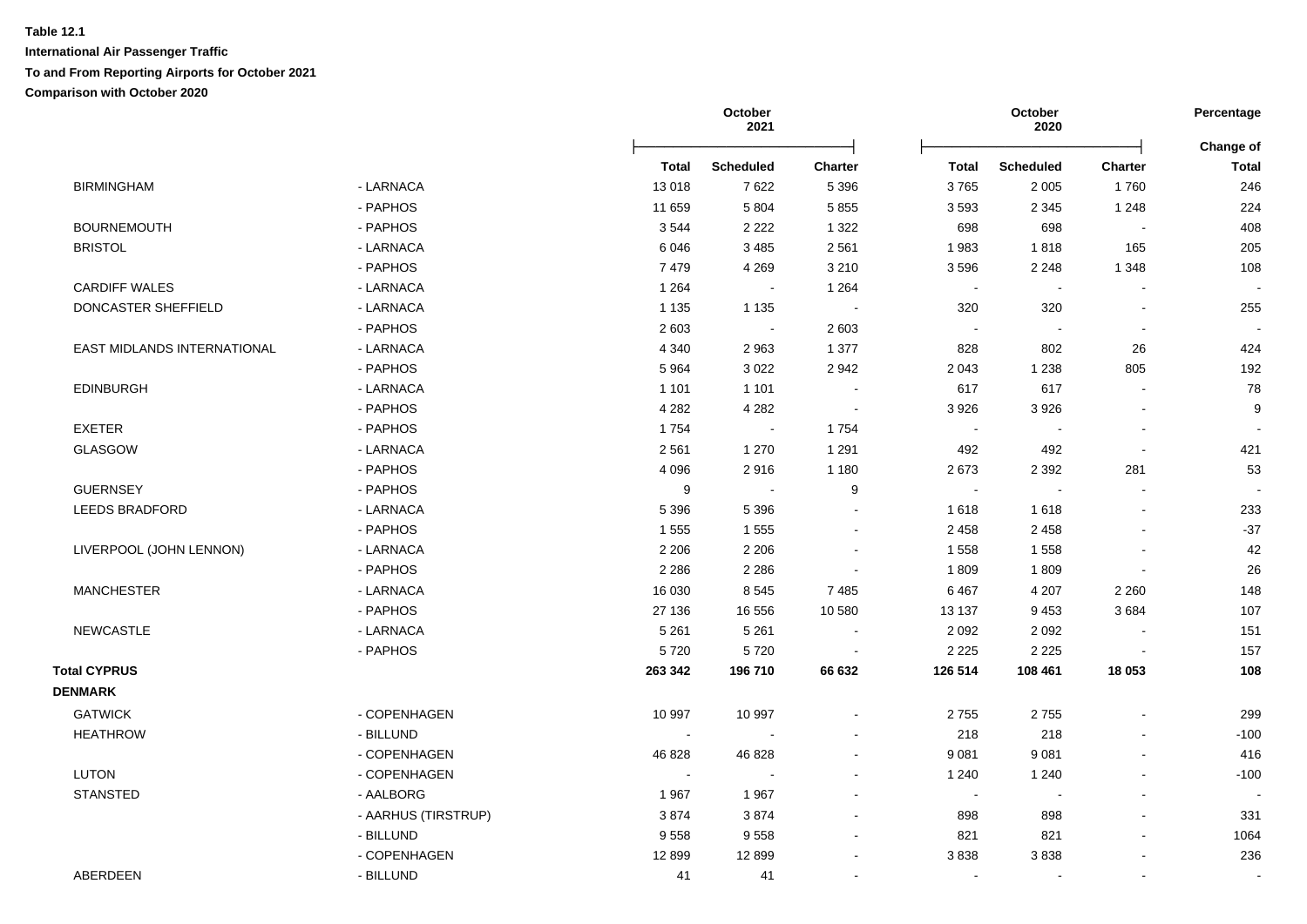| - COPENHAGEN                               |                             | <b>Total</b><br>519<br>687 | <b>Scheduled</b><br>519  | <b>Charter</b> | <b>Total</b>             | <b>Scheduled</b> |                          | Change of                |
|--------------------------------------------|-----------------------------|----------------------------|--------------------------|----------------|--------------------------|------------------|--------------------------|--------------------------|
|                                            |                             |                            |                          |                |                          |                  | <b>Charter</b>           | <b>Total</b>             |
|                                            |                             |                            |                          |                |                          | $\sim$           | $\sim$                   |                          |
| - ESBJERG                                  |                             |                            | 687                      | $\sim$         | 255                      | 255              | $\sim$                   | 169                      |
| BELFAST INTERNATIONAL<br>- AALBORG         |                             |                            | $\blacksquare$           |                | 31                       |                  | 31                       | $-100$                   |
| <b>BIGGIN HILL</b><br>- COPENHAGEN         |                             | 9                          | $\blacksquare$           | 9              | $\blacksquare$           |                  | $\overline{a}$           |                          |
| <b>BIRMINGHAM</b><br>- COPENHAGEN          |                             | 63                         | $\sim$                   | 63             | 88                       | 88               | $\overline{a}$           | $-28$                    |
| - BILLUND<br><b>EDINBURGH</b>              |                             | 16                         | $\overline{7}$           | 9              | $\overline{\phantom{a}}$ |                  |                          |                          |
| - COPENHAGEN                               |                             | 8571                       | 8571                     |                | 1 0 5 3                  | 1 0 5 3          |                          | 714                      |
| GLASGOW<br>- COPENHAGEN                    |                             | 1657                       | $\sim$                   | 1 6 5 7        | $\sim$                   |                  | $\overline{a}$           | $\sim$                   |
| - ROSKILDE                                 |                             | 51                         | $\blacksquare$           | 51             |                          |                  | $\blacksquare$           | $\sim$                   |
| <b>HUMBERSIDE</b><br>- BILLUND             |                             | 13                         | $\blacksquare$           | 13             |                          |                  | $\sim$                   | $\sim$                   |
| LIVERPOOL (JOHN LENNON)<br>- BILLUND       |                             | $\overline{a}$             | $\overline{\phantom{a}}$ |                | 54                       |                  | 54                       | $-100$                   |
| - ROSKILDE                                 |                             | $\sim$                     | $\sim$                   | $\sim$         | 55                       |                  | 55                       | $-100$                   |
| <b>MANCHESTER</b><br>- COPENHAGEN          |                             | 13 6 20                    | 13 6 20                  |                | 2 5 9 7                  | 2597             | $\sim$                   | 424                      |
| <b>Total DENMARK</b>                       |                             | 111 370                    | 109 568                  | 1802           | 22 984                   | 22 844           | 140                      | 385                      |
| <b>FINLAND</b>                             |                             |                            |                          |                |                          |                  |                          |                          |
| <b>GATWICK</b><br>- HELSINKI               |                             | 2 3 5 8                    | 2 3 5 8                  |                | $\sim$                   |                  | $\sim$                   |                          |
| <b>HEATHROW</b><br>- HELSINKI              |                             | 21 234                     | 21 234                   |                | 9 0 3 9                  | 9 0 3 9          | $\overline{a}$           | 135                      |
| <b>STANSTED</b><br>- HELSINKI              |                             | 311                        | 311                      |                | $\blacksquare$           |                  | $\sim$                   | $\overline{\phantom{a}}$ |
| - HELSINKI<br><b>BELFAST INTERNATIONAL</b> |                             | $\sim$                     |                          |                | 30                       | $\sim$           | 30                       | $-100$                   |
| <b>EDINBURGH</b><br>- HELSINKI             |                             | 1886                       | 1886                     |                | 539                      | 539              | $\sim$                   | 250                      |
| <b>MANCHESTER</b><br>- HELSINKI            |                             | 3630                       | 3630                     |                | 819                      | 819              | $\overline{\phantom{a}}$ | 343                      |
| <b>Total FINLAND</b>                       |                             | 29 4 19                    | 29 4 19                  |                | 10 427                   | 10 397           | 30                       | 182                      |
| <b>FRANCE</b>                              |                             |                            |                          |                |                          |                  |                          |                          |
| <b>GATWICK</b><br>- BORDEAUX               |                             | 5517                       | 5517                     |                |                          |                  | $\blacksquare$           | $\sim$                   |
| - LYON                                     |                             | 4 9 9 9                    | 4 9 9 9                  |                |                          |                  |                          | $\sim$                   |
| - MARSEILLE                                |                             | 3 0 6 7                    | 3 0 6 7                  |                |                          |                  |                          | $\sim$                   |
| - MONTPELLIER                              |                             | 3512                       | 3512                     |                |                          |                  |                          |                          |
| - NANTES                                   |                             | 5 0 4 9                    | 5 0 4 9                  |                | 502                      | 502              | ä,                       | 906                      |
| - NICE                                     |                             | 11 925                     | 11 925                   |                | 2 1 9 9                  | 2 1 9 9          | $\sim$                   | 442                      |
|                                            | - PARIS (CHARLES DE GAULLE) | 10 585                     | 10 585                   |                | 2 9 9 8                  | 2998             | $\overline{a}$           | 253                      |
| - PARIS (ORLY)                             |                             |                            |                          |                | 844                      | 844              | $\sim$                   | $-100$                   |
| - RENNES                                   |                             | $\overline{\phantom{a}}$   |                          |                | 140                      |                  | 140                      | $-100$                   |
|                                            | - TOULOUSE (BLAGNAC)        | 4 3 6 3                    | 4 3 6 3                  |                | 379                      | 379              | $\sim$                   | 1051                     |
| <b>HEATHROW</b><br>- BORDEAUX              |                             | 4688                       | 4688                     |                | 596                      | 596              | $\overline{a}$           | 687                      |
| - FIGARI                                   |                             | 100                        | 100                      |                | $\sim$                   |                  | $\blacksquare$           | $\sim$                   |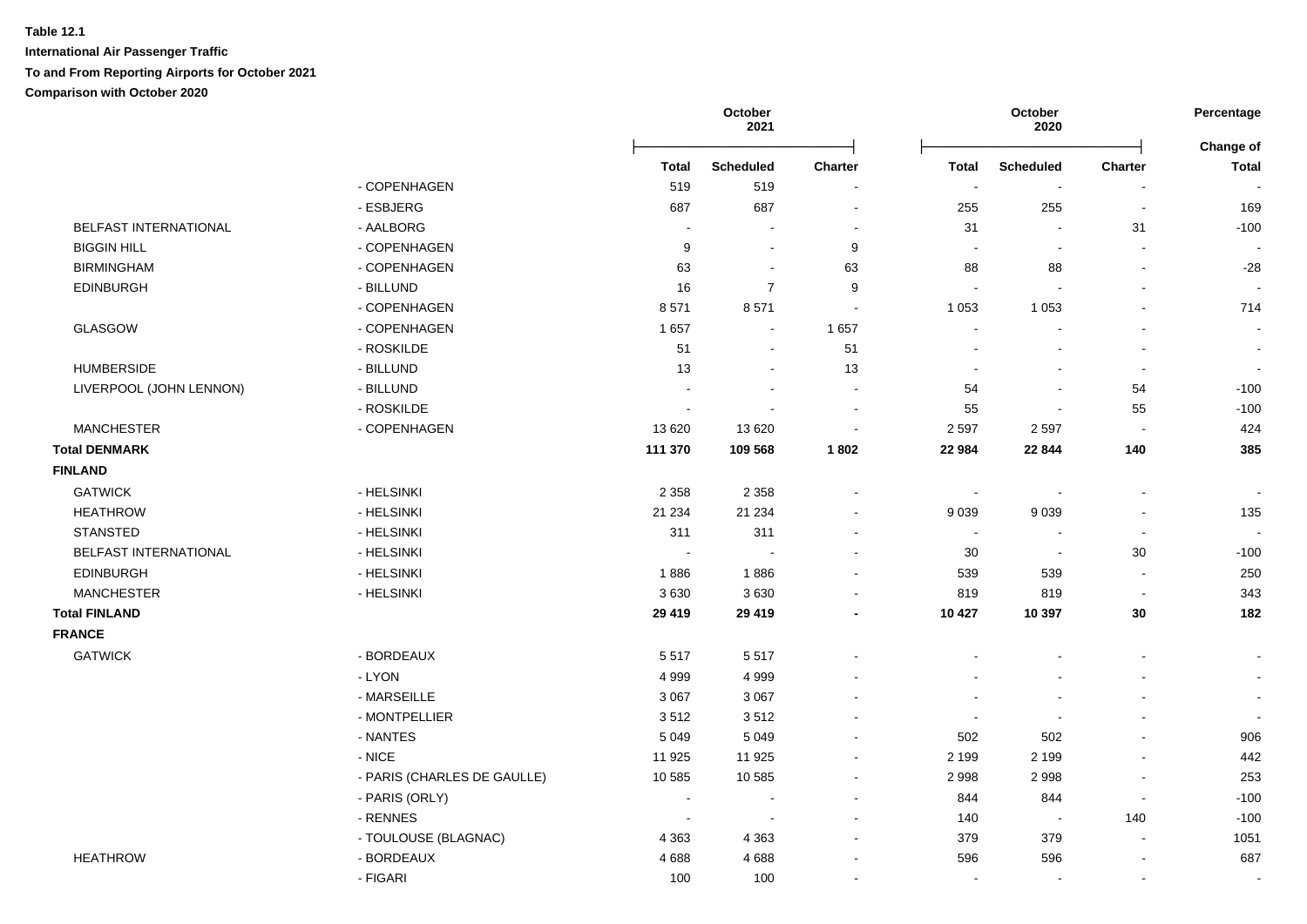|                       |                                |         | October<br>2021  |                |                          | October<br>2020          |                          | Percentage                |
|-----------------------|--------------------------------|---------|------------------|----------------|--------------------------|--------------------------|--------------------------|---------------------------|
|                       |                                | Total   | <b>Scheduled</b> | Charter        | <b>Total</b>             | <b>Scheduled</b>         | Charter                  | Change of<br><b>Total</b> |
|                       | - LYON                         | 7 2 6 9 | 7 2 6 9          |                | 546                      | 546                      |                          | 1231                      |
|                       | - MARSEILLE                    | 11 558  | 11 558           | $\blacksquare$ | 3 3 3 6                  | 3 3 3 6                  | $\overline{\phantom{a}}$ | 246                       |
|                       | $-NICE$                        | 38 27 2 | 38 207           | 65             | 9515                     | 9515                     |                          | 302                       |
|                       | - PARIS (CHARLES DE GAULLE)    | 50 485  | 50 485           | $\blacksquare$ | 18 543                   | 18 543                   |                          | 172                       |
|                       | - PARIS (ORLY)                 |         |                  | $\overline{a}$ | 36                       | 36                       |                          | $-100$                    |
|                       | - TOULOUSE (BLAGNAC)           | 7 1 8 3 | 7 1 8 3          | $\mathbf{r}$   | 2895                     | 2895                     |                          | 148                       |
| <b>LONDON CITY</b>    | $-NICE$                        | 4 9 5 7 | 4 9 5 7          |                | $\sim$                   |                          |                          |                           |
| <b>LUTON</b>          | - BEZIERS                      | 1637    | 1637             |                | 406                      | 406                      |                          | 303                       |
|                       | - LYON                         | 303     | 303              |                | $\sim$                   |                          |                          | $\blacksquare$            |
|                       | $-NICE$                        | 3 3 1 6 | 3316             |                | $\blacksquare$           | $\overline{\phantom{a}}$ |                          | $\blacksquare$            |
|                       | - NIMES                        |         |                  |                | 252                      | 252                      |                          | $-100$                    |
|                       | - PARIS (CHARLES DE GAULLE)    | 7876    | 7876             | $\blacksquare$ | 226                      | 226                      |                          | 3385                      |
| SOUTHEND              | - BREST                        | 1512    | 1512             |                | $\sim$                   | $\blacksquare$           |                          |                           |
| <b>STANSTED</b>       | - BERGERAC                     | 4 2 6 5 | 4 2 6 5          |                | 697                      | 697                      |                          | 512                       |
|                       | - BEZIERS                      | 1 6 2 5 | 1 6 2 5          |                | $\blacksquare$           |                          |                          |                           |
|                       | - BIARRITZ                     | 7740    | 7740             |                | 685                      | 685                      |                          | 1030                      |
|                       | - BORDEAUX                     | 4528    | 4528             |                | 66                       | 66                       |                          | 6761                      |
|                       | - BRIVE-LA-GAILLARDE           | 1 2 7 5 | 1 2 7 5          |                | $\sim$                   |                          |                          |                           |
|                       | - CARCASSONNE                  | 3 3 7 5 | 3 3 7 5          |                | 418                      | 418                      |                          | 707                       |
|                       | - DINARD                       |         |                  |                | 552                      | 552                      |                          | $-100$                    |
|                       | - LA ROCHELLE                  | 2 1 0 9 | 2 1 0 9          |                | $\sim$                   | $\sim$                   |                          |                           |
|                       | - LIMOGES                      | 5 3 4 2 | 5 3 4 2          |                | 423                      | 423                      |                          | 1163                      |
|                       | - MARSEILLE                    | 11 915  | 11 915           | $\blacksquare$ | 745                      | 745                      |                          | 1499                      |
|                       | - NANTES                       | 317     | 317              | $\blacksquare$ | 1 0 8 4                  | 1 0 8 4                  |                          | $-71$                     |
|                       | $-NICE$                        | 272     | 272              |                | 797                      | 797                      |                          | $-66$                     |
|                       | - NIMES                        | 1969    | 1969             |                | 630                      | 630                      |                          | 213                       |
|                       | - PERPIGNAN                    | 1739    | 1739             |                | $\sim$                   |                          |                          |                           |
|                       | - POITIERS                     | 2955    | 2955             |                | 454                      | 454                      |                          | 551                       |
|                       | - TARBES-LOURDES INTERNATIONAL | 2016    | 2016             |                | 550                      | 550                      |                          | 267                       |
|                       | - TOULOUSE (BLAGNAC)           | 7726    | 7726             |                | $\sim$                   | $\blacksquare$           |                          |                           |
|                       | - TOURS                        |         | $\blacksquare$   |                | 279                      | 279                      |                          | $-100$                    |
| ABERDEEN              | - PARIS (CHARLES DE GAULLE)    |         |                  |                | 478                      | 478                      |                          | $-100$                    |
| BELFAST INTERNATIONAL | - PARIS (CHARLES DE GAULLE)    | 1979    | 1979             | $\blacksquare$ | $\overline{\phantom{a}}$ |                          |                          |                           |
| <b>BIGGIN HILL</b>    | $-$ NICE                       | 14      | $\blacksquare$   | 14             | $\overline{7}$           |                          | $\overline{7}$           | 100                       |
|                       | - PARIS (LE BOURGET)           | 9       | $\sim$           | 9              |                          |                          |                          |                           |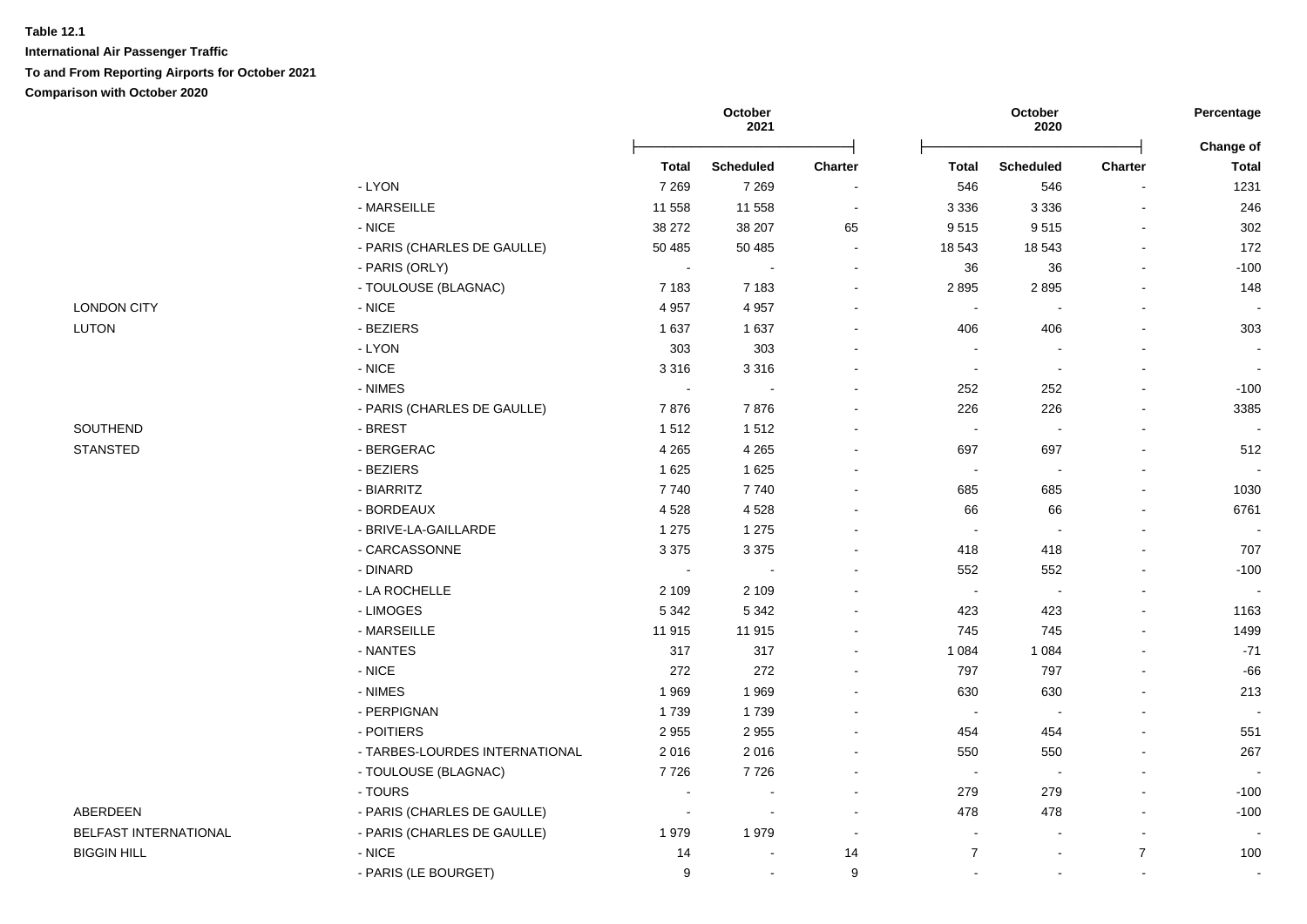|                             |                             |                          | October<br>2021          |                          |                          | October<br>2020          |                | Percentage<br>Change of  |
|-----------------------------|-----------------------------|--------------------------|--------------------------|--------------------------|--------------------------|--------------------------|----------------|--------------------------|
|                             |                             | <b>Total</b>             | Scheduled                | <b>Charter</b>           | <b>Total</b>             | <b>Scheduled</b>         | <b>Charter</b> | <b>Total</b>             |
| <b>BIRMINGHAM</b>           | - PARIS (CHARLES DE GAULLE) | 9 2 2 0                  | 9 2 2 0                  |                          | 2 1 7 5                  | 2 1 7 5                  | $\overline{a}$ | 324                      |
|                             | - PERPIGNAN                 | 1 3 6 2                  | 1 3 6 2                  | $\overline{\phantom{a}}$ | $\sim$                   | $\overline{\phantom{a}}$ | $\blacksquare$ |                          |
|                             | - TOULOUSE (BLAGNAC)        |                          |                          |                          | 101                      |                          | 101            | $-100$                   |
| <b>BRISTOL</b>              | - BERGERAC                  | 1784                     | 1784                     | $\sim$                   | $\sim$                   | $\overline{\phantom{a}}$ | $\mathbf{r}$   |                          |
|                             | - BEZIERS                   | 1920                     | 1920                     |                          | 376                      | 376                      | $\blacksquare$ | 411                      |
|                             | - BORDEAUX                  | 1856                     | 1856                     |                          | $\sim$                   | $\overline{\phantom{a}}$ | $\sim$         |                          |
|                             | - FIGARI                    | $\sim$                   | $\blacksquare$           |                          | 57                       | $\sim$                   | 57             | $-100$                   |
|                             | - LIMOGES                   | 1916                     | 1916                     |                          | 558                      | 558                      | $\blacksquare$ | 243                      |
|                             | - MARSEILLE                 |                          |                          |                          | 100                      |                          | 100            | $-100$                   |
|                             | $-$ NICE                    | 4 0 9 1                  | 4 0 9 1                  |                          | $\overline{\phantom{a}}$ |                          |                |                          |
|                             | - PARIS (CHARLES DE GAULLE) | 5 3 8 8                  | 5 3 8 8                  |                          | 219                      | 219                      | $\blacksquare$ | 2360                     |
|                             | - PARIS (ORLY)              | 2 177                    | 2 1 7 7                  |                          | $\blacksquare$           |                          | $\blacksquare$ | $\overline{\phantom{a}}$ |
|                             | - TOULOUSE (BLAGNAC)        | 2 3 4 9                  | 2 3 4 9                  | $\sim$                   | $\sim$                   |                          | L.             | $\sim$                   |
|                             | - VILLACOUBLAY              | $\sim$                   |                          | $\overline{\phantom{a}}$ | 51                       | $\sim$                   | 51             | $-100$                   |
| <b>CARDIFF WALES</b>        | - PARIS (CHARLES DE GAULLE) | 42                       |                          | 42                       | $\sim$                   |                          | $\sim$         |                          |
|                             | - PARIS (LE BOURGET)        | $\sim$                   | $\sim$                   | $\sim$                   | 112                      | $\sim$                   | 112            | $-100$                   |
| DONCASTER SHEFFIELD         | - BORDEAUX                  | 99                       | 99                       | $\sim$                   |                          |                          | $\sim$         | $\sim$                   |
|                             | - TOULOUSE (BLAGNAC)        | 114                      | $\sim$                   | 114                      |                          |                          | $\blacksquare$ | $\sim$                   |
| EAST MIDLANDS INTERNATIONAL | - BERGERAC                  | 1 3 5 7                  | 1 3 5 7                  | $\overline{\phantom{a}}$ |                          |                          |                | $\blacksquare$           |
|                             | - BORDEAUX                  | 81                       | 81                       |                          | $\blacksquare$           |                          | $\blacksquare$ | $\sim$                   |
|                             | - DINARD                    |                          | $\overline{\phantom{a}}$ | $\sim$                   | 186                      | 186                      | $\blacksquare$ | $-100$                   |
|                             | - LIMOGES                   | 2858                     | 2858                     |                          | 235                      | 235                      | $\blacksquare$ | 1116                     |
|                             | - TOULOUSE (BLAGNAC)        | 149                      | $\blacksquare$           | 149                      | $\sim$                   |                          | L,             |                          |
| <b>EDINBURGH</b>            | - BORDEAUX                  | 2 9 2 6                  | 2926                     |                          | 321                      | 321                      | $\blacksquare$ | 812                      |
|                             | - MARSEILLE                 | 2 4 3 2                  | 2 4 3 2                  |                          | $\overline{\phantom{a}}$ |                          | $\blacksquare$ | $\overline{\phantom{a}}$ |
|                             | $-$ NICE                    | 2 2 2 7                  | 2 2 2 7                  |                          | $\sim$                   |                          |                |                          |
|                             | - PARIS (CHARLES DE GAULLE) | 14773                    | 14773                    |                          | 1 1 6 4                  | 1 1 6 4                  |                | 1169                     |
|                             | - TOULOUSE (BLAGNAC)        | 262                      | 262                      |                          | $\sim$                   |                          | $\mathbf{r}$   |                          |
| GLASGOW                     | $-LILLE$                    |                          | ÷.                       |                          | 98                       | $\sim$                   | 98             | $-100$                   |
|                             | - PARIS (CHARLES DE GAULLE) | 2707                     | 2707                     | $\sim$                   | $\sim$                   | $\sim$                   | $\sim$         | $\overline{\phantom{a}}$ |
| <b>HUMBERSIDE</b>           | - PERPIGNAN                 | $\overline{\phantom{a}}$ | ÷,                       | $\overline{\phantom{a}}$ | 70                       | $\blacksquare$           | 70             | $-100$                   |
|                             | - TOULOUSE (BLAGNAC)        | 34                       | $\blacksquare$           | 34                       | $\sim$                   | $\sim$                   | $\sim$         |                          |
| <b>JERSEY</b>               | - BREST                     |                          | $\sim$                   | $\sim$                   | 31                       | $\sim$                   | 31             | $-100$                   |
| <b>LEEDS BRADFORD</b>       | - LIMOGES                   | 1 1 4 3                  | 1 1 4 3                  |                          |                          |                          | $\blacksquare$ |                          |
| LIVERPOOL (JOHN LENNON)     | - BERGERAC                  | 1981                     | 1981                     | $\blacksquare$           | 466                      | 466                      | $\blacksquare$ | 325                      |
|                             |                             |                          |                          |                          |                          |                          |                |                          |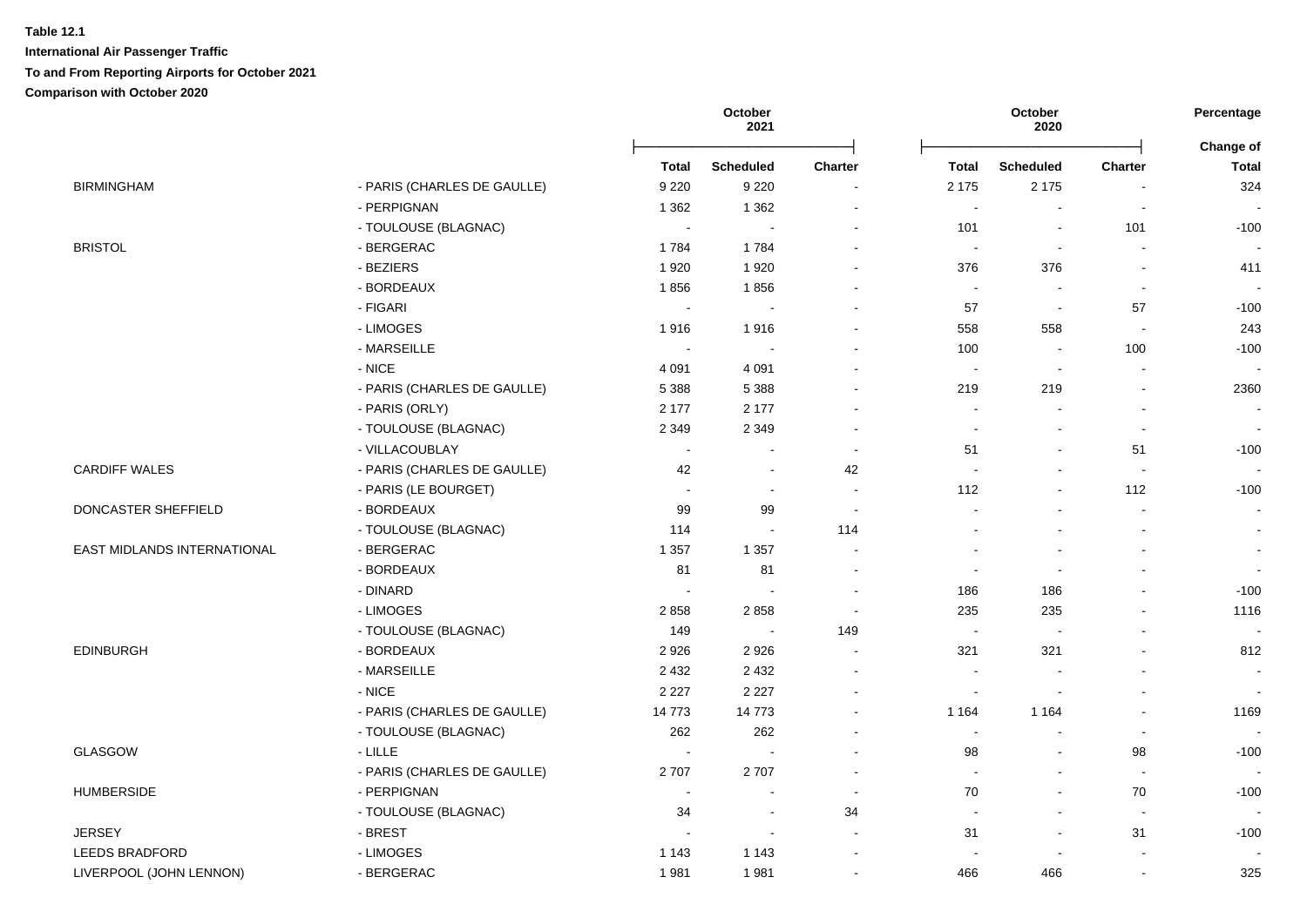|                     |                             |                       | October<br>2021          |         |                | October<br>2020  |                          | Percentage               |
|---------------------|-----------------------------|-----------------------|--------------------------|---------|----------------|------------------|--------------------------|--------------------------|
|                     |                             | <b>Total</b>          | <b>Scheduled</b>         | Charter | <b>Total</b>   | <b>Scheduled</b> | <b>Charter</b>           | Change of<br>Total       |
|                     | $-$ NICE                    | 435                   | 435                      |         |                |                  |                          | $\overline{\phantom{a}}$ |
|                     | - PERPIGNAN                 | 1 1 9 5               | $\sim$                   | 1 1 9 5 | $\sim$         | $\sim$           | $\sim$                   | $\sim$                   |
| <b>MANCHESTER</b>   | - BEAUVAIS                  | 234                   | 234                      |         | 791            | 791              |                          | -70                      |
|                     | - BEZIERS                   | 1812                  | 1812                     |         | $\sim$         |                  | $\overline{a}$           |                          |
|                     | - BORDEAUX                  | 1876                  | 1876                     | $\sim$  | 340            | 340              | $\sim$                   | 452                      |
|                     | - CARCASSONNE               | 2 3 9 2               | 2 3 9 2                  | $\sim$  | 546            | 546              | $\overline{\phantom{a}}$ | 338                      |
|                     | - LIMOGES                   | 3 0 4 6               | 3 0 4 6                  |         | 428            | 428              | $\sim$                   | 612                      |
|                     | - MARSEILLE                 | 2 2 0 5               | 2 2 0 5                  |         | 513            | 375              | 138                      | 330                      |
|                     | - NANTES                    | 2 1 8 7               | 2 1 8 7                  |         | 370            | 370              | $\blacksquare$           | 491                      |
|                     | $-$ NICE                    | 248                   | 248                      |         | $\sim$         |                  | $\sim$                   | $\sim$                   |
|                     | - PARIS (CHARLES DE GAULLE) | 22 2 2 9              | 22 2 2 9                 |         | 3513           | 3 4 6 4          | 49                       | 533                      |
|                     | - PARIS (LE BOURGET)        |                       |                          |         | 50             |                  | 50                       | $-100$                   |
|                     | - PERPIGNAN                 | 148                   | $\sim$                   | 148     | $\blacksquare$ | $\sim$           | $\sim$                   |                          |
| <b>NEWCASTLE</b>    | - PARIS (CHARLES DE GAULLE) | 5 0 8 4               | 5 0 8 4                  | $\sim$  | 623            | 623              | $\sim$                   | 716                      |
| SOUTHAMPTON         | - TOULOUSE (BLAGNAC)        | $\blacksquare$        | $\sim$                   | $\sim$  | 15             |                  | 15                       | $-100$                   |
| <b>Total FRANCE</b> |                             | 357 682               | 355 912                  | 1770    | 64 787         | 63768            | 1 0 1 9                  | 452                      |
| <b>GERMANY</b>      |                             |                       |                          |         |                |                  |                          |                          |
| <b>GATWICK</b>      | - BERLIN (TEGEL)            | $\sim$                | $\overline{\phantom{a}}$ |         | 5 8 7 2        | 5872             |                          | $-100$                   |
|                     | - BERLIN BRANDENBURG        | 18885                 | 18885                    | $\sim$  | 767            | 767              | $\sim$                   | 2362                     |
|                     | - DUSSELDORF                | $\sim$                | $\blacksquare$           | $\sim$  | 1897           | 1897             | $\sim$                   | $-100$                   |
|                     | - FRANKFURT MAIN            | 190                   | $\sim$                   | 190     | 100            | $\blacksquare$   | 100                      | 90                       |
|                     | - HAMBURG                   | $\sim$                | $\sim$                   | $\sim$  | 1825           | 1825             | $\sim$                   | $-100$                   |
|                     | - MUNICH                    | 4 5 22                | 4522                     |         | 2 107          | 2 1 0 7          | $\blacksquare$           | 115                      |
| <b>HEATHROW</b>     | - BERLIN (TEGEL)            | $\tilde{\phantom{a}}$ |                          |         | 26 447         | 26 447           |                          | $-100$                   |
|                     | - BERLIN BRANDENBURG        | 25 290                | 25 290                   |         | $\sim$         |                  | ä,                       | $\sim$                   |
|                     | - COLOGNE BONN              | 4 3 1 0               | 4 3 1 0                  |         | 2 0 4 1        | 2 0 4 1          | $\blacksquare$           | 111                      |
|                     | - DUSSELDORF                | 18 627                | 18 627                   |         | 15732          | 15732            | $\overline{\phantom{a}}$ | 18                       |
|                     | - FRANKFURT MAIN            | 49 541                | 49 541                   | $\sim$  | 25 26 5        | 25 26 5          | $\blacksquare$           | 96                       |
|                     | - HAMBURG                   | 19 360                | 19 360                   |         | 12714          | 12714            | $\blacksquare$           | 52                       |
|                     | - HANOVER                   | 2629                  | 2629                     | $\sim$  | 3748           | 3748             | $\blacksquare$           | $-30$                    |
|                     | - MUNICH                    | 49 225                | 49 156                   | 69      | 23 503         | 23 503           |                          | 109                      |
|                     | - STUTTGART                 | 9 0 6 3               | 9063                     |         | 7680           | 7680             | $\blacksquare$           | 18                       |
| <b>LONDON CITY</b>  | - BERLIN (TEGEL)            | $\sim$                |                          |         | 740            | 740              |                          | $-100$                   |
|                     | - BERLIN BRANDENBURG        | 6 0 9 0               | 6 0 9 0                  |         |                |                  |                          |                          |
|                     | - DUSSELDORF                | 6 0 5 2               | 6 0 5 2                  |         | 1 1 2 8        | 1 1 2 8          | $\sim$                   | 437                      |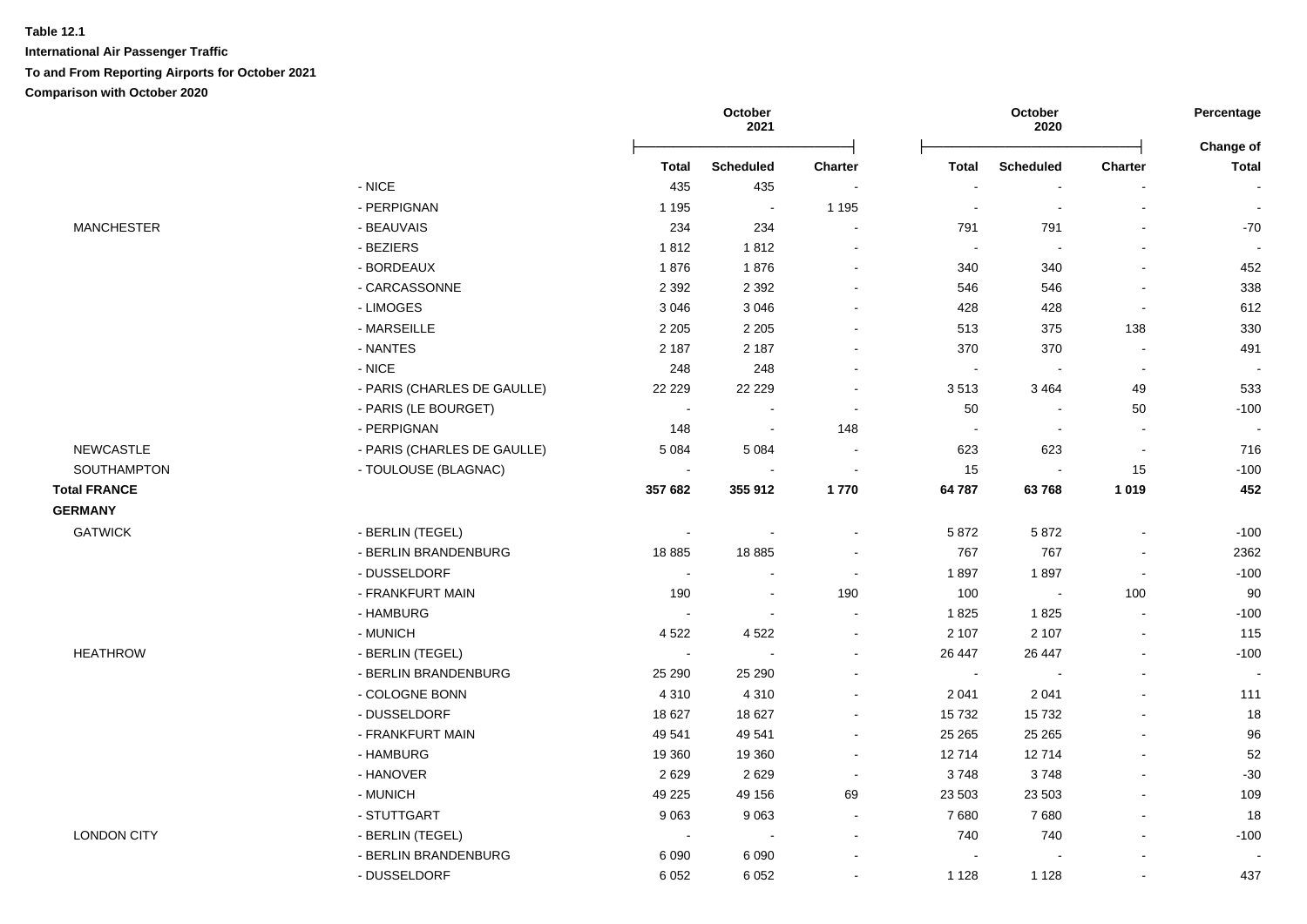|                                    |                         |                | October<br>2021  |                |                          | October<br>2020  |                | Percentage<br>Change of |
|------------------------------------|-------------------------|----------------|------------------|----------------|--------------------------|------------------|----------------|-------------------------|
|                                    |                         | Total          | <b>Scheduled</b> | <b>Charter</b> | <b>Total</b>             | <b>Scheduled</b> | Charter        | <b>Total</b>            |
|                                    | - FRANKFURT MAIN        | 11 276         | 11 276           |                | 1806                     | 1806             |                | 524                     |
| <b>LUTON</b>                       | - BERLIN BRANDENBURG    | 2 9 5 4        | 2 9 5 4          | $\blacksquare$ | $\sim$                   | $\blacksquare$   |                |                         |
| <b>STANSTED</b>                    | - BERLIN BRANDENBURG    | 18850          | 18 8 50          | $\blacksquare$ | 7 5 5 1                  | 7 5 5 1          |                | 150                     |
|                                    | - BREMEN                | 2888           | 2888             | $\mathbf{r}$   | 2 0 8 2                  | 2 0 8 2          | $\blacksquare$ | 39                      |
|                                    | - COLOGNE BONN          | 18 107         | 18 107           | $\mathbf{r}$   | 4 3 4 9                  | 4 2 6 8          | 81             | 316                     |
|                                    | - DORTMUND              | 262            | 262              | $\blacksquare$ | 2 2 8 1                  | 2 2 8 1          | $\blacksquare$ | $-89$                   |
|                                    | - DRESDEN               |                |                  | $\blacksquare$ | 953                      | 953              |                | $-100$                  |
|                                    | - DUSSELDORF            |                |                  |                | 1 0 6 9                  | 1 0 6 9          |                | $-100$                  |
|                                    | - FRANKFURT MAIN        | 9 1 8 7        | 9 1 8 7          |                | 3573                     | 3573             |                | 157                     |
|                                    | - HAMBURG               | 9 2 9 8        | 9 2 9 8          |                | 2 8 3 5                  | 2835             |                | 228                     |
|                                    | - KARLSRUHE/BADEN BADEN | 2775           | 2775             |                | 1832                     | 1832             |                | 51                      |
|                                    | - MEMMINGEN ALLGAU      | 3 3 4 6        | 3 3 4 6          |                | 1841                     | 1841             |                | 82                      |
|                                    | - NUREMBERG             | 2 2 3 0        | 2 2 3 0          |                | $\blacksquare$           |                  |                | $\sim$                  |
| <b>BIGGIN HILL</b>                 | - BREMEN                | 4              | $\blacksquare$   | 4              |                          |                  |                | $\sim$                  |
|                                    | - COLOGNE BONN          | 4              | $\blacksquare$   | 4              |                          |                  |                |                         |
|                                    | - FRANKFURT MAIN        | $\overline{7}$ | $\sim$           | $\overline{7}$ |                          |                  |                |                         |
|                                    | - MUNSTER-OSNABRUCK     | $\overline{7}$ | $\sim$           | $\overline{7}$ |                          |                  |                | $\blacksquare$          |
| <b>BIRMINGHAM</b>                  | - DUSSELDORF            | 4 3 4 0        | 4 3 4 0          | $\mathbf{r}$   | 2621                     | 2621             |                | 66                      |
|                                    | - FRANKFURT MAIN        | 9313           | 9313             | $\blacksquare$ | 4786                     | 4786             |                | 95                      |
|                                    | - MUNICH                | 3 2 1 1        | 3 2 1 1          |                | 1 4 6 7                  | 1 4 6 7          |                | 119                     |
| <b>BRISTOL</b>                     | - BERLIN BRANDENBURG    | 2 0 7 4        | 2074             |                | 1707                     | 1707             |                | 21                      |
|                                    | - FRANKFURT MAIN        | 3790           | 3790             |                | $\blacksquare$           |                  |                |                         |
| <b>EAST MIDLANDS INTERNATIONAL</b> | - BERLIN BRANDENBURG    | 2 1 2 9        | 2 1 2 9          |                | 1679                     | 1679             |                | 27                      |
| <b>EDINBURGH</b>                   | - BERLIN (TEGEL)        |                |                  |                | 1 1 9 3                  | 1 1 9 3          |                | $-100$                  |
|                                    | - BERLIN BRANDENBURG    | 7 0 61         | 7 0 61           |                | 1 5 8 4                  | 1584             |                | 346                     |
|                                    | - COLOGNE BONN          | $\sim$         | $\sim$           |                | 622                      | 622              |                | $-100$                  |
|                                    | - DUSSELDORF            | 2058           | 2058             |                | $\sim$                   | $\blacksquare$   |                |                         |
|                                    | - FRANKFURT MAIN        | 9879           | 9879             |                | 2 6 2 0                  | 2 6 2 0          |                | 277                     |
|                                    | - HAMBURG               | 2 4 5 2        | 2452             | $\sim$         | 831                      | 831              |                | 195                     |
|                                    | - KARLSRUHE/BADEN BADEN |                | $\blacksquare$   | $\sim$         | 681                      | 681              |                | $-100$                  |
|                                    | - MEMMINGEN ALLGAU      |                | $\blacksquare$   | $\blacksquare$ | 328                      | 328              |                | $-100$                  |
|                                    | - NIEDERRHEIN           |                | $\blacksquare$   | $\blacksquare$ | 798                      | 798              |                | $-100$                  |
| <b>GLASGOW</b>                     | - COLOGNE BONN          | 91             | $\blacksquare$   | 91             | $\overline{\phantom{a}}$ |                  |                |                         |
|                                    |                         |                |                  |                |                          |                  |                |                         |
|                                    | - FRANKFURT MAIN        | 4415           | 4415             |                | 534                      | 534              |                | 727                     |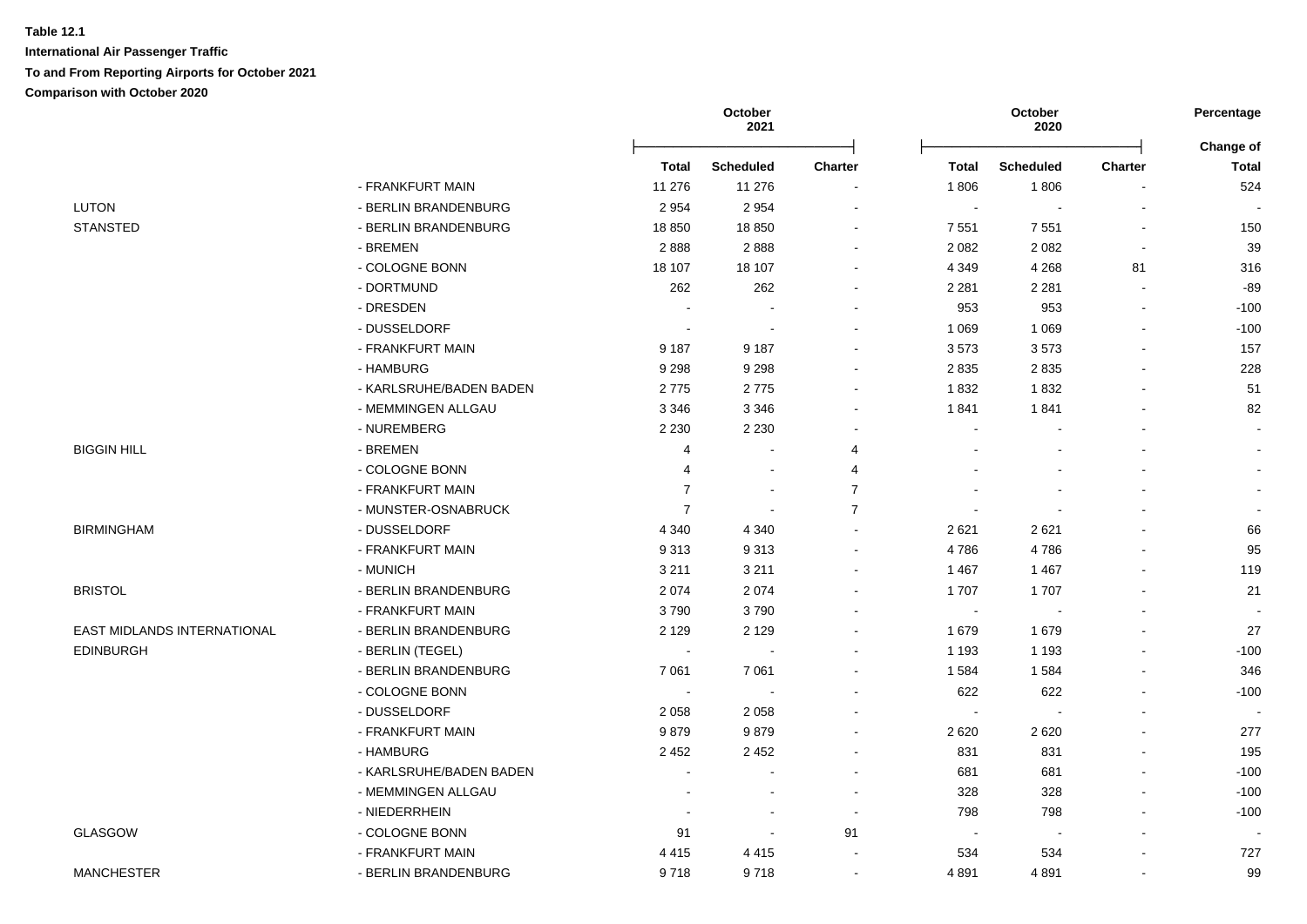|                        |                      |                | October<br>2021  |                |                | October<br>2020          |                | Percentage                |
|------------------------|----------------------|----------------|------------------|----------------|----------------|--------------------------|----------------|---------------------------|
|                        |                      | <b>Total</b>   | <b>Scheduled</b> | <b>Charter</b> | <b>Total</b>   | <b>Scheduled</b>         | Charter        | Change of<br><b>Total</b> |
|                        | - COLOGNE BONN       | 2935           | 2935             |                | 1681           | 1681                     |                | 75                        |
|                        | - DUSSELDORF         | 4 8 3 0        | 4830             |                | 2 6 2 3        | 2623                     |                | 84                        |
|                        | - FRANKFURT MAIN     | 14 942         | 14 942           |                | 7 1 9 9        | 7 1 9 9                  | $\sim$         | 108                       |
|                        | - HAMBURG            | 327            | 327              |                | $\sim$         |                          | $\blacksquare$ | $\sim$                    |
|                        | - LEIPZIG            | $\blacksquare$ |                  |                | 90             | $\sim$                   | 90             | $-100$                    |
|                        | - MUNICH             | 10 387         | 10 387           |                | 2745           | 2745                     | $\sim$         | 278                       |
| <b>NEWCASTLE</b>       | - DUSSELDORF         | 1 0 2 8        | 1 0 2 8          |                | 168            | 168                      | $\blacksquare$ | 512                       |
|                        | - FRANKFURT MAIN     | 1956           | 1956             |                | $\sim$         |                          |                | $\sim$                    |
| OXFORD (KIDLINGTON)    | - COLOGNE BONN       | $\blacksquare$ |                  |                | 130            | 130                      | $\blacksquare$ | $-100$                    |
| SOUTHAMPTON            | - BERLIN BRANDENBURG | 342            | 342              | $\sim$         |                |                          |                |                           |
| <b>Total GERMANY</b>   |                      | 392 257        | 391 885          | 372            | 202 716        | 202 445                  | 271            | 94                        |
| <b>GIBRALTAR</b>       |                      |                |                  |                |                |                          |                |                           |
| <b>GATWICK</b>         | - GIBRALTAR          | 8573           | 8573             | $\sim$         | 5 2 2 6        | 5 2 2 6                  |                | 64                        |
| <b>HEATHROW</b>        | - GIBRALTAR          | 15 991         | 15 991           |                | 13 134         | 13 134                   |                | 22                        |
| <b>LUTON</b>           | - GIBRALTAR          | 2 1 6 7        | 2 1 6 7          |                |                |                          |                |                           |
| <b>BIRMINGHAM</b>      | - GIBRALTAR          | 139            | 139              |                | $\sim$         | $\overline{\phantom{a}}$ |                | $\overline{\phantom{a}}$  |
| <b>BRISTOL</b>         | - GIBRALTAR          | 3 3 6 2        | 3 3 6 2          |                | 1831           | 1831                     |                | 84                        |
| <b>EDINBURGH</b>       | - GIBRALTAR          | 1953           | 1953             |                | $\sim$         |                          |                | $\sim$                    |
| <b>MANCHESTER</b>      | - GIBRALTAR          | 8 1 2 7        | 8 1 2 7          |                | 4 4 6 8        | 4 4 6 8                  |                | 82                        |
| SOUTHAMPTON            | - GIBRALTAR          | 150            | 150              |                | $\sim$         |                          |                |                           |
| <b>Total GIBRALTAR</b> |                      | 40 462         | 40 4 62          |                | 24 659         | 24 659                   |                | 64                        |
| <b>GREECE</b>          |                      |                |                  |                |                |                          |                |                           |
| <b>GATWICK</b>         | - ATHENS             | 8 1 6 9        | 8 1 6 9          | $\sim$         | 7 3 8 9        | 7 3 8 9                  |                | 11                        |
|                        | - CHANIA             | 9626           | 7 3 8 8          | 2 2 3 8        | 1 0 3 4        | 1 0 3 4                  |                | 831                       |
|                        | - CORFU              | 13 29 2        | 10795            | 2 4 9 7        | 13 290         | 10 213                   | 3 0 7 7        | $\sim$                    |
|                        | - HERAKLION          | 14 616         | 11 017           | 3599           | 2 0 7 8        | 1678                     | 400            | 603                       |
|                        | - KALAMATA           | 4533           | 2572             | 1 9 6 1        | 1774           | 1774                     |                | 156                       |
|                        | - KEFALLINIA         | 4 1 3 1        | 4 1 3 1          | $\sim$         | 4 6 6 9        | 4 6 6 9                  |                | $-12$                     |
|                        | - KOS                | 10 152         | 4 0 4 4          | 6 1 0 8        | 13 4 22        | 3 3 8 6                  | 10 0 36        | $-24$                     |
|                        | - MIKONOS            | 1928           | 1928             | $\blacksquare$ | $\blacksquare$ | $\sim$                   | $\sim$         | $\sim$                    |
|                        | - PREVEZA            | 6 0 78         | 3418             | 2660           | 3547           | 3 3 8 6                  | 161            | 71                        |
|                        | - RHODES             | 19 505         | 11 216           | 8 2 8 9        | 25 4 22        | 13 659                   | 11763          | $-23$                     |
|                        | - SALONIKA           | 5 2 6 6        | 5 0 8 3          | 183            | 6 0 4 7        | 5718                     | 329            | $-13$                     |
|                        | - SKIATHOS           | 308            |                  | 308            | 76             |                          | 76             | 305                       |
|                        | - THIRA (SANTORINI)  | 6527           | 6 3 5 8          | 169            | 1 2 1 1        | 1 2 1 1                  |                | 439                       |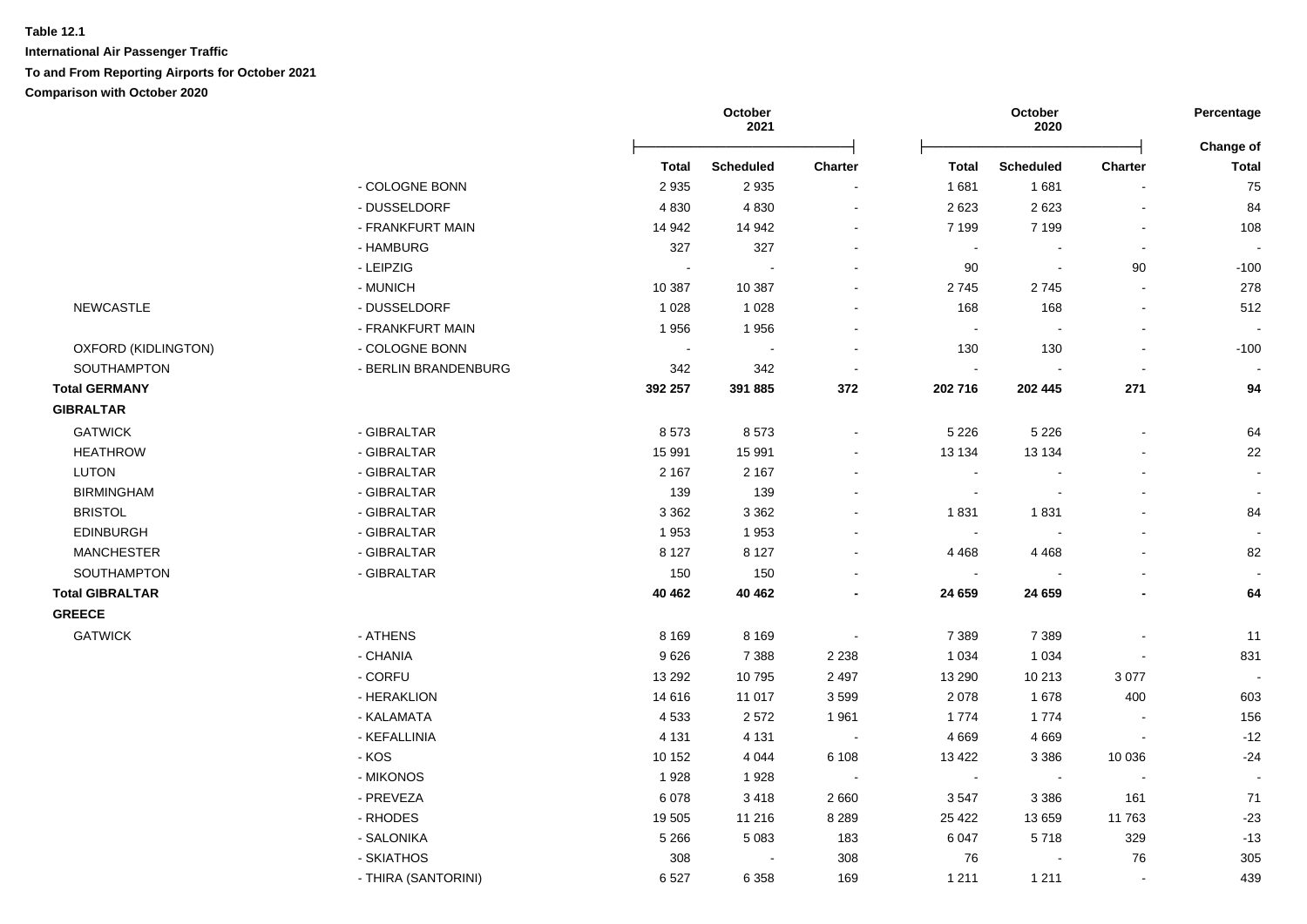|                    |                     |              | October<br>2021  |                          |                | October<br>2020          |                          | Percentage<br>Change of |
|--------------------|---------------------|--------------|------------------|--------------------------|----------------|--------------------------|--------------------------|-------------------------|
|                    |                     | <b>Total</b> | <b>Scheduled</b> | Charter                  | <b>Total</b>   | <b>Scheduled</b>         | Charter                  | <b>Total</b>            |
|                    | - ZAKINTHOS         | 6536         | 3 9 6 9          | 2 5 6 7                  | 1 2 1 4        | $\sim$                   | 1 2 1 4                  | 438                     |
| <b>HEATHROW</b>    | - ATHENS            | 57 103       | 57 103           | $\blacksquare$           | 35 480         | 35 480                   | $\blacksquare$           | 61                      |
|                    | - CHANIA            | 4 8 4 0      | 4 8 4 0          | $\blacksquare$           | 686            | 686                      | $\sim$                   | 606                     |
|                    | - CORFU             | 11 179       | 11 179           | $\blacksquare$           | 9536           | 9536                     | $\blacksquare$           | 17                      |
|                    | - HERAKLION         | 9 3 4 1      | 9 3 4 1          | $\blacksquare$           | 3 0 3 9        | 3 0 3 9                  |                          | 207                     |
|                    | - KALAMATA          | 3013         | 3013             | $\blacksquare$           | 741            | 741                      | $\blacksquare$           | 307                     |
|                    | - KEFALLINIA        | 377          | 377              | $\blacksquare$           | $\sim$         |                          |                          | $\sim$                  |
|                    | $-KOS$              | 3809         | 3809             | $\sim$                   | 5 0 4 5        | 5 0 4 5                  |                          | $-24$                   |
|                    | - MIKONOS           | 5726         | 5726             | $\blacksquare$           | $\sim$         | $\overline{\phantom{a}}$ | $\overline{\phantom{a}}$ | $\sim$                  |
|                    | - PREVEZA           | 3 1 0 1      | 2951             | 150                      | 672            | 531                      | 141                      | 361                     |
|                    | - RHODES            | 5 1 0 2      | 5 1 0 2          | $\sim$                   | 6573           | 6573                     | $\blacksquare$           | $-22$                   |
|                    | - SALONIKA          | 9 3 4 6      | 9 3 4 6          | $\sim$                   | 5 0 6 5        | 5 0 6 5                  | $\mathbf{r}$             | 85                      |
|                    | - THIRA (SANTORINI) | 10 591       | 10 591           | $\blacksquare$           | 4 1 1 3        | 4 1 1 3                  | $\blacksquare$           | 158                     |
|                    | - ZAKINTHOS         | 148          | 148              | $\sim$                   | $\sim$         |                          | $\overline{a}$           | $\sim$                  |
| <b>LONDON CITY</b> | - MIKONOS           | 364          | 364              | $\blacksquare$           | $\blacksquare$ | ÷,                       |                          |                         |
| LUTON              | - ATHENS            | 12 8 69      | 12 8 69          | $\blacksquare$           | 9974           | 9974                     |                          | 29                      |
|                    | - CORFU             | 5833         | 5833             | $\blacksquare$           | 6 0 9 4        | 6 0 9 4                  |                          | $-4$                    |
|                    | - HERAKLION         | 6555         | 6555             |                          | 222            | 222                      |                          | 2853                    |
|                    | - MIKONOS           | 1446         | 1446             | $\blacksquare$           | $\blacksquare$ | $\overline{\phantom{a}}$ | $\overline{a}$           | $\sim$                  |
|                    | - RHODES            | 4 3 6 8      | 2735             | 1 6 3 3                  | 2613           | 2613                     | $\overline{a}$           | 67                      |
|                    | - SALONIKA          | 3 1 9 9      | 3 1 9 9          | $\tilde{\phantom{a}}$    | 1886           | 1883                     | $\mathbf{3}$             | $70\,$                  |
|                    | - THIRA (SANTORINI) | 2 0 8 5      | 2 0 8 5          | $\blacksquare$           | 2615           | 2615                     | $\blacksquare$           | $-20$                   |
|                    | - ZAKINTHOS         | 3 3 0 0      | 3 3 0 0          | $\blacksquare$           | 882            | 882                      | $\blacksquare$           | 274                     |
| SOUTHEND           | - CORFU             | 2 5 5 5      | 2 5 5 5          |                          | 1 4 8 8        | 1 4 8 8                  |                          | 72                      |
|                    | - KAVALA            | 42           | $42\,$           | $\blacksquare$           | $\sim$         |                          | $\blacksquare$           | $\sim$                  |
| <b>STANSTED</b>    | - ATHENS            | 11 003       | 11 003           | $\blacksquare$           | 4 6 8 1        | 4681                     | $\blacksquare$           | 135                     |
|                    | - CHANIA            | 8075         | 8 0 7 5          | $\blacksquare$           | 529            | 529                      | $\blacksquare$           | 1426                    |
|                    | - CORFU             | 4549         | 4549             | $\blacksquare$           | 4 5 5 4        | 4018                     | 536                      | $\sim$                  |
|                    | - HERAKLION         | 6470         | 5 3 0 3          | 1 1 6 7                  | 1 2 2 8        | 1 2 2 8                  | $\sim$                   | 427                     |
|                    | - KALAMATA          | 930          | 930              | $\sim$                   | $\sim$         | $\overline{\phantom{a}}$ | $\blacksquare$           | $\blacksquare$          |
|                    | - KEFALLINIA        | 2 2 1 9      | 2 0 5 0          | 169                      | 1 508          | 1508                     | $\overline{a}$           | 47                      |
|                    | - KOS               | 3764         | 3764             | $\sim$                   | 5 2 9 3        | 5 2 9 3                  |                          | $-29$                   |
|                    | - MYTILINI          | 396          | $77$             | 319                      | $\sim$         |                          | $\blacksquare$           | $\mathbf{r}$            |
|                    | - PREVEZA           | 1980         | 1980             | $\overline{\phantom{a}}$ |                |                          |                          |                         |
|                    | - RHODES            | 15 2 54      | 12 4 27          | 2 8 2 7                  | 10879          | 8 0 1 2                  | 2867                     | 40                      |
|                    |                     |              |                  |                          |                |                          |                          |                         |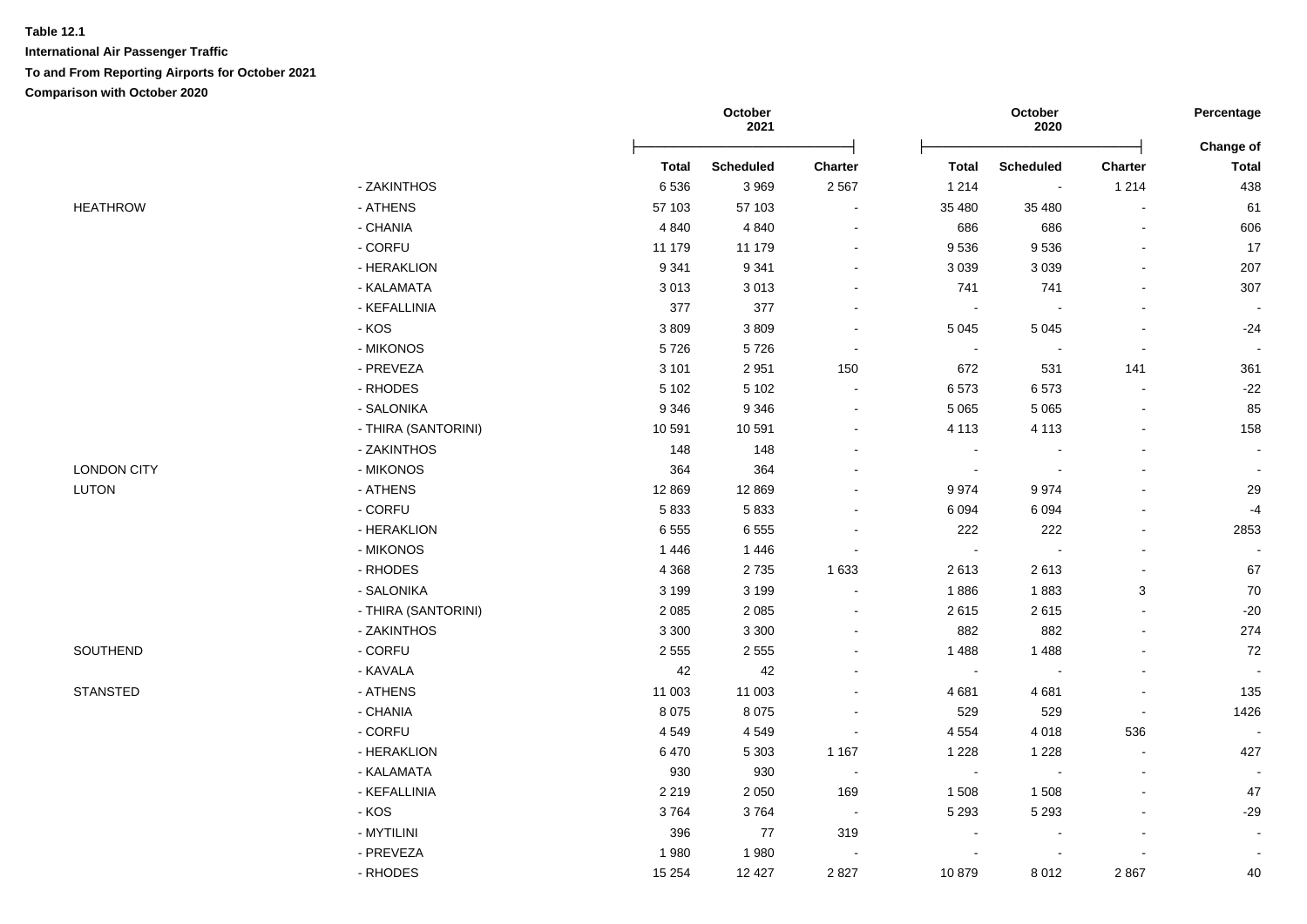|                       |                     |              | October<br>2021  |                |                          | October<br>2020          |                          | Percentage<br>Change of |
|-----------------------|---------------------|--------------|------------------|----------------|--------------------------|--------------------------|--------------------------|-------------------------|
|                       |                     | <b>Total</b> | <b>Scheduled</b> | Charter        | <b>Total</b>             | <b>Scheduled</b>         | <b>Charter</b>           | <b>Total</b>            |
|                       | - SALONIKA          | 7592         | 7 5 9 2          | $\sim$         | 4 4 7 9                  | 4 4 7 9                  |                          | 70                      |
|                       | - SKIATHOS          | 210          | 210              | $\blacksquare$ | 105                      | 105                      | $\blacksquare$           | 100                     |
|                       | - THIRA (SANTORINI) | 2717         | 2717             | $\sim$         | 231                      | 231                      | $\blacksquare$           | 1076                    |
|                       | - ZAKINTHOS         | 2 4 3 1      | 2 4 3 1          | $\sim$         | $\sim$                   |                          | $\blacksquare$           |                         |
| BELFAST INTERNATIONAL | - CORFU             | 2016         | 2016             | $\sim$         |                          |                          |                          |                         |
|                       | - HERAKLION         | 992          | 992              |                |                          |                          |                          |                         |
|                       | - RHODES            | 843          | 843              | $\sim$         |                          |                          |                          |                         |
| <b>BIGGIN HILL</b>    | - ATHENS            | 18           | $\sim$           | 18             |                          |                          |                          |                         |
| <b>BIRMINGHAM</b>     | - CHANIA            | 1874         | 1874             | $\sim$         | 763                      | 763                      |                          | 146                     |
|                       | - CORFU             | 8 0 5 9      | 6 3 9 6          | 1 6 6 3        | 5 8 2 7                  | 4 4 6 8                  | 1 3 5 9                  | 38                      |
|                       | - HERAKLION         | 7605         | 4886             | 2719           | 930                      | 930                      | $\sim$                   | 718                     |
|                       | - KALAMATA          | 288          | 288              | $\blacksquare$ | $\sim$                   | $\overline{\phantom{a}}$ | $\blacksquare$           | $\sim$                  |
|                       | - KEFALLINIA        | 951          | 716              | 235            | 431                      | 269                      | 162                      | 121                     |
|                       | - KOS               | 3633         | 2 4 6 1          | 1 172          | 8846                     | 5 0 8 9                  | 3757                     | $-59$                   |
|                       | - PREVEZA           | 1 1 2 2      | 1 1 2 2          | $\sim$         | $\blacksquare$           | $\sim$                   | $\blacksquare$           | $\sim$                  |
|                       | - RHODES            | 10 018       | 6596             | 3 4 2 2        | 14 241                   | 6536                     | 7705                     | $-30$                   |
|                       | - SALONIKA          | 927          | 818              | 109            | 464                      | $\sim$                   | 464                      | 100                     |
|                       | - SKIATHOS          | 495          | 309              | 186            | 388                      | 283                      | 105                      | 28                      |
|                       | - THIRA (SANTORINI) | 1 5 5 0      | 1 4 3 2          | 118            | $\sim$                   | $\sim$                   | $\sim$                   | $\sim$                  |
|                       | - ZAKINTHOS         | 2998         | 497              | 2 5 0 1        | 1 2 1 6                  | $\sim$                   | 1 2 1 6                  | 147                     |
| <b>BOURNEMOUTH</b>    | - CORFU             | 1 5 5 0      | $\sim$           | 1 5 5 0        | 648                      | $\blacksquare$           | 648                      | 139                     |
|                       | - RHODES            | 1641         | $\bullet$        | 1641           |                          |                          | $\blacksquare$           |                         |
| <b>BRISTOL</b>        | - ATHENS            | 2 0 7 1      | 2071             | $\sim$         |                          |                          | $\sim$                   | $\sim$                  |
|                       | - CHANIA            | 2 1 1 6      | 2 1 1 6          | $\sim$         | 551                      | 551                      |                          | 284                     |
|                       | - CORFU             | 5 5 3 1      | 4 0 5 8          | 1 4 7 3        | 4 5 27                   | 3 4 6 5                  | 1 0 6 2                  | 22                      |
|                       | - HERAKLION         | 6 3 7 4      | 4819             | 1 5 5 5        | 664                      | 664                      | $\sim$                   | 860                     |
|                       | - KEFALLINIA        | 1831         | 1759             | 72             | 1 3 8 0                  | 1 2 7 0                  | 110                      | 33                      |
|                       | - KOS               | 4 9 9 0      | 3623             | 1 3 6 7        | 2 5 3 5                  | $\sim$                   | 2 5 3 5                  | $97\,$                  |
|                       | - MIKONOS           | 654          | 654              | $\sim$         |                          | $\blacksquare$           | $\blacksquare$           | $\blacksquare$          |
|                       | - PREVEZA           | 1 1 4 3      | 1 1 4 3          | $\sim$         | $\overline{\phantom{a}}$ |                          | $\overline{\phantom{a}}$ |                         |
|                       | - RHODES            | 3482         | 3 4 8 2          | $\sim$         | 3 5 0 4                  | 1562                     | 1942                     | $-1$                    |
|                       | - SKIATHOS          | 191          | 191              | $\sim$         | $\sim$                   | $\sim$                   | $\blacksquare$           | $\Delta$                |
|                       | - THIRA (SANTORINI) | 885          | 885              | $\sim$         |                          |                          | $\blacksquare$           |                         |
|                       | - ZAKINTHOS         | 3665         | 2 2 3 2          | 1 4 3 3        | 127                      | 127                      | $\blacksquare$           | 2786                    |
| <b>CARDIFF WALES</b>  | - CORFU             | 170          | $\blacksquare$   | 170            | 665                      | $\sim$                   | 665                      | $-74$                   |
|                       |                     |              |                  |                |                          |                          |                          |                         |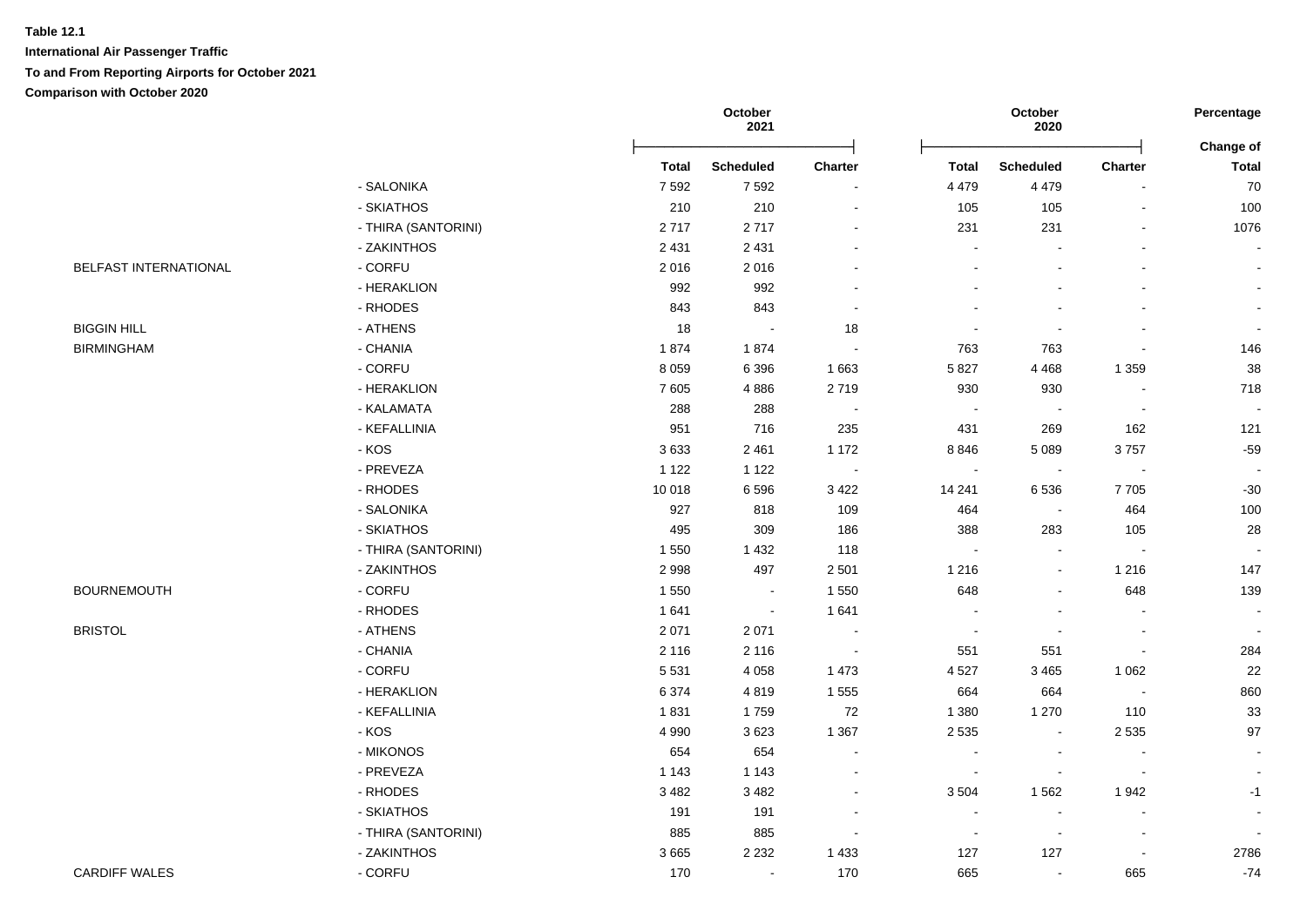|                             |              |              | October<br>2021          |                          |                             | October<br>2020          |                          | Percentage<br>Change of |
|-----------------------------|--------------|--------------|--------------------------|--------------------------|-----------------------------|--------------------------|--------------------------|-------------------------|
|                             |              | <b>Total</b> | <b>Scheduled</b>         | <b>Charter</b>           | <b>Total</b>                | <b>Scheduled</b>         | Charter                  | <b>Total</b>            |
|                             | $-KOS$       | $\sim$       | $\overline{\phantom{a}}$ | $\sim$                   | 1 3 9 0                     | $\sim$                   | 1 3 9 0                  | $-100$                  |
|                             | - RHODES     | 2628         | $\blacksquare$           | 2628                     | 2 0 3 0                     | $\sim$                   | 2 0 3 0                  | 29                      |
| DONCASTER SHEFFIELD         | - CORFU      | 1494         | $\sim$                   | 1 4 9 4                  | 1 60 6                      | $\sim$                   | 1 60 6                   | $-7$                    |
|                             | - HERAKLION  | 838          | $\blacksquare$           | 838                      | $\sim$                      | $\blacksquare$           | $\overline{\phantom{a}}$ | $\sim$                  |
|                             | - KOS        | $\sim$       | $\blacksquare$           | $\overline{\phantom{a}}$ | 1 2 6 9                     | $\blacksquare$           | 1 2 6 9                  | $-100$                  |
|                             | - RHODES     | 2800         | $\blacksquare$           | 2 8 0 0                  | 1 2 6 6                     | $\blacksquare$           | 1 2 6 6                  | 121                     |
|                             | - ZAKINTHOS  | 437          | $\blacksquare$           | 437                      | $\sim$                      | $\overline{\phantom{a}}$ | $\overline{\phantom{a}}$ | $\blacksquare$          |
| EAST MIDLANDS INTERNATIONAL | - CHANIA     | 1 0 6 1      | 1 0 6 1                  | $\blacksquare$           | 785                         | 785                      | $\sim$                   | 35                      |
|                             | - CORFU      | 2 8 4 1      | 2841                     | $\blacksquare$           | 5 1 9 8                     | 3778                     | 1 4 2 0                  | $-45$                   |
|                             | - HERAKLION  | 3 3 8 4      | 2 1 8 2                  | 1 202                    | $\blacksquare$              | $\blacksquare$           | $\blacksquare$           | $\blacksquare$          |
|                             | - KEFALLINIA | 50           | 50                       | $\sim$                   | $\sim$                      | $\sim$                   | $\sim$                   | $\sim$                  |
|                             | $-KOS$       | 4 1 5 1      | 1 3 6 9                  | 2782                     | 5 1 5 0                     | 2 3 5 2                  | 2798                     | $-19$                   |
|                             | - RHODES     | 7 0 0 3      | 4 2 5 1                  | 2752                     | 10 267                      | 7704                     | 2 5 6 3                  | $-32$                   |
|                             | - SKIATHOS   | 70           | 70                       | $\sim$                   | $\blacksquare$              | $\overline{\phantom{a}}$ | $\blacksquare$           | $\sim$                  |
|                             | - ZAKINTHOS  | 895          | 740                      | 155                      | $\sim$                      | $\sim$                   | L.                       | $\sim$                  |
| <b>EDINBURGH</b>            | - ATHENS     | 3 3 6 8      | 3 3 6 8                  | $\sim$                   | 164                         | 164                      | $\blacksquare$           | 1954                    |
|                             | - CORFU      | 2576         | 2576                     | $\blacksquare$           | 625                         | 625                      | $\overline{\phantom{a}}$ | 312                     |
|                             | - HERAKLION  | 3714         | 3714                     | $\overline{\phantom{a}}$ | 113                         | 113                      | $\blacksquare$           | 3187                    |
|                             | - KOS        | 480          | 480                      | $\sim$                   | $\blacksquare$              | $\blacksquare$           | $\blacksquare$           | $\sim$                  |
|                             | - RHODES     | 1 6 3 3      | 1633                     | $\overline{a}$           | 2 3 2 5                     | 2 3 2 5                  | $\blacksquare$           | $-30$                   |
| EXETER                      | - CORFU      | $\sim$       | $\blacksquare$           | $\ddot{\phantom{a}}$     | 634                         | $\overline{\phantom{a}}$ | 634                      | $-100$                  |
|                             | - RHODES     | 48           | $\sim$                   | 48                       | $\blacksquare$              | $\blacksquare$           | $\blacksquare$           | $\sim$                  |
| GLASGOW                     | - CORFU      | 509          | 509                      |                          | 1 2 4 2                     | 939                      | 303                      | $-59$                   |
|                             | - HERAKLION  | 1 4 3 2      | 1 4 3 2                  | $\blacksquare$           | 468                         | 468                      | $\sim$                   | 206                     |
|                             | - KOS        | 2 2 5 2      | 2 2 5 2                  | $\blacksquare$           | 170                         | 170                      | $\overline{\phantom{a}}$ | 1225                    |
|                             | - RHODES     | 3862         | 2 2 7 9                  | 1583                     | 2 0 9 3                     | 1 5 5 7                  | 536                      | 85                      |
|                             | - ZAKINTHOS  | 276          | 276                      | $\sim$                   | $\sim$                      | $\overline{\phantom{a}}$ | $\blacksquare$           | $\blacksquare$          |
| LEEDS BRADFORD              | - CHANIA     | 1897         | 1897                     | $\overline{\phantom{a}}$ | $\mathcal{L}_{\mathcal{A}}$ | $\overline{\phantom{a}}$ | $\sim$                   | $\sim$                  |
|                             | - CORFU      | 1 0 8 1      | 1 0 8 1                  | $\blacksquare$           | 2 2 4 9                     | 2 2 4 9                  | $\blacksquare$           | $-52$                   |
|                             | - HERAKLION  | 5 4 9 0      | 5 4 9 0                  | $\blacksquare$           | 421                         | 421                      | $\blacksquare$           | 1204                    |
|                             | - KEFALLINIA | 242          | 242                      | $\sim$                   | 344                         | 344                      | $\mathbf{r}$             | $-30$                   |
|                             | $-KOS$       | 3772         | 3772                     | $\blacksquare$           | 3891                        | 3891                     | $\blacksquare$           | $-3$                    |
|                             | - RHODES     | 3 3 6 6      | 3 3 6 6                  | $\blacksquare$           | 4 4 9 1                     | 4 4 9 1                  | $\blacksquare$           | $-25$                   |
|                             | - SKIATHOS   | 67           | 67                       |                          | $\sim$                      |                          | $\overline{a}$           | $\sim$                  |
|                             |              |              |                          |                          |                             |                          |                          |                         |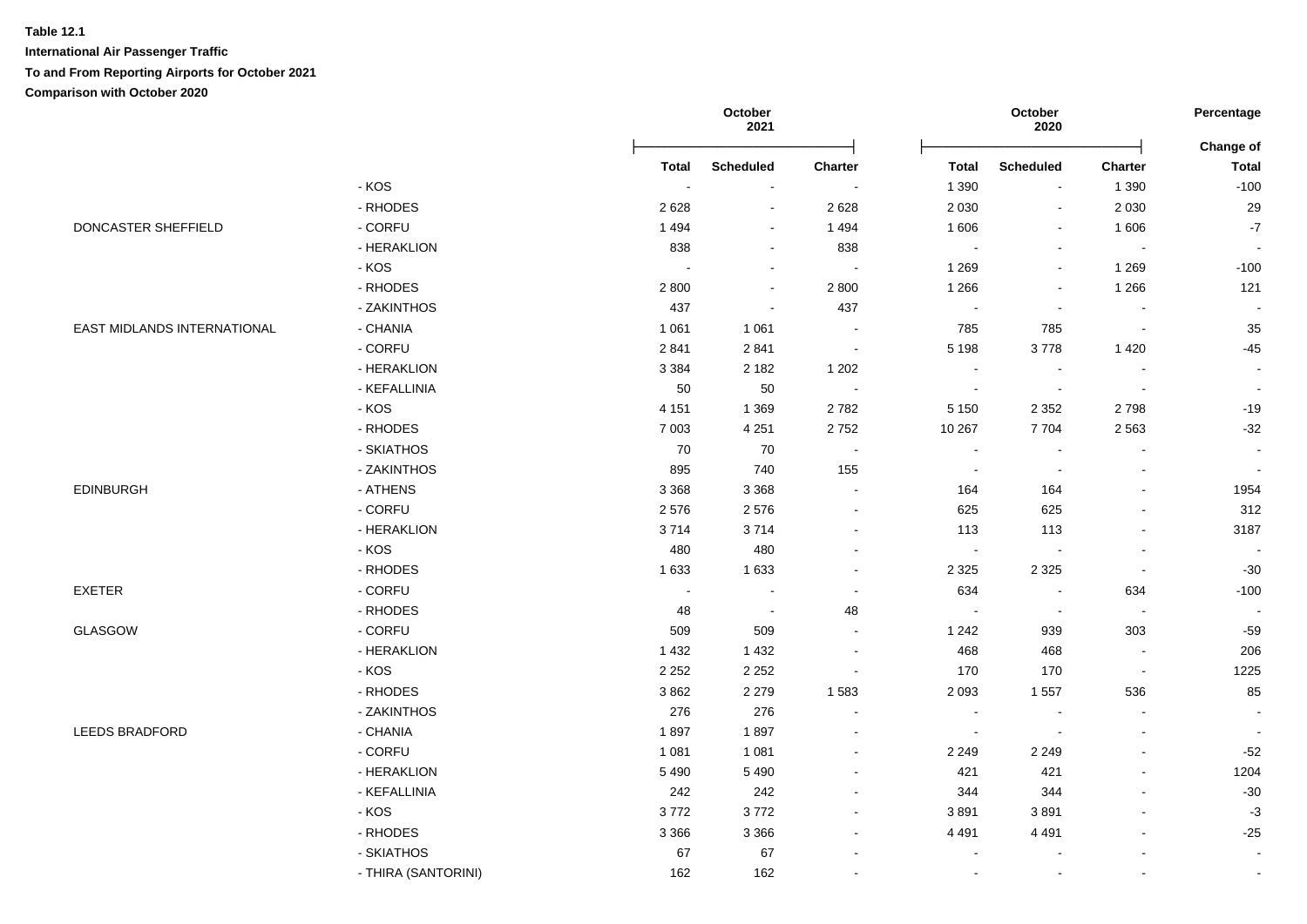| <b>Total</b><br>1 3 2 1<br>95<br>1 4 5 3<br>1 0 5 5<br>2 3 2 0<br>295<br>5 3 5 9<br>7 5 3 3<br>14 202 | <b>Scheduled</b><br>1 3 2 1<br>95<br>1 4 5 3<br>1 0 5 5<br>2 3 2 0<br>295<br>5 3 5 9 | Charter<br>$\sim$ | <b>Total</b><br>2 3 6 3<br>111 | <b>Scheduled</b><br>$\blacksquare$<br>2 3 6 3 | <b>Charter</b><br>$\mathbf{r}$ | Change of<br><b>Total</b><br>$\blacksquare$ |
|-------------------------------------------------------------------------------------------------------|--------------------------------------------------------------------------------------|-------------------|--------------------------------|-----------------------------------------------|--------------------------------|---------------------------------------------|
|                                                                                                       |                                                                                      |                   |                                |                                               |                                |                                             |
|                                                                                                       |                                                                                      |                   |                                |                                               |                                |                                             |
|                                                                                                       |                                                                                      |                   |                                |                                               |                                |                                             |
|                                                                                                       |                                                                                      |                   |                                |                                               |                                |                                             |
|                                                                                                       |                                                                                      |                   |                                |                                               |                                |                                             |
|                                                                                                       |                                                                                      |                   |                                |                                               |                                | $-2$                                        |
|                                                                                                       |                                                                                      |                   |                                | 111                                           |                                | 166                                         |
|                                                                                                       |                                                                                      |                   | 3 603                          | 3603                                          |                                | 49                                          |
|                                                                                                       | 5 6 3 4                                                                              | 1899              | 1 0 4 6                        | 1 0 4 6                                       | $\blacksquare$                 | 620                                         |
|                                                                                                       | 10 354                                                                               | 3848              | 18 209                         | 14 3 34                                       | 3875                           | $-22$                                       |
| 13883                                                                                                 | 9 0 0 2                                                                              | 4 8 8 1           | 3 2 7 6                        | 2 5 3 5                                       | 741                            | 324                                         |
| 407                                                                                                   | 407                                                                                  | $\sim$            | 1 1 4 7                        | 1 1 4 7                                       | $\sim$                         | $-65$                                       |
| 2881                                                                                                  | 2646                                                                                 | 235               | 2848                           | 2728                                          | 120                            | $\mathbf{1}$                                |
| 12 679                                                                                                | 8786                                                                                 | 3893              | 16918                          | 9 1 1 0                                       | 7808                           | $-25$                                       |
| 2 2 5 3                                                                                               | 2 2 5 3                                                                              |                   | 343                            | 343                                           |                                | 557                                         |
| 283                                                                                                   | 283                                                                                  | $\sim$            | $\sim$                         |                                               |                                |                                             |
| 3 1 2 1                                                                                               | 2943                                                                                 | 178               | 1 3 3 4                        | 1 3 3 4                                       | $\blacksquare$                 | 134                                         |
| 18 3 45                                                                                               | 10708                                                                                | 7637              | 19 275                         | 12 612                                        | 6663                           | $-5$                                        |
| 6773                                                                                                  | 6654                                                                                 | 119               | 4 6 0 2                        | 4 6 0 2                                       | $\sim$                         | 47                                          |
| 729                                                                                                   | 353                                                                                  | 376               | 1 2 0 1                        | 699                                           | 502                            | $-39$                                       |
| 8572                                                                                                  | 7960                                                                                 | 612               | 1 0 1 1                        | 1 0 1 1                                       |                                | 748                                         |
| 4 2 5 2                                                                                               | 1572                                                                                 | 2680              | 1 3 7 6                        | $\overline{\phantom{a}}$                      | 1 3 7 6                        | 209                                         |
| 1915                                                                                                  | 1915                                                                                 |                   | 3 1 2 0                        | 3 1 2 0                                       | $\overline{a}$                 | $-39$                                       |
| 3 4 3 1                                                                                               | 3 4 3 1                                                                              |                   | 434                            | 434                                           | $\overline{a}$                 | 691                                         |
| 264                                                                                                   | 264                                                                                  |                   | $\sim$                         | $\overline{\phantom{a}}$                      |                                |                                             |
| 1 3 2 7                                                                                               | 1 3 2 7                                                                              |                   | 3 3 3 9                        | 3 3 3 9                                       |                                | $-60$                                       |
| 3699                                                                                                  | 3699                                                                                 |                   | 6 3 9 7                        | 6 3 9 7                                       |                                | $-42$                                       |
| 95                                                                                                    | 95                                                                                   |                   |                                |                                               |                                | $\sim$                                      |
| 467                                                                                                   | 467                                                                                  |                   |                                |                                               |                                |                                             |
| 693                                                                                                   | 693                                                                                  |                   |                                |                                               |                                |                                             |
| 1 2 0 8                                                                                               | $\sim$                                                                               | 1 2 0 8           |                                |                                               |                                | $\blacksquare$                              |
| 676                                                                                                   | 676                                                                                  |                   |                                |                                               |                                |                                             |
| 609 697                                                                                               | 507 164                                                                              | 102 533           | 399 235                        | 310 002                                       | 89 233                         | 53                                          |
|                                                                                                       |                                                                                      |                   |                                |                                               |                                |                                             |
|                                                                                                       |                                                                                      |                   | 1 4 2 3                        | 1 4 2 3                                       |                                | $-100$                                      |
| 63741                                                                                                 |                                                                                      |                   | 9690                           | 9690                                          |                                | 558                                         |
|                                                                                                       |                                                                                      | 63741             |                                |                                               |                                |                                             |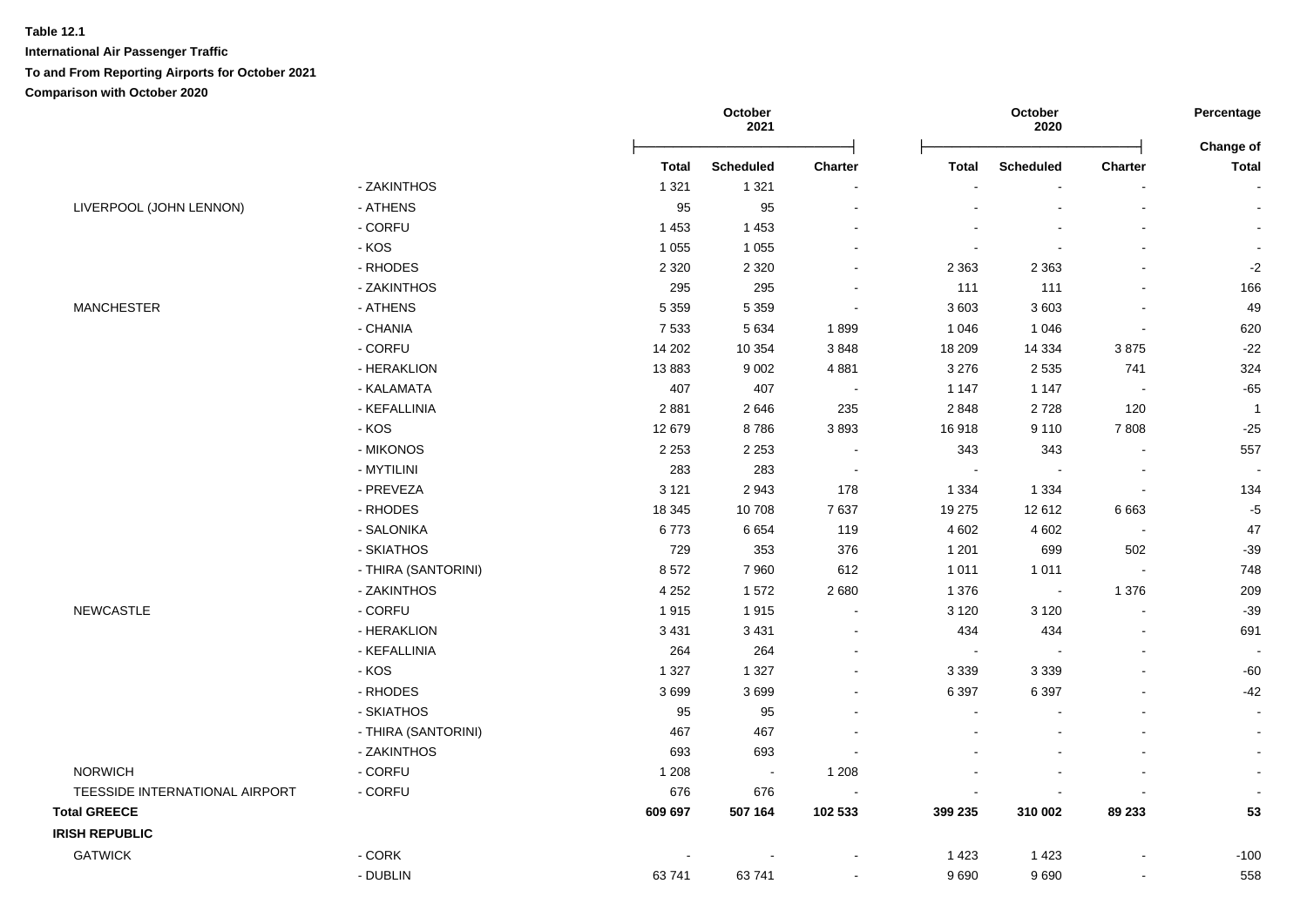|                                    |                         |                | October<br>2021  |                          | October<br>2020          |                          |                | Percentage<br>Change of  |  |
|------------------------------------|-------------------------|----------------|------------------|--------------------------|--------------------------|--------------------------|----------------|--------------------------|--|
|                                    |                         | Total          | <b>Scheduled</b> | <b>Charter</b>           | Total                    | <b>Scheduled</b>         | <b>Charter</b> | <b>Total</b>             |  |
|                                    | - SHANNON               | 4743           | 4743             |                          | 1 5 9 4                  | 1 5 9 4                  |                | 198                      |  |
| <b>HEATHROW</b>                    | - CORK                  |                | $\sim$           | $\sim$                   | 3537                     | 3537                     | $\blacksquare$ | $-100$                   |  |
|                                    | - DUBLIN                | 65 150         | 65 097           | 53                       | 17478                    | 17478                    |                | 273                      |  |
|                                    | - SHANNON               | 8687           | 8687             | $\overline{\phantom{a}}$ | $\sim$                   |                          | $\sim$         |                          |  |
| <b>LONDON CITY</b>                 | - DUBLIN                | 18 969         | 18 969           | $\overline{\phantom{a}}$ | 417                      | 417                      | $\blacksquare$ | 4449                     |  |
| <b>LUTON</b>                       | - DUBLIN                | 17920          | 17920            | $\sim$                   | 3 4 8 0                  | 3 4 8 0                  | $\sim$         | 415                      |  |
|                                    | - IRELAND WEST(KNOCK)   | 7472           | 7472             |                          | 1783                     | 1783                     |                | 319                      |  |
|                                    | - KERRY COUNTY          | 6889           | 6889             | $\blacksquare$           | 934                      | 934                      |                | 638                      |  |
|                                    | - SHANNON               | 1 509          | 1509             |                          | $\overline{\phantom{a}}$ |                          |                |                          |  |
| <b>STANSTED</b>                    | $-CORK$                 |                |                  |                          | 3 2 8 1                  | 3 2 8 1                  |                | $-100$                   |  |
|                                    | - DUBLIN                | 59 886         | 59 886           |                          | 9 3 8 7                  | 9 3 8 7                  |                | 538                      |  |
|                                    | - IRELAND WEST(KNOCK)   | 6 1 5 0        | 6 1 5 0          | $\blacksquare$           | 1 2 1 0                  | 1 2 1 0                  | $\sim$         | 408                      |  |
|                                    | - KERRY COUNTY          | 5 3 3 8        | 5 3 3 8          | ÷                        | 1 0 2 6                  | 1 0 2 6                  | $\sim$         | 420                      |  |
|                                    | - SHANNON               | 14 932         | 14 926           | 6                        | 1820                     | 1820                     |                | 720                      |  |
| ABERDEEN                           | - DUBLIN                | 1 2 1 1        | 1 2 1 1          | $\blacksquare$           | $\sim$                   |                          |                | $\sim$                   |  |
| <b>BIGGIN HILL</b>                 | - DUBLIN                | $\overline{2}$ | $\sim$           | $\overline{c}$           | $\sim$                   | $\sim$                   | ÷,             | $\overline{\phantom{a}}$ |  |
| <b>BIRMINGHAM</b>                  | - DUBLIN                | 33 694         | 33 694           | $\sim$                   | 4 2 7 5                  | 4 2 7 5                  |                | 688                      |  |
| <b>BOURNEMOUTH</b>                 | - DUBLIN                | 184            | 184              | $\blacksquare$           | $\sim$                   |                          |                | $\sim$                   |  |
| <b>BRISTOL</b>                     | - DUBLIN                | 22 687         | 22 687           | $\sim$                   | 2 3 3 1                  | 2 3 3 1                  |                | 873                      |  |
|                                    | - IRELAND WEST(KNOCK)   | 2 3 0 3        | 2 3 0 3          | $\sim$                   | $\blacksquare$           | $\overline{\phantom{a}}$ | $\blacksquare$ | $\overline{\phantom{a}}$ |  |
| <b>CARDIFF WALES</b>               | - DUBLIN                | 424            | 206              | 218                      | 77                       | $\overline{\phantom{a}}$ | 77             | 451                      |  |
|                                    | - SHANNON               | 269            | $\sim$           | 269                      | 307                      | 307                      | $\blacksquare$ | $-12$                    |  |
| <b>DUNDEE</b>                      | - DUBLIN                | 9              | $\sim$           | 9                        | $\sim$                   |                          |                | $\overline{\phantom{a}}$ |  |
| <b>EAST MIDLANDS INTERNATIONAL</b> | - DUBLIN                | 6644           | 6644             | ÷,                       | 951                      | 951                      |                | 599                      |  |
|                                    | - IRELAND WEST(KNOCK)   | 3801           | 3801             | $\blacksquare$           | 642                      | 642                      |                | 492                      |  |
| <b>EDINBURGH</b>                   | - DUBLIN                | 33 136         | 33 136           |                          | 3574                     | 3574                     |                | 827                      |  |
|                                    | - IRELAND WEST(KNOCK)   | 1 9 0 5        | 1 9 0 5          |                          | $\sim$                   |                          | ÷,             |                          |  |
|                                    | - SHANNON               | 2 1 5 2        | 2 1 5 2          | $\blacksquare$           | 166                      | $\overline{\phantom{a}}$ | 166            | 1196                     |  |
| GLASGOW                            | - DONEGAL               | 470            | 470              | $\overline{\phantom{a}}$ | 117                      | 117                      | $\sim$         | 302                      |  |
|                                    | - DUBLIN                | 19884          | 19754            | 130                      | 2677                     | 2677                     | $\sim$         | 643                      |  |
|                                    | - SHANNON               | $\sim$         | $\sim$           | $\blacksquare$           | 80                       | $\blacksquare$           | 80             | $-100$                   |  |
| LEEDS BRADFORD                     | - DUBLIN                | 8 4 0 6        | 8 4 0 6          | $\sim$                   | 1 2 6 5                  | 1 2 6 5                  | $\sim$         | 565                      |  |
| LIVERPOOL (JOHN LENNON)            | $\text{-}\mathsf{CORK}$ |                | $\sim$           | $\blacksquare$           | 449                      | 449                      | $\blacksquare$ | $-100$                   |  |
|                                    | - DUBLIN                | 15 960         | 15 960           |                          | 1 2 9 3                  | 1 2 9 3                  |                | 1134                     |  |
|                                    | - IRELAND WEST(KNOCK)   | 6561           | 6561             |                          | 828                      | 828                      | $\blacksquare$ | 692                      |  |
|                                    |                         |                |                  |                          |                          |                          |                |                          |  |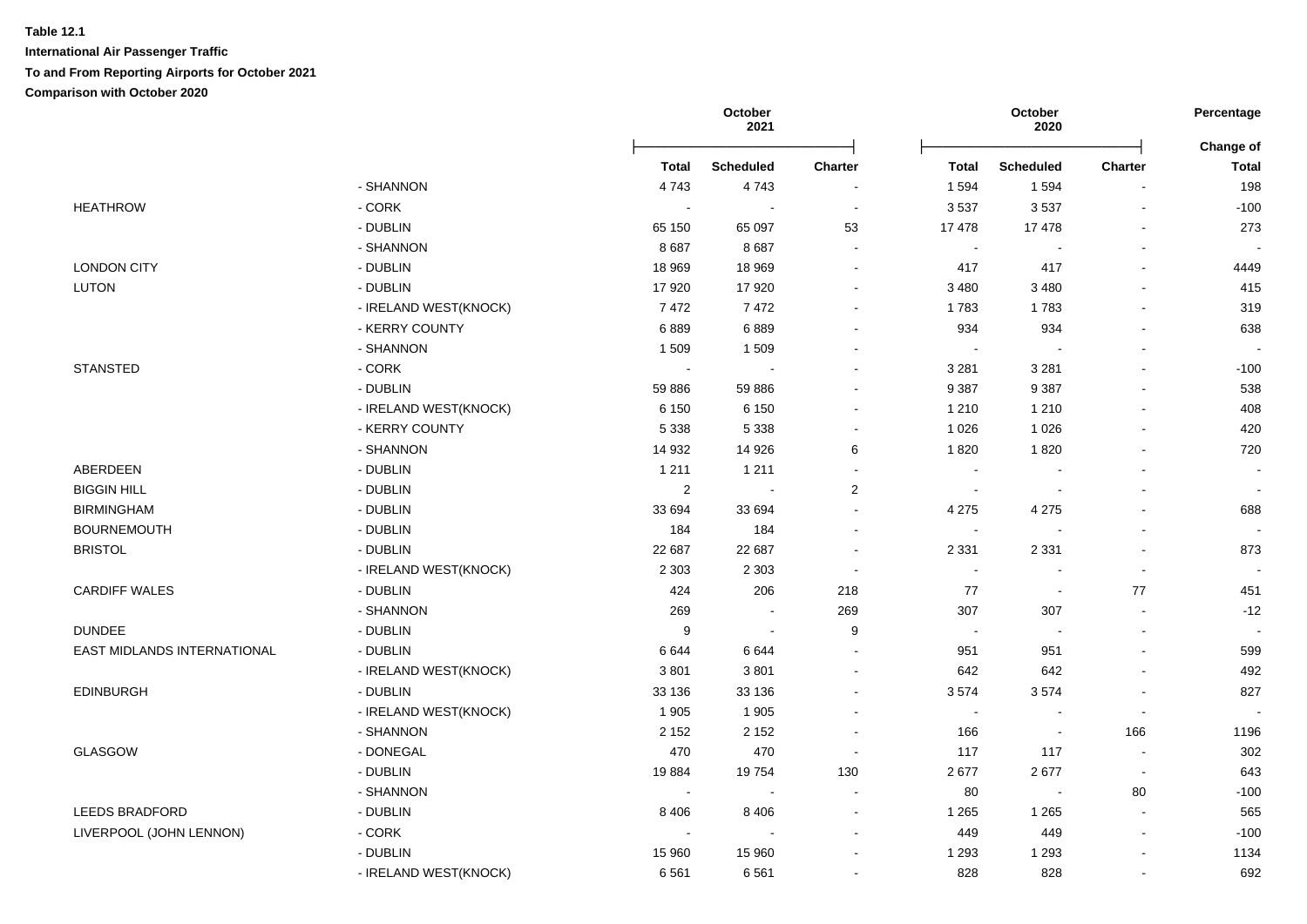|                             |                          | October<br>2021 |                  |                | October<br>2020 |                  |                |                           |
|-----------------------------|--------------------------|-----------------|------------------|----------------|-----------------|------------------|----------------|---------------------------|
|                             |                          | <b>Total</b>    | <b>Scheduled</b> | <b>Charter</b> | <b>Total</b>    | <b>Scheduled</b> | <b>Charter</b> | Change of<br><b>Total</b> |
| <b>MANCHESTER</b>           | - DUBLIN                 | 48 501          | 48 501           | $\blacksquare$ | 6832            | 6832             |                | 610                       |
|                             | - IRELAND WEST(KNOCK)    | 2629            | 2629             | $\sim$         | $\blacksquare$  | $\blacksquare$   | $\blacksquare$ |                           |
|                             | - KERRY COUNTY           | 2685            | 2685             | $\sim$         | $\blacksquare$  | $\sim$           | $\sim$         | $\overline{\phantom{a}}$  |
|                             | - SHANNON                | 2 9 0 6         | 2 9 0 6          | $\sim$         | 991             | 991              | $\blacksquare$ | 193                       |
| <b>NEWCASTLE</b>            | - DUBLIN                 | 8876            | 8876             | $\blacksquare$ | 439             | 439              |                | 1922                      |
| SOUTHAMPTON                 | - DUBLIN                 | 2 1 4 9         | 2 1 4 9          | $\sim$         | $\sim$          |                  | $\blacksquare$ |                           |
| <b>Total IRISH REPUBLIC</b> |                          | 508 834         | 508 147          | 687            | 84 354          | 84 031           | 323            | 503                       |
| <b>ITALY</b>                |                          |                 |                  |                |                 |                  |                |                           |
| <b>GATWICK</b>              | - BERGAMO                | 173             | 173              | $\sim$         | $\sim$          | $\sim$           | $\sim$         |                           |
|                             | - CATANIA (FONTANAROSSA) | 3 0 5 0         | 3 0 5 0          |                | 4 1 3 0         | 4 1 3 0          |                | $-26$                     |
|                             | - FLORENCE               | 3 0 5 5         | 3 0 5 5          | $\blacksquare$ | 924             | 924              |                | 231                       |
|                             | - MILAN (LINATE)         | 244             | 244              | $\blacksquare$ | 2 9 5 3         | 2953             |                | $-92$                     |
|                             | - MILAN (MALPENSA)       | 15 657          | 15 657           | $\sim$         | 3503            | 3503             | $\sim$         | 347                       |
|                             | - NAPLES                 | 5 2 1 5         | 5 2 1 5          | $\blacksquare$ | 2 3 7 5         | 2 0 9 4          | 281            | 120                       |
|                             | - OLBIA                  | 1 2 6 4         | 1 2 6 4          | $\blacksquare$ | 557             | 557              | $\blacksquare$ | 127                       |
|                             | - PALERMO                | $\blacksquare$  | $\sim$           | $\blacksquare$ | 1 3 6 1         | 1 3 6 1          | $\blacksquare$ | $-100$                    |
|                             | - PISA                   | 2569            | 2569             | $\blacksquare$ | $\sim$          | $\blacksquare$   | $\blacksquare$ | $\sim$                    |
|                             | - ROME (FIUMICINO)       | 7014            | 7014             | $\sim$         | 5 2 8 4         | 5 2 8 4          |                | 33                        |
|                             | - TURIN                  | 93              | $\sim$           | 93             | $\sim$          |                  |                | $\sim$                    |
|                             | - VENICE                 | 3629            | 3629             | $\sim$         | 2 0 2 6         | 2 0 2 6          |                | 79                        |
|                             | - VERONA VILLAFRANCA     | 825             | 825              | $\mathbf{r}$   | $\sim$          |                  |                | $\sim$                    |
| <b>HEATHROW</b>             | - BARI (PALESE)          | 4 4 4 9         | 4 4 4 9          | $\sim$         | 4 0 5 6         | 4 0 5 6          | $\sim$         | $10$                      |
|                             | - BOLOGNA                | 7460            | 7460             | $\blacksquare$ | 7512            | 7473             | 39             | $-1$                      |
|                             | - BRINDISI               | $\sim$          | $\sim$           | $\blacksquare$ | 1 2 2 1         | 1 2 2 1          | $\blacksquare$ | $-100$                    |
|                             | - CAGLIARI (ELMAS)       | $\sim$          | $\sim$           | $\sim$         | 2 0 2 3         | 2 0 2 3          | $\blacksquare$ | $-100$                    |
|                             | - CATANIA (FONTANAROSSA) | 6 3 3 6         | 6 1 8 2          | 154            | 8 1 3 9         | 8 1 3 9          | $\sim$         | $-22$                     |
|                             | - MILAN (LINATE)         | 25 087          | 25 087           | $\sim$         | 14 3 52         | 14 3 52          | $\blacksquare$ | 75                        |
|                             | - MILAN (MALPENSA)       | 11752           | 11752            | $\sim$         | 5810            | 5810             | $\blacksquare$ | 102                       |
|                             | - NAPLES                 | 8 3 0 0         | 8 3 0 0          | $\blacksquare$ | 11781           | 11781            | $\blacksquare$ | $-30$                     |
|                             | - OLBIA                  | $\blacksquare$  | $\blacksquare$   | $\blacksquare$ | 772             | 772              | $\blacksquare$ | $-100$                    |
|                             | - PALERMO                | 413             | 272              | 141            | 2751            | 2751             | $\sim$         | $-85$                     |
|                             | - PISA                   | 9 1 5 0         | 9 1 5 0          | $\blacksquare$ | 8 172           | 8 1 7 2          | $\blacksquare$ | 12                        |
|                             | - ROME (FIUMICINO)       | 26 7 65         | 26 7 65          | $\blacksquare$ | 19 3 83         | 19 3 35          | 48             | 38                        |
|                             | - TURIN                  | $\blacksquare$  |                  | $\sim$         | 3 1 3 3         | 3 1 3 3          | $\sim$         | $-100$                    |
|                             | - VENICE                 | 15 317          | 15 317           | $\sim$         | 13 5 87         | 13587            | $\blacksquare$ | 13                        |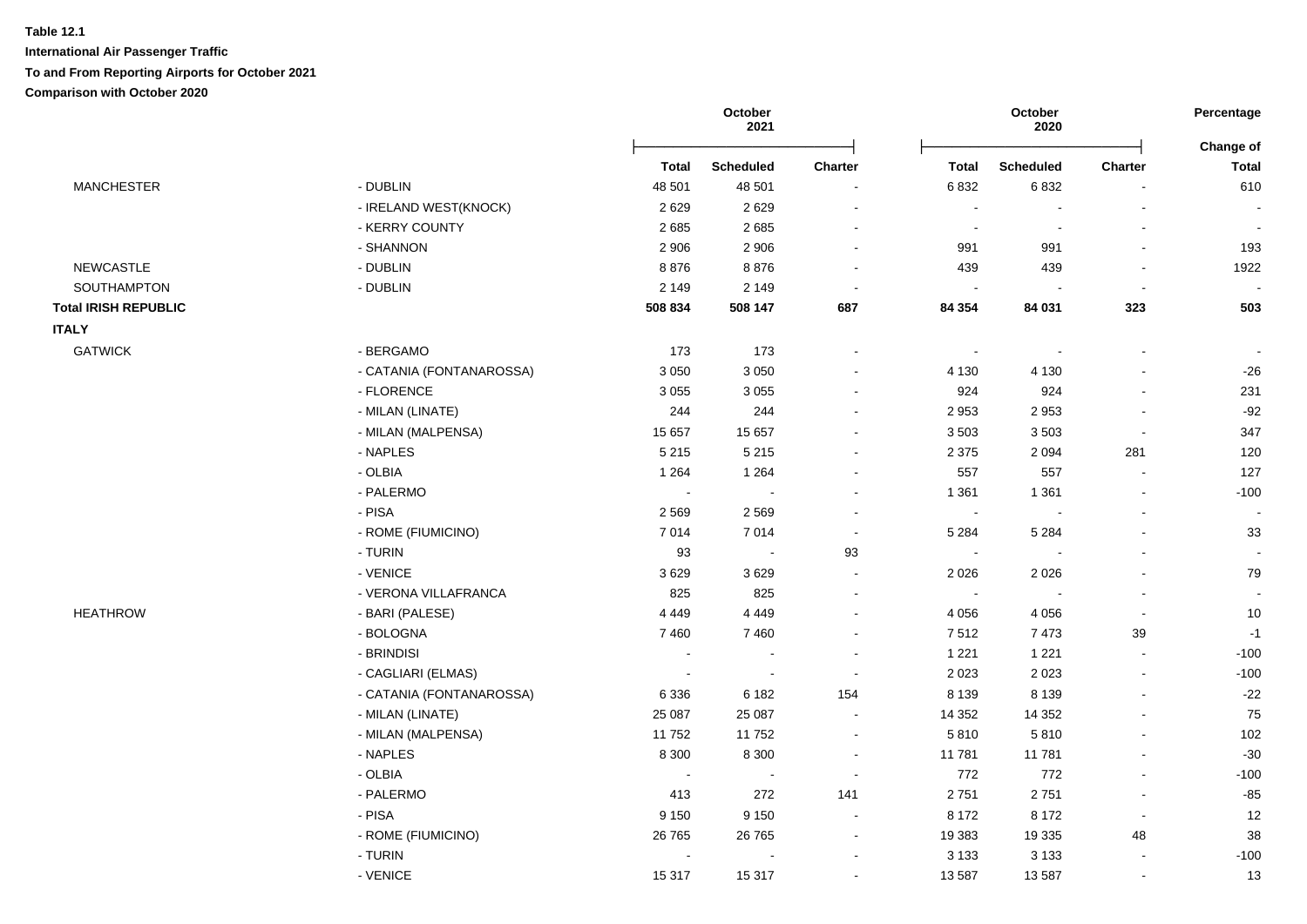|                       |                                  |              | October<br>2021  |                          |                | October<br>2020  |                | Percentage                |
|-----------------------|----------------------------------|--------------|------------------|--------------------------|----------------|------------------|----------------|---------------------------|
|                       |                                  | <b>Total</b> | <b>Scheduled</b> | <b>Charter</b>           | <b>Total</b>   | <b>Scheduled</b> | Charter        | Change of<br><b>Total</b> |
|                       | - VERONA VILLAFRANCA             | $\sim$       |                  |                          | 2 9 0 2        | 2 9 0 2          |                | $-100$                    |
| <b>LONDON CITY</b>    | - FLORENCE                       | 4 4 5 1      | 4 4 5 1          | $\overline{\phantom{a}}$ | 3 0 0 7        | 3 0 0 7          | $\blacksquare$ | 48                        |
| LUTON                 | - BOLOGNA                        | 2 1 5 4      | 2 1 5 4          |                          | $\sim$         |                  |                |                           |
|                       | - CATANIA (FONTANAROSSA)         | 2 5 4 1      | 2541             | $\sim$                   | 1590           | 1590             | $\sim$         | 60                        |
|                       | - MILAN (MALPENSA)               | 7942         | 7942             | $\sim$                   | 10 550         | 10 550           |                | $-25$                     |
|                       | - NAPLES                         | 6908         | 6908             | $\overline{a}$           | 719            | 719              |                | 861                       |
|                       | - PALERMO                        | 2 4 5 5      | 2 4 5 5          | $\overline{\phantom{a}}$ | 857            | 857              | $\blacksquare$ | 186                       |
|                       | - ROME (FIUMICINO)               | 4 3 6 9      | 4 3 6 9          | $\sim$                   | $\sim$         |                  |                |                           |
| <b>STANSTED</b>       | - ALGHERO (FERTILIA)             | 2953         | 2953             | $\overline{\phantom{a}}$ | 1 3 0 2        | 1 3 0 2          |                | 127                       |
|                       | - ANCONA                         | 4 4 0 4      | 4 4 0 4          |                          | 1675           | 1675             |                | 163                       |
|                       | - BARI (PALESE)                  | 7848         | 7848             |                          | 2 2 5 9        | 2 2 5 9          |                | 247                       |
|                       | - BERGAMO                        | 20 637       | 20 637           |                          | 6 0 8 0        | 6 0 8 0          | $\sim$         | 239                       |
|                       | - BOLOGNA                        | 7640         | 7640             |                          | 2 5 0 7        | 2 5 0 7          |                | 205                       |
|                       | - BRINDISI                       | 4 607        | 4 607            |                          | 2911           | 2911             |                | 58                        |
|                       | - CAGLIARI (ELMAS)               | 2 9 0 7      | 2 9 0 7          |                          | 2 1 7 5        | 2 1 7 5          |                | 34                        |
|                       | - GENOA                          | 4 2 2 6      | 4 2 2 6          |                          | 1 6 2 3        | 1 6 2 3          |                | 160                       |
|                       | - LAMETIA-TERME                  | 2891         | 2891             |                          | 1978           | 1978             |                | 46                        |
|                       | - MILAN (MALPENSA)               | 12 3 42      | 12 3 42          | ÷                        | 3 9 5 0        | 3 9 5 0          |                | 212                       |
|                       | - NAPLES                         | 9481         | 9481             | $\sim$                   | 3 2 8 9        | 3 2 8 9          |                | 188                       |
|                       | - PALERMO                        | 8999         | 8999             | $\blacksquare$           | 3 4 4 5        | 3 4 4 5          |                | 161                       |
|                       | - PERUGIA                        | 5 1 4 0      | 5 1 4 0          | $\overline{\phantom{a}}$ | 2 0 4 8        | 2 0 4 8          |                | 151                       |
|                       | - PESCARA                        | 4593         | 4593             | $\blacksquare$           | 2 2 9 4        | 2 2 9 4          | $\blacksquare$ | 100                       |
|                       | $-$ PISA                         | 17 088       | 17 088           |                          | 3 9 8 0        | 3 9 8 0          |                | 329                       |
|                       | - RIMINI                         | 1 4 0 5      | 1 4 0 5          |                          | $\blacksquare$ |                  |                |                           |
|                       | - ROME (CIAMPINO)                | 26 085       | 26 085           |                          | 3918           | 3918             |                | 566                       |
|                       | - ROME (FIUMICINO)               | 542          | 542              |                          | $\sim$         |                  |                | $\sim$                    |
|                       | - TREVISO                        | 736          | 736              |                          | ä,             |                  |                | $\blacksquare$            |
|                       | - TRIESTE (RONCHI DEI LEGIONARI) | 1978         | 1978             | $\overline{a}$           | 1 2 3 6        | 1 2 3 6          |                | 60                        |
|                       | - TURIN                          | 7 4 7 3      | 7473             | $\sim$                   | 1 506          | 1506             |                | 396                       |
|                       | - VENICE                         | 20750        | 20750            | $\blacksquare$           | 2853           | 2853             | $\sim$         | 627                       |
|                       | - VERONA VILLAFRANCA             | 4 3 1 4      | 4 3 1 4          |                          | 642            | 642              |                | 572                       |
| BELFAST INTERNATIONAL | - BERGAMO                        | $\sim$       | $\blacksquare$   | $\overline{\phantom{a}}$ | 354            | 354              |                | $-100$                    |
|                       | - PARMA                          | 86           | $\sim$           | 86                       | $\sim$         |                  |                | $\sim$                    |
|                       | - TREVISO                        | 43           | 43               |                          |                |                  |                |                           |
|                       | - VENICE                         | 43           | 43               |                          | 78             |                  | 78             | $-45$                     |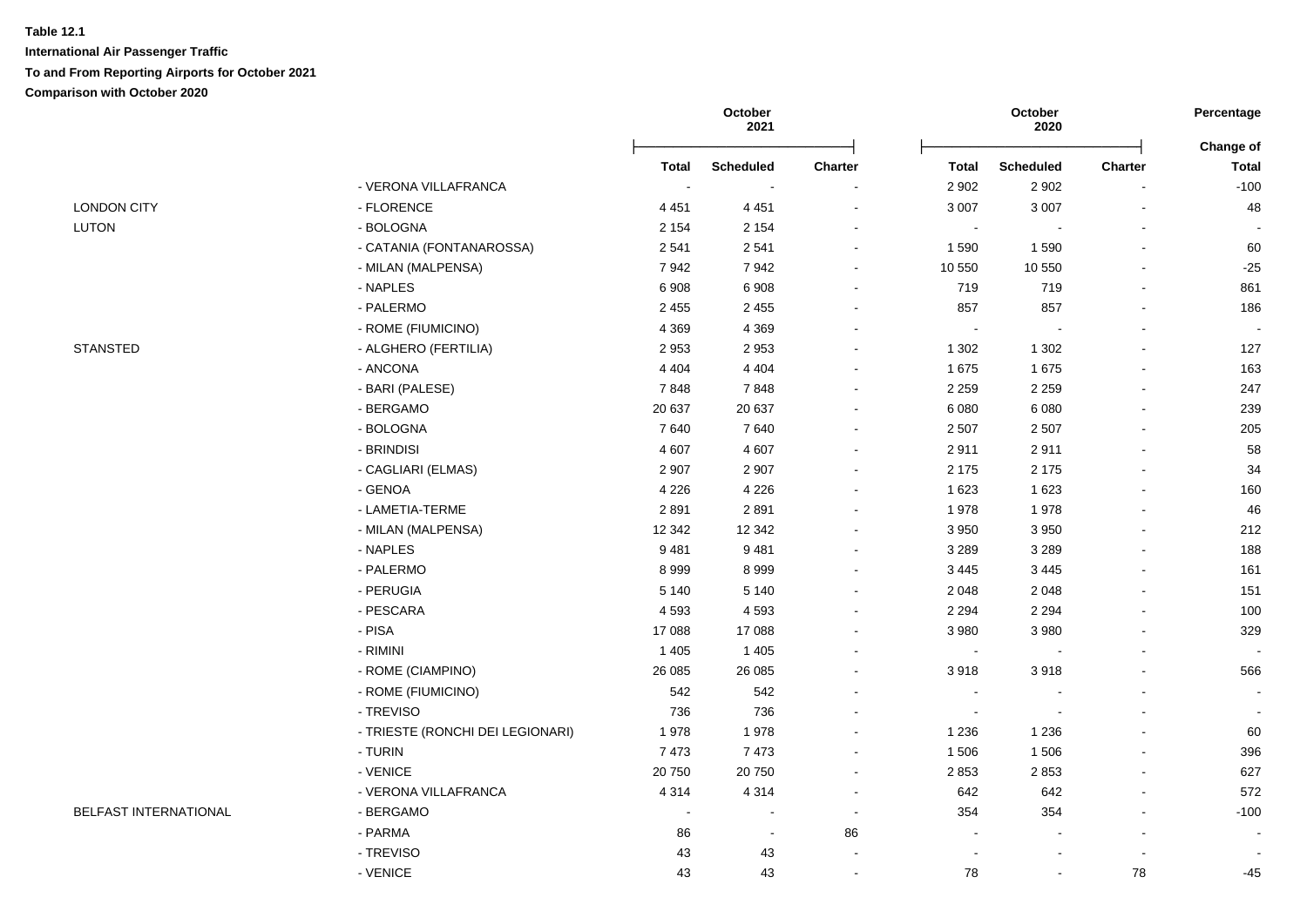|                             |                          | October<br>October<br>2021<br>2020 |                  |                          | Percentage     |           |                          |                           |
|-----------------------------|--------------------------|------------------------------------|------------------|--------------------------|----------------|-----------|--------------------------|---------------------------|
|                             |                          | <b>Total</b>                       | <b>Scheduled</b> | Charter                  | Total          | Scheduled | <b>Charter</b>           | Change of<br><b>Total</b> |
| <b>BIGGIN HILL</b>          | - FLORENCE               | 3                                  | $\sim$           | 3                        |                |           | $\blacksquare$           |                           |
|                             | - MILAN (LINATE)         | $\overline{4}$                     | $\sim$           | 4                        |                |           | $\overline{a}$           |                           |
|                             | - MILAN (MALPENSA)       | 6                                  | $\sim$           | 6                        |                |           |                          |                           |
| <b>BIRMINGHAM</b>           | - BERGAMO                | 215                                | 215              | $\sim$                   |                |           |                          | $\sim$                    |
|                             | - BOLOGNA                | 155                                | $\sim$           | 155                      |                |           | $\overline{\phantom{a}}$ | $\overline{\phantom{a}}$  |
|                             | - ROME (FIUMICINO)       | $\sim$                             | $\sim$           | $\sim$                   | 913            | 913       | $\blacksquare$           | $-100$                    |
|                             | - VERONA VILLAFRANCA     | 1 9 0 8                            | 1 9 0 8          | $\sim$                   | 846            | 846       |                          | 126                       |
| <b>BRISTOL</b>              | - BERGAMO                | 1809                               | 1809             | $\blacksquare$           | 1 0 6 8        | 1 0 6 8   | $\overline{a}$           | 69                        |
|                             | - CATANIA (FONTANAROSSA) | 368                                | 368              | $\sim$                   | 1 2 9 3        | 1 2 9 3   | $\blacksquare$           | $-72$                     |
|                             | - MILAN (MALPENSA)       | 1733                               | 1733             | $\sim$                   | 699            | 699       |                          | 148                       |
|                             | - NAPLES                 | 1675                               | 1675             | $\blacksquare$           | $\sim$         |           |                          | $\sim$                    |
|                             | - OLBIA                  | 259                                | 259              | $\overline{a}$           | 414            | 414       | $\overline{a}$           | $-37$                     |
|                             | - PISA                   | 1690                               | 1690             | $\overline{\phantom{a}}$ | $\sim$         |           |                          | $\overline{\phantom{a}}$  |
|                             | - ROME (FIUMICINO)       | 267                                | 267              | $\blacksquare$           | $\sim$         | $\sim$    | $\blacksquare$           | $\sim$                    |
|                             | - VENICE                 |                                    | $\sim$           | $\sim$                   | 1 1 5 2        | 1 1 5 2   |                          | $-100$                    |
| <b>CARDIFF WALES</b>        | - BOLOGNA                |                                    | $\sim$           | $\blacksquare$           | 37             | 37        | ä,                       | $-100$                    |
|                             | - PARMA                  |                                    | $\sim$           | $\sim$                   | 129            | 129       | $\blacksquare$           | $-100$                    |
|                             | - ROME (FIUMICINO)       | 62                                 | $\sim$           | 62                       | $\sim$         |           | $\sim$                   |                           |
|                             | - TREVISO                | 138                                | 44               | 94                       |                |           | $\sim$                   |                           |
|                             | - VENICE                 | 42                                 | 42               | $\sim$                   | 80             | $\sim$    | 80                       | $-48$                     |
| EAST MIDLANDS INTERNATIONAL | - BERGAMO                | 2 2 0 7                            | 2 2 0 7          | $\sim$                   | 1760           | 1760      | $\overline{a}$           | 25                        |
|                             | - PISA                   | $\sim$                             | $\sim$           | $\sim$                   | 609            | 609       | $\mathbf{r}$             | $-100$                    |
|                             | - ROME (CIAMPINO)        | $\sim$                             | $\sim$           | $\blacksquare$           | 1 2 6 6        | 1 2 6 6   | ä,                       | $-100$                    |
|                             | - TREVISO                | 1839                               | 1839             | $\blacksquare$           | $\sim$         |           | ä,                       | $\sim$                    |
|                             | - VENICE                 | $\sim$                             | $\sim$           | $\sim$                   | 1 1 0 5        | 1 1 0 5   | $\blacksquare$           | $-100$                    |
| <b>EDINBURGH</b>            | - BERGAMO                | 5 3 4 9                            | 5 3 4 9          | $\blacksquare$           | 2 8 5 4        | 2854      | $\blacksquare$           | 87                        |
|                             | - BOLOGNA                | $\sim$                             |                  | $\sim$                   | 982            | 982       |                          | $-100$                    |
|                             | - NAPLES                 | 1 2 2 4                            | 1 2 2 4          | $\sim$                   |                |           |                          | $\sim$                    |
|                             | - PARMA                  | 94                                 | $\sim$           | 94                       | $\sim$         |           | $\blacksquare$           | $\sim$                    |
|                             | - PISA                   | 248                                | 248              | $\sim$                   | 568            | 568       |                          | $-56$                     |
|                             | - ROME (CIAMPINO)        | 296                                | 296              | $\sim$                   | 1897           | 1897      | $\blacksquare$           | $-84$                     |
|                             | - TREVISO                | 236                                | 236              | $\sim$                   | $\blacksquare$ |           | $\blacksquare$           | $\overline{\phantom{a}}$  |
|                             | - VENICE                 | 76                                 | $\blacksquare$   | 76                       | 348            | 348       | $\overline{\phantom{a}}$ | -78                       |
| GLASGOW                     | - MILAN (MALPENSA)       |                                    | $\sim$           | $\sim$                   | 100            |           | 100                      | $-100$                    |
|                             |                          |                                    |                  |                          |                |           |                          |                           |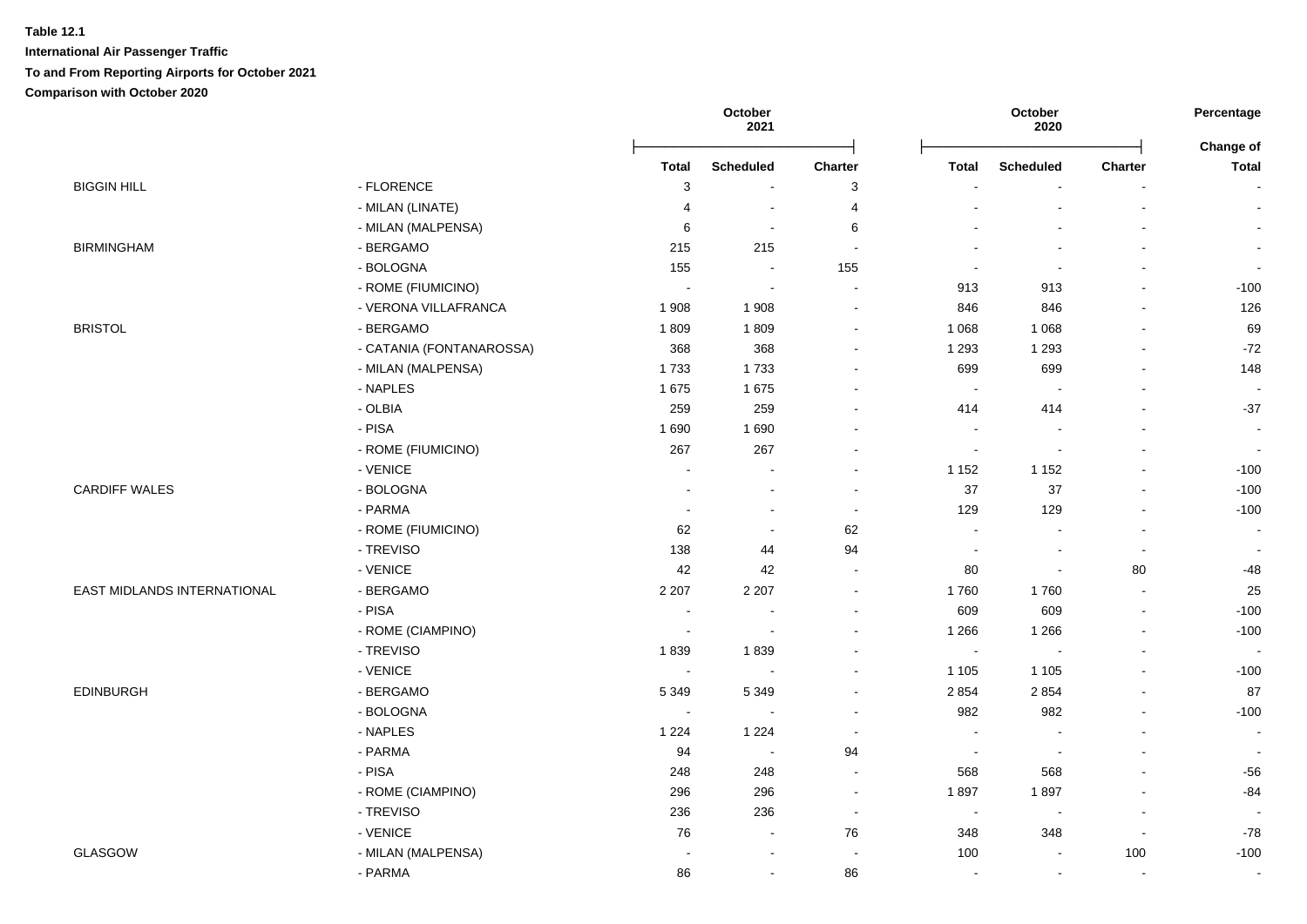|                         |                          |                          | October<br>2021  |                          |                          | October<br>2020          |                | Percentage<br>Change of |
|-------------------------|--------------------------|--------------------------|------------------|--------------------------|--------------------------|--------------------------|----------------|-------------------------|
|                         |                          | Total                    | <b>Scheduled</b> | <b>Charter</b>           | <b>Total</b>             | <b>Scheduled</b>         | <b>Charter</b> | <b>Total</b>            |
|                         | - ROME (FIUMICINO)       |                          |                  |                          | 943                      | 943                      |                | $-100$                  |
| <b>LEEDS BRADFORD</b>   | - NAPLES                 | $\overline{\phantom{a}}$ |                  | $\overline{\phantom{a}}$ | 562                      | 562                      |                | $-100$                  |
|                         | - PISA                   | 1 4 7 5                  | 1 4 7 5          |                          | $\overline{\phantom{a}}$ | $\blacksquare$           |                |                         |
|                         | - ROME (FIUMICINO)       |                          |                  | $\overline{\phantom{a}}$ | 839                      | 839                      |                | $-100$                  |
| LIVERPOOL (JOHN LENNON) | - BARI (PALESE)          |                          |                  | $\sim$                   | 857                      | 857                      |                | $-100$                  |
|                         | - PALERMO                |                          |                  | $\sim$                   | 645                      | 645                      |                | $-100$                  |
| <b>MANCHESTER</b>       | - BERGAMO                | 11 459                   | 10917            | 542                      | 3616                     | 3616                     |                | 217                     |
|                         | - BOLOGNA                | 4 4 0 8                  | 4 2 6 3          | 145                      | 1812                     | 1812                     |                | 143                     |
|                         | - BRINDISI               |                          |                  |                          | 1 0 5 9                  | 1 0 5 9                  |                | $-100$                  |
|                         | - CATANIA (FONTANAROSSA) | 189                      | 189              |                          | $\sim$                   |                          |                |                         |
|                         | - MILAN (MALPENSA)       | 5 0 6 7                  | 4989             | 78                       | 3 2 0 4                  | 3 2 0 4                  | $\sim$         | 58                      |
|                         | - NAPLES                 | 5 0 21                   | 4 3 3 0          | 691                      | 3 4 5 1                  | 2 9 6 0                  | 491            | 45                      |
|                         | - OLBIA                  | $\sim$                   | $\sim$           | $\sim$                   | 510                      | 510                      | $\sim$         | $-100$                  |
|                         | - PALERMO                | 1879                     | 1879             | $\blacksquare$           | 1 4 4 8                  | 1 4 4 8                  |                | 30                      |
|                         | - PISA                   | 2807                     | 2807             | $\blacksquare$           | 1 9 0 3                  | 1 9 0 3                  |                | 48                      |
|                         | - ROME (CIAMPINO)        | 8707                     | 8707             | $\blacksquare$           | 4 9 8 9                  | 4989                     |                | 75                      |
|                         | - ROME (FIUMICINO)       | 2 2 6 7                  | 2 2 6 7          | $\blacksquare$           | 1 1 3 7                  | 1 1 3 7                  |                | 99                      |
|                         | - VENICE                 |                          |                  |                          | 3 0 5 3                  | 3 0 5 3                  |                | $-100$                  |
| <b>NEWCASTLE</b>        | - ROME (FIUMICINO)       |                          |                  |                          | 859                      | 859                      |                | $-100$                  |
| <b>PRESTWICK</b>        | - ROME (CIAMPINO)        |                          |                  | $\sim$                   | 954                      | 954                      |                | $-100$                  |
| <b>Total ITALY</b>      |                          | 433 116                  | 430 606          | 2510                     | 247 494                  | 246 377                  | 1 1 1 7        | 75                      |
| <b>LUXEMBOURG</b>       |                          |                          |                  |                          |                          |                          |                |                         |
| <b>HEATHROW</b>         | - LUXEMBOURG             | 165                      | 165              | $\blacksquare$           | 1610                     | 1610                     |                | $-90$                   |
| <b>LONDON CITY</b>      | - LUXEMBOURG             | 4 6 22                   | 4 6 22           | $\overline{a}$           | 363                      | 363                      |                | 1173                    |
| <b>STANSTED</b>         | - LUXEMBOURG             | 6696                     | 6 6 9 6          | $\blacksquare$           | 1 1 7 7                  | 1 1 7 7                  |                | 469                     |
| <b>Total LUXEMBOURG</b> |                          | 11 483                   | 11 483           | $\blacksquare$           | 3 1 5 0                  | 3 1 5 0                  |                | 265                     |
| <b>MALTA</b>            |                          |                          |                  |                          |                          |                          |                |                         |
| <b>GATWICK</b>          | - MALTA                  | 13885                    | 13855            | 30                       | 2 2 5 6                  | 2 2 5 6                  |                | 515                     |
| <b>HEATHROW</b>         | - MALTA                  | 27 051                   | 26 619           | 432                      | 2 2 2 1                  | 2 2 2 1                  |                | 1118                    |
| LUTON                   | - MALTA                  | 10729                    | 10729            | $\sim$                   | 1965                     | 1965                     | $\sim$         | 446                     |
| <b>STANSTED</b>         | - MALTA                  | 11 409                   | 11 409           | $\sim$                   | 1 4 9 2                  | 1 4 9 2                  |                | 665                     |
| ABERDEEN                | - MALTA                  | 89                       |                  | 89                       | $\sim$                   | $\overline{\phantom{a}}$ |                |                         |
| BELFAST INTERNATIONAL   | - MALTA                  |                          |                  |                          | 157                      | 157                      |                | $-100$                  |
| <b>BIRMINGHAM</b>       | - MALTA                  | 7 0 4 9                  | 7 0 4 9          |                          | 845                      | 845                      |                | 734                     |
| <b>BOURNEMOUTH</b>      | - MALTA                  | 1922                     | 1922             |                          | 213                      | 213                      |                | 802                     |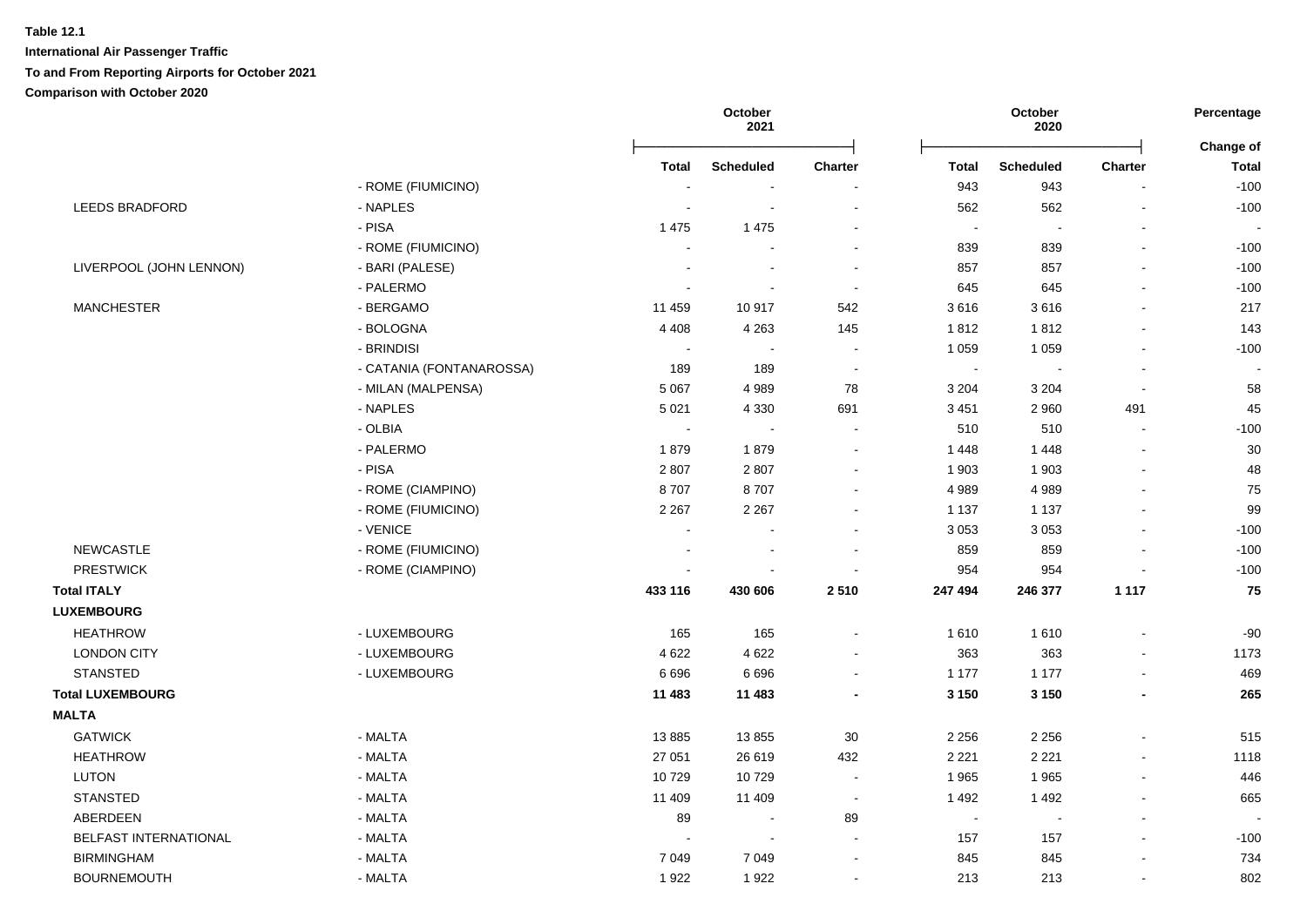|                                    |             |              | October<br>2021  |                      | October<br>2020 |                  |                          | Percentage<br>Change of |
|------------------------------------|-------------|--------------|------------------|----------------------|-----------------|------------------|--------------------------|-------------------------|
|                                    |             | <b>Total</b> | <b>Scheduled</b> | <b>Charter</b>       | <b>Total</b>    | <b>Scheduled</b> | <b>Charter</b>           | <b>Total</b>            |
| <b>BRISTOL</b>                     | - MALTA     | 2 4 7 5      | 2 4 7 5          |                      | 534             | 534              |                          | 363                     |
| <b>EAST MIDLANDS INTERNATIONAL</b> | - MALTA     | 2 1 0 9      | 2 1 0 9          | $\blacksquare$       | 409             | 409              |                          | 416                     |
| <b>EDINBURGH</b>                   | - MALTA     | 4 4 8 5      | 4 4 8 5          |                      | 826             | 826              |                          | 443                     |
| <b>GLASGOW</b>                     | - MALTA     | 814          | 814              |                      | $\sim$          |                  |                          |                         |
| <b>LEEDS BRADFORD</b>              | - MALTA     | 3 4 3 8      | 3 4 3 8          |                      | 523             | 523              |                          | 557                     |
| LIVERPOOL (JOHN LENNON)            | - MALTA     | 4 1 1 6      | 4 1 1 6          |                      | 467             | 467              |                          | 781                     |
| <b>MANCHESTER</b>                  | - MALTA     | 19581        | 19581            |                      | 1 6 2 8         | 1628             |                          | 1103                    |
| <b>NEWCASTLE</b>                   | - MALTA     | 2650         | 2650             |                      |                 |                  |                          |                         |
| <b>Total MALTA</b>                 |             | 111 802      | 111 251          | 551                  | 13 536          | 13 536           |                          | 726                     |
| <b>NETHERLANDS</b>                 |             |              |                  |                      |                 |                  |                          |                         |
| <b>GATWICK</b>                     | - AMSTERDAM | 11 359       | 11 359           |                      | 3 4 6 1         | 3 4 6 1          |                          | 228                     |
| <b>HEATHROW</b>                    | - AMSTERDAM | 59 853       | 59 853           |                      | 21 764          | 21 7 64          |                          | 175                     |
| <b>LONDON CITY</b>                 | - AMSTERDAM | 18 603       | 18 603           |                      | 3 1 3 0         | 3 1 3 0          |                          | 494                     |
|                                    | - ROTTERDAM | 3 1 6 5      | 3 1 6 5          |                      | $\sim$          |                  |                          |                         |
| LUTON                              | - AMSTERDAM | 15 117       | 15 117           |                      | 5751            | 5751             |                          | 163                     |
| <b>STANSTED</b>                    | - AMSTERDAM | 10 543       | 10 543           |                      | 2 2 7 0         | 2 2 7 0          |                          | 364                     |
|                                    | - EINDHOVEN | 7931         | 7931             |                      | 1617            | 1617             |                          | 390                     |
| ABERDEEN                           | - AMSTERDAM | 13 5 64      | 13 5 64          |                      | 7 1 3 0         | 7 1 3 0          |                          | 90                      |
| BELFAST CITY (GEORGE BEST)         | - AMSTERDAM | 2 9 0 1      | 2 9 0 1          |                      | 842             | 842              |                          | 245                     |
| <b>BELFAST INTERNATIONAL</b>       | - AMSTERDAM | 1 3 8 0      | 1 3 8 0          |                      | ÷,              |                  |                          |                         |
| <b>BIGGIN HILL</b>                 | - EINDHOVEN |              |                  |                      | 2               | $\sim$           | $\overline{2}$           | $-100$                  |
| <b>BIRMINGHAM</b>                  | - AMSTERDAM | 24 7 53      | 24 7 53          |                      | 7 140           | 7 140            |                          | 247                     |
| <b>BRISTOL</b>                     | - AMSTERDAM | 13 150       | 13 150           |                      | 3 9 4 7         | 3947             |                          | 233                     |
| <b>CARDIFF WALES</b>               | - AMSTERDAM | 2414         | 2414             |                      | 779             | 779              |                          | 210                     |
| <b>EDINBURGH</b>                   | - AMSTERDAM | 25 570       | 25 570           |                      | 6 2 4 0         | 6 2 4 0          |                          | 310                     |
| GLASGOW                            | - AMSTERDAM | 18 547       | 18 547           |                      | 5 5 4 9         | 5 5 4 9          |                          | 234                     |
| <b>HUMBERSIDE</b>                  | - AMSTERDAM | 1 0 5 2      | 1 0 5 2          |                      | 810             | 810              |                          | 30                      |
| <b>INVERNESS</b>                   | - AMSTERDAM | 3 1 3 7      | 3 1 3 7          |                      | 419             | 419              |                          | 649                     |
| <b>LEEDS BRADFORD</b>              | - AMSTERDAM | 7776         | 7776             |                      | 2 1 7 0         | 2 1 7 0          | $\overline{\phantom{a}}$ | 258                     |
| LIVERPOOL (JOHN LENNON)            | - AMSTERDAM | 3023         | 3023             | $\ddot{\phantom{a}}$ | 244             | 114              | 130                      | 1139                    |
|                                    | - EINDHOVEN | 43           | $\sim$           | 43                   | $\sim$          | $\sim$           | $\sim$                   |                         |
| <b>MANCHESTER</b>                  | - AMSTERDAM | 42 016       | 42 016           | $\blacksquare$       | 15 985          | 15 985           |                          | 163                     |
|                                    | - EINDHOVEN | 104          | 104              | $\blacksquare$       | 1 0 5 7         | 1 0 5 7          |                          | $-90$                   |
| <b>NEWCASTLE</b>                   | - AMSTERDAM | 15 0 54      | 15 0 54          |                      | 6718            | 6718             |                          | 124                     |
| <b>NORWICH</b>                     | - AMSTERDAM | 1981         | 1981             |                      | 961             | 961              |                          | 106                     |
|                                    |             |              |                  |                      |                 |                  |                          |                         |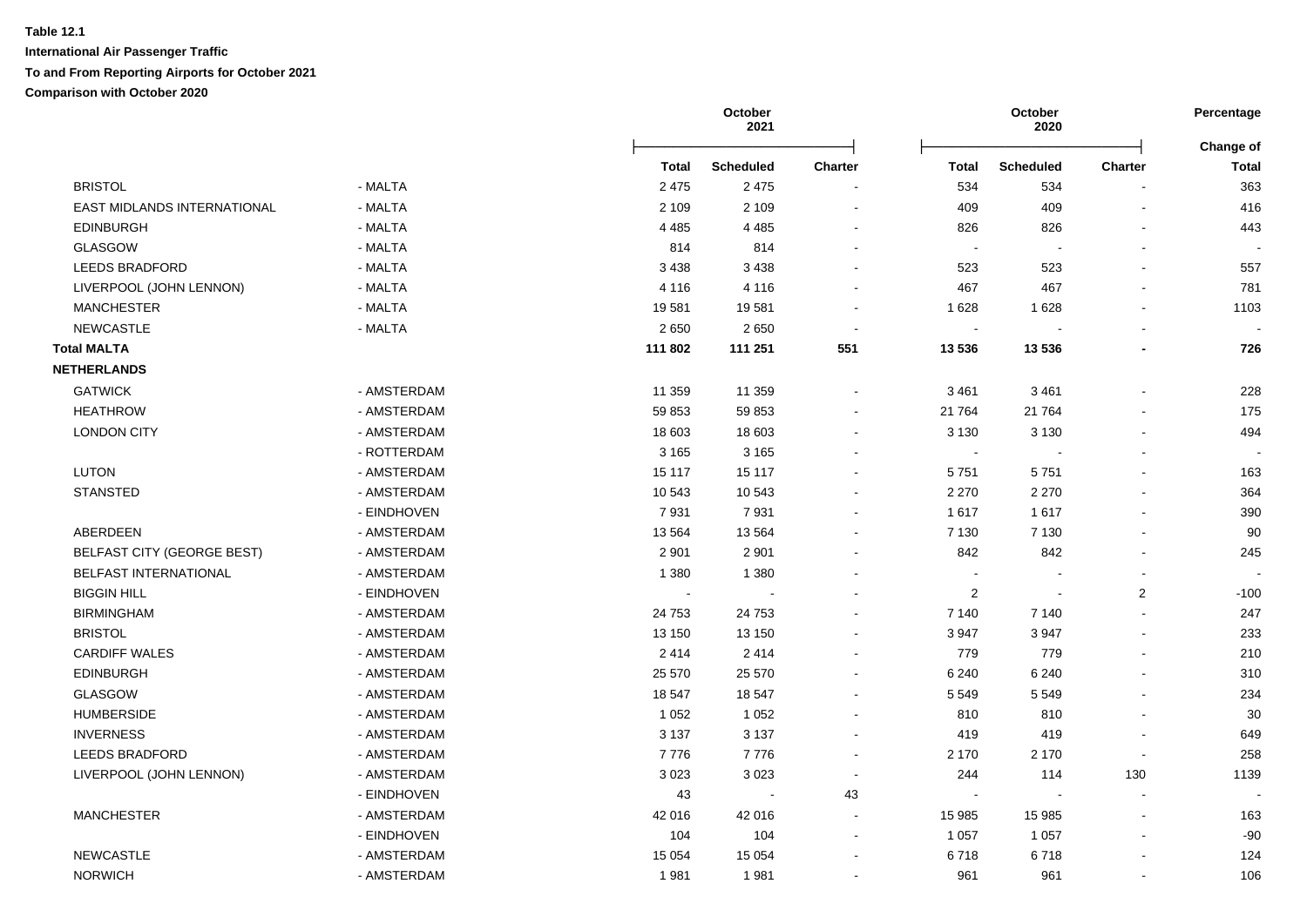|                                |                        |         | October<br>2021  | October<br>2020          |              | Percentage       |                          |                           |
|--------------------------------|------------------------|---------|------------------|--------------------------|--------------|------------------|--------------------------|---------------------------|
|                                |                        | Total   | <b>Scheduled</b> | <b>Charter</b>           | <b>Total</b> | <b>Scheduled</b> | Charter                  | Change of<br><b>Total</b> |
| SOUTHAMPTON                    | - AMSTERDAM            | 2 3 6 6 | 2 3 6 6          |                          | 715          | 715              |                          | 231                       |
| TEESSIDE INTERNATIONAL AIRPORT | - AMSTERDAM            | 715     | 715              |                          | 251          | 251              | $\overline{\phantom{a}}$ | 185                       |
| <b>Total NETHERLANDS</b>       |                        | 306 117 | 306 074          | 43                       | 98 952       | 98 820           | 132                      | 209                       |
| PORTUGAL(EXCLUDING MADEIRA)    |                        |         |                  |                          |              |                  |                          |                           |
| <b>GATWICK</b>                 | - FARO                 | 30 756  | 29 185           | 1571                     | 5 6 4 2      | 5 6 4 2          |                          | 445                       |
|                                | - LISBON               | 11853   | 11853            |                          | 3595         | 3595             |                          | 230                       |
|                                | - OPORTO (PORTUGAL)    | 10 982  | 10 982           | $\sim$                   | 1 5 2 6      | 1526             | $\sim$                   | 620                       |
| <b>HEATHROW</b>                | - FARO                 | 30 015  | 29 6 22          | 393                      | 7475         | 7475             | $\blacksquare$           | 302                       |
|                                | - LISBON               | 55 558  | 55 558           | $\sim$                   | 18 056       | 18 0 56          | $\blacksquare$           | 208                       |
|                                | - OPORTO (PORTUGAL)    | 5 1 0 8 | 5 1 0 8          | $\sim$                   | 2 9 9 8      | 2998             | $\overline{a}$           | 70                        |
| <b>LONDON CITY</b>             | - FARO                 |         |                  |                          | 4            | 4                |                          | $-100$                    |
| <b>LUTON</b>                   | - AZORES PONTA DELGADA | 206     | 206              |                          |              |                  |                          |                           |
|                                | - FARO                 | 21898   | 21 898           | $\blacksquare$           | 4557         | 4557             | $\blacksquare$           | 381                       |
|                                | - LISBON               | 22 618  | 22 618           | $\sim$                   | 4727         | 4727             | $\overline{a}$           | 378                       |
|                                | - OPORTO (PORTUGAL)    | 3698    | 3698             | $\overline{\phantom{a}}$ | 1628         | 1628             | $\sim$                   | 127                       |
| SOUTHEND                       | - FARO                 |         |                  |                          | 295          | 295              |                          | $-100$                    |
| <b>STANSTED</b>                | - AZORES PONTA DELGADA | 1 4 0 4 | 1 4 0 4          |                          | $\sim$       |                  |                          |                           |
|                                | - FARO                 | 31 204  | 31 204           |                          | 5 5 0 3      | 5 5 0 3          |                          | 467                       |
|                                | - LISBON               | 29 251  | 29 251           |                          | 12 293       | 12 293           |                          | 138                       |
|                                | - OPORTO (PORTUGAL)    | 21 5 28 | 21 5 28          |                          | 5 0 26       | 5 0 26           |                          | 328                       |
| <b>ABERDEEN</b>                | - FARO                 |         |                  |                          | 359          | 359              | $\sim$                   | $-100$                    |
| BELFAST CITY (GEORGE BEST)     | - FARO                 |         |                  | $\overline{a}$           | $\,$ 5 $\,$  | $\sim$           | 5                        | $-100$                    |
| BELFAST INTERNATIONAL          | - FARO                 | 11 333  | 11 333           |                          | 1 3 1 8      | 1 3 1 8          |                          | 760                       |
| <b>BIRMINGHAM</b>              | - FARO                 | 16 963  | 16 963           |                          | 2635         | 2 5 2 2          | 113                      | 544                       |
|                                | - OPORTO (PORTUGAL)    | 2 3 1 3 | 2 3 1 3          |                          | 677          | 677              | $\blacksquare$           | 242                       |
| <b>BOURNEMOUTH</b>             | - FARO                 | 3849    | 3849             |                          | 914          | 914              |                          | 321                       |
| <b>BRISTOL</b>                 | - FARO                 | 21 8 29 | 21 8 29          |                          | 2 9 6 3      | 2963             |                          | 637                       |
|                                | - LISBON               | 4 2 9 8 | 4 2 9 8          | $\overline{a}$           | 1 2 2 3      | 1 2 2 3          | $\overline{a}$           | 251                       |
|                                | - OPORTO (PORTUGAL)    | 2 5 9 8 | 2598             | $\blacksquare$           | 192          | 192              | $\blacksquare$           | 1253                      |
| <b>CARDIFF WALES</b>           | - FARO                 |         |                  |                          | 387          | 387              | $\blacksquare$           | $-100$                    |
| <b>DUNDEE</b>                  | - FARO                 | 4       | $\sim$           | 4                        | $\sim$       | $\sim$           |                          |                           |
| EAST MIDLANDS INTERNATIONAL    | - FARO                 | 16 937  | 15 545           | 1 3 9 2                  | 2 0 3 5      | 2 0 3 5          |                          | 732                       |
| <b>EDINBURGH</b>               | - FARO                 | 10 603  | 10 603           |                          | 1 3 9 7      | 1 3 9 7          |                          | 659                       |
|                                | - LISBON               | 5 0 20  | 5 0 2 0          |                          | 1 4 2 9      | 1 4 2 9          |                          | 251                       |
|                                | - OPORTO (PORTUGAL)    | 2 2 2 5 | 2 2 2 5          |                          | $\sim$       |                  | $\overline{a}$           |                           |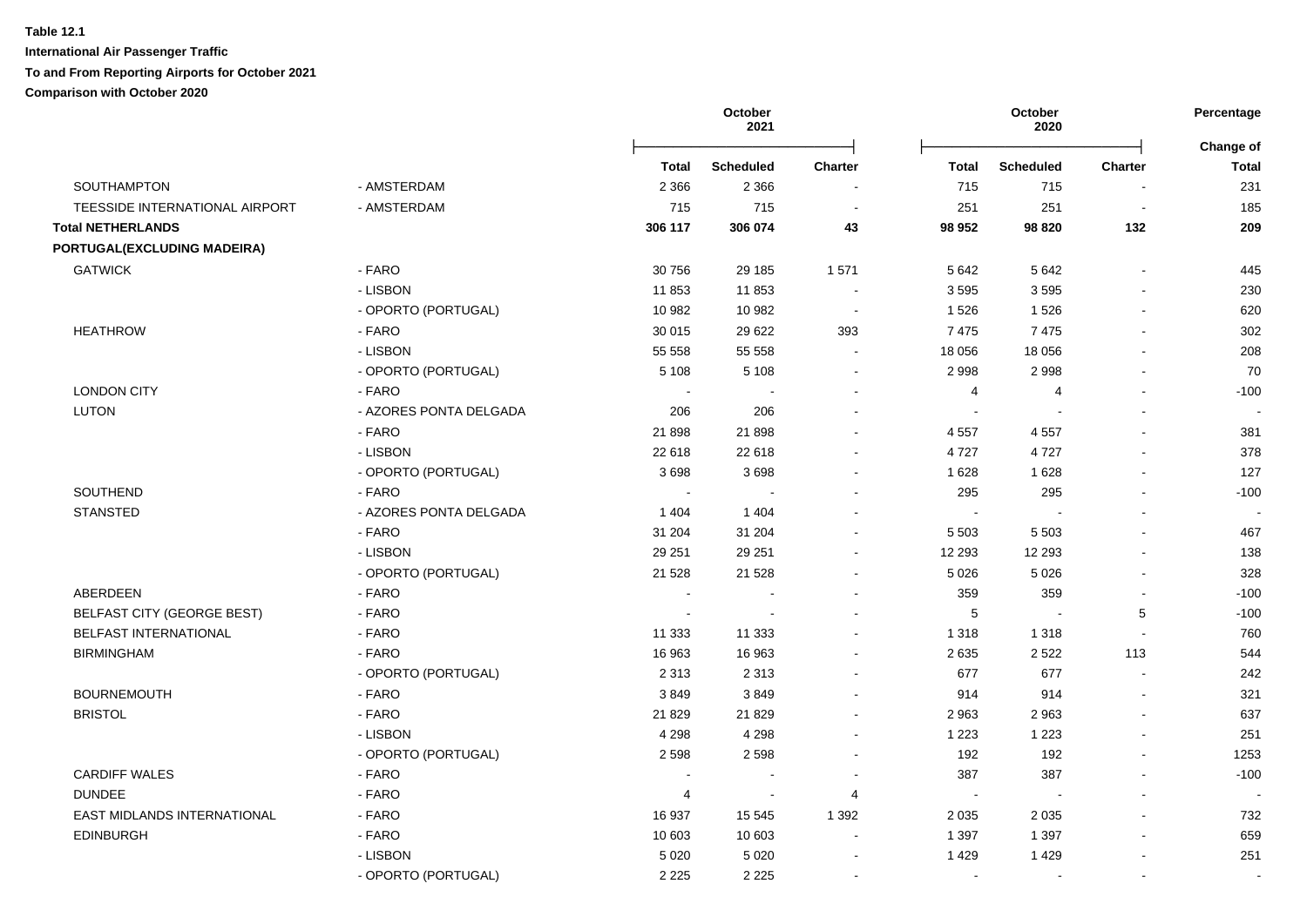|                                          |                     |         | October<br>October<br>2021<br>2020 |                | Percentage<br>Change of |                  |                          |              |
|------------------------------------------|---------------------|---------|------------------------------------|----------------|-------------------------|------------------|--------------------------|--------------|
|                                          |                     | Total   | <b>Scheduled</b>                   | <b>Charter</b> | <b>Total</b>            | <b>Scheduled</b> | <b>Charter</b>           | <b>Total</b> |
| GLASGOW                                  | - FARO              | 7429    | 7429                               |                | 742                     | 742              |                          | 901          |
| <b>LEEDS BRADFORD</b>                    | - FARO              | 12514   | 12514                              |                | 1982                    | 1982             |                          | 531          |
| LIVERPOOL (JOHN LENNON)                  | - FARO              | 13521   | 13521                              |                | 3 5 0 4                 | 3504             |                          | 286          |
|                                          | - OPORTO (PORTUGAL) | 1 5 6 5 | 1565                               |                | $\sim$                  |                  |                          |              |
| <b>MANCHESTER</b>                        | - FARO              | 32 899  | 30 694                             | 2 2 0 5        | 6 1 9 1                 | 6 1 9 1          | $\overline{a}$           | 431          |
|                                          | - LISBON            | 17 065  | 17 065                             |                | 5 1 4 9                 | 5 1 4 9          | $\overline{a}$           | 231          |
|                                          | - OPORTO (PORTUGAL) | 7 0 3 6 | 7 0 36                             |                | 1 472                   | 1 4 7 2          | $\blacksquare$           | 378          |
| <b>NEWCASTLE</b>                         | - FARO              | 9513    | 9513                               |                | 799                     | 799              | $\blacksquare$           | 1091         |
| NEWQUAY                                  | - FARO              | 2016    | 2016                               |                | 427                     | 427              | $\blacksquare$           | 372          |
| <b>PRESTWICK</b>                         | - FARO              | 257     | 257                                |                | 714                     | 714              |                          | $-64$        |
| SOUTHAMPTON                              | - FARO              | 731     | 731                                |                |                         |                  |                          |              |
| TEESSIDE INTERNATIONAL AIRPORT           | - FARO              | 1760    | 1760                               |                |                         |                  | $\overline{\phantom{a}}$ |              |
| <b>Total PORTUGAL(EXCLUDING MADEIRA)</b> |                     | 480 357 | 474 792                            | 5 5 6 5        | 109 839                 | 109 721          | 118                      | 337          |
| PORTUGAL(MADEIRA)                        |                     |         |                                    |                |                         |                  |                          |              |
| <b>GATWICK</b>                           | - FUNCHAL           | 15 181  | 12792                              | 2 3 8 9        | 6318                    | 6 1 4 8          | 170                      | 140          |
|                                          | - PORTO SANTO       | 696     | $\blacksquare$                     | 696            | $\sim$                  | $\overline{a}$   | $\blacksquare$           |              |
| <b>HEATHROW</b>                          | - FUNCHAL           | 9312    | 9312                               |                | 8 9 5 5                 | 8955             | $\blacksquare$           | 4            |
| <b>LUTON</b>                             | - FUNCHAL           | 3 0 7 1 | 3 0 7 1                            |                | $\sim$                  | $\blacksquare$   | $\overline{a}$           |              |
| <b>STANSTED</b>                          | - FUNCHAL           | 4 2 9 1 | 4 2 9 1                            | $\sim$         | 2771                    | 2771             | $\blacksquare$           | 55           |
| <b>BIRMINGHAM</b>                        | - FUNCHAL           | 2 2 3 0 | 2 2 3 0                            |                | 1 400                   | 1 4 0 0          |                          | 59           |
| <b>BRISTOL</b>                           | - FUNCHAL           | 3478    | 3478                               |                | 2 2 7 3                 | 2 2 7 3          |                          | 53           |
| EAST MIDLANDS INTERNATIONAL              | - FUNCHAL           | 1 1 7 6 | 1 1 7 6                            |                | 852                     | 852              |                          | 38           |
| <b>EDINBURGH</b>                         | - FUNCHAL           | 1 2 6 2 | 1 2 6 2                            | $\sim$         | 1 3 4 8                 | 1 3 4 8          |                          | -6           |
| GLASGOW                                  | - FUNCHAL           | 1 1 7 3 | 1 1 7 3                            |                | 1 0 5 7                 | 1 0 5 7          | $\overline{\phantom{a}}$ | 11           |
| <b>JERSEY</b>                            | - FUNCHAL           | 504     | $\sim$                             | 504            | 886                     | $\sim$           | 886                      | $-43$        |
| <b>LEEDS BRADFORD</b>                    | - FUNCHAL           | 2 3 7 6 | 2 3 7 6                            |                | 1749                    | 1749             |                          | 36           |
| <b>MANCHESTER</b>                        | - FUNCHAL           | 8523    | 6 0 5 1                            | 2 4 7 2        | 5 3 1 9                 | 5319             |                          | 60           |
| <b>NEWCASTLE</b>                         | - FUNCHAL           | 1 1 0 7 | 1 1 0 7                            |                | 154                     | 154              |                          | 619          |
| <b>Total PORTUGAL(MADEIRA)</b>           |                     | 54 380  | 48 319                             | 6 0 61         | 33 082                  | 32 0 26          | 1 0 5 6                  | 64           |
| <b>SLOVENIA</b>                          |                     |         |                                    |                |                         |                  |                          |              |
| <b>GATWICK</b>                           | - LJUBLJANA         | 2 1 2 5 | 2 1 2 5                            |                | 738                     | 738              |                          | 188          |
| <b>HEATHROW</b>                          | - LJUBLJANA         | 2 2 0 1 | 2 2 0 1                            |                |                         |                  |                          |              |
| <b>CARDIFF WALES</b>                     | - MARIBOR           | 91      | $\blacksquare$                     | 91             |                         |                  |                          |              |
| <b>Total SLOVENIA</b>                    |                     | 4 4 1 7 | 4 3 2 6                            | 91             | 738                     | 738              |                          | 499          |
|                                          |                     |         |                                    |                |                         |                  |                          |              |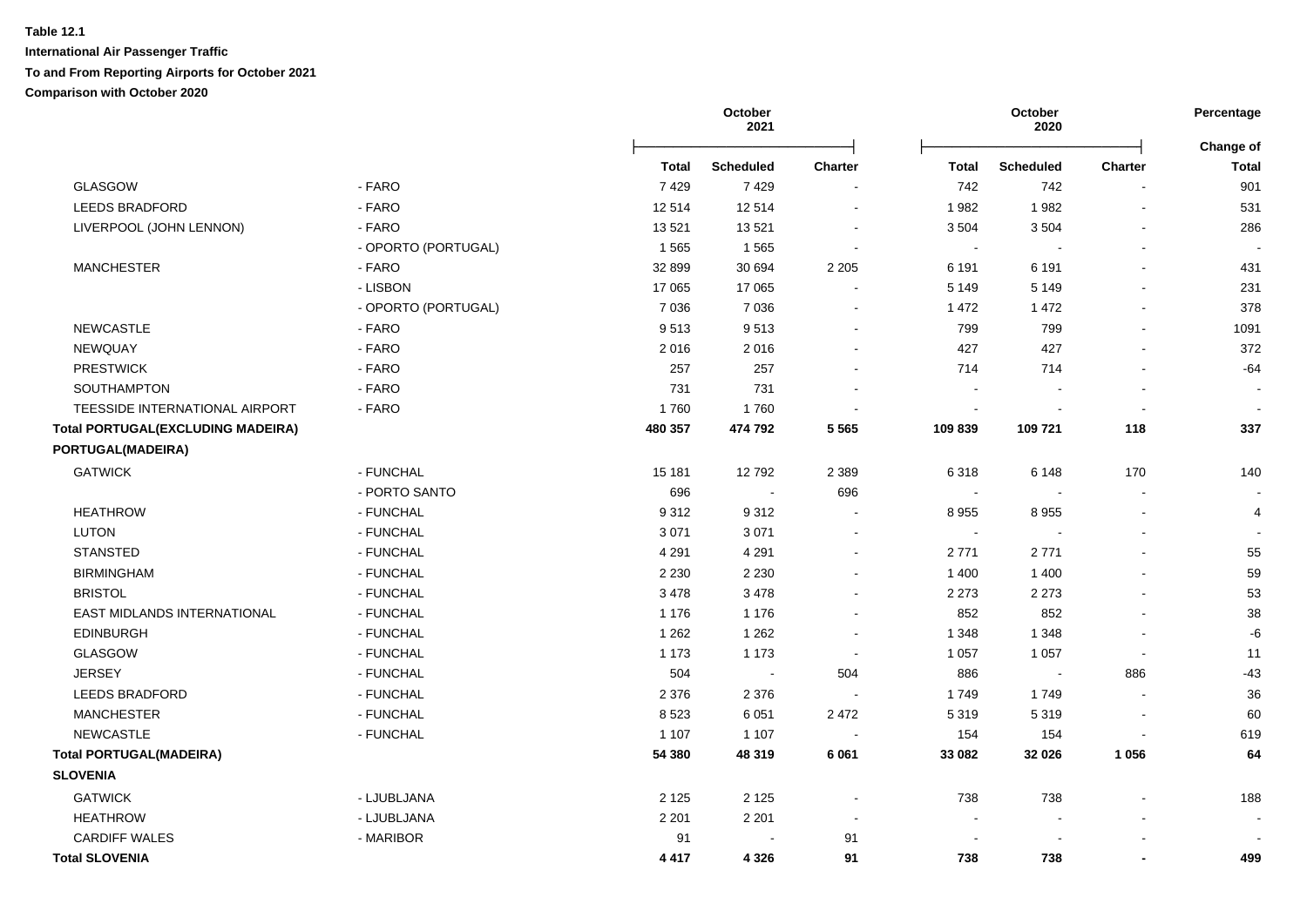|                    |                                  |                | October<br>2021  |                          |                | October<br>2020  |                          | Percentage<br>Change of  |
|--------------------|----------------------------------|----------------|------------------|--------------------------|----------------|------------------|--------------------------|--------------------------|
|                    |                                  | <b>Total</b>   | <b>Scheduled</b> | Charter                  | <b>Total</b>   | <b>Scheduled</b> | <b>Charter</b>           | <b>Total</b>             |
| <b>SPAIN</b>       |                                  |                |                  |                          |                |                  |                          |                          |
| <b>GATWICK</b>     | - ALICANTE                       | 32 511         | 32 511           | $\blacksquare$           | 9 1 6 5        | 9 1 6 5          |                          | 255                      |
|                    | - ALMERIA                        | 4 2 2 5        | 4 2 2 5          | ä,                       | 948            | 948              |                          | 346                      |
|                    | - ASTURIAS                       | $\blacksquare$ |                  | $\blacksquare$           | 389            | 389              | $\blacksquare$           | $-100$                   |
|                    | - BARCELONA                      | 28 318         | 28 318           | $\blacksquare$           | 7826           | 7826             | $\overline{\phantom{a}}$ | 262                      |
|                    | - BILBAO                         | 2676           | 2676             | $\overline{\phantom{a}}$ | 644            | 644              | $\sim$                   | 316                      |
|                    | - IBIZA                          | 8841           | 5984             | 2857                     | 186            | 186              |                          | 4653                     |
|                    | - MADRID                         | 20 072         | 20 072           | $\overline{\phantom{a}}$ | 5 0 4 3        | 5 0 4 3          |                          | 298                      |
|                    | - MAHON                          | 7 9 0 7        | 6576             | 1 3 3 1                  | 636            | 636              |                          | 1143                     |
|                    | - MALAGA                         | 26 969         | 24 4 84          | 2 4 8 5                  | 6 3 9 0        | 6 3 9 0          |                          | 322                      |
|                    | - MURCIA INTERNATIONAL           | 10 018         | 10 018           | $\overline{\phantom{a}}$ | 2 1 2 5        | 2 1 2 5          | $\sim$                   | 371                      |
|                    | - PALMA DE MALLORCA              | 27 190         | 21 665           | 5 5 2 5                  | 2 8 4 6        | 2846             | $\sim$                   | 855                      |
|                    | - SANTIAGO DE COMPOSTELA (SPAIN) | 2925           | 2925             | $\blacksquare$           |                |                  |                          |                          |
|                    | - SEVILLE                        | 4 2 2 5        | 4 2 2 5          | $\overline{\phantom{0}}$ |                |                  |                          |                          |
|                    | - VALENCIA                       | 8 0 8 1        | 8 0 8 1          | $\sim$                   |                | $\overline{a}$   |                          | $\sim$                   |
| <b>HEATHROW</b>    | - ALICANTE                       | 11793          | 11793            | $\blacksquare$           | 4 0 0 3        | 4 0 0 3          |                          | 195                      |
|                    | - BARCELONA                      | 35 185         | 35 185           | ä,                       | 6 5 9 4        | 6594             |                          | 434                      |
|                    | - BILBAO                         | 2667           | 2667             | ۰                        | 1854           | 1854             |                          | 44                       |
|                    | - IBIZA                          | 20 623         | 20 6 23          | $\overline{a}$           | 2689           | 2689             |                          | 667                      |
|                    | - MADRID                         | 66910          | 66910            | ä,                       | 16 126         | 16 126           |                          | 315                      |
|                    | - MAHON                          | 2070           | 2070             | $\blacksquare$           | $\sim$         |                  |                          | $\overline{\phantom{a}}$ |
|                    | - MALAGA                         | 38 182         | 38 182           | ä,                       | 7 2 7 4        | 7 2 7 4          |                          | 425                      |
|                    | - PALMA DE MALLORCA              | 27 037         | 27 037           | $\overline{\phantom{0}}$ | 3 4 21         | 3 4 21           |                          | 690                      |
|                    | - SEVILLE                        | 5 6 6 2        | 5 6 6 2          |                          | 1999           | 1882             | 117                      | 183                      |
|                    | - VALENCIA                       | 4873           | 4873             | ÷,                       | 2 2 5 3        | 2 2 5 3          | $\overline{\phantom{a}}$ | 116                      |
| <b>LONDON CITY</b> | - IBIZA                          | 6693           | 6693             | ä,                       | 355            | 355              | $\sim$                   | 1785                     |
|                    | - MALAGA                         | 5 1 0 4        | 5 1 0 4          | $\blacksquare$           | $\sim$         |                  | $\sim$                   |                          |
|                    | - PALMA DE MALLORCA              | 2770           | 2770             | ۰                        | $\sim$         | $\sim$           | $\sim$                   |                          |
| <b>LUTON</b>       | - ALICANTE                       | 20 859         | 20 859           | $\sim$                   | 4 4 0 5        | 4 4 0 5          | $\sim$                   | 374                      |
|                    | - BARCELONA                      | 8 2 8 4        | 8 2 8 4          | $\blacksquare$           | 1 1 6 0        | 1 1 6 0          | $\sim$                   | 614                      |
|                    | - GIRONA                         | 1589           | 1589             | $\blacksquare$           | $\blacksquare$ |                  |                          |                          |
|                    | - IBIZA                          | 3 0 3 6        | 3 0 3 6          | ÷,                       | 138            | 138              |                          | 2100                     |
|                    | - MAHON                          | 2625           | 2625             | ÷                        | 765            | 765              | $\sim$                   | 243                      |
|                    | - MALAGA                         | 31 694         | 31 694           |                          | 4 4 6 2        | 4 4 6 2          |                          | 610                      |
|                    | - PALMA DE MALLORCA              | 15 0 96        | 13 9 21          | 1 1 7 5                  | 1 4 8 0        | 1 4 8 0          | $\mathbf{r}$             | 920                      |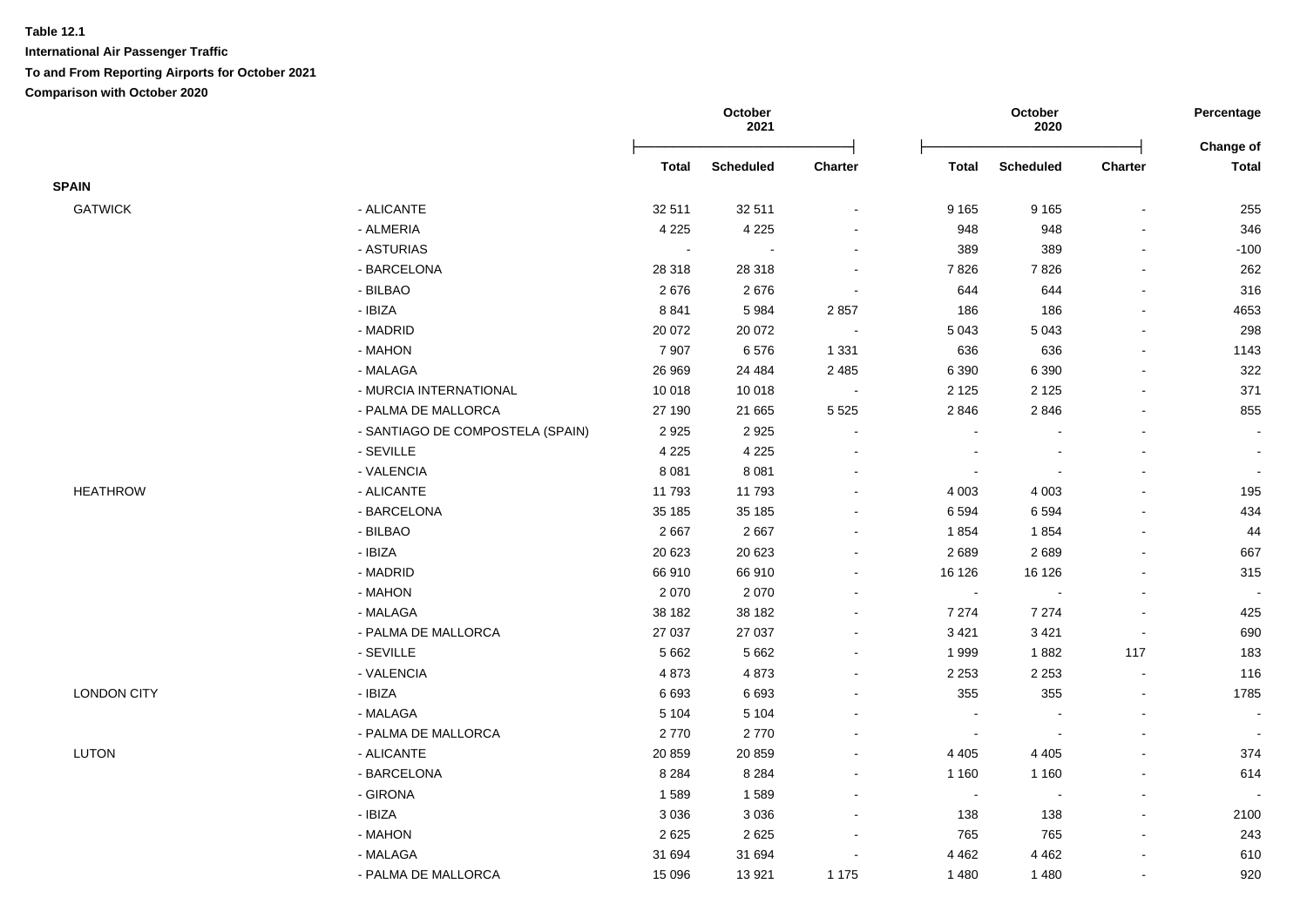|                                   |                                  |                | October<br>2021             |                          |                | October<br>2020          |                          | Percentage<br>Change of  |
|-----------------------------------|----------------------------------|----------------|-----------------------------|--------------------------|----------------|--------------------------|--------------------------|--------------------------|
|                                   |                                  | Total          | <b>Scheduled</b>            | <b>Charter</b>           | <b>Total</b>   | <b>Scheduled</b>         | <b>Charter</b>           | <b>Total</b>             |
|                                   | - SEVILLE                        |                | $\sim$                      |                          | 397            | 397                      |                          | $-100$                   |
| SOUTHEND                          | - ALICANTE                       | 5897           | 5897                        | $\blacksquare$           | 894            | 894                      | $\blacksquare$           | 560                      |
|                                   | - MALAGA                         | 5800           | 5 8 0 0                     | $\blacksquare$           | 743            | 743                      |                          | 681                      |
|                                   | - PALMA DE MALLORCA              | 6 2 1 4        | 6 2 1 4                     | $\sim$                   | $\sim$         |                          | $\sim$                   |                          |
| <b>STANSTED</b>                   | - ALICANTE                       | 32 243         | 32 243                      | $\sim$                   | 6 189          | 6 180                    | 9                        | 421                      |
|                                   | - ALMERIA                        | 2615           | 2615                        | $\blacksquare$           | 900            | 900                      | $\blacksquare$           | 191                      |
|                                   | - BARCELONA                      | 28 070         | 28 013                      | 57                       | 3 0 3 7        | 3 0 3 7                  |                          | 824                      |
|                                   | - CASTELLON COSTA AZAHAR         | 2939           | 2939                        |                          | 404            | 404                      |                          | 627                      |
|                                   | - GIRONA                         | 5 1 0 7        | 5 1 0 7                     | $\blacksquare$           | 304            | 304                      |                          | 1580                     |
|                                   | - IBIZA                          | 17766          | 16 284                      | 1482                     | 1 0 9 2        | 1 0 9 2                  |                          | 1527                     |
|                                   | - JEREZ                          | 3 2 8 0        | 3 2 8 0                     |                          | $\sim$         |                          |                          |                          |
|                                   | - MADRID                         | 25712          | 25712                       | $\overline{a}$           | 3701           | 3701                     |                          | 595                      |
|                                   | - MAHON                          | 2 3 6 5        | 2 3 6 5                     |                          | $\sim$         |                          |                          | $\overline{\phantom{a}}$ |
|                                   | - MALAGA                         | 25 8 38        | 25 8 38                     | $\blacksquare$           | 5703           | 5703                     |                          | 353                      |
|                                   | - MURCIA INTERNATIONAL           | $\blacksquare$ | $\mathcal{L}_{\mathcal{A}}$ |                          | 1689           | 1689                     |                          | $-100$                   |
|                                   | - PALMA DE MALLORCA              | 25 3 98        | 23 917                      | 1 4 8 1                  | 2 9 5 0        | 2 9 5 0                  |                          | 761                      |
|                                   | - REUS                           | 2768           | 2768                        | $\blacksquare$           | 333            | 333                      |                          | 731                      |
|                                   | - SANTANDER                      | 5614           | 5614                        | $\blacksquare$           | 1 2 8 6        | 1 2 8 6                  |                          | 337                      |
|                                   | - SANTIAGO DE COMPOSTELA (SPAIN) | 7663           | 7663                        | $\blacksquare$           | 1 5 4 1        | 1541                     |                          | 397                      |
|                                   | - SEVILLE                        | 12 216         | 12 216                      | $\blacksquare$           | 1 3 2 7        | 1 3 2 7                  |                          | 821                      |
|                                   | - VALENCIA                       | 12 548         | 12 548                      | $\mathbf{r}$             | 2 5 8 3        | 2 5 8 3                  |                          | 386                      |
|                                   | - ZARAGOZA                       | 4 3 6 3        | 4 3 6 3                     | $\sim$                   | 1 1 0 6        | 1 1 0 6                  | $\overline{\phantom{a}}$ | 294                      |
| ABERDEEN                          | - ALICANTE                       | 2692           | 2692                        |                          | 531            | 531                      | $\sim$                   | 407                      |
|                                   | - MALAGA                         | 2 1 1 9        | 2 1 1 9                     | $\blacksquare$           | 474            | 474                      |                          | 347                      |
|                                   | - PALMA DE MALLORCA              | 1 4 6 3        | $\sim$                      | 1 4 6 3                  | $\sim$         |                          |                          | $\blacksquare$           |
| <b>BELFAST CITY (GEORGE BEST)</b> | - BARCELONA                      | 118            | 118                         | $\overline{\phantom{a}}$ | $\blacksquare$ |                          |                          |                          |
| BELFAST INTERNATIONAL             | - ALICANTE                       | 11789          | 11789                       | $\blacksquare$           | 1 907          | 1 907                    |                          | 518                      |
|                                   | - IBIZA                          | 1668           | 1668                        |                          | $\sim$         |                          |                          |                          |
|                                   | - MALAGA                         | 11 215         | 11 215                      | $\blacksquare$           | 1 1 7 1        | 1 1 7 1                  |                          | 858                      |
|                                   | - PALMA DE MALLORCA              | 4 6 9 3        | 4693                        | $\blacksquare$           | 201            | 201                      | $\overline{\phantom{a}}$ | 2235                     |
| <b>BIGGIN HILL</b>                | - IBIZA                          | 18             | $\sim$                      | 18                       | $\sim$         |                          |                          | $\mathbf{r}$             |
|                                   | - MADRID                         | $\overline{4}$ | $\sim$                      | 4                        | $\sim$         |                          |                          | $\sim$                   |
|                                   | - MALAGA                         | 12             | $\blacksquare$              | 12                       | $\blacksquare$ | $\blacksquare$           |                          | $\blacksquare$           |
| <b>BIRMINGHAM</b>                 | - ALICANTE                       | 22 657         | 22 657                      | $\blacksquare$           | 3 2 2 2        | 3 2 2 2                  |                          | 603                      |
|                                   | - ALMERIA                        | 1569           | 1569                        | $\blacksquare$           | $\sim$         | $\overline{\phantom{a}}$ | $\overline{\phantom{a}}$ | $\blacksquare$           |
|                                   |                                  |                |                             |                          |                |                          |                          |                          |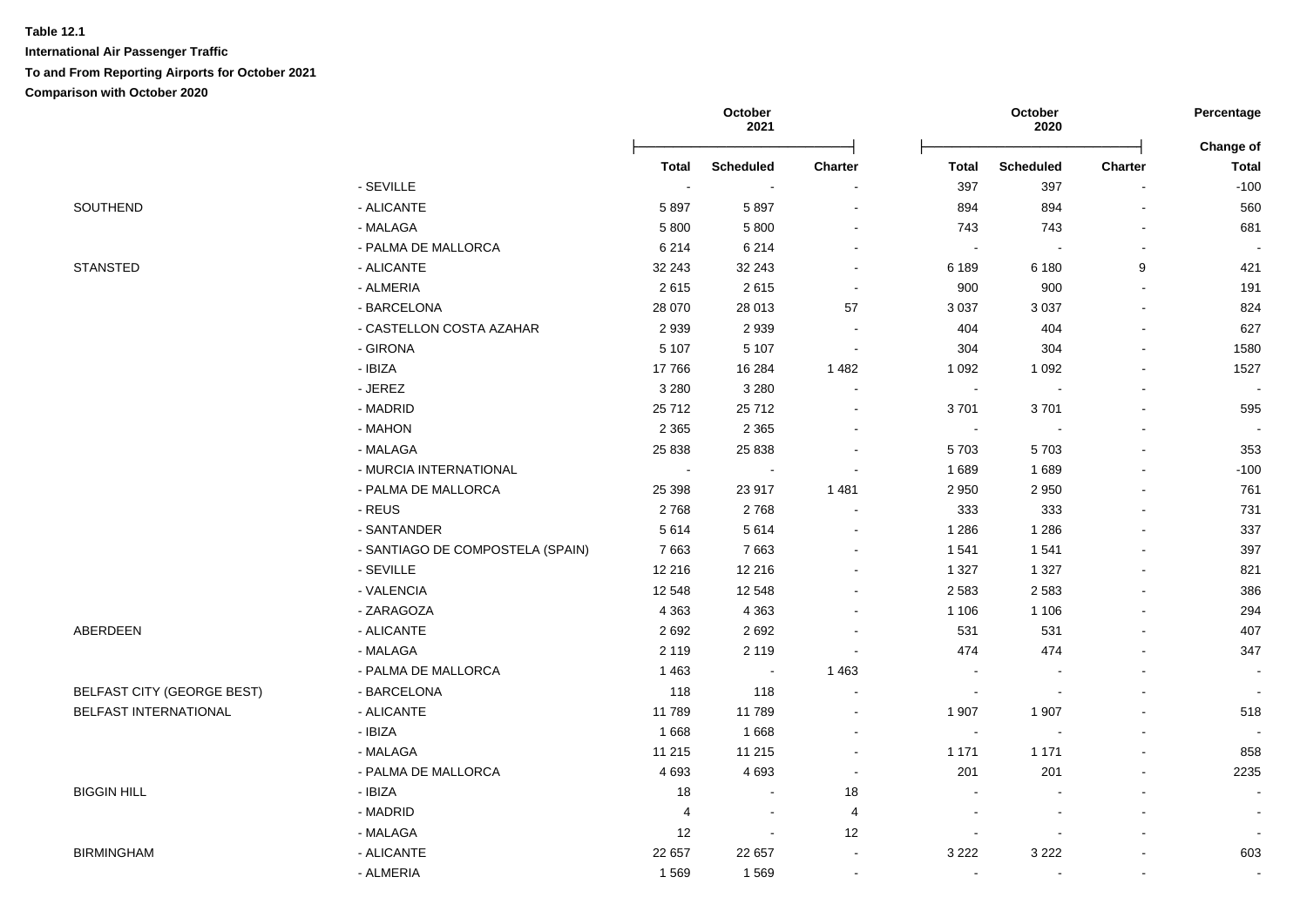|                             |                        | October<br>2021 |                  |                          | October<br>2020 |                  |                |                           |
|-----------------------------|------------------------|-----------------|------------------|--------------------------|-----------------|------------------|----------------|---------------------------|
|                             |                        | <b>Total</b>    | <b>Scheduled</b> | Charter                  | <b>Total</b>    | <b>Scheduled</b> | Charter        | Change of<br><b>Total</b> |
|                             | - BARCELONA            | 8610            | 8610             | $\sim$                   | 2 3 4 4         | 2 3 4 4          | $\blacksquare$ | 267                       |
|                             | - IBIZA                | 8996            | 6500             | 2 4 9 6                  | 298             | 298              | $\blacksquare$ | 2919                      |
|                             | - MADRID               | 2612            | 2612             | $\sim$                   | 685             | 685              | $\blacksquare$ | 281                       |
|                             | - MAHON                | 3856            | 3 4 9 7          | 359                      | $\sim$          |                  | ä,             |                           |
|                             | - MALAGA               | 22 381          | 19 995           | 2 3 8 6                  | 2613            | 2613             | $\mathbf{r}$   | 757                       |
|                             | - MURCIA INTERNATIONAL | 4 6 3 4         | 4634             | $\sim$                   | 1 5 4 5         | 1545             | $\overline{a}$ | 200                       |
|                             | - PALMA DE MALLORCA    | 19746           | 16970            | 2776                     | 506             | 506              | $\blacksquare$ | 3802                      |
|                             | - REUS                 | 1626            | 1626             | $\sim$                   | 334             | 334              |                | 387                       |
| <b>BOURNEMOUTH</b>          | - ALICANTE             | 4 3 1 5         | 4 3 1 5          | $\sim$                   | 940             | 940              | ä,             | 359                       |
|                             | - GIRONA               | 1985            | 1985             | $\sim$                   | 259             | 259              | $\mathbf{r}$   | 666                       |
|                             | - MALAGA               | 5745            | 5745             | $\sim$                   | 779             | 779              |                | 637                       |
|                             | - MURCIA INTERNATIONAL | 2 2 4 0         | 2 2 4 0          | $\sim$                   | 413             | 413              |                | 442                       |
|                             | - PALMA DE MALLORCA    | 6656            | 4752             | 1 904                    | 328             | 328              | $\overline{a}$ | 1929                      |
| <b>BRISTOL</b>              | - ALICANTE             | 23 500          | 23 500           | $\sim$                   | 4 1 6 8         | 4 1 6 8          |                | 464                       |
|                             | - BARCELONA            | 3866            | 3866             | $\sim$                   | $\sim$          |                  | $\blacksquare$ |                           |
|                             | - BILBAO               | 327             | 327              | $\sim$                   | $\blacksquare$  | $\sim$           | $\overline{a}$ |                           |
|                             | - GIRONA               | 1 4 0 7         | 1 4 0 7          | $\sim$                   | 184             | 184              | ä,             | 665                       |
|                             | - IBIZA                | 7 5 3 3         | 5892             | 1641                     | 373             | 373              | $\mathbf{r}$   | 1920                      |
|                             | - MADRID               | 4 1 3 6         | 4 1 3 6          | $\blacksquare$           | $\blacksquare$  |                  | $\blacksquare$ |                           |
|                             | - MAHON                | 2680            | 2680             | $\blacksquare$           | 139             | 139              | ä,             | 1828                      |
|                             | - MALAGA               | 20 846          | 20 846           | $\blacksquare$           | 2756            | 2756             | $\mathbf{r}$   | 656                       |
|                             | - MURCIA INTERNATIONAL | 5 3 2 3         | 5 3 2 3          | $\overline{\phantom{a}}$ | 595             | 595              | $\blacksquare$ | 795                       |
|                             | - PALMA DE MALLORCA    | 27 201          | 24 2 25          | 2976                     | 1 4 8 6         | 1 4 8 6          | $\blacksquare$ | 1730                      |
|                             | - VALENCIA             | 1972            | 1972             | $\sim$                   | 327             | 327              | ä,             | 503                       |
| <b>CARDIFF WALES</b>        | - ALICANTE             | 2 1 8 6         | 2 1 8 6          | $\sim$                   | 527             | 527              | $\blacksquare$ | 315                       |
|                             | - MALAGA               | 3 9 0 5         | 3 9 0 5          | $\sim$                   | 186             | 186              | $\blacksquare$ | 1999                      |
|                             | - PALMA DE MALLORCA    | 1744            | 340              | 1 4 0 4                  | 139             | 139              |                | 1155                      |
| DONCASTER SHEFFIELD         | - ALICANTE             | 4 2 3 2         | 2 4 6 6          | 1766                     | $\sim$          |                  |                | $\sim$                    |
|                             | - MALAGA               | 1723            | $\sim$           | 1723                     | 49              | 49               | $\overline{a}$ | 3416                      |
|                             | - PALMA DE MALLORCA    | 4 1 6 7         | $\sim$           | 4 1 6 7                  | $\sim$          |                  | $\overline{a}$ | $\sim$                    |
| EAST MIDLANDS INTERNATIONAL | - ALICANTE             | 19 297          | 19 297           | $\sim$                   | 4 2 1 5         | 4 2 1 5          | $\blacksquare$ | 358                       |
|                             | - BARCELONA            | 7 1 7 9         | 7 1 7 9          | $\sim$                   | 312             | 312              | $\blacksquare$ | 2201                      |
|                             | - IBIZA                | 5 3 7 9         | 2915             | 2 4 6 4                  | 255             | 255              | $\blacksquare$ | 2009                      |
|                             | - MAHON                | 1 2 5 4         | 1 2 5 4          |                          | 586             | 586              | $\blacksquare$ | 114                       |
|                             | - MALAGA               | 17695           | 17695            | $\blacksquare$           | 1 506           | 1 506            | $\blacksquare$ | 1075                      |
|                             |                        |                 |                  |                          |                 |                  |                |                           |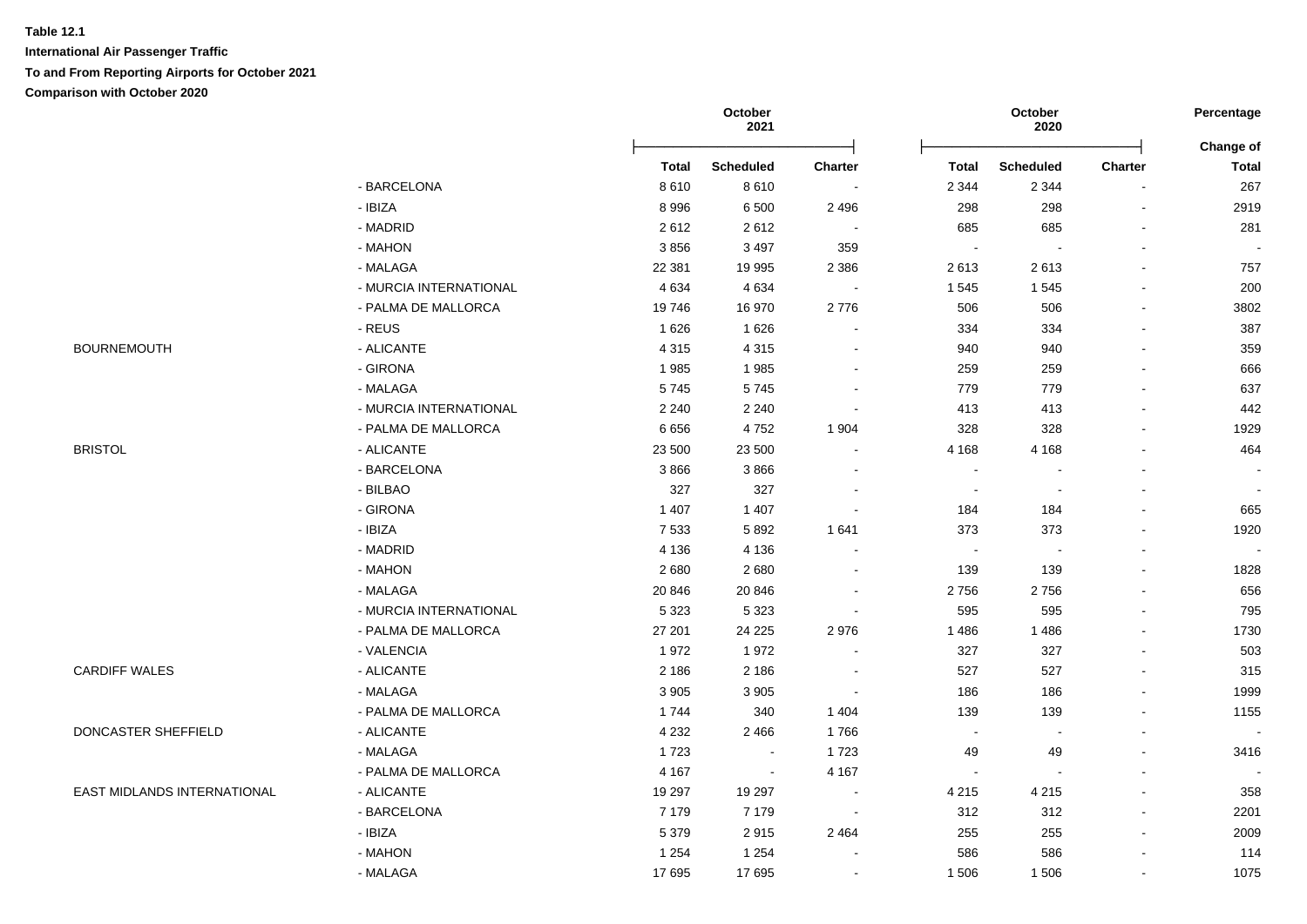# **Table 12.1 International Air Passenger Traffic**

**To and From Reporting Airports for October 2021**

**Comparison with October 2020**

|                         |                     |                | October<br>2021          |                          |                | October<br>2020  |                | Percentage                |
|-------------------------|---------------------|----------------|--------------------------|--------------------------|----------------|------------------|----------------|---------------------------|
|                         |                     | <b>Total</b>   | <b>Scheduled</b>         | <b>Charter</b>           | <b>Total</b>   | <b>Scheduled</b> | Charter        | Change of<br><b>Total</b> |
|                         | - PALMA DE MALLORCA | 16 997         | 14 873                   | 2 1 2 4                  | 903            | 903              |                | 1782                      |
|                         | - REUS              | $\blacksquare$ | $\sim$                   | $\blacksquare$           | 225            | 225              | $\blacksquare$ | $-100$                    |
|                         | - VALENCIA          | 2744           | 2744                     | $\blacksquare$           | 378            | 378              | ä,             | 626                       |
| <b>EDINBURGH</b>        | - ALICANTE          | 12 5 28        | 12 5 28                  | $\blacksquare$           | 1961           | 1961             | ä,             | 539                       |
|                         | - BARCELONA         | 6848           | 6848                     | $\sim$                   | 320            | 320              | $\blacksquare$ | 2040                      |
|                         | - IBIZA             | 963            | 963                      | $\sim$                   | 68             | 68               | ä,             | 1316                      |
|                         | - MADRID            | 5 3 6 1        | 5 3 0 1                  | 60                       | $\sim$         |                  |                | $\sim$                    |
|                         | - MAHON             | 604            | 604                      | $\sim$                   | $\sim$         | $\overline{a}$   | $\overline{a}$ | $\sim$                    |
|                         | - MALAGA            | 10 290         | 10 290                   | $\blacksquare$           | 746            | 746              | $\blacksquare$ | 1279                      |
|                         | - PALMA DE MALLORCA | 13616          | 13616                    | $\sim$                   | 601            | 601              | $\blacksquare$ | 2166                      |
|                         | - SANTANDER         | 2 1 9 0        | 2 1 9 0                  | $\blacksquare$           | $\sim$         | $\sim$           | $\blacksquare$ | $\sim$                    |
|                         | - SEVILLE           | 2 5 5 9        | 2559                     | ä,                       | 243            | 243              | ä,             | 953                       |
| EXETER                  | - ALICANTE          | 2 2 4 7        | 2 2 4 7                  |                          | 279            | 279              | $\blacksquare$ | 705                       |
|                         | - MALAGA            | 2 2 2 2        | 2 2 2 2                  | $\blacksquare$           | 266            | 266              | $\blacksquare$ | 735                       |
|                         | - PALMA DE MALLORCA | 1506           | $\sim$                   | 1 506                    | $\sim$         |                  |                | $\sim$                    |
| <b>GLASGOW</b>          | - ALICANTE          | 12705          | 12705                    | $\ddot{\phantom{0}}$     | 2848           | 2848             | $\blacksquare$ | 346                       |
|                         | - IBIZA             | 2732           | 2732                     | $\blacksquare$           | $\sim$         |                  | $\overline{a}$ | $\sim$                    |
|                         | - MADRID            | $\bullet$      | $\sim$                   | $\blacksquare$           | 47             | 47               | ä,             | $-100$                    |
|                         | - MAHON             | 920            | 920                      | $\overline{\phantom{a}}$ | $\blacksquare$ |                  | $\blacksquare$ | $\sim$                    |
|                         | - MALAGA            | 13 121         | 11 6 20                  | 1 501                    | 1878           | 1878             | ä,             | 599                       |
|                         | - PALMA DE MALLORCA | 6751           | 6751                     | $\overline{\phantom{a}}$ | 173            | 173              | $\blacksquare$ | 3802                      |
| <b>GUERNSEY</b>         | - MALAGA            | 263            | $\overline{\phantom{a}}$ | 263                      | $\overline{a}$ |                  | $\blacksquare$ | $\sim$                    |
|                         | - PALMA DE MALLORCA | 737            | 6                        | 731                      |                |                  |                | $\sim$                    |
| <b>JERSEY</b>           | - MALAGA            | 1 0 4 5        | $\sim$                   | 1 0 4 5                  |                |                  |                | $\sim$                    |
|                         | - PALMA DE MALLORCA | 100            | $\sim$                   | 100                      | $\sim$         | $\blacksquare$   | $\blacksquare$ |                           |
| <b>LEEDS BRADFORD</b>   | - ALICANTE          | 17 20 6        | 17 20 6                  | $\sim$                   | 2 1 6 2        | 2 1 6 2          | $\blacksquare$ | 696                       |
|                         | - IBIZA             | 3672           | 3672                     | $\sim$                   | 292            | 292              | ä,             | 1158                      |
|                         | - MAHON             | 2 5 8 4        | 2 5 8 4                  | $\sim$                   | $\blacksquare$ | $\blacksquare$   | L.             | $\sim$                    |
|                         | - MALAGA            | 13708          | 13708                    | $\blacksquare$           | 1449           | 1449             | ä,             | 846                       |
|                         | - PALMA DE MALLORCA | 14 129         | 14 129                   | ۰                        | 303            | 303              | $\blacksquare$ | 4563                      |
| LIVERPOOL (JOHN LENNON) | - ALICANTE          | 17 595         | 17 595                   | $\blacksquare$           | 4 4 1 9        | 4 4 1 9          | L.             | 298                       |
|                         | - BARCELONA         | 6313           | 6313                     | $\blacksquare$           | 890            | 890              | $\mathbf{r}$   | 609                       |
|                         | - IBIZA             | 2 1 2 8        | 2 1 2 8                  | $\sim$                   | 207            | 207              | $\overline{a}$ | 928                       |
|                         | - MADRID            | 265            | $\overline{\phantom{a}}$ | 265                      | $\sim$         |                  | $\blacksquare$ |                           |
|                         | - MALAGA            | 19733          | 19564                    | 169                      | 3581           | 3581             | ä,             | 451                       |
|                         |                     |                |                          |                          |                |                  |                |                           |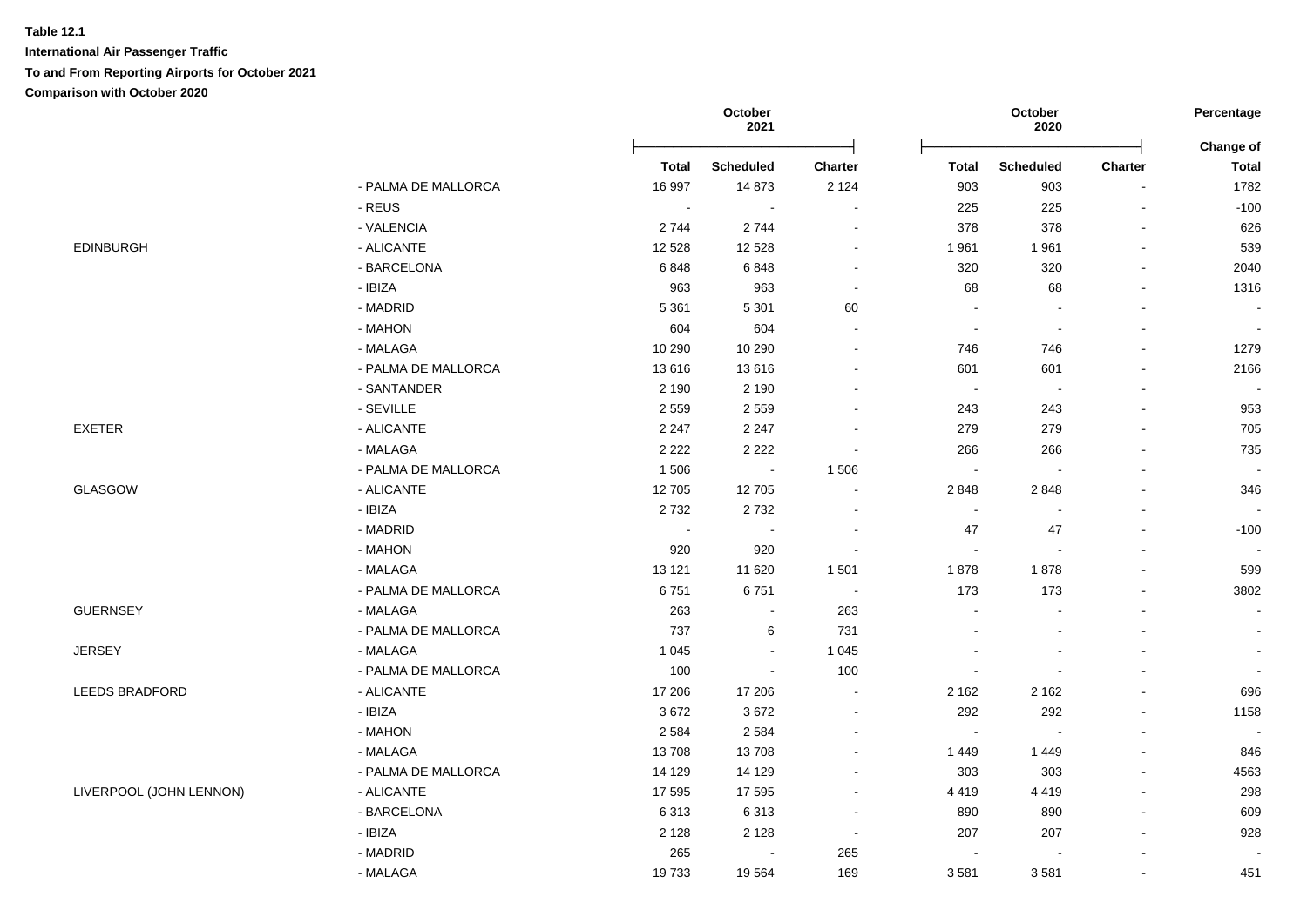|                                |                        |              | October<br>2021          |                          |              | October<br>2020 |                              | Percentage                |
|--------------------------------|------------------------|--------------|--------------------------|--------------------------|--------------|-----------------|------------------------------|---------------------------|
|                                |                        | <b>Total</b> | Scheduled                | <b>Charter</b>           | <b>Total</b> | Scheduled       | Charter                      | Change of<br><b>Total</b> |
|                                | - PALMA DE MALLORCA    | 12 574       | 12 574                   | $\sim$                   | 926          | 926             | $\blacksquare$               | 1258                      |
|                                | - REUS                 |              |                          | $\sim$                   | 241          | 241             | $\blacksquare$               | $-100$                    |
| <b>MANCHESTER</b>              | - ALICANTE             | 49 0 69      | 46 015                   | 3 0 5 4                  | 8883         | 8883            | $\overline{a}$               | 452                       |
|                                | - ALMERIA              | 5 0 2 0      | 5 0 2 0                  | $\sim$                   | 904          | 904             | $\mathbf{r}$                 | 455                       |
|                                | - BARCELONA            | 19857        | 19857                    | $\blacksquare$           | 3798         | 3798            | $\blacksquare$               | 423                       |
|                                | - GIRONA               | 2633         | 2633                     | $\sim$                   | 426          | 426             | $\blacksquare$               | 518                       |
|                                | - IBIZA                | 21 148       | 15917                    | 5 2 3 1                  | 618          | 618             | $\qquad \qquad \blacksquare$ | 3322                      |
|                                | - MADRID               | 5313         | 5313                     | $\sim$                   | 1994         | 1994            | ä,                           | 166                       |
|                                | - MAHON                | 5 3 0 3      | 3812                     | 1491                     | $\sim$       |                 | $\blacksquare$               |                           |
|                                | - MALAGA               | 39 30 6      | 34 761                   | 4 5 4 5                  | 6978         | 6978            | ä,                           | 463                       |
|                                | - MURCIA INTERNATIONAL | 8014         | 8014                     | $\sim$                   | 2 2 2 0      | 2 2 2 0         |                              | 261                       |
|                                | - PALMA DE MALLORCA    | 45 089       | 38 181                   | 6 9 0 8                  | 3 4 4 9      | 3 4 4 9         |                              | 1207                      |
|                                | - REUS                 | 1793         | 1793                     | $\sim$                   | 402          | 402             |                              | 346                       |
|                                | - SANTANDER            | 1918         | 1918                     | $\overline{\phantom{a}}$ | $\sim$       |                 | $\blacksquare$               | $\sim$                    |
|                                | - SEVILLE              | 4 2 1 2      | 4 2 1 2                  | $\sim$                   | 807          | 807             | $\blacksquare$               | 422                       |
|                                | - VALENCIA             | 3766         | 3766                     | $\blacksquare$           | 1 1 3 8      | 1 1 3 8         | $\blacksquare$               | 231                       |
| <b>NEWCASTLE</b>               | - ALICANTE             | 19 174       | 19 174                   | $\blacksquare$           | 2 2 9 4      | 2 2 9 4         | $\blacksquare$               | 736                       |
|                                | - BARCELONA            | 749          | 749                      | $\overline{\phantom{a}}$ |              |                 | $\overline{a}$               | $\blacksquare$            |
|                                | - IBIZA                | 3588         | 3588                     |                          |              |                 | $\overline{a}$               | $\sim$                    |
|                                | - MAHON                | 1 1 5 7      | 1 1 5 7                  |                          |              |                 | $\blacksquare$               | $\sim$                    |
|                                | - MALAGA               | 15 315       | 15 315                   | $\blacksquare$           | 1 1 7 6      | 1 1 7 6         | $\blacksquare$               | 1202                      |
|                                | - PALMA DE MALLORCA    | 13 3 3 5     | 13 3 35                  | $\blacksquare$           | 457          | 457             | $\blacksquare$               | 2818                      |
| <b>NEWQUAY</b>                 | - ALICANTE             | 2 2 6 8      | 2 2 6 8                  | $\sim$                   | 362          | 362             | $\blacksquare$               | 527                       |
| <b>NORWICH</b>                 | - PALMA DE MALLORCA    | 1 2 7 5      | $\sim$                   | 1 2 7 5                  | $\sim$       |                 | $\blacksquare$               | $\sim$                    |
| <b>PRESTWICK</b>               | - ALICANTE             | 6461         | 6461                     | $\sim$                   | 1 1 9 0      | 1 1 9 0         | $\blacksquare$               | 443                       |
|                                | - BARCELONA            | $\sim$       | $\sim$                   | $\sim$                   | 351          | 351             | $\mathbf{r}$                 | $-100$                    |
|                                | - IBIZA                | $\sim$       | $\overline{\phantom{a}}$ | $\blacksquare$           | 79           | 79              | ä,                           | $-100$                    |
|                                | - MALAGA               | 2829         | 2829                     | $\blacksquare$           | 852          | 852             |                              | 232                       |
|                                | - MURCIA INTERNATIONAL | 2606         | 2606                     | $\overline{a}$           | 358          | 358             |                              | 628                       |
|                                | - PALMA DE MALLORCA    | $\sim$       |                          | $\blacksquare$           | 408          | 408             |                              | $-100$                    |
| SOUTHAMPTON                    | - ALICANTE             | 776          | 776                      |                          |              |                 |                              |                           |
|                                | - IBIZA                | 987          | 987                      |                          |              |                 |                              |                           |
|                                | - MALAGA               | 1 1 2 9      | 1 1 2 9                  |                          |              |                 |                              | $\sim$                    |
|                                | - PALMA DE MALLORCA    | 785          | 785                      |                          |              |                 |                              |                           |
| TEESSIDE INTERNATIONAL AIRPORT | - ALICANTE             | 2 4 5 6      | 2 4 5 6                  | $\overline{a}$           |              |                 | $\blacksquare$               |                           |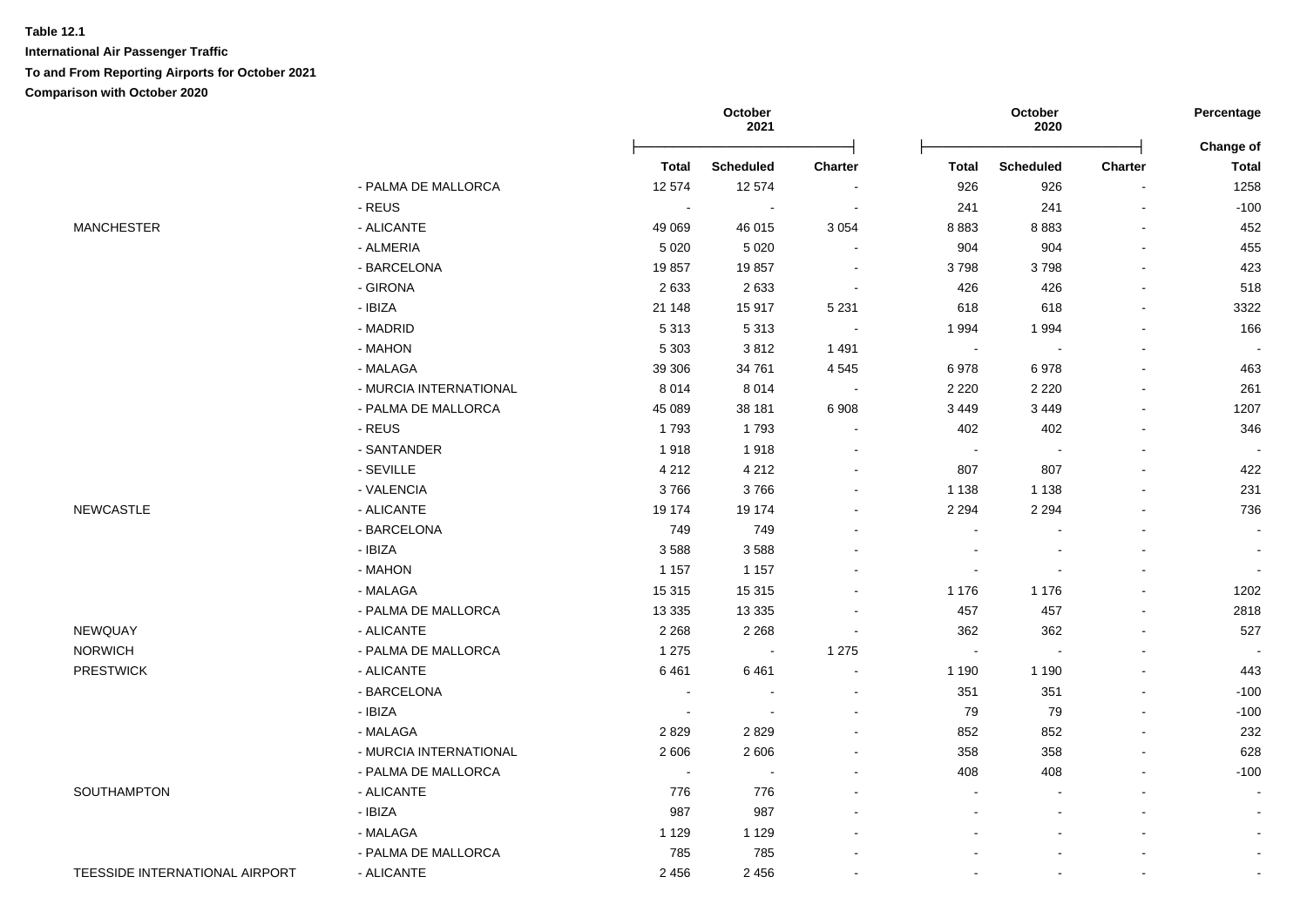**International Air Passenger Traffic To and From Reporting Airports for October 2021**

**Comparison with October 2020**

|                              |                             |           | October<br>2021  |                          |                          | Percentage<br>Change of |                          |              |
|------------------------------|-----------------------------|-----------|------------------|--------------------------|--------------------------|-------------------------|--------------------------|--------------|
|                              |                             | Total     | <b>Scheduled</b> | <b>Charter</b>           | Total                    | Scheduled               | <b>Charter</b>           | <b>Total</b> |
|                              | - PALMA DE MALLORCA         | 1888      | 1888             |                          | $\blacksquare$           |                         |                          |              |
| <b>Total SPAIN</b>           |                             | 1 570 272 | 1496052          | 74 220                   | 232 258                  | 232 132                 | 126                      | 576          |
| <b>SPAIN(CANARY ISLANDS)</b> |                             |           |                  |                          |                          |                         |                          |              |
| <b>GATWICK</b>               | - ARRECIFE                  | 20 113    | 15747            | 4 3 6 6                  | 4 5 23                   | 4 0 5 3                 | 470                      | 345          |
|                              | - FUERTEVENTURA             | 10 261    | 6856             | 3 4 0 5                  | 2 2 0 3                  | 1619                    | 584                      | 366          |
|                              | - LAS PALMAS                | 13 273    | 7 2 7 1          | 6 0 0 2                  | 1 2 5 7                  | 1 2 5 7                 | $\overline{\phantom{a}}$ | 956          |
|                              | - TENERIFE (SURREINA SOFIA) | 29 451    | 23 3 65          | 6 0 8 6                  | 5732                     | 5575                    | 157                      | 414          |
| <b>HEATHROW</b>              | - ARRECIFE                  | 10 153    | 10 153           |                          | 1757                     | 1757                    | $\sim$                   | 478          |
|                              | - LAS PALMAS                | 3 0 0 7   | 3 0 0 7          |                          | 1 1 4 7                  | 961                     | 186                      | 162          |
|                              | - TENERIFE (SURREINA SOFIA) | 19582     | 19582            | $\overline{\phantom{a}}$ | 4 600                    | 4 600                   | $\sim$                   | 326          |
| <b>LUTON</b>                 | - ARRECIFE                  | 7710      | 6013             | 1 6 9 7                  | 1 7 7 1                  | 1595                    | 176                      | 335          |
|                              | - FUERTEVENTURA             | 7 3 3 8   | 7 3 3 8          |                          | 947                      | 947                     | $\blacksquare$           | 675          |
|                              | - LAS PALMAS                | 6 2 8 1   | 6 2 8 1          | $\blacksquare$           | 1 3 7 5                  | 1 3 7 5                 | $\mathbf{r}$             | 357          |
|                              | - TENERIFE (SURREINA SOFIA) | 15 216    | 14758            | 458                      | 3 3 1 1                  | 3 3 1 1                 | $\mathbf{r}$             | 360          |
| <b>STANSTED</b>              | - ARRECIFE                  | 16 506    | 16 506           |                          | 3 0 4 7                  | 3 0 4 7                 | $\blacksquare$           | 442          |
|                              | - FUERTEVENTURA             | 9 2 2 0   | 9 2 2 0          | $\blacksquare$           | 2 1 0 9                  | 2 1 0 9                 | $\blacksquare$           | 337          |
|                              | - LAS PALMAS                | 13501     | 12 2 2 9         | 1 2 7 2                  | 2 6 6 4                  | 2664                    | $\blacksquare$           | 407          |
|                              | - TENERIFE (SURREINA SOFIA) | 28 610    | 28 138           | 472                      | 4 9 8 6                  | 4 9 8 6                 | $\sim$                   | 474          |
| ABERDEEN                     | - TENERIFE (SURREINA SOFIA) | 2 2 7 8   | $\sim$           | 2 2 7 8                  | $\sim$                   |                         |                          |              |
| BELFAST INTERNATIONAL        | - ARRECIFE                  | 6 3 8 8   | 6 3 8 8          |                          | 302                      | 302                     | $\overline{a}$           | 2015         |
|                              | - FUERTEVENTURA             | 1 0 4 8   | 1 0 4 8          |                          | $\overline{\phantom{a}}$ |                         |                          |              |
|                              | - LAS PALMAS                | 2 3 2 0   | 2 3 2 0          |                          | $\blacksquare$           |                         |                          |              |
|                              | - TENERIFE (SURREINA SOFIA) | 8 3 3 6   | 8 3 3 6          |                          | 159                      | 159                     | $\blacksquare$           | 5143         |
| <b>BIRMINGHAM</b>            | - ARRECIFE                  | 14762     | 10 210           | 4 5 5 2                  | 1 3 5 3                  | 1 0 3 0                 | 323                      | 991          |
|                              | - FUERTEVENTURA             | 8582      | 5838             | 2744                     | 1 4 0 9                  | 1 0 6 6                 | 343                      | 509          |
|                              | - LAS PALMAS                | 10 983    | 5896             | 5 0 8 7                  | 573                      | 502                     | 71                       | 1817         |
|                              | - TENERIFE (SURREINA SOFIA) | 24 771    | 19 968           | 4 8 0 3                  | 2 2 7 4                  | 2 1 3 5                 | 139                      | 989          |
| <b>BOURNEMOUTH</b>           | - ARRECIFE                  | 2 4 6 2   | $\blacksquare$   | 2 4 6 2                  | 150                      | $\blacksquare$          | 150                      | 1541         |
|                              | - LAS PALMAS                | 1 1 1 3   | 265              | 848                      | $\blacksquare$           |                         |                          |              |
|                              | - TENERIFE (SURREINA SOFIA) | 2968      | 944              | 2 0 2 4                  | 305                      | 305                     | $\overline{\phantom{a}}$ | 873          |
| <b>BRISTOL</b>               | - ARRECIFE                  | 12 2 8 5  | 10 377           | 1 908                    | 2 0 5 5                  | 1968                    | 87                       | 498          |
|                              | - FUERTEVENTURA             | 5 1 0 8   | 4 6 4 6          | 462                      | 838                      | 598                     | 240                      | 510          |
|                              | - LAS PALMAS                | 7 0 8 7   | 6494             | 593                      | 957                      | 957                     |                          | 641          |
|                              | - TENERIFE (SURREINA SOFIA) | 17 965    | 16 692           | 1 2 7 3                  | 2 5 9 0                  | 2 5 9 0                 |                          | 594          |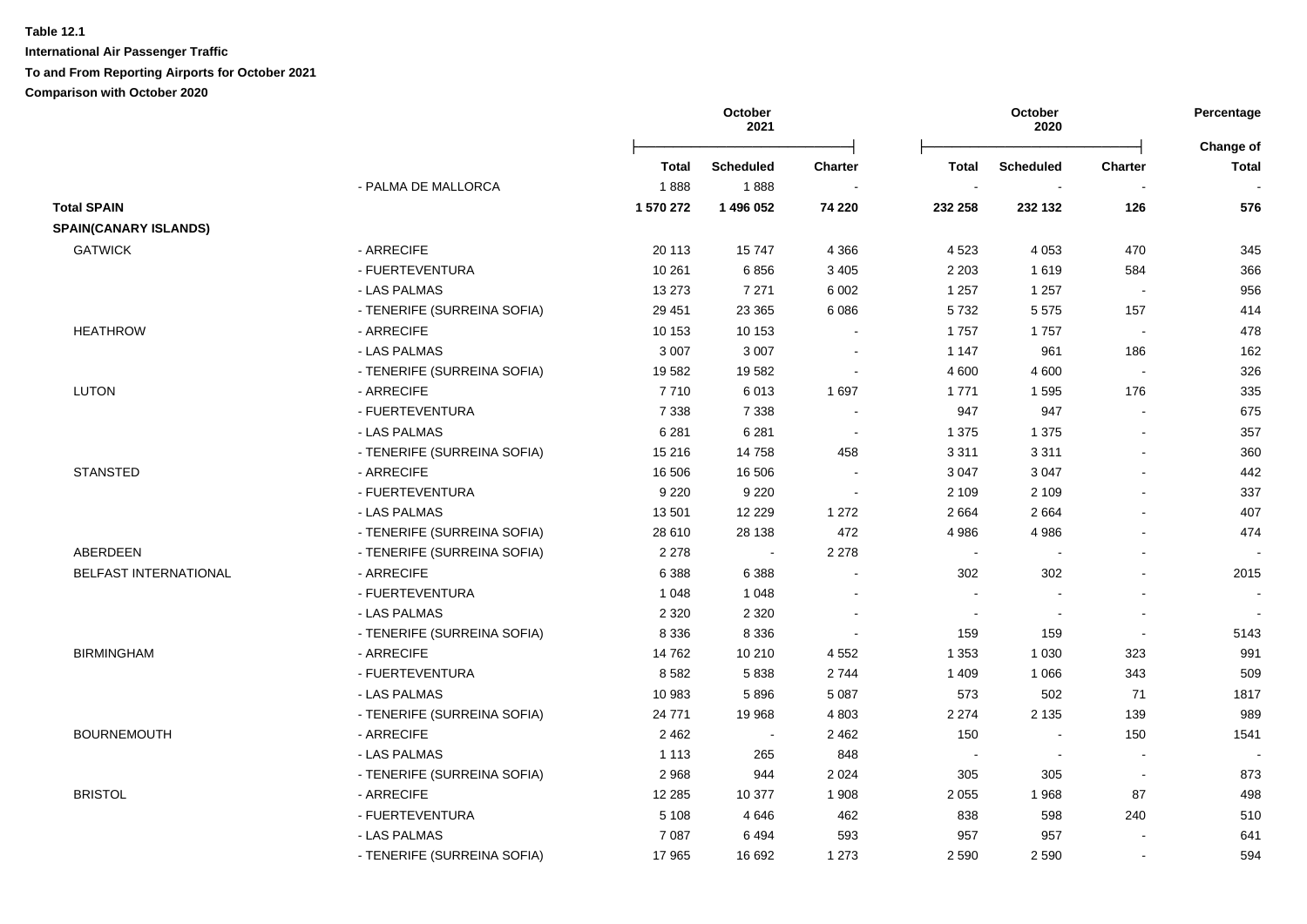|                             |                             |         | October<br>2021             |                |         | October<br>2020          |                          | Percentage<br>Change of |
|-----------------------------|-----------------------------|---------|-----------------------------|----------------|---------|--------------------------|--------------------------|-------------------------|
|                             |                             | Total   | <b>Scheduled</b>            | <b>Charter</b> | Total   | <b>Scheduled</b>         | <b>Charter</b>           | <b>Total</b>            |
| <b>CARDIFF WALES</b>        | - ARRECIFE                  | 2 4 9 1 | $\mathbf{r}$                | 2 4 9 1        |         |                          |                          |                         |
|                             | - LAS PALMAS                | 1 3 6 7 | $\sim$                      | 1 3 6 7        |         | $\blacksquare$           | $\overline{\phantom{a}}$ |                         |
|                             | - TENERIFE (SURREINA SOFIA) | 2570    | $\sim$                      | 2570           |         | $\blacksquare$           |                          |                         |
| DONCASTER SHEFFIELD         | - ARRECIFE                  | 5 2 8 8 | 1 3 0 8                     | 3 9 8 0        | 487     | 301                      | 186                      | 986                     |
|                             | - FUERTEVENTURA             | 1 1 0 1 | 1 1 0 1                     |                | $\sim$  | $\overline{\phantom{a}}$ |                          |                         |
|                             | - LAS PALMAS                | 1733    | $\mathcal{L}_{\mathcal{A}}$ | 1733           | 292     | 292                      | $\sim$                   | 493                     |
|                             | - TENERIFE (SURREINA SOFIA) | 5 5 9 1 | 1463                        | 4 1 2 8        | 398     | 252                      | 146                      | 1305                    |
| EAST MIDLANDS INTERNATIONAL | - ARRECIFE                  | 13 2 24 | 12 490                      | 734            | 1 667   | 1 604                    | 63                       | 693                     |
|                             | - FUERTEVENTURA             | 4 5 0 4 | 4 5 0 4                     |                | 545     | 545                      |                          | 726                     |
|                             | - LAS PALMAS                | 3558    | 3558                        |                | 449     | 449                      |                          | 692                     |
|                             | - TENERIFE (SURREINA SOFIA) | 20 101  | 17 4 25                     | 2676           | 3 3 6 4 | 3 3 6 4                  |                          | 498                     |
| <b>EDINBURGH</b>            | - ARRECIFE                  | 10915   | 10 004                      | 911            | 1 3 3 5 | 1 3 3 5                  |                          | 718                     |
|                             | - FUERTEVENTURA             | 4 9 64  | 4 9 64                      |                | 1 0 8 3 | 1 0 8 3                  |                          | 358                     |
|                             | - LAS PALMAS                | 5 0 1 0 | 5010                        | $\sim$         | 980     | 980                      |                          | 411                     |
|                             | - TENERIFE (SURREINA SOFIA) | 19677   | 18748                       | 929            | 3 3 1 8 | 3 3 1 8                  |                          | 493                     |
| <b>EXETER</b>               | - ARRECIFE                  | 1 4 6 3 | $\blacksquare$              | 1 4 6 3        | $\sim$  |                          |                          |                         |
|                             | - LAS PALMAS                | 928     | $\sim$                      | 928            |         | $\blacksquare$           | $\mathbf{r}$             | $\blacksquare$          |
|                             | - TENERIFE (SURREINA SOFIA) | 1 3 3 8 | $\blacksquare$              | 1 3 3 8        | 69      | $\blacksquare$           | 69                       | 1839                    |
| GLASGOW                     | - ARRECIFE                  | 8 3 6 4 | 5 9 0 7                     | 2 4 5 7        |         |                          | $\mathbf{r}$             |                         |
|                             | - FUERTEVENTURA             | 1 3 5 9 | 1 3 5 9                     |                |         |                          | $\overline{\phantom{a}}$ |                         |
|                             | - LAS PALMAS                | 4 3 4 9 | 3546                        | 803            |         | $\sim$                   | $\overline{a}$           | $\sim$                  |
|                             | - TENERIFE (SURREINA SOFIA) | 13 4 62 | 11 967                      | 1 4 9 5        | 147     | 147                      |                          | 9058                    |
| <b>LEEDS BRADFORD</b>       | - ARRECIFE                  | 7738    | 7738                        |                | 171     | 171                      |                          | 4425                    |
|                             | - FUERTEVENTURA             | 3912    | 3912                        |                | $\sim$  | $\blacksquare$           |                          |                         |
|                             | - LAS PALMAS                | 3 2 5 4 | 3 2 5 4                     |                | $\sim$  |                          |                          |                         |
|                             | - TENERIFE (SURREINA SOFIA) | 12 188  | 12 188                      |                | 377     | 377                      |                          | 3133                    |
| LIVERPOOL (JOHN LENNON)     | - ARRECIFE                  | 3 0 0 2 | 3 0 0 2                     |                | 1 204   | 1 2 0 4                  |                          | 149                     |
|                             | - FUERTEVENTURA             | 997     | 997                         |                | 577     | 577                      |                          | 73                      |
|                             | - TENERIFE (SURREINA SOFIA) | 1734    | 1734                        |                | 887     | 887                      | $\overline{\phantom{a}}$ | 95                      |
| <b>MANCHESTER</b>           | - ARRECIFE                  | 32 067  | 25 064                      | 7 0 0 3        | 5814    | 5 1 5 9                  | 655                      | 452                     |
|                             | - FUERTEVENTURA             | 14 548  | 10 243                      | 4 3 0 5        | 2 0 3 9 | 1 3 7 8                  | 661                      | 613                     |
|                             | - LAS PALMAS                | 20 353  | 12 507                      | 7846           | 122     | $\sim$                   | 122                      | 16583                   |
|                             | - TENERIFE (SURREINA SOFIA) | 60 100  | 51 636                      | 8 4 6 4        | 10773   | 10 491                   | 282                      | 458                     |
| <b>NEWCASTLE</b>            | - ARRECIFE                  | 6 1 4 1 | 6 1 4 1                     |                |         | $\overline{\phantom{a}}$ | $\overline{\phantom{a}}$ |                         |
|                             | - FUERTEVENTURA             | 2 1 1 2 | 2 1 1 2                     |                |         | $\blacksquare$           | $\blacksquare$           |                         |
|                             |                             |         |                             |                |         |                          |                          |                         |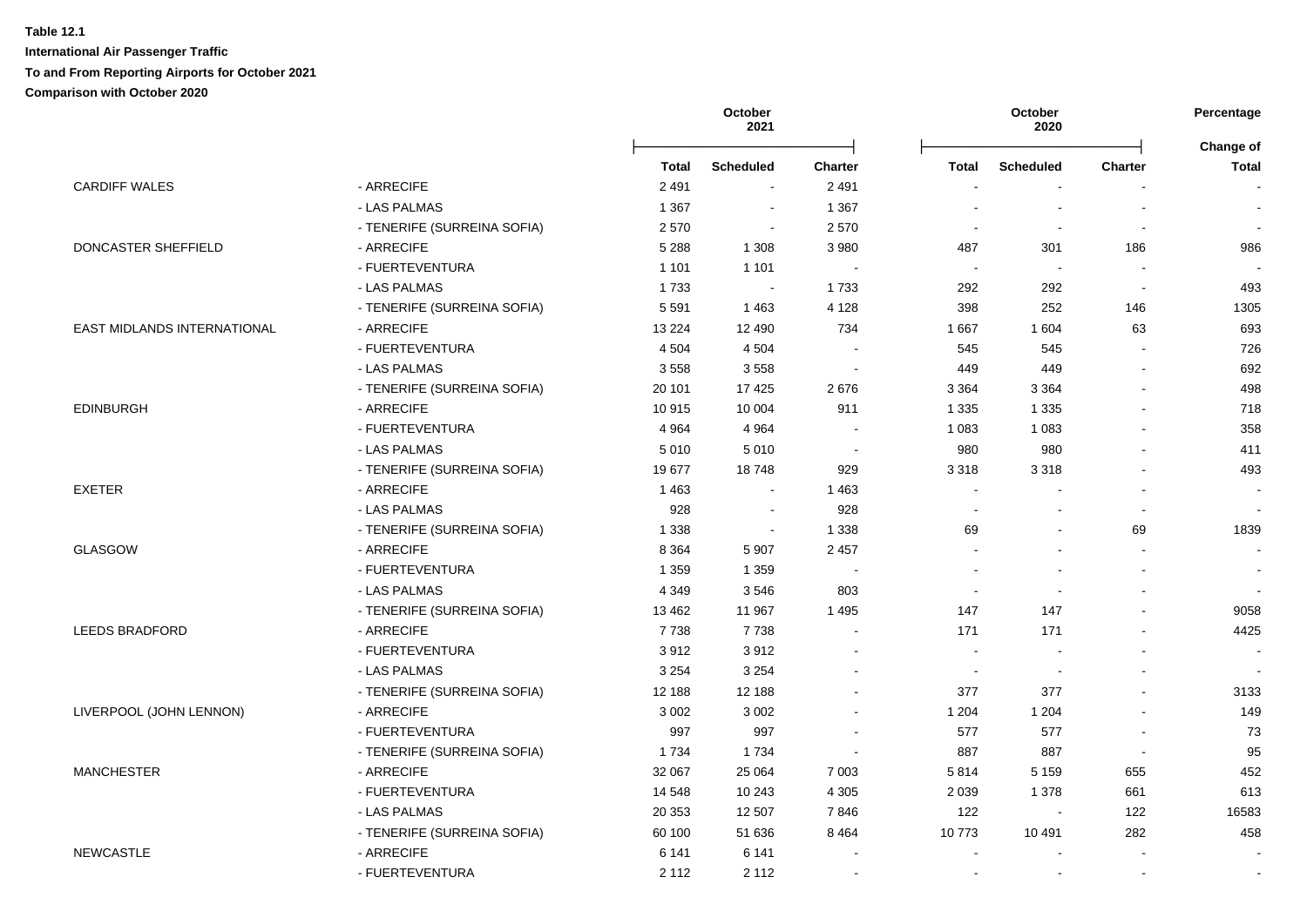|                                    |                             |              | October<br>2021       |                          |                             | October<br>2020  |                              | Percentage<br>Change of  |
|------------------------------------|-----------------------------|--------------|-----------------------|--------------------------|-----------------------------|------------------|------------------------------|--------------------------|
|                                    |                             | <b>Total</b> | <b>Scheduled</b>      | <b>Charter</b>           | <b>Total</b>                | <b>Scheduled</b> | <b>Charter</b>               | <b>Total</b>             |
|                                    | - LAS PALMAS                | 3 4 9 0      | 3 4 9 0               |                          | $\sim$                      |                  |                              |                          |
|                                    | - TENERIFE (SURREINA SOFIA) | 14 662       | 14 662                | $\blacksquare$           | 306                         | 306              | $\overline{a}$               | 4692                     |
| <b>NORWICH</b>                     | - TENERIFE (SURREINA SOFIA) | 1 0 7 5      | $\tilde{\phantom{a}}$ | 1 0 7 5                  | $\blacksquare$              |                  |                              |                          |
| <b>PRESTWICK</b>                   | - TENERIFE (SURREINA SOFIA) | 6 3 9 5      | 6 3 9 5               |                          | 1 2 4 0                     | 1 2 4 0          | $\sim$                       | 416                      |
| <b>Total SPAIN(CANARY ISLANDS)</b> |                             | 665 803      | 554 315               | 111 488                  | 92 038                      | 86 928           | 5 1 1 0                      | 623                      |
| <b>SWEDEN</b>                      |                             |              |                       |                          |                             |                  |                              |                          |
| <b>GATWICK</b>                     | - STOCKHOLM (ARLANDA)       | 4 0 0 9      | 4 0 0 9               | $\sim$                   | 6 0 4 2                     | 6 0 4 2          | $\blacksquare$               | $-34$                    |
| <b>HEATHROW</b>                    | - GOTEBORG (LANDVETTER)     | 4 3 8 0      | 4 3 8 0               |                          | 8782                        | 8782             |                              | $-50$                    |
|                                    | - STOCKHOLM (ARLANDA)       | 29 4 8 5     | 29 4 8 5              | $\sim$                   | 26 201                      | 26 201           |                              | 13                       |
| LUTON                              | - MALMO                     | 205          | $\sim$                | 205                      | $\mathcal{L}_{\mathcal{A}}$ | $\sim$           | $\blacksquare$               | $\overline{\phantom{a}}$ |
| <b>STANSTED</b>                    | - GOTEBORG (LANDVETTER)     | 7 0 6 2      | 7 0 6 2               | $\sim$                   | 3 0 7 7                     | 3 0 7 7          |                              | 130                      |
|                                    | - STOCKHOLM (ARLANDA)       | 763          | 763                   | $\sim$                   | $\blacksquare$              |                  | $\blacksquare$               |                          |
|                                    | - STOCKHOLM (SKAVSTA)       | 3763         | 3763                  | $\sim$                   | 2 6 6 3                     | 2663             | $\overline{a}$               | 41                       |
|                                    | - VASTERAS                  | 2 1 1 1      | 2 1 1 1               |                          | 622                         | 622              | $\blacksquare$               | 239                      |
| ABERDEEN                           | - RONNEBY                   | $\sim$       | $\sim$                | $\overline{\phantom{a}}$ | 18                          | $\sim$           | 18                           | $-100$                   |
| <b>EDINBURGH</b>                   | - STOCKHOLM (ARLANDA)       | 2 2 4 2      | 2 2 4 2               | $\sim$                   |                             |                  | $\overline{\phantom{a}}$     |                          |
| <b>GLASGOW</b>                     | - STOCKHOLM (ARLANDA)       | 72           | $\blacksquare$        | 72                       | $\blacksquare$              |                  | $\qquad \qquad \blacksquare$ |                          |
| <b>MANCHESTER</b>                  | - GOTEBORG (LANDVETTER)     | 1705         | 1705                  |                          | 554                         | 554              |                              | 208                      |
|                                    | - STOCKHOLM (ARLANDA)       | 2 1 9 6      | 2 1 9 6               |                          | 1 6 5 4                     | 1 6 5 4          |                              | 33                       |
| <b>Total SWEDEN</b>                |                             | 57 993       | 57716                 | 277                      | 49 613                      | 49 595           | 18                           | 17                       |
| Total WESTERN EUROPE-EU            |                             | 6 168 937    | 5790150               | 378 787                  | 1840840                     | 1723860          | 116 980                      | 235                      |
| <b>WESTERN EUROPE-OTHER</b>        |                             |              |                       |                          |                             |                  |                              |                          |
| <b>BOSNIA-HERZEGOVINA</b>          |                             |              |                       |                          |                             |                  |                              |                          |
| <b>BELFAST INTERNATIONAL</b>       | - SARAJEVO                  |              |                       |                          | 110                         |                  | 110                          | $-100$                   |
| <b>GLASGOW</b>                     | - SARAJEVO                  |              |                       |                          | 49                          | $\sim$           | 49                           | $-100$                   |
| <b>Total BOSNIA-HERZEGOVINA</b>    |                             |              |                       |                          | 159                         | $\blacksquare$   | 159                          | $-100$                   |
| <b>FAROE ISLANDS</b>               |                             |              |                       |                          |                             |                  |                              |                          |
| <b>CARDIFF WALES</b>               | - VAGAR                     | $\sim$       | $\blacksquare$        |                          | 62                          | $\sim$           | 62                           | $-100$                   |
| <b>EDINBURGH</b>                   | - VAGAR                     | 1 1 2 1      | 1 1 2 1               |                          | $\sim$                      |                  | $\sim$                       |                          |
| <b>GLASGOW</b>                     | - VAGAR                     | 70           | $\blacksquare$        | 70                       | $\sim$                      |                  | $\sim$                       |                          |
| <b>Total FAROE ISLANDS</b>         |                             | 1 1 9 1      | 1 1 2 1               | 70                       | 62                          |                  | 62                           | 1821                     |
| <b>ICELAND</b>                     |                             |              |                       |                          |                             |                  |                              |                          |
| <b>GATWICK</b>                     | - KEFLAVIK                  | 2767         | 2767                  |                          | $\overline{\phantom{a}}$    |                  |                              |                          |
| <b>HEATHROW</b>                    | - KEFLAVIK                  | 18897        | 18897                 |                          | 1760                        | 1760             |                              | 974                      |
| <b>LUTON</b>                       | - KEFLAVIK                  | 5795         | 5795                  | $\sim$                   | 1 2 3 6                     | 1 2 3 6          | $\blacksquare$               | 369                      |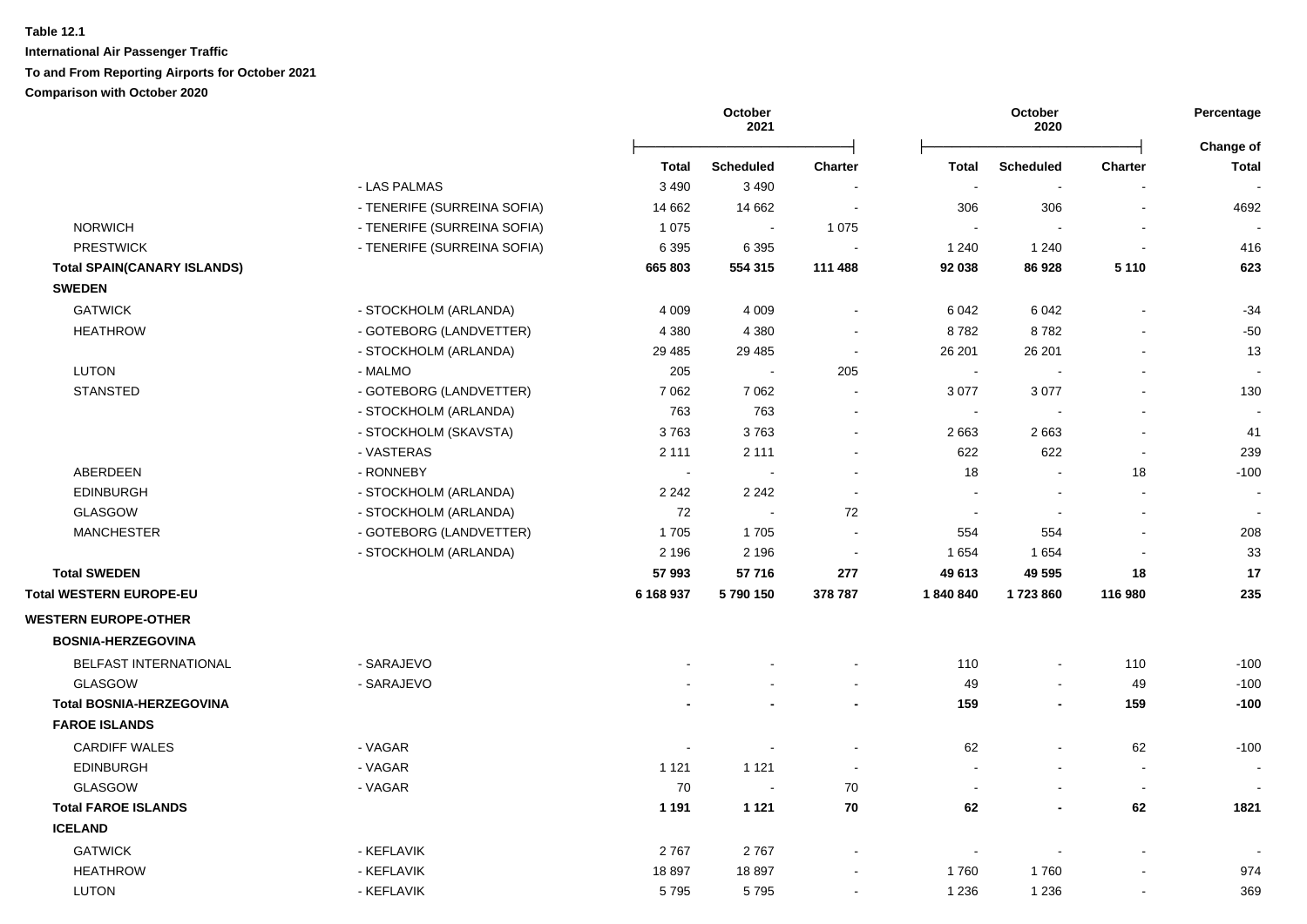|                             |                     |              | October<br>2021            |                          |                      | October<br>2020          |                          | Percentage<br>Change of  |
|-----------------------------|---------------------|--------------|----------------------------|--------------------------|----------------------|--------------------------|--------------------------|--------------------------|
|                             |                     | <b>Total</b> | <b>Scheduled</b>           | <b>Charter</b>           | <b>Total</b>         | <b>Scheduled</b>         | <b>Charter</b>           | <b>Total</b>             |
| <b>STANSTED</b>             | - KEFLAVIK          | 4 2 9 2      | 4 2 9 2                    |                          |                      |                          |                          | $\blacksquare$           |
| BELFAST INTERNATIONAL       | - KEFLAVIK          | 64           | $\mathcal{L}_{\mathbf{r}}$ | 64                       | ۰                    | $\blacksquare$           | $\overline{\phantom{a}}$ | $\sim$                   |
| <b>BIRMINGHAM</b>           | - KEFLAVIK          | 1577         | 1577                       | $\blacksquare$           |                      |                          |                          | $\blacksquare$           |
| EAST MIDLANDS INTERNATIONAL | - KEFLAVIK          | 147          | 147                        | $\overline{a}$           | $\blacksquare$       |                          |                          | $\blacksquare$           |
| <b>EDINBURGH</b>            | - KEFLAVIK          | 2 2 8 2      | 2 2 8 2                    | $\overline{a}$           | 112                  | 112                      |                          | 1938                     |
| GLASGOW                     | - KEFLAVIK          | 290          | 290                        |                          | ÷.                   |                          |                          |                          |
| <b>LEEDS BRADFORD</b>       | - KEFLAVIK          | 69           | 69                         | $\overline{a}$           | $\sim$               | $\overline{a}$           |                          | $\overline{\phantom{a}}$ |
| <b>MANCHESTER</b>           | - KEFLAVIK          | 9 2 0 4      | 9 2 0 4                    | ÷                        | 234                  | 234                      |                          | 3833                     |
| <b>NEWCASTLE</b>            | - KEFLAVIK          | 542          | 542                        | ÷,                       | $\sim$               |                          |                          |                          |
| <b>Total ICELAND</b>        |                     | 45 926       | 45 862                     | 64                       | 3 3 4 2              | 3 3 4 2                  |                          | 1274                     |
| <b>KOSOVO</b>               |                     |              |                            |                          |                      |                          |                          |                          |
| <b>LUTON</b>                | - PRISTINA          | 6492         | 6492                       | $\blacksquare$           | 3 4 6 3              | 3 4 6 3                  |                          | 87                       |
| <b>Total KOSOVO</b>         |                     | 6492         | 6 4 9 2                    |                          | 3 4 6 3              | 3 4 6 3                  |                          | 87                       |
| <b>MACEDONIA</b>            |                     |              |                            |                          |                      |                          |                          |                          |
|                             | - SKOPJE            | 2818         | 2818                       |                          | 2011                 | 2011                     |                          | 40                       |
| <b>Total MACEDONIA</b>      |                     | 2818         | 2818                       |                          | 2011                 | 2011                     |                          | 40                       |
| <b>NORWAY</b>               |                     |              |                            |                          |                      |                          |                          |                          |
| <b>GATWICK</b>              | - BERGEN            | 3 9 6 2      | 3962                       |                          | 284                  | 284                      |                          | 1295                     |
|                             | - OSLO (GARDERMOEN) | 16412        | 16 4 12                    |                          | 1925                 | 1925                     |                          | 753                      |
|                             | - STAVANGER         | 2 3 3 3      | 2 3 3 3                    | $\blacksquare$           | $\sim$               | $\overline{\phantom{a}}$ |                          | $\sim$                   |
| <b>HEATHROW</b>             | - BERGEN            | 4 9 8 4      | 4 9 8 4                    | $\blacksquare$           | $\sim$               | $\overline{\phantom{a}}$ |                          | $\overline{a}$           |
|                             | - OSLO (GARDERMOEN) | 19573        | 19573                      | $\blacksquare$           | 4616                 | 4616                     |                          | 324                      |
| <b>STANSTED</b>             | - OSLO (GARDERMOEN) | 4791         | 4791                       | $\blacksquare$           | 2 1 4 8              | 2 1 4 8                  |                          | 123                      |
|                             | - SANDEFJORD(TORP)  | 172          | 172                        | $\blacksquare$           | 520                  | 520                      | $\sim$                   | $-67$                    |
| ABERDEEN                    | - ALESUND           |              | $\sim$                     | $\blacksquare$           | 12                   | $\sim$                   | 12                       | $-100$                   |
|                             | - BERGEN            | 1643         | 1643                       | $\blacksquare$           | 1 2 2 1              | 1 2 2 1                  |                          | 35                       |
|                             | - STAVANGER         | 3827         | 3827                       | $\blacksquare$           | 1 3 5 5              | 1 3 5 5                  | $\blacksquare$           | 182                      |
| BELFAST INTERNATIONAL       | - OSLO (GARDERMOEN) |              |                            | $\blacksquare$           | 101                  | $\blacksquare$           | 101                      | $-100$                   |
| <b>CARDIFF WALES</b>        | - OSLO (GARDERMOEN) |              |                            |                          | 62                   | $\blacksquare$           | 62                       | $-100$                   |
| <b>EDINBURGH</b>            | - OSLO (GARDERMOEN) | 3587         | 3587                       | $\blacksquare$           | 235                  | 235                      | $\blacksquare$           | 1426                     |
| <b>GLASGOW</b>              | - ALESUND           |              | $\overline{\phantom{a}}$   | $\overline{\phantom{a}}$ | 66                   | $\overline{\phantom{a}}$ | 66                       | $-100$                   |
| <b>MANCHESTER</b>           | - BERGEN            | 93           | $\sim$                     | 93                       | $\ddot{\phantom{a}}$ | $\blacksquare$           | $\blacksquare$           | $\sim$                   |
|                             | - OSLO (GARDERMOEN) | 4 2 7 8      | 4 2 7 8                    | $\blacksquare$           | $\blacksquare$       | $\blacksquare$           | $\blacksquare$           |                          |
| <b>NEWCASTLE</b>            | - STAVANGER         |              | $\sim$                     | $\sim$                   | 41                   | 41                       | $\sim$                   | $-100$                   |
| <b>Total NORWAY</b>         |                     | 65 655       | 65 562                     | 93                       | 12 586               | 12 3 45                  | 241                      | 422                      |
|                             |                     |              |                            |                          |                      |                          |                          |                          |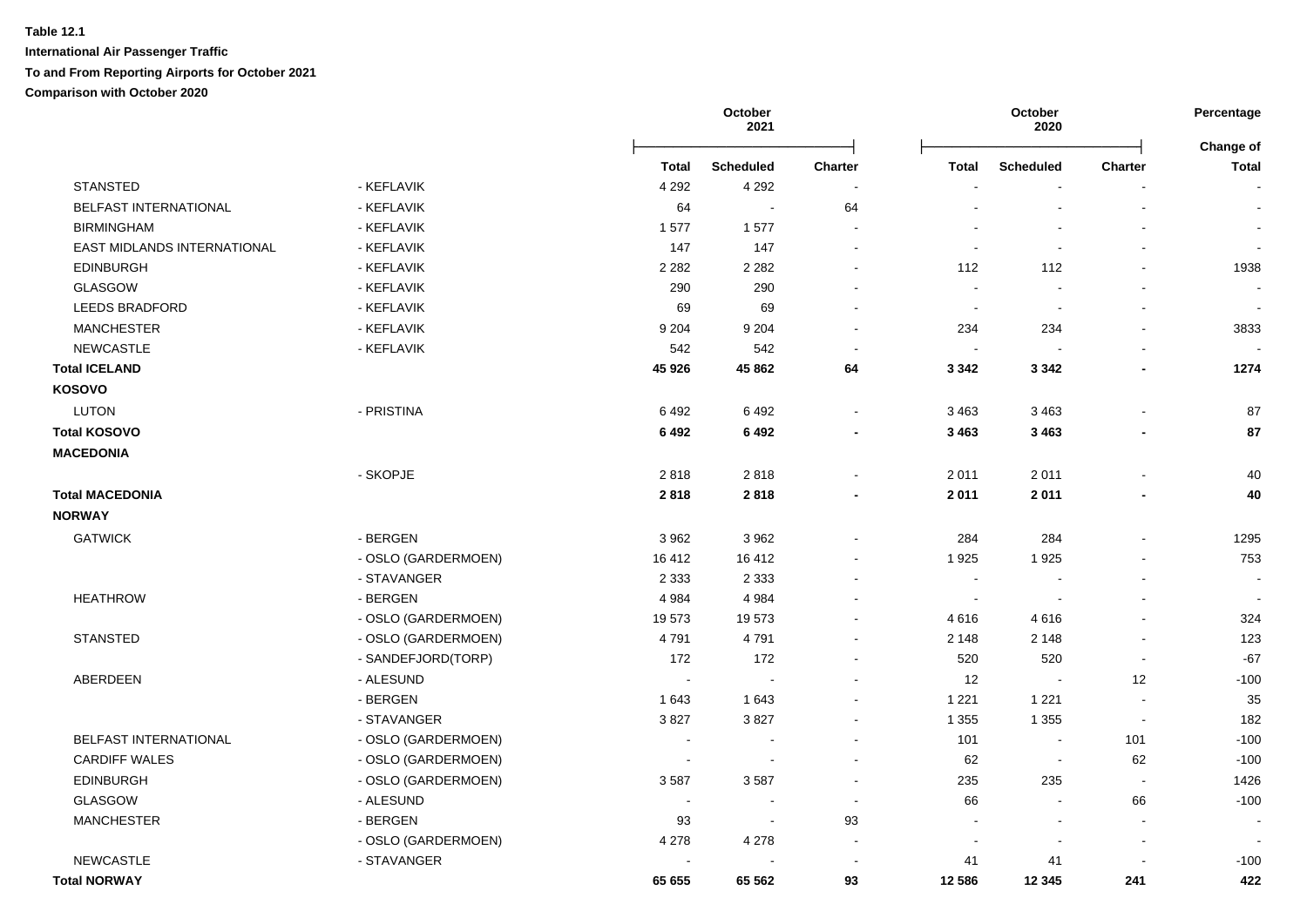|                                     |                  |              | October<br>2021  |                |              | October<br>2020  |                | Percentage                |
|-------------------------------------|------------------|--------------|------------------|----------------|--------------|------------------|----------------|---------------------------|
|                                     |                  | <b>Total</b> | <b>Scheduled</b> | Charter        | <b>Total</b> | <b>Scheduled</b> | Charter        | Change of<br><b>Total</b> |
| <b>REPUBLIC OF MONTENEGRO</b>       |                  |              |                  |                |              |                  |                |                           |
| <b>GATWICK</b>                      | - TIVAT          | $\sim$       | $\sim$           | $\blacksquare$ | 438          | 438              | $\sim$         | $-100$                    |
| <b>STANSTED</b>                     | - PODGORICA      | 415          | 415              |                | 953          | 953              |                | $-56$                     |
| <b>Total REPUBLIC OF MONTENEGRO</b> |                  | 415          | 415              | $\blacksquare$ | 1 3 9 1      | 1 3 9 1          | $\blacksquare$ | $-70$                     |
| <b>REPUBLIC OF SERBIA</b>           |                  |              |                  |                |              |                  |                |                           |
| <b>HEATHROW</b>                     | - BELGRADE       | 1935         | 1935             | $\blacksquare$ | 1 2 9 1      | 1 2 9 1          |                | 50                        |
| <b>LUTON</b>                        | - BELGRADE       | 3 4 5 5      | 3 4 5 5          | $\blacksquare$ | 2 3 5 8      | 2 3 5 8          |                | 47                        |
| <b>Total REPUBLIC OF SERBIA</b>     |                  | 5 3 9 0      | 5 3 9 0          | $\blacksquare$ | 3649         | 3649             | $\blacksquare$ | 48                        |
| <b>SWITZERLAND</b>                  |                  |              |                  |                |              |                  |                |                           |
| <b>GATWICK</b>                      | - BALE MULHOUSE  | 6487         | 6487             | $\sim$         | 1 4 4 4      | 1 4 4 4          |                | 349                       |
|                                     | - GENEVA         | 19721        | 19721            | $\sim$         | 2858         | 2858             | $\sim$         | 590                       |
|                                     | - ZURICH         | 4789         | 4789             | $\blacksquare$ | 446          | 446              | $\sim$         | 974                       |
| <b>HEATHROW</b>                     | - BALE MULHOUSE  | 4 4 4 3      | 4 4 4 3          | $\blacksquare$ | 224          | 224              | $\blacksquare$ | 1883                      |
|                                     | - GENEVA         | 43 113       | 43 113           |                | 7 3 0 6      | 7 3 0 6          |                | 490                       |
|                                     | - ZURICH         | 49 509       | 49 509           |                | 7639         | 7639             |                | 548                       |
| <b>LONDON CITY</b>                  | - GENEVA         | 1988         | 1988             |                | $\sim$       |                  |                |                           |
|                                     | - ZURICH         | 14 0 52      | 14 0 52          |                | 562          | 562              |                | 2400                      |
| <b>LUTON</b>                        | - GENEVA         | 5 1 9 1      | 5 1 9 1          |                | $\sim$       |                  |                | $\overline{\phantom{a}}$  |
|                                     | - ZURICH         | 316          | 316              | $\blacksquare$ |              |                  |                |                           |
| BELFAST INTERNATIONAL               | - GENEVA         | 54           | $\sim$           | 54             |              |                  |                |                           |
| <b>BIGGIN HILL</b>                  | - GENEVA         | 5            | $\sim$           | 5              |              |                  |                | $\sim$                    |
| <b>BIRMINGHAM</b>                   | - ZURICH         | 1 3 2 7      | 1 3 2 7          |                |              |                  |                | $\sim$                    |
| <b>BRISTOL</b>                      | - GENEVA         | 4599         | 4599             |                |              |                  |                | $\sim$                    |
| <b>EDINBURGH</b>                    | - BALE MULHOUSE  | 2821         | 2821             |                |              |                  |                | $\sim$                    |
|                                     | - GENEVA         | 4813         | 4813             |                |              |                  |                |                           |
|                                     | - ZURICH         | 734          | 734              |                |              |                  |                | $\sim$                    |
| <b>MANCHESTER</b>                   | - BALE MULHOUSE  | 237          | 237              |                |              |                  |                | $\sim$                    |
|                                     | - GENEVA         | 9565         | 9565             |                | $\sim$       |                  |                |                           |
|                                     | - ZURICH         | 6462         | 6462             |                | 369          | 369              |                | 1651                      |
| <b>Total SWITZERLAND</b>            |                  | 180 226      | 180 167          | 59             | 20 848       | 20 848           |                | 764                       |
| <b>TURKEY</b>                       |                  |              |                  |                |              |                  |                |                           |
| <b>GATWICK</b>                      | - ANTALYA        | 13 132       | 9794             | 3 3 3 8        | 16 344       | 14761            | 1583           | $-20$                     |
|                                     | - BODRUM (MILAS) | $\sim$       | $\blacksquare$   | $\sim$         | 5 2 4 9      | 4619             | 630            | $-100$                    |
|                                     | - DALAMAN        | 10 283       | 7 2 1 7          | 3 0 6 6        | 16 393       | 14 504           | 1889           | $-37$                     |
|                                     | - ISTANBUL       | 10 214       | 10 214           | $\blacksquare$ | 3 1 0 9      | 3 1 0 9          | $\blacksquare$ | 229                       |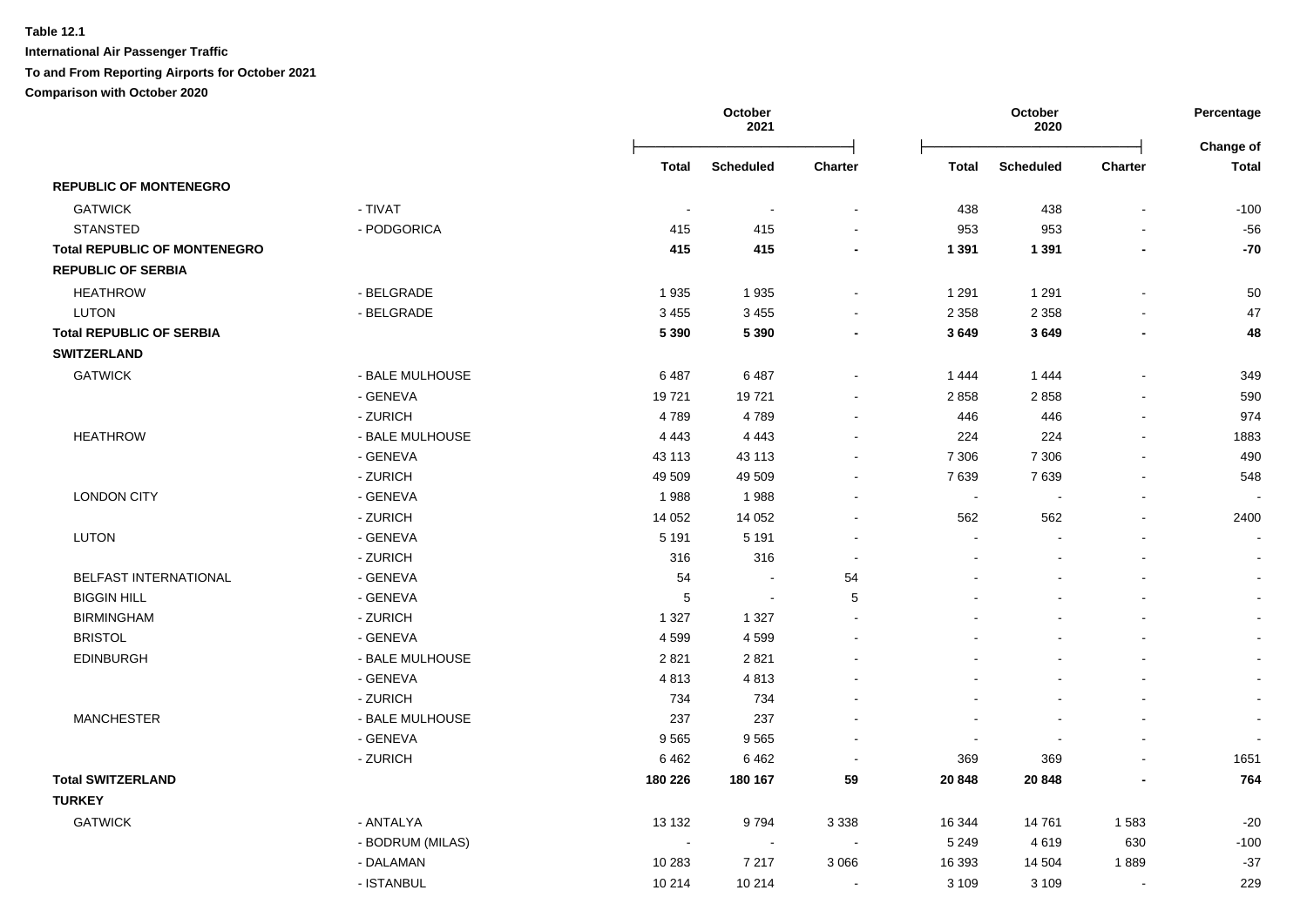|                       |                            |                          | October<br>2021          |                |                | October<br>2020          |                          | Percentage                |
|-----------------------|----------------------------|--------------------------|--------------------------|----------------|----------------|--------------------------|--------------------------|---------------------------|
|                       |                            | Total                    | <b>Scheduled</b>         | <b>Charter</b> | Total          | <b>Scheduled</b>         | <b>Charter</b>           | Change of<br><b>Total</b> |
|                       | - ISTANBUL (SABIHA GOKCEN) | 8                        | $\sim$                   | 8              | $\sim$         | $\overline{\phantom{a}}$ | $\overline{a}$           |                           |
|                       | - IZMIR (ADNAN MENDERES)   | 707                      | $\tilde{\phantom{a}}$    | 707            | 1867           | 1686                     | 181                      | $-62$                     |
| <b>HEATHROW</b>       | - ANTALYA                  | 1663                     | 1663                     | $\blacksquare$ | $\blacksquare$ | $\overline{\phantom{a}}$ | $\overline{\phantom{a}}$ |                           |
|                       | - BODRUM (MILAS)           | 911                      | 911                      | $\blacksquare$ | 872            | 872                      | $\overline{a}$           | 4                         |
|                       | - DALAMAN                  | 2928                     | 2928                     |                | 6 2 6 1        | 6 2 6 1                  |                          | $-53$                     |
|                       | - ISTANBUL                 | 68 276                   | 68 276                   |                | 41 154         | 41 154                   | $\blacksquare$           | 66                        |
| <b>LUTON</b>          | - ANKARA (ESENBOGA)        | ÷,                       |                          |                | 190            | 190                      | $\blacksquare$           | $-100$                    |
|                       | - ANTALYA                  |                          |                          |                | 2861           | 2861                     | $\blacksquare$           | $-100$                    |
|                       | - BODRUM (MILAS)           | $\overline{a}$           |                          |                | 1748           | 1748                     | $\overline{a}$           | $-100$                    |
|                       | - DALAMAN                  | 1754                     | 1754                     |                | 1442           | 1 4 4 2                  | $\blacksquare$           | 22                        |
|                       | - GAZIANTEP                |                          |                          |                | 225            | 225                      | $\overline{a}$           | $-100$                    |
|                       | - IZMIR (ADNAN MENDERES)   |                          |                          |                | 369            | 369                      | $\overline{\phantom{a}}$ | $-100$                    |
| <b>STANSTED</b>       | - ANTALYA                  | 14 205                   | 14 20 5                  |                | 4 3 4 3        | 3911                     | 432                      | 227                       |
|                       | - BODRUM (MILAS)           | $\overline{\phantom{a}}$ |                          |                | 779            | 779                      | $\sim$                   | $-100$                    |
|                       | - DALAMAN                  | 11 933                   | 11 933                   |                | 2615           | 2 0 0 4                  | 611                      | 356                       |
|                       | - ISTANBUL (SABIHA GOKCEN) | 39 487                   | 39 487                   | $\sim$         | 25 643         | 25 643                   | $\overline{a}$           | 54                        |
|                       | - IZMIR (ADNAN MENDERES)   | 3 2 9 1                  | 3 0 4 4                  | 247            | 3 4 6 7        | 3 4 6 7                  | L,                       | $-5$                      |
| BELFAST INTERNATIONAL | - ANTALYA                  | 1 3 6 4                  | 1 3 6 4                  |                | 313            | 313                      | L,                       | 336                       |
|                       | - DALAMAN                  | 1 2 4 6                  | 1 2 4 6                  | $\blacksquare$ | 1750           | 1750                     | $\overline{a}$           | $-29$                     |
| <b>BIGGIN HILL</b>    | - ISTANBUL ATATURK         | $\overline{4}$           | $\tilde{\phantom{a}}$    | 4              | $\overline{2}$ | $\sim$                   | $\overline{2}$           | 100                       |
| <b>BIRMINGHAM</b>     | - ANTALYA                  | 8593                     | 5844                     | 2749           | 3 1 4 2        | 2 0 3 7                  | 1 1 0 5                  | 173                       |
|                       | - BODRUM (MILAS)           | $\blacksquare$           | $\sim$                   |                | 660            | 660                      | $\blacksquare$           | $-100$                    |
|                       | - DALAMAN                  | 10717                    | 8 2 4 4                  | 2 4 7 3        | 3682           | 2 2 5 4                  | 1 4 2 8                  | 191                       |
|                       | - ISTANBUL                 | 6 1 7 4                  | 6 1 7 4                  | $\sim$         | 3 4 6 2        | 3 4 6 2                  | $\overline{a}$           | 78                        |
|                       | - ISTANBUL (SABIHA GOKCEN) | 209                      | ÷.                       | 209            | $\sim$         | $\sim$                   | $\sim$                   |                           |
|                       | - IZMIR (ADNAN MENDERES)   |                          |                          |                | 318            | $\sim$                   | 318                      | $-100$                    |
| <b>BOURNEMOUTH</b>    | - ANTALYA                  | $\overline{a}$           |                          | $\blacksquare$ | 205            | $\blacksquare$           | 205                      | $-100$                    |
|                       | - DALAMAN                  | $\overline{\phantom{a}}$ |                          |                | 189            | $\sim$                   | 189                      | $-100$                    |
| <b>BRISTOL</b>        | - ANTALYA                  | 2842                     | 2842                     |                | 1718           | 1 3 0 2                  | 416                      | 65                        |
|                       | - BODRUM (MILAS)           | $\overline{\phantom{a}}$ |                          |                | 2 5 9 1        | 2591                     | $\overline{\phantom{a}}$ | $-100$                    |
|                       | - DALAMAN                  | 4 3 5 6                  | 4 3 5 6                  |                | 3758           | 3 0 3 5                  | 723                      | 16                        |
| <b>CARDIFF WALES</b>  | - ANTALYA                  | $\overline{a}$           | $\overline{\phantom{a}}$ |                | 218            | $\sim$                   | 218                      | $-100$                    |
|                       | - DALAMAN                  |                          |                          |                | 544            | $\sim$                   | 544                      | $-100$                    |
| DONCASTER SHEFFIELD   | - ANTALYA                  |                          |                          |                | 277            | $\overline{\phantom{a}}$ | 277                      | $-100$                    |
|                       | - DALAMAN                  |                          |                          |                | 983            | $\sim$                   | 983                      | $-100$                    |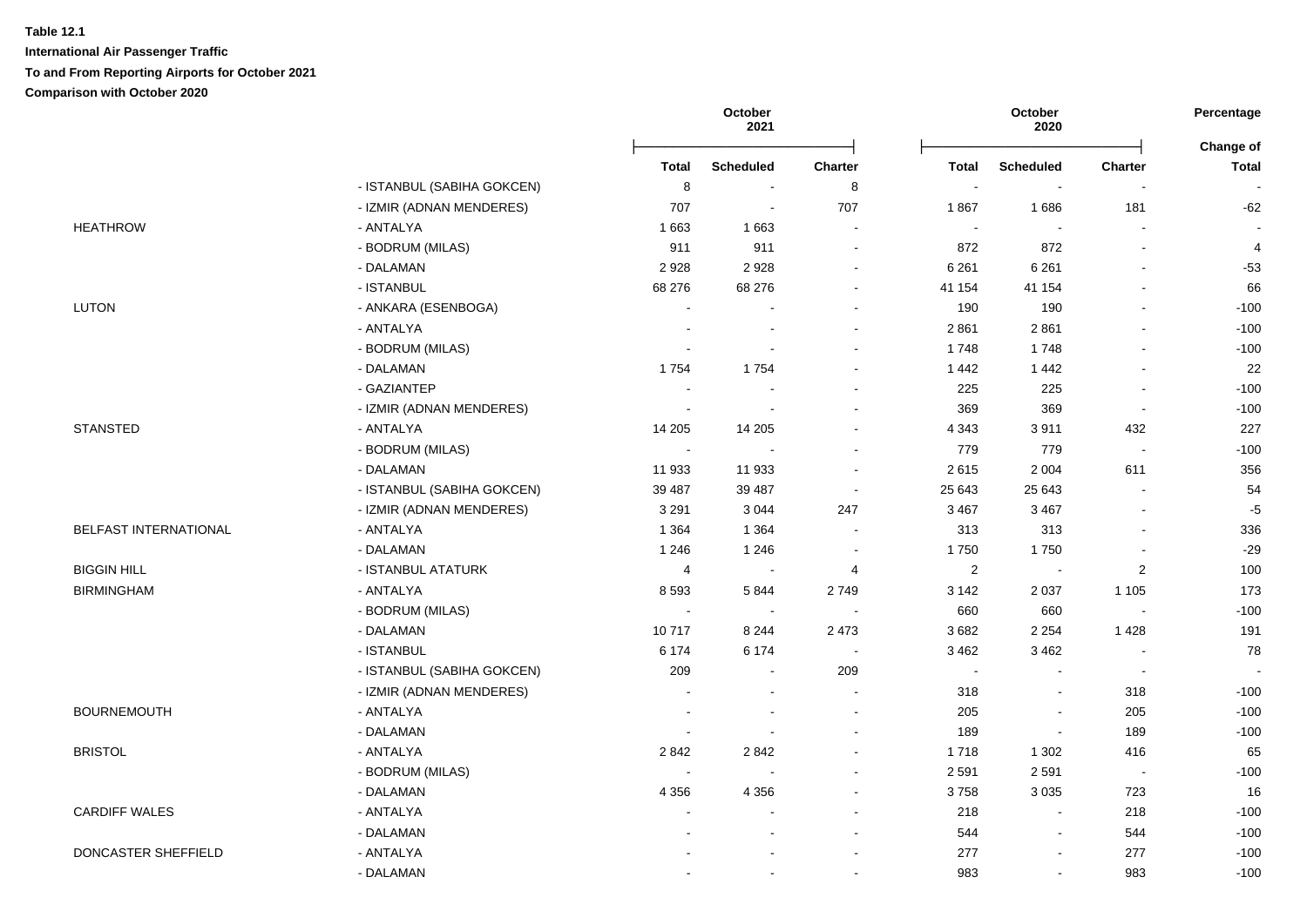|                                    |                            |         | October<br>2021          |                          |              | October<br>2020  |                          | Percentage<br>Change of |
|------------------------------------|----------------------------|---------|--------------------------|--------------------------|--------------|------------------|--------------------------|-------------------------|
|                                    |                            | Total   | <b>Scheduled</b>         | Charter                  | <b>Total</b> | <b>Scheduled</b> | <b>Charter</b>           | Total                   |
| <b>EAST MIDLANDS INTERNATIONAL</b> | - ANTALYA                  | 1663    | 1663                     | $\blacksquare$           | 1 3 4 3      | 1 3 4 3          |                          | 24                      |
|                                    | - BODRUM (MILAS)           |         | $\sim$                   | $\blacksquare$           | 521          | 521              | $\blacksquare$           | $-100$                  |
|                                    | - DALAMAN                  | 3802    | 3802                     | $\blacksquare$           | 2 3 7 9      | 1721             | 658                      | 60                      |
| <b>EDINBURGH</b>                   | - ANTALYA                  | 3 3 6 3 | 3 3 6 3                  | $\blacksquare$           | 1 0 8 8      | 1 0 8 8          | $\overline{a}$           | 209                     |
|                                    | - BODRUM (MILAS)           |         | $\sim$                   | $\sim$                   | 1 4 7 8      | 1 4 7 8          | $\sim$                   | $-100$                  |
|                                    | - DALAMAN                  | 2 1 9 9 | 2 1 9 9                  |                          | 2 3 1 7      | 2 3 1 7          | $\overline{\phantom{a}}$ | $-5$                    |
|                                    | - ISTANBUL                 | 3605    | 3605                     | $\overline{\phantom{a}}$ | 1998         | 1998             | $\blacksquare$           | 80                      |
| <b>GLASGOW</b>                     | - ANTALYA                  | 5723    | 3577                     | 2 1 4 6                  | 1 3 2 0      | 1 0 8 2          | 238                      | 334                     |
|                                    | - BODRUM (MILAS)           | $\sim$  | $\sim$                   | $\sim$                   | 236          | 236              | $\sim$                   | $-100$                  |
|                                    | - DALAMAN                  | 6 2 9 5 | 4 6 5 8                  | 1 6 3 7                  | 4 3 0 0      | 3 1 3 6          | 1 1 6 4                  | 46                      |
|                                    | - ISTANBUL                 |         | $\sim$                   | $\blacksquare$           | 55           | $\sim$           | 55                       | $-100$                  |
|                                    | - IZMIR (ADNAN MENDERES)   |         | $\overline{\phantom{a}}$ | $\overline{\phantom{a}}$ | 527          | 527              | $\blacksquare$           | $-100$                  |
| <b>GUERNSEY</b>                    | - ISTANBUL (SABIHA GOKCEN) | 6       | $\sim$                   | 6                        | $\sim$       | $\sim$           | $\blacksquare$           |                         |
| <b>LEEDS BRADFORD</b>              | - ANTALYA                  | 5 1 4 0 | 5 1 4 0                  | $\blacksquare$           | 1 2 7 8      | 1 2 7 8          | $\overline{a}$           | 302                     |
|                                    | - BODRUM (MILAS)           |         | $\overline{a}$           | $\blacksquare$           | 580          | 580              | $\sim$                   | $-100$                  |
|                                    | - DALAMAN                  | 6 1 7 0 | 6 1 7 0                  | $\blacksquare$           | 2 2 7 8      | 2 2 7 8          | $\blacksquare$           | 171                     |
| LIVERPOOL (JOHN LENNON)            | - ANTALYA                  |         | $\sim$                   | $\ddot{\phantom{0}}$     | 917          | 917              | $\blacksquare$           | $-100$                  |
|                                    | - BODRUM (MILAS)           |         | $\sim$                   | ÷                        | 1855         | 1855             |                          | $-100$                  |
|                                    | - DALAMAN                  | 1 1 4 2 | 1 142                    | $\overline{\phantom{a}}$ | 1 602        | 1 602            | $\overline{\phantom{a}}$ | $-29$                   |
| <b>MANCHESTER</b>                  | - ANTALYA                  | 21 0 33 | 14 8 21                  | 6 2 1 2                  | 13 607       | 11 098           | 2 5 0 9                  | 55                      |
|                                    | - BODRUM (MILAS)           | 1 0 2 2 | $\sim$                   | 1 0 2 2                  | 2 2 6 4      | 1646             | 618                      | $-55$                   |
|                                    | - DALAMAN                  | 20 314  | 15 5 86                  | 4728                     | 18 018       | 14 2 68          | 3750                     | 13                      |
|                                    | - ISTANBUL                 | 20 367  | 20 367                   | $\sim$                   | 7775         | 7775             | $\blacksquare$           | 162                     |
|                                    | - ISTANBUL (SABIHA GOKCEN) | 5881    | 5881                     | $\sim$                   | 6017         | 6017             | $\sim$                   | $-2$                    |
|                                    | - IZMIR (ADNAN MENDERES)   | 557     | $\sim$                   | 557                      | 1 3 6 5      | 1 0 9 9          | 266                      | $-59$                   |
| <b>NEWCASTLE</b>                   | - ANTALYA                  | 5 0 9 1 | 5 0 9 1                  | $\sim$                   | 1972         | 1972             | $\overline{a}$           | 158                     |
|                                    | - BODRUM (MILAS)           |         | $\sim$                   | $\blacksquare$           | 329          | 329              | $\sim$                   | $-100$                  |
|                                    | - DALAMAN                  | 5943    | 5943                     | $\sim$                   | 3 2 6 6      | 3 2 6 6          | $\blacksquare$           | 82                      |
|                                    | - IZMIR (ADNAN MENDERES)   |         | $\sim$                   |                          | 191          | 191              |                          | $-100$                  |
| <b>Total TURKEY</b>                |                            | 333 613 | 304 504                  | 29 109                   | 239 619      | 218 627          | 20 992                   | 39                      |
| <b>Total WESTERN EUROPE-OTHER</b>  |                            | 641 726 | 612 331                  | 29 3 95                  | 287 130      | 265 676          | 21 4 54                  | 123                     |
| <b>EASTERN EUROPE-EU</b>           |                            |         |                          |                          |              |                  |                          |                         |
| <b>BULGARIA</b>                    |                            |         |                          |                          |              |                  |                          |                         |
| <b>GATWICK</b>                     | - SOFIA                    | 3 9 3 0 | 3 9 3 0                  |                          | 6939         | 6939             |                          | $-43$                   |
| <b>HEATHROW</b>                    | - SOFIA                    | 4 1 9 9 | 4 1 9 9                  |                          | 4 4 4 5      | 4 4 4 5          |                          | -6                      |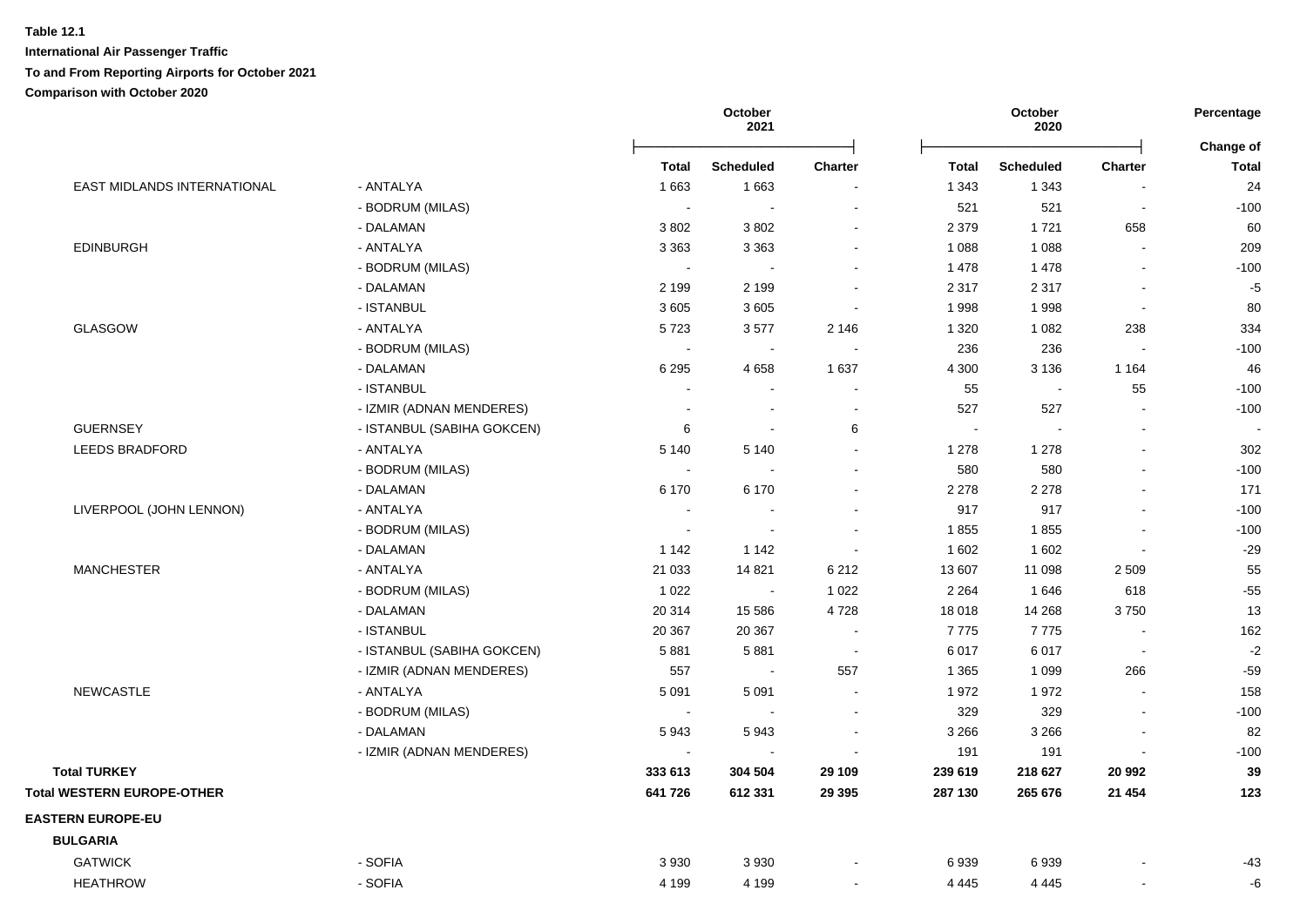|                             |                 |              | October<br>2021          |                          |              | October<br>2020  |                | Percentage                |
|-----------------------------|-----------------|--------------|--------------------------|--------------------------|--------------|------------------|----------------|---------------------------|
|                             |                 | <b>Total</b> | <b>Scheduled</b>         | <b>Charter</b>           | <b>Total</b> | <b>Scheduled</b> | <b>Charter</b> | <b>Change of</b><br>Total |
| <b>LUTON</b>                | - BURGAS        | 3 1 3 0      | 3 1 3 0                  |                          | 3 607        | 3607             |                | $-13$                     |
|                             | - SOFIA         | 18 638       | 18 638                   | $\blacksquare$           | 15 574       | 15 574           |                | 20                        |
|                             | - VARNA         | 6569         | 6569                     |                          | 7 187        | 7 1 8 7          |                | $-9$                      |
| <b>STANSTED</b>             | - PLOVDIV       | 3 3 6 1      | 3 3 6 1                  | $\sim$                   | 3 1 0 9      | 3 1 0 9          | $\sim$         | 8                         |
|                             | - SOFIA         | 12 471       | 12 471                   | $\blacksquare$           | 11 188       | 11 188           |                | 11                        |
| BELFAST INTERNATIONAL       | - SOFIA         | 44           |                          | 44                       | $\sim$       |                  |                | $\blacksquare$            |
| <b>BIGGIN HILL</b>          | - SOFIA         | 3            | $\blacksquare$           | 3                        | $\sim$       |                  |                |                           |
| <b>BIRMINGHAM</b>           | - SOFIA         | $\sim$       | $\sim$                   |                          | 2637         | 2637             |                | $-100$                    |
| <b>EDINBURGH</b>            | - SOFIA         | 2 2 5 4      | 2 2 5 4                  |                          | 2 4 3 5      | 2 4 3 5          |                | $-7$                      |
| <b>LEEDS BRADFORD</b>       | - SOFIA         | $\sim$       |                          |                          | 182          | 182              |                | $-100$                    |
| LIVERPOOL (JOHN LENNON)     | - SOFIA         | 1925         | 1925                     |                          | 2 0 0 2      | $2\ 002$         |                | $-4$                      |
|                             | - VARNA         | 1 3 3 4      | 1 3 3 4                  |                          | 2 1 7 6      | 2 1 7 6          |                | $-39$                     |
| <b>MANCHESTER</b>           | - SOFIA         | 2793         | 2793                     |                          | 1 4 5 3      | 1 4 5 3          |                | 92                        |
| <b>Total BULGARIA</b>       |                 | 60 651       | 60 604                   | 47                       | 62 934       | 62 934           |                | $-4$                      |
| <b>CZECH REPUBLIC</b>       |                 |              |                          |                          |              |                  |                |                           |
| <b>GATWICK</b>              | - PRAGUE        | 2 4 6 2      | 2 4 6 2                  |                          | 465          | 465              |                | 429                       |
| <b>HEATHROW</b>             | - PRAGUE        | 12 119       | 12 119                   |                          | 2 2 7 4      | 2 2 7 4          |                | 433                       |
| <b>LONDON CITY</b>          | - PRAGUE        | 149          | 149                      |                          | $\sim$       |                  |                |                           |
| <b>STANSTED</b>             | - BRNO (TURANY) | 4 4 2 0      | 4 4 2 0                  |                          | 742          | 742              |                | 496                       |
|                             | - OSTRAVA       | 2 1 4 3      | 2 1 4 3                  |                          | 539          | 539              |                | 298                       |
|                             | - PRAGUE        | 21 24 6      | 21 24 6                  | $\blacksquare$           | 3722         | 3722             |                | 471                       |
| <b>BIGGIN HILL</b>          | - PRAGUE        | 4            |                          | 4                        | $\sim$       |                  |                |                           |
| <b>BOURNEMOUTH</b>          | - PRAGUE        |              | $\overline{\phantom{a}}$ | $\overline{\phantom{a}}$ | 198          | 198              |                | $-100$                    |
| <b>BRISTOL</b>              | - PRAGUE        | 2 4 5 1      | 2 4 5 1                  | $\overline{\phantom{a}}$ | $\sim$       |                  |                |                           |
| <b>CARDIFF WALES</b>        | - PRAGUE        | 242          | $\sim$                   | 242                      | $\sim$       | $\blacksquare$   | $\sim$         |                           |
| <b>EDINBURGH</b>            | - PRAGUE        | 4 3 9 4      | 4 3 9 4                  |                          | 730          | 692              | 38             | 502                       |
| <b>GLASGOW</b>              | - PRAGUE        | 55           | $\sim$                   | 55                       | 110          | $\blacksquare$   | 110            | $-50$                     |
| LIVERPOOL (JOHN LENNON)     | - PRAGUE        |              | $\overline{\phantom{a}}$ |                          | 317          | 317              |                | $-100$                    |
| <b>MANCHESTER</b>           | - PRAGUE        | 3 3 2 3      | 3 3 2 3                  | $\sim$                   | 1868         | 1868             |                | 78                        |
| <b>Total CZECH REPUBLIC</b> |                 | 53 008       | 52 707                   | 301                      | 10 965       | 10817            | 148            | 383                       |
| <b>ESTONIA</b>              |                 |              |                          |                          |              |                  |                |                           |
| <b>GATWICK</b>              | - TALLIN        | 1974         | 1974                     |                          | 819          | 819              |                | 141                       |
| <b>STANSTED</b>             | - TALLIN        | 5 1 7 3      | 5 1 7 3                  |                          | 2 0 4 3      | 2 0 4 3          |                | 153                       |
| <b>CARDIFF WALES</b>        | - TALLIN        | 233          |                          | 233                      |              |                  |                |                           |
| <b>EDINBURGH</b>            | - TALLIN        |              |                          |                          | 242          | 242              |                | $-100$                    |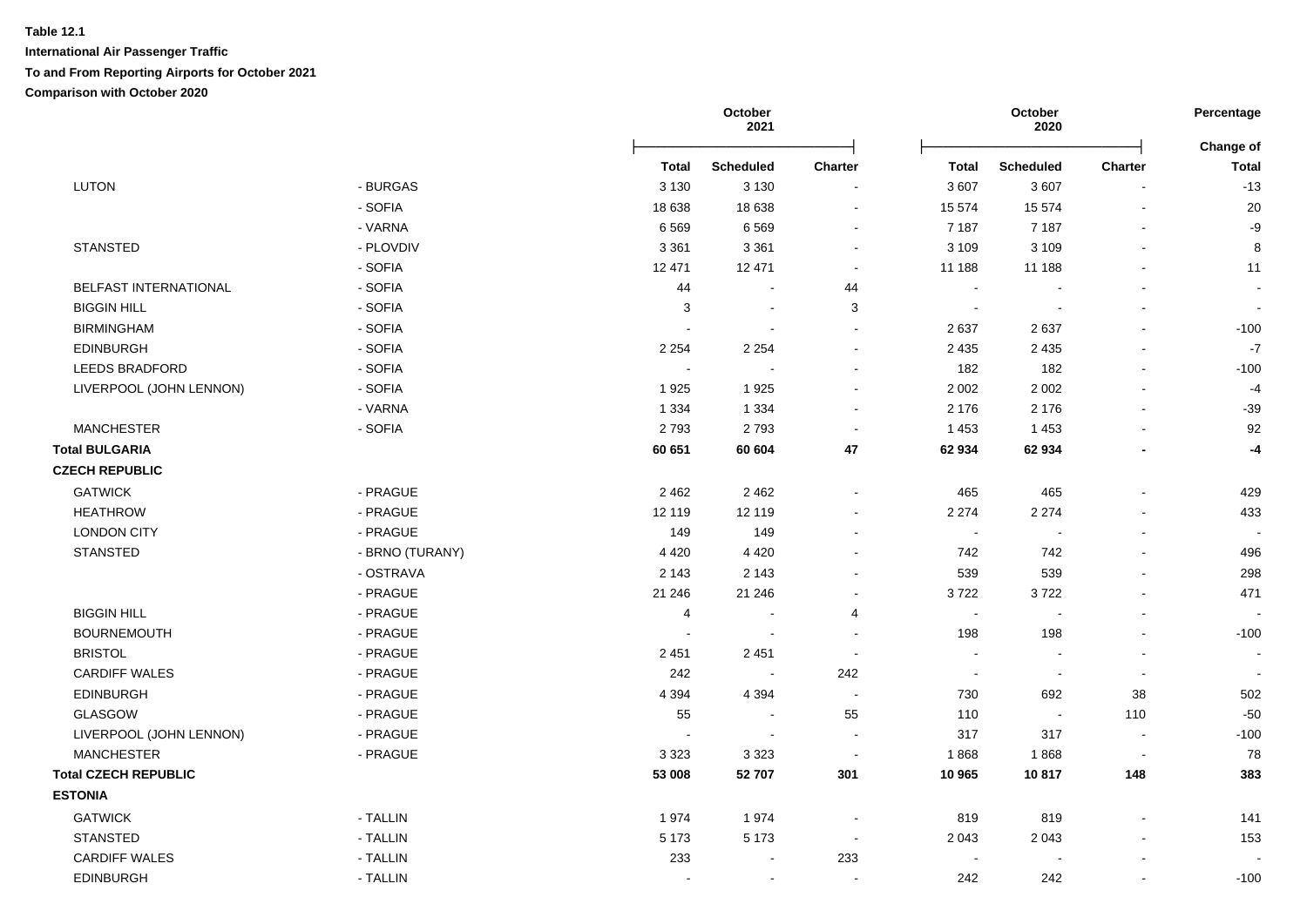|                             |            |              | October<br>2021  |                |                          | October<br>2020  |                | Percentage                |
|-----------------------------|------------|--------------|------------------|----------------|--------------------------|------------------|----------------|---------------------------|
|                             |            | <b>Total</b> | <b>Scheduled</b> | <b>Charter</b> | <b>Total</b>             | <b>Scheduled</b> | Charter        | Change of<br><b>Total</b> |
| <b>GLASGOW</b>              | - TALLIN   | 70           | $\blacksquare$   | 70             |                          |                  |                |                           |
| LIVERPOOL (JOHN LENNON)     | - TALLIN   | 88           | 88               |                | $\overline{\phantom{a}}$ | $\blacksquare$   | $\blacksquare$ | $\sim$                    |
| <b>Total ESTONIA</b>        |            | 7538         | 7 2 3 5          | 303            | 3 1 0 4                  | 3 1 0 4          |                | 143                       |
| <b>HUNGARY</b>              |            |              |                  |                |                          |                  |                |                           |
| <b>GATWICK</b>              | - BUDAPEST | 2 9 8 0      | 2980             | $\sim$         | 936                      | 864              | 72             | 218                       |
| <b>HEATHROW</b>             | - BUDAPEST | 6611         | 6611             | $\sim$         | 992                      | 992              | $\sim$         | 566                       |
| <b>LUTON</b>                | - BUDAPEST | 21 5 69      | 21 536           | 33             | 3 0 7 0                  | 3 0 7 0          | $\sim$         | 603                       |
|                             | - DEBRECEN | 3 6 0 2      | 3602             | $\blacksquare$ | 937                      | 937              |                | 284                       |
| <b>STANSTED</b>             | - BUDAPEST | 20 706       | 20 706           | $\sim$         | 2 4 0 2                  | 2 4 0 2          |                | 762                       |
| <b>BIGGIN HILL</b>          | - BUDAPEST | 2            |                  | $\overline{2}$ |                          |                  |                |                           |
| <b>BIRMINGHAM</b>           | - BUDAPEST | 1789         | 1789             | $\sim$         | $\overline{\phantom{a}}$ |                  |                |                           |
| <b>BOURNEMOUTH</b>          | - BUDAPEST | 161          | 161              |                | $\sim$                   | $\sim$           |                |                           |
| <b>BRISTOL</b>              | - BUDAPEST | 2 4 4 3      | 2 4 4 3          |                | 520                      | 520              |                | 370                       |
| EAST MIDLANDS INTERNATIONAL | - BUDAPEST | 1746         | 1746             |                | 179                      | 179              |                | 875                       |
| <b>EDINBURGH</b>            | - BUDAPEST | 5 0 9 7      | 5 0 9 7          | $\sim$         | 985                      | 985              |                | 417                       |
| <b>GLASGOW</b>              | - BUDAPEST | 164          | $\sim$           | 164            | $\sim$                   |                  |                |                           |
| LIVERPOOL (JOHN LENNON)     | - BUDAPEST | 1 4 1 5      | 1 4 1 5          |                | $\sim$                   |                  |                |                           |
| <b>MANCHESTER</b>           | - BUDAPEST | 5 0 3 0      | 5 0 3 0          | $\sim$         | 1 3 8 0                  | 1 3 8 0          |                | 264                       |
| <b>Total HUNGARY</b>        |            | 73 315       | 73 116           | 199            | 11 401                   | 11 329           | 72             | 543                       |
| <b>LATVIA</b>               |            |              |                  |                |                          |                  |                |                           |
| <b>GATWICK</b>              | - RIGA     | 4617         | 4617             | $\blacksquare$ | 3 1 8 5                  | 3 1 8 5          |                | 45                        |
| <b>LUTON</b>                | - RIGA     | 4 1 1 3      | 4 1 1 3          | $\sim$         | 1755                     | 1755             |                | 134                       |
| <b>STANSTED</b>             | - RIGA     | 13 134       | 13 134           |                | 5515                     | 5515             | $\overline{a}$ | 138                       |
| <b>BRISTOL</b>              | - RIGA     | 38           | 38               |                | $\mathbf{u}$             |                  | $\mathbf{r}$   |                           |
| DONCASTER SHEFFIELD         | - RIGA     | 1548         | 1548             |                | 1 1 8 8                  | 1 1 8 8          |                | 30                        |
| EAST MIDLANDS INTERNATIONAL | - RIGA     | 1 906        | 1 9 0 6          | $\blacksquare$ | 1 3 4 2                  | 1 3 4 2          |                | 42                        |
| <b>EDINBURGH</b>            | - RIGA     | 2726         | 2726             |                | 1 2 6 8                  | 1 2 6 8          |                | 115                       |
| <b>LEEDS BRADFORD</b>       | - RIGA     | 129          | 129              |                | 91                       | 91               |                | 42                        |
| <b>MANCHESTER</b>           | - RIGA     | 3 3 5 0      | 3 3 5 0          |                | 1 4 6 2                  | 1 4 6 2          |                | 129                       |
| <b>Total LATVIA</b>         |            | 31 561       | 31 561           |                | 15 806                   | 15 806           |                | 100                       |
| <b>LITHUANIA</b>            |            |              |                  |                |                          |                  |                |                           |
| <b>GATWICK</b>              | - VILNIUS  | 404          | 404              |                | 302                      | 158              | 144            | 34                        |
| <b>LONDON CITY</b>          | - VILNIUS  | 1862         | 1862             |                | 540                      | 540              | $\sim$         | 245                       |
| LUTON                       | - KAUNAS   | 12794        | 12794            |                | 4 0 9 9                  | 4 0 9 9          |                | 212                       |
|                             | - PALANGA  | 956          | 956              |                | 379                      | 379              |                | 152                       |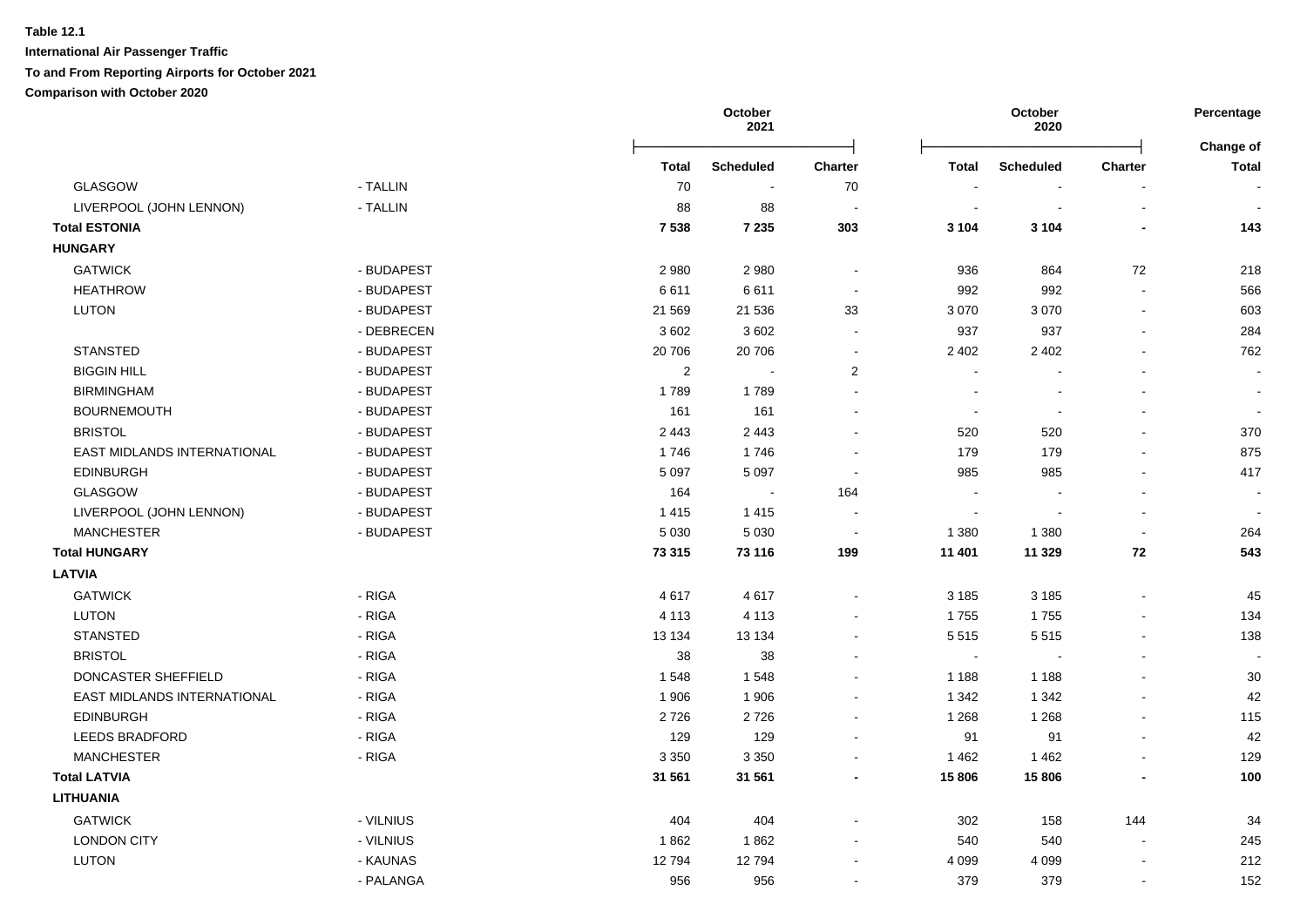|                         |                          | October<br>2021 |                          |                          | October<br>2020          |                          | Percentage<br>Change of  |              |
|-------------------------|--------------------------|-----------------|--------------------------|--------------------------|--------------------------|--------------------------|--------------------------|--------------|
|                         |                          | <b>Total</b>    | <b>Scheduled</b>         | <b>Charter</b>           | <b>Total</b>             | <b>Scheduled</b>         | Charter                  | <b>Total</b> |
|                         | - VILNIUS                | 10 031          | 10 031                   |                          | 3 0 7 0                  | 3 0 7 0                  |                          | 227          |
| SOUTHEND                | - VILNIUS                | $\sim$          |                          | $\blacksquare$           | 412                      | 412                      | $\blacksquare$           | $-100$       |
| <b>STANSTED</b>         | - KAUNAS                 | 5016            | 5016                     | $\blacksquare$           | 2 3 3 0                  | 2 3 3 0                  | $\blacksquare$           | 115          |
|                         | - PALANGA                | $\sim$          |                          |                          | 1 2 9 1                  | 1 2 9 1                  | $\blacksquare$           | $-100$       |
|                         | - VILNIUS                | 7 0 4 8         | 7 0 4 8                  |                          | 2682                     | 2 600                    | 82                       | 163          |
| <b>BIRMINGHAM</b>       | - VILNIUS                | 1 1 9 4         | 1 1 9 4                  |                          | $\overline{\phantom{a}}$ |                          |                          |              |
| <b>BRISTOL</b>          | - KAUNAS                 | 1951            | 1951                     |                          | 789                      | 789                      | $\overline{a}$           | 147          |
| DONCASTER SHEFFIELD     | - VILNIUS                | 1728            | 1728                     |                          | 916                      | 916                      | $\overline{\phantom{a}}$ | 89           |
| <b>EDINBURGH</b>        | - KAUNAS                 | 2 5 9 2         | 2 5 9 2                  |                          | 1 0 2 7                  | 989                      | 38                       | 152          |
| <b>LEEDS BRADFORD</b>   | - VILNIUS                | 1 6 7 2         | 1672                     | $\blacksquare$           | 109                      | 109                      | $\blacksquare$           | 1434         |
| LIVERPOOL (JOHN LENNON) | - KAUNAS                 | 1 2 3 1         | 1 2 3 1                  | $\sim$                   | $\sim$                   | $\overline{\phantom{a}}$ | $\overline{\phantom{a}}$ |              |
|                         | - VILNIUS                | 1777            | 1777                     |                          | 918                      | 918                      | $\blacksquare$           | 94           |
| <b>Total LITHUANIA</b>  |                          | 50 256          | 50 256                   |                          | 18 8 64                  | 18 600                   | 264                      | 166          |
| <b>POLAND</b>           |                          |                 |                          |                          |                          |                          |                          |              |
| <b>GATWICK</b>          | - GDANSK                 | $\sim$          | $\sim$                   |                          | 1 0 8 7                  | 1 0 8 7                  |                          | $-100$       |
|                         | - KRAKOW                 | 2 3 2 9         | 2 3 2 9                  |                          | 2 1 5 2                  | 2 1 5 2                  |                          | 8            |
| <b>HEATHROW</b>         | - KRAKOW                 | 2755            | 2755                     | $\sim$                   | 2 4 3 2                  | 2 4 3 2                  |                          | 13           |
|                         | - WARSAW (CHOPIN)        | 18 0 27         | 18 0 27                  |                          | 9 1 0 2                  | 9 1 0 2                  |                          | 98           |
| <b>LUTON</b>            | - BYDGOSZCZ              | 2 5 3 1         | 2 5 3 1                  | $\overline{\phantom{a}}$ | 1 0 3 2                  | 1 0 3 2                  |                          | 145          |
|                         | - GDANSK                 | 12 085          | 12 085                   | $\blacksquare$           | 4 1 1 6                  | 4 1 1 6                  |                          | 194          |
|                         | - KATOWICE               | 10 280          | 10 280                   | $\blacksquare$           | 3 3 4 2                  | 3 3 4 2                  | $\overline{a}$           | 208          |
|                         | - KRAKOW                 | 13 504          | 13 504                   | $\sim$                   | 3730                     | 3730                     |                          | 262          |
|                         | - LUBLIN (PORT LOTNICZY) | 5 2 7 8         | 5 2 7 8                  | $\blacksquare$           | 2618                     | 2618                     |                          | 102          |
|                         | - POZNAN                 | 6 2 1 7         | 6 2 1 7                  | $\overline{\phantom{a}}$ | 2 2 0 5                  | 2 2 0 5                  |                          | 182          |
|                         | - RZESZOW                | 4702            | 4702                     |                          | 1 4 7 8                  | 1 4 7 8                  |                          | 218          |
|                         | - SZYMANY (MAZURY)       | $\sim$          | $\overline{\phantom{a}}$ |                          | 472                      | 472                      | $\overline{\phantom{a}}$ | $-100$       |
|                         | - WARSAW (CHOPIN)        | 18912           | 18912                    |                          | 6 5 6 8                  | 6568                     | $\overline{a}$           | 188          |
|                         | - WROCLAW                | 5700            | 5700                     | $\blacksquare$           | 2 2 4 6                  | 2 2 4 6                  | $\overline{\phantom{a}}$ | 154          |
| <b>STANSTED</b>         | - BYDGOSZCZ              | 2 2 9 1         | 2 2 9 1                  | $\blacksquare$           | 2 3 9 2                  | 2 3 9 2                  | $\overline{a}$           | $-4$         |
|                         | - GDANSK                 | 10 900          | 10 900                   | $\blacksquare$           | 2 8 0 2                  | 2 8 0 2                  | $\overline{\phantom{a}}$ | 289          |
|                         | - KATOWICE               | 6 0 5 3         | 6 0 5 3                  | $\blacksquare$           | 2 4 7 8                  | 2 4 7 8                  | $\blacksquare$           | 144          |
|                         | - KRAKOW                 | 17319           | 17319                    | $\overline{\phantom{a}}$ | 6 2 9 6                  | 6 2 9 6                  |                          | 175          |
|                         | - LODZ LUBLINEK          | 3640            | 3640                     | $\blacksquare$           | 2 3 5 5                  | 2 3 5 5                  |                          | 55           |
|                         |                          |                 |                          |                          |                          |                          |                          |              |
|                         | - POZNAN                 | 7 1 4 3         | 7 1 4 3                  | $\sim$                   | 2 5 8 4                  | 2 5 8 4                  |                          | 176          |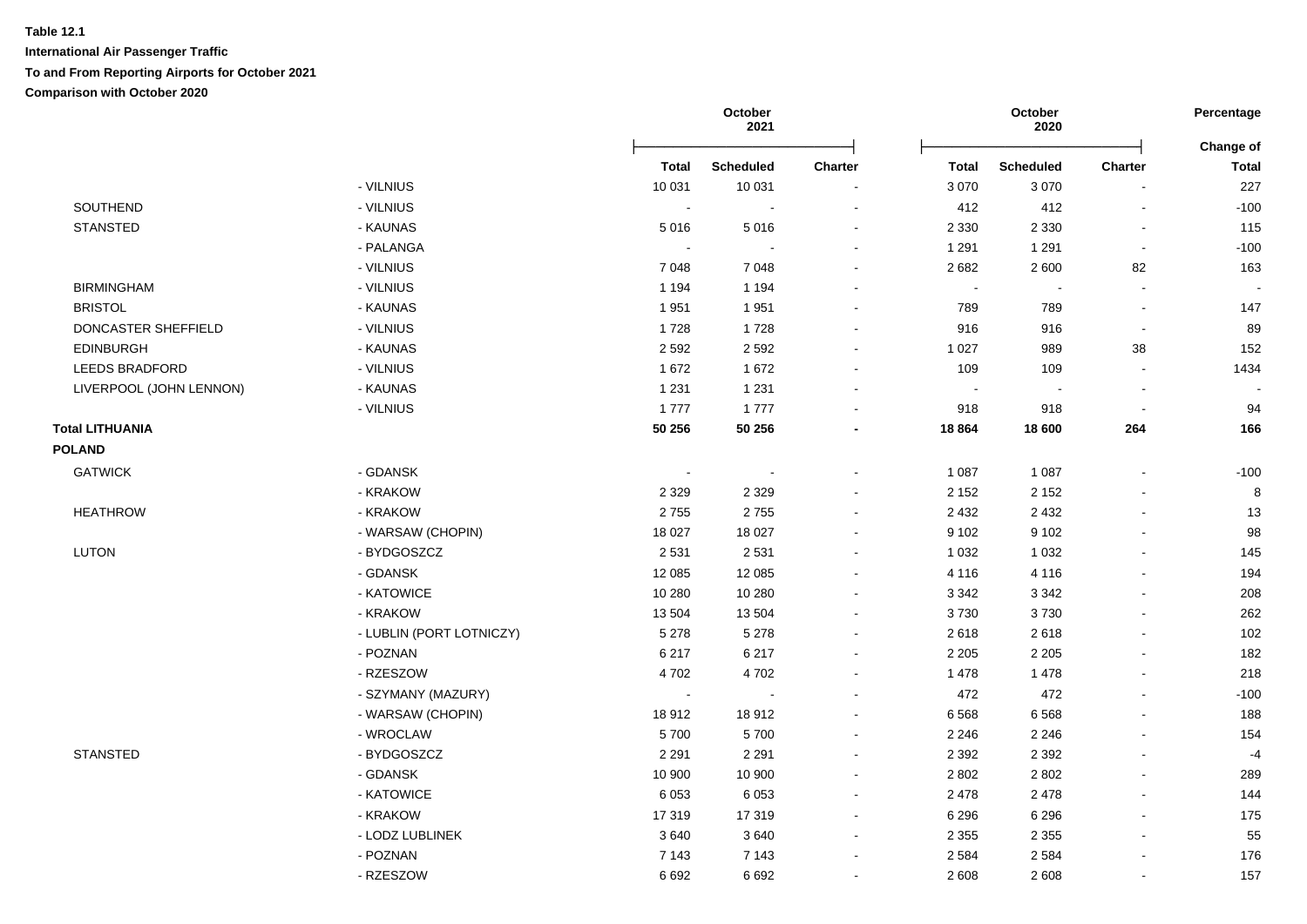| ABERDEEN<br>BELFAST INTERNATIONAL | - SZCZECIN (GOLENOW)<br>- SZYMANY (MAZURY)<br>- WARSAW (MODLIN MASOVIA) | <b>Total</b><br>5 0 5 5<br>1717 | <b>Scheduled</b><br>5 0 5 5 | Charter                  | <b>Total</b> | <b>Scheduled</b> |         | Change of    |
|-----------------------------------|-------------------------------------------------------------------------|---------------------------------|-----------------------------|--------------------------|--------------|------------------|---------|--------------|
|                                   |                                                                         |                                 |                             |                          |              |                  | Charter | <b>Total</b> |
|                                   |                                                                         |                                 |                             |                          | 2 0 8 3      | 2 0 8 3          |         | 143          |
|                                   |                                                                         |                                 | 1717                        | $\overline{\phantom{a}}$ | 717          | 717              |         | 139          |
|                                   |                                                                         | 14 577                          | 14 577                      | $\overline{\phantom{a}}$ | 5 9 5 7      | 5957             |         | 145          |
|                                   | - WROCLAW                                                               | 10 085                          | 10 085                      |                          | 3829         | 3829             |         | 163          |
|                                   | - GDANSK                                                                | 1876                            | 1876                        |                          | 749          | 749              |         | 150          |
|                                   | - GDANSK                                                                | 1 0 6 3                         | 1 0 6 3                     |                          | 770          | 770              |         | 38           |
|                                   | - KRAKOW                                                                | 1586                            | 1586                        |                          | 1 2 0 3      | 1 2 0 3          |         | 32           |
|                                   | - WARSAW (MODLIN MASOVIA)                                               | 864                             | 864                         |                          | 725          | 725              |         | 19           |
| <b>BIRMINGHAM</b>                 | - BYDGOSZCZ                                                             | 3 2 7 9                         | 3 2 7 9                     |                          | 1703         | 1703             |         | 93           |
|                                   | - GDANSK                                                                | 2 2 5 2                         | 2 2 5 2                     | $\sim$                   | 1 2 6 6      | 1 2 6 6          |         | 78           |
|                                   | - KATOWICE                                                              | 1789                            | 1789                        | $\sim$                   | 982          | 982              |         | 82           |
|                                   | - KRAKOW                                                                | 4557                            | 4557                        |                          | 1 5 8 1      | 1581             |         | 188          |
|                                   | - POZNAN                                                                | 1526                            | 1526                        |                          | $\sim$       |                  |         | $\sim$       |
|                                   | - WARSAW (CHOPIN)                                                       | 1944                            | 1944                        |                          | 855          | 855              |         | 127          |
|                                   | - WARSAW (MODLIN MASOVIA)                                               | 1720                            | 1720                        |                          | 1 1 3 7      | 1 1 3 7          |         | 51           |
|                                   | - WROCLAW                                                               | 1 1 5 1                         | 1 1 5 1                     |                          | 678          | 678              |         | 70           |
| <b>BOURNEMOUTH</b>                | - KRAKOW                                                                | 2045                            | 2 0 4 5                     |                          | 1 0 7 1      | 1 0 7 1          |         | 91           |
| <b>BRISTOL</b>                    | - GDANSK                                                                | 2 2 6 0                         | 2 2 6 0                     |                          | 1 1 2 9      | 1 1 2 9          |         | 100          |
|                                   | - KATOWICE                                                              | 1732                            | 1732                        |                          | 753          | 753              |         | 130          |
|                                   | - KRAKOW                                                                | 4 7 3 4                         | 4734                        |                          | 1529         | 1529             |         | 210          |
|                                   | - POZNAN                                                                | 2 0 4 9                         | 2 0 4 9                     |                          | 986          | 986              |         | 108          |
|                                   | - RZESZOW                                                               | $\overline{\phantom{a}}$        |                             |                          | 1 1 9 6      | 1 1 9 6          |         | $-100$       |
|                                   | - WARSAW (MODLIN MASOVIA)                                               | 2 5 4 5                         | 2 5 4 5                     |                          | 1 3 6 2      | 1 3 6 2          |         | 87           |
|                                   | - WROCLAW                                                               | 2 1 7 2                         | 2 1 7 2                     |                          | 944          | 944              |         | 130          |
| DONCASTER SHEFFIELD               | - GDANSK                                                                | 2582                            | 2582                        |                          | 1646         | 1646             |         | 57           |
|                                   | - KATOWICE                                                              | 1857                            | 1857                        | $\overline{\phantom{a}}$ | 1 4 1 7      | 1 4 1 7          |         | 31           |
|                                   | - KRAKOW                                                                | 1873                            | 1873                        | $\overline{\phantom{a}}$ | 459          | 459              |         | 308          |
|                                   | - LUBLIN (PORT LOTNICZY)                                                | 1557                            | 1 5 5 7                     |                          | 170          | 170              |         | 816          |
|                                   | - POZNAN                                                                | 2086                            | 2 0 8 6                     | $\sim$                   | 1 0 5 4      | 1 0 5 4          |         | 98           |
|                                   | - WARSAW (CHOPIN)                                                       | 2 3 3 2                         | 2 3 3 2                     |                          | 1 3 5 3      | 1 3 5 3          |         | 72           |
|                                   | - WROCLAW                                                               | 1 3 7 5                         | 1 3 7 5                     |                          | 858          | 858              |         | 60           |
| EAST MIDLANDS INTERNATIONAL       | - KRAKOW                                                                | 1775                            | 1775                        | $\sim$                   | 1 0 3 4      | 1 0 3 4          |         | $72\,$       |
|                                   | - LODZ LUBLINEK                                                         | 2 1 8 0                         | 2 1 8 0                     | $\sim$                   | 1 1 9 6      | 1 1 9 6          |         | 82           |
|                                   | - RZESZOW                                                               | 3015                            | 3015                        | $\overline{\phantom{a}}$ | 1 506        | 1506             |         | 100          |
|                                   | - WARSAW (MODLIN MASOVIA)                                               | 1975                            | 1975                        | $\overline{\phantom{a}}$ | 1 1 1 2      | 1 1 1 2          |         | 78           |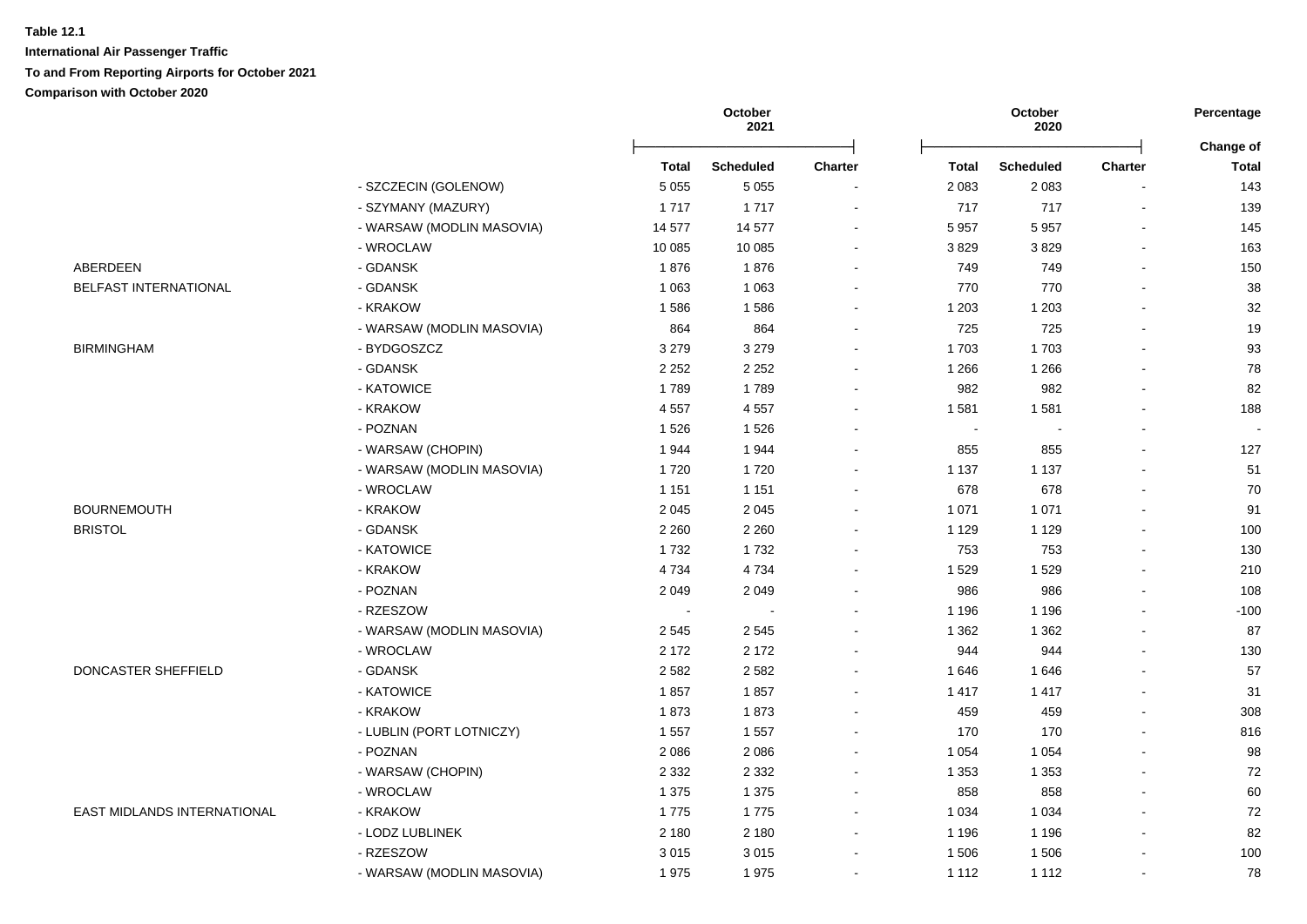|                         |                           |              | October<br>2021  |                      | October<br>2020 |                  |                          | Percentage<br>Change of |
|-------------------------|---------------------------|--------------|------------------|----------------------|-----------------|------------------|--------------------------|-------------------------|
|                         |                           | <b>Total</b> | <b>Scheduled</b> | <b>Charter</b>       | <b>Total</b>    | <b>Scheduled</b> | <b>Charter</b>           | <b>Total</b>            |
|                         | - WROCLAW                 | 3 2 4 0      | 3 2 4 0          | $\ddot{\phantom{a}}$ | 1704            | 1704             |                          | 90                      |
| <b>EDINBURGH</b>        | - BYDGOSZCZ               | $\sim$       | $\blacksquare$   | $\blacksquare$       | 948             | 948              | $\sim$                   | $-100$                  |
|                         | - GDANSK                  | 3 4 9 2      | 3 4 9 2          | $\sim$               | 2 1 5 9         | 2 1 5 9          |                          | 62                      |
|                         | - KATOWICE                | 2 1 3 9      | 2 1 3 9          | $\blacksquare$       | 1 0 4 9         | 1 0 4 9          |                          | 104                     |
|                         | - KRAKOW                  | 6 2 9 8      | 6 2 9 8          | $\blacksquare$       | 2 3 0 2         | 2 3 0 2          |                          | 174                     |
|                         | - POZNAN                  | 2 2 9 7      | 2 2 9 7          | $\sim$               | 1 0 4 1         | 1 0 4 1          | $\overline{a}$           | 121                     |
|                         | - WARSAW (CHOPIN)         | 151          | 151              | $\blacksquare$       | 900             | 900              | $\sim$                   | $-83$                   |
|                         | - WARSAW (MODLIN MASOVIA) | 5 2 9 1      | 5 2 9 1          | $\blacksquare$       | 2 2 2 3         | 2 2 2 3          |                          | 138                     |
|                         | - WROCLAW                 | 2 0 6 1      | 2 0 6 1          | $\sim$               | 1 1 1 2         | 1 1 1 2          | $\sim$                   | 85                      |
| <b>GLASGOW</b>          | - KRAKOW                  | 2011         | 2011             | $\sim$               | 906             | 906              | $\sim$                   | 122                     |
|                         | - POZNAN                  | $\sim$       |                  |                      | 85              |                  | 85                       | $-100$                  |
|                         | - WARSAW (MODLIN MASOVIA) | 1788         | 1788             |                      | $\blacksquare$  |                  |                          |                         |
|                         | - WROCLAW                 | 1915         | 1915             |                      | 647             | 647              |                          | 196                     |
| LEEDS BRADFORD          | - GDANSK                  | 2 0 3 3      | 2 0 3 3          |                      | 1 0 9 9         | 1 0 9 9          |                          | 85                      |
|                         | - KRAKOW                  | 2934         | 2934             |                      | 1747            | 1747             |                          | 68                      |
|                         | - WARSAW (MODLIN MASOVIA) | 1768         | 1768             |                      | 1 3 8 5         | 1 3 8 5          |                          | 28                      |
|                         | - WROCLAW                 | 1 3 4 4      | 1 3 4 4          | $\sim$               | 774             | 774              |                          | 74                      |
| LIVERPOOL (JOHN LENNON) | - GDANSK                  | 1764         | 1764             | $\sim$               | 1 1 7 9         | 1 1 7 9          |                          | 50                      |
|                         | - KATOWICE                | 1 1 2 7      | 1 1 2 7          | $\blacksquare$       | 219             | 219              |                          | 415                     |
|                         | - KRAKOW                  | 4616         | 4616             | $\sim$               | 1 1 8 8         | 1 1 8 8          |                          | 289                     |
|                         | - POZNAN                  | 1928         | 1928             |                      | 817             | 817              |                          | 136                     |
|                         | - SZCZECIN (GOLENOW)      | 2 1 7 5      | 2 1 7 5          |                      | 1 0 8 2         | 1 0 8 2          |                          | 101                     |
|                         | - WARSAW (CHOPIN)         | 2 0 0 2      | 2 0 0 2          | $\blacksquare$       | 894             | 894              |                          | 124                     |
|                         | - WARSAW (MODLIN MASOVIA) | 2748         | 2748             | $\sim$               | 1 1 2 6         | 1 1 2 6          |                          | 144                     |
|                         | - WROCLAW                 | 1586         | 1586             | $\sim$               | 1 0 8 2         | 1 0 8 2          |                          | 47                      |
| <b>MANCHESTER</b>       | - GDANSK                  | 2670         | 2670             |                      | 1 1 3 8         | 1 1 3 8          |                          | 135                     |
|                         | - KATOWICE                | 2544         | 2544             |                      | 910             | 910              |                          | 180                     |
|                         | - KRAKOW                  | 4 3 6 8      | 4 3 6 8          | $\sim$               | 2 1 7 9         | 2 1 7 9          |                          | 100                     |
|                         | - RZESZOW                 | 1830         | 1830             | $\sim$               | 977             | 977              | $\overline{a}$           | 87                      |
|                         | - WARSAW (MODLIN MASOVIA) | 2787         | 2787             | $\sim$               | 1 2 3 0         | 1 2 3 0          |                          | 127                     |
|                         | - WROCLAW                 | 2578         | 2578             | $\blacksquare$       | 1 0 4 0         | 1 0 4 0          |                          | 148                     |
| <b>NEWCASTLE</b>        | - GDANSK                  | 1583         | 1583             | $\sim$               | 555             | 555              | $\sim$                   | 185                     |
|                         | - KRAKOW                  | 1725         | 1725             | $\blacksquare$       | 172             | 172              | $\overline{\phantom{a}}$ | 903                     |
|                         | - WROCLAW                 | 1 3 2 0      | 1 3 2 0          |                      | 406             | 406              |                          | 225                     |
| <b>Total POLAND</b>     |                           | 329 656      | 329 656          | $\blacksquare$       | 145 380         | 145 295          | 85                       | 127                     |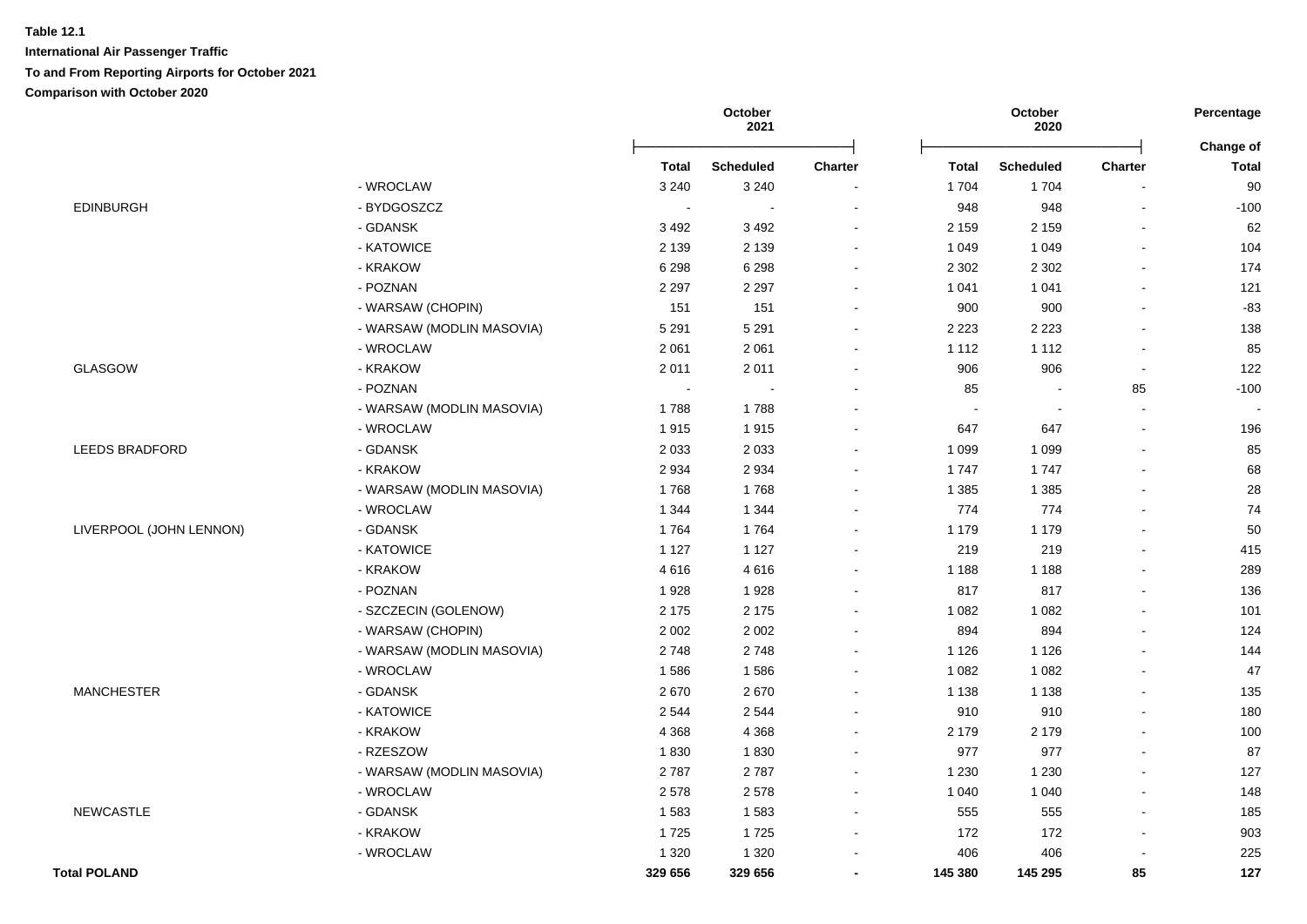|                              |                       |                | October<br>2021  |                          |                          | October<br>2020  |                          | Percentage<br>Change of  |
|------------------------------|-----------------------|----------------|------------------|--------------------------|--------------------------|------------------|--------------------------|--------------------------|
|                              |                       | Total          | <b>Scheduled</b> | <b>Charter</b>           | <b>Total</b>             | <b>Scheduled</b> | Charter                  | <b>Total</b>             |
| <b>ROMANIA</b>               |                       |                |                  |                          |                          |                  |                          |                          |
| <b>GATWICK</b>               | - BUCHAREST (OTOPENI) | 72             |                  | 72                       | 3566                     | 3488             | 78                       | $-98$                    |
| <b>HEATHROW</b>              | - BUCHAREST (OTOPENI) | 13 699         | 13 699           |                          | 4 5 4 7                  | 4547             | $\overline{\phantom{a}}$ | 201                      |
| LUTON                        | - BACAU               | 10 246         | 10 246           | $\blacksquare$           | 2 0 2 1                  | 2 0 2 1          |                          | 407                      |
|                              | - BUCHAREST (OTOPENI) | 24 3 64        | 24 3 64          | $\blacksquare$           | 19 187                   | 19 187           | $\blacksquare$           | 27                       |
|                              | - CLUJ NAPOCA         | 12 112         | 12 112           | $\blacksquare$           | 7 0 1 9                  | 7019             | L,                       | 73                       |
|                              | - CONSTANTA           | 2 5 9 6        | 2596             | $\blacksquare$           | 2 4 7 7                  | 2 4 7 7          |                          | 5                        |
|                              | - CRAIOVA             | 7 3 5 0        | 7 3 5 0          | $\blacksquare$           | 6 1 5 8                  | 6 1 5 8          | $\overline{\phantom{a}}$ | 19                       |
|                              | - IASI                | 10 281         | 10 281           | ä,                       | 8 6 0 1                  | 8 6 0 1          |                          | 20                       |
|                              | - SATU MARE           | 2 1 3 7        | 2 1 3 7          | $\blacksquare$           | 1800                     | 1800             | $\overline{a}$           | 19                       |
|                              | - SIBIU               | 5 1 8 4        | 5 1 8 4          | $\blacksquare$           | 3700                     | 3700             | $\overline{\phantom{a}}$ | 40                       |
|                              | - SUCEAVA             | 10 103         | 10 103           | $\blacksquare$           | 7 9 0 7                  | 7 9 0 7          | $\overline{\phantom{a}}$ | 28                       |
|                              | - TIMISOARA           | 4877           | 4877             | $\blacksquare$           | 4 2 3 7                  | 4 2 3 7          | $\overline{a}$           | 15                       |
|                              | - TIRGU MURES         | 2 1 7 9        | 2 1 7 9          | ÷                        | 1 2 6 6                  | 1 2 6 6          | $\overline{a}$           | 72                       |
| <b>SOUTHEND</b>              | - BUCHAREST (OTOPENI) | 2672           | 2672             | ÷                        | 2 4 1 5                  | 2415             | $\overline{a}$           | 11                       |
| <b>STANSTED</b>              | - BUCHAREST (OTOPENI) | 17639          | 17639            | ÷                        | 7846                     | 7846             | $\mathbf{r}$             | 125                      |
|                              | - CLUJ NAPOCA         | 2 3 8 3        | 2 3 8 3          | $\overline{\phantom{0}}$ | 922                      | 922              | $\overline{a}$           | 158                      |
|                              | - ORADEA              | 1583           | 1583             | $\overline{\phantom{a}}$ | $\overline{\phantom{a}}$ | $\blacksquare$   | $\blacksquare$           | $\overline{\phantom{0}}$ |
| <b>BELFAST INTERNATIONAL</b> | - BUCHAREST (BANEASA) | $\blacksquare$ |                  |                          | 48                       | $\blacksquare$   | 48                       | $-100$                   |
| <b>BIRMINGHAM</b>            | - BUCHAREST (OTOPENI) | 5825           | 5825             | $\overline{a}$           | 3639                     | 3639             | $\overline{a}$           | 60                       |
|                              | - CLUJ NAPOCA         | 1921           | 1921             | $\overline{a}$           | 1 3 4 5                  | 1 3 4 5          | $\sim$                   | 43                       |
|                              | - CRAIOVA             | 2 4 7 6        | 2476             | $\overline{a}$           | 532                      | 532              | $\sim$                   | 365                      |
|                              | - IASI                | 1 2 7 6        | 1 2 7 6          |                          | $\sim$                   |                  | $\overline{\phantom{a}}$ |                          |
| <b>BRISTOL</b>               | - BUCHAREST (OTOPENI) | 3 1 8 1        | 3 1 8 1          | $\blacksquare$           | 1 7 1 4                  | 1714             | $\blacksquare$           | 86                       |
| DONCASTER SHEFFIELD          | - BUCHAREST (OTOPENI) | 6 0 8 2        | 6 0 8 2          | $\overline{\phantom{a}}$ | 4739                     | 4739             | $\blacksquare$           | 28                       |
|                              | - CLUJ NAPOCA         | 2 0 6 7        | 2 0 6 7          | $\sim$                   | 1709                     | 1709             | $\sim$                   | 21                       |
| EAST MIDLANDS INTERNATIONAL  | - CRAIOVA             | 69             | $\sim$           | 69                       | $\sim$                   | $\sim$           | $\overline{a}$           | $\overline{\phantom{a}}$ |
| <b>EDINBURGH</b>             | - BUCHAREST (OTOPENI) | 4 8 20         | 4 8 20           | $\overline{\phantom{a}}$ | 2977                     | 2977             | $\overline{\phantom{a}}$ | 62                       |
| LIVERPOOL (JOHN LENNON)      | - BACAU               | 1 900          | 1900             | $\sim$                   | $\sim$                   | $\blacksquare$   | $\blacksquare$           |                          |
|                              | - BUCHAREST (OTOPENI) | 2855           | 2776             | 79                       | 3 4 9 3                  | 3 4 9 3          | $\mathbf{r}$             | $-18$                    |
|                              | - CLUJ NAPOCA         | $\sim$         | $\sim$           | $\blacksquare$           | 195                      | 195              | $\sim$                   | $-100$                   |
|                              | - IASI                | 1814           | 1814             | $\blacksquare$           | 2 2 3 0                  | 2 2 3 0          | $\blacksquare$           | $-19$                    |
| <b>MANCHESTER</b>            | - BUCHAREST (OTOPENI) | 3 3 4 1        | 3 3 4 1          |                          | $\sim$                   |                  |                          |                          |
| <b>Total ROMANIA</b>         |                       | 167 104        | 166 884          | 220                      | 106 290                  | 106 164          | 126                      | 57                       |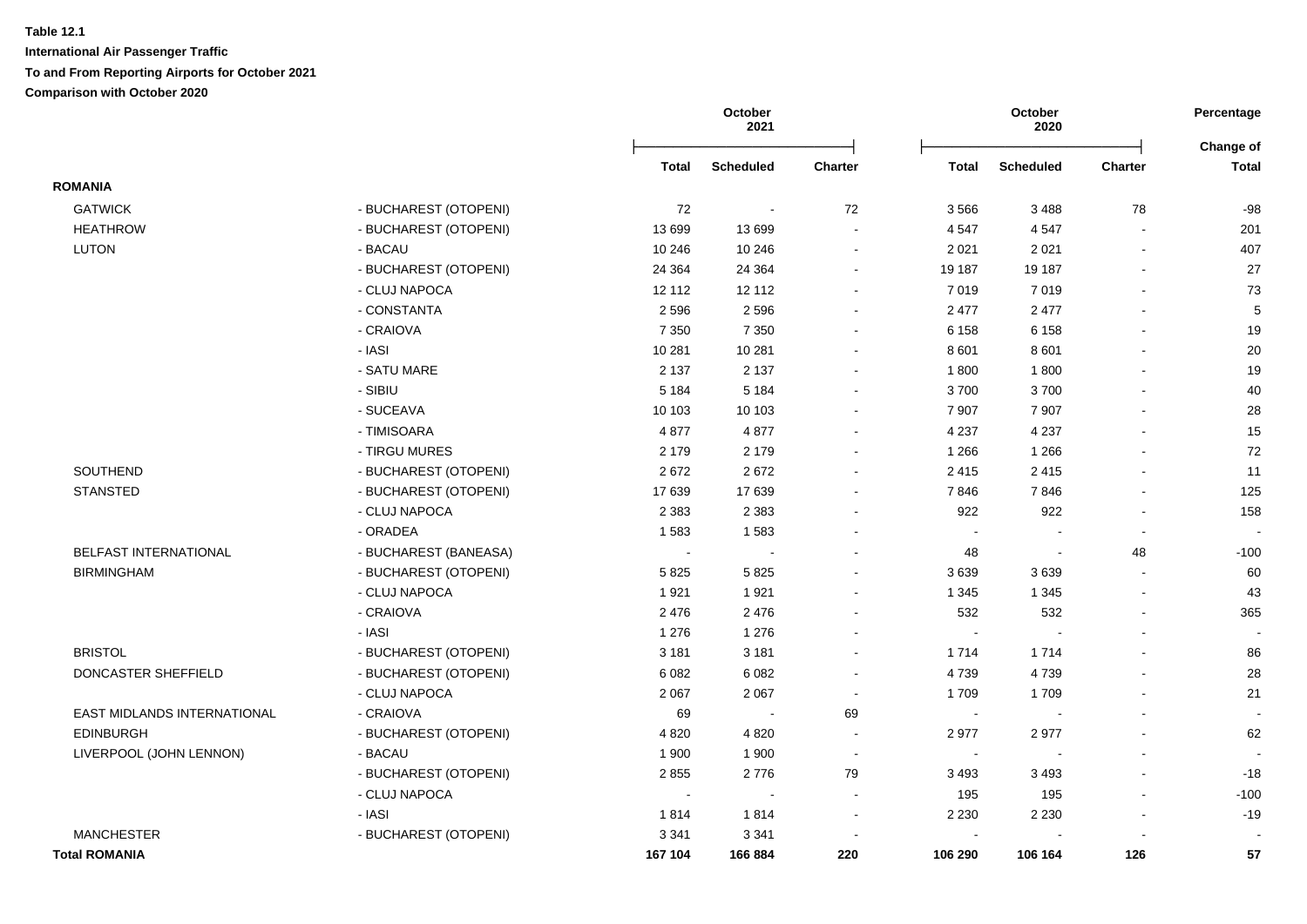|                                |                                   | October<br>2021 |                  |                | October<br>2020 | Percentage<br><b>Change of</b> |                          |                 |
|--------------------------------|-----------------------------------|-----------------|------------------|----------------|-----------------|--------------------------------|--------------------------|-----------------|
|                                |                                   | <b>Total</b>    | <b>Scheduled</b> | <b>Charter</b> | <b>Total</b>    | <b>Scheduled</b>               | Charter                  | <b>Total</b>    |
| <b>SLOVAK REPUBLIC</b>         |                                   |                 |                  |                |                 |                                |                          |                 |
| <b>LUTON</b>                   | - BRATISLAVA                      | 2 0 6 5         | 2 0 6 5          | $\blacksquare$ | 1 2 9 6         | 1 2 9 6                        |                          | 59              |
|                                | - KOSICE                          | 4592            | 4592             | $\sim$         | 2 5 0 7         | 2 5 0 7                        |                          | 83              |
|                                | - TATRY-POPRAD                    | 1410            | 1410             | $\blacksquare$ | 312             | 312                            |                          | 352             |
| <b>STANSTED</b>                | - BRATISLAVA                      | 7874            | 7874             | $\blacksquare$ | 1410            | 1410                           |                          | 458             |
|                                | - KOSICE                          | 1 4 7 0         | 1 4 7 0          |                | 1 1 5 8         | 1 1 5 8                        |                          | 27              |
| <b>BIRMINGHAM</b>              | - BRATISLAVA                      | 1870            | 1870             |                | 652             | 652                            | $\overline{\phantom{a}}$ | 187             |
| DONCASTER SHEFFIELD            | - KOSICE                          | 2702            | 2702             |                | $\sim$          |                                |                          |                 |
| <b>EDINBURGH</b>               | - BRATISLAVA                      | 1 3 0 6         | 1 3 0 6          |                | 688             | 688                            | $\sim$                   | 90              |
| GLASGOW                        | - BRATISLAVA                      |                 |                  |                | 95              |                                | 95                       | $-100$          |
| <b>LEEDS BRADFORD</b>          | - BRATISLAVA                      | 1 2 9 0         | 1 2 9 0          |                |                 |                                |                          |                 |
| LIVERPOOL (JOHN LENNON)        | - KOSICE                          | 1 3 5 4         | 1 3 5 4          |                | 211             | 211                            | $\sim$                   | 542             |
| <b>MANCHESTER</b>              | - BRATISLAVA                      | 1 3 0 4         | 1 3 0 4          |                | 1 0 8 1         | 1 0 8 1                        | $\blacksquare$           | 21              |
| <b>Total SLOVAK REPUBLIC</b>   |                                   | 27 237          | 27 237           |                | 9 4 1 0         | 9 3 1 5                        | 95                       | 189             |
| <b>Total EASTERN EUROPE-EU</b> |                                   | 800 326         | 799 256          | 1 0 7 0        | 384 154         | 383 364                        | 790                      | 108             |
| <b>EASTERN EUROPE -OTHER</b>   |                                   |                 |                  |                |                 |                                |                          |                 |
| <b>ALBANIA</b>                 |                                   |                 |                  |                |                 |                                |                          |                 |
| <b>GATWICK</b>                 | - TIRANA                          | 2957            | 2747             | 210            | 1 2 2 5         | 1 2 2 5                        |                          | 141             |
| <b>HEATHROW</b>                | - TIRANA                          | 5 6 9 2         | 5 6 9 2          | $\sim$         | 5 0 26          | 5 0 2 6                        |                          | 13              |
| <b>LUTON</b>                   | - TIRANA                          | 17 569          | 17 5 69          | $\sim$         | 6919            | 6919                           | $\overline{\phantom{a}}$ | 154             |
| <b>BIRMINGHAM</b>              | - TIRANA                          | 100             | $\sim$           | 100            | $\sim$          |                                |                          |                 |
| <b>Total ALBANIA</b>           |                                   | 26 318          | 26 008           | 310            | 13 170          | 13 170                         |                          | 100             |
| <b>AZERBAIJAN</b>              |                                   |                 |                  |                |                 |                                |                          |                 |
| <b>HEATHROW</b>                | - BAKU (HEYDER ALIYEV INT'L)      | 1458            | 1458             |                |                 |                                |                          |                 |
| <b>Total AZERBAIJAN</b>        |                                   | 1 4 5 8         | 1 4 5 8          |                |                 |                                |                          | Infinity        |
| <b>BELARUS</b>                 |                                   |                 |                  |                |                 |                                |                          |                 |
| <b>GATWICK</b>                 | - MINSK INT'L                     |                 | $\blacksquare$   | $\blacksquare$ | 1 2 7 4         | 1 2 7 4                        |                          | $-100$          |
| <b>Total BELARUS</b>           |                                   |                 | $\blacksquare$   | $\blacksquare$ | 1 2 7 4         | 1 2 7 4                        | $\blacksquare$           | $-100$          |
| <b>KAZAKHSTAN</b>              |                                   |                 |                  |                |                 |                                |                          |                 |
| <b>HEATHROW</b>                | - NURSULTAN NAZERBAYEV INTERNATIO | 1 2 0 5         | 1 2 0 5          |                |                 |                                | $\overline{a}$           |                 |
| <b>Total KAZAKHSTAN</b>        |                                   | 1 2 0 5         | 1 2 0 5          |                |                 |                                | $\blacksquare$           | <b>Infinity</b> |
| <b>REPUBLIC OF MOLDOVA</b>     |                                   |                 |                  |                |                 |                                |                          |                 |
| LUTON                          | - CHISINAU (KISHINEV)             | 14 683          | 14 683           |                | 10 944          | 10 944                         |                          | 34              |
| <b>STANSTED</b>                | - CHISINAU (KISHINEV)             | 1 200           | 1 200            |                | 1860            | 1860                           |                          | $-35$           |
|                                |                                   |                 |                  |                |                 |                                |                          |                 |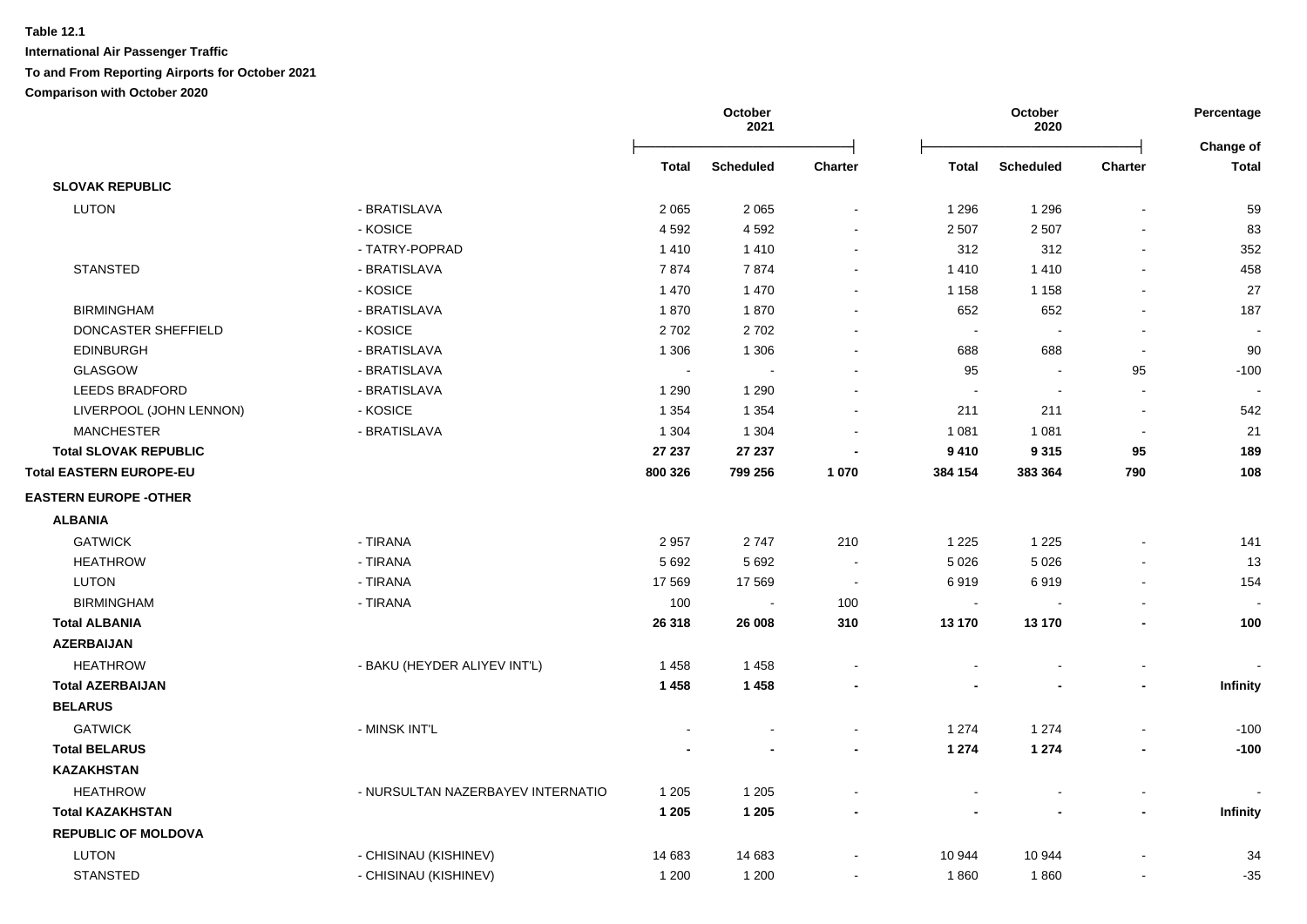|                                    |                         | October<br>2021 |                  | October<br>2020          |              |                  | Percentage<br>Change of  |                   |
|------------------------------------|-------------------------|-----------------|------------------|--------------------------|--------------|------------------|--------------------------|-------------------|
|                                    |                         | <b>Total</b>    | <b>Scheduled</b> | <b>Charter</b>           | <b>Total</b> | <b>Scheduled</b> | Charter                  | <b>Total</b>      |
| LIVERPOOL (JOHN LENNON)            | - CHISINAU (KISHINEV)   | 1 3 5 8         | 1 3 2 4          | 34                       | 183          | 183              |                          | 642               |
| <b>Total REPUBLIC OF MOLDOVA</b>   |                         | 17 241          | 17 207           | 34                       | 12 987       | 12 987           |                          | 33                |
| <b>RUSSIA</b>                      |                         |                 |                  |                          |              |                  |                          |                   |
| <b>GATWICK</b>                     | - KRASNODAR             |                 | $\sim$           | $\blacksquare$           | 58           | $\blacksquare$   | 58                       | $-100$            |
| <b>HEATHROW</b>                    | - MOSCOW (DOMODEDOVO)   | 5919            | 5919             | $\blacksquare$           | 6419         | 6419             | $\sim$                   | $\textnormal{-}8$ |
|                                    | - MOSCOW (SHEREMETYEVO) | 10 4 83         | 10 483           | $\blacksquare$           | 11 167       | 11 167           | $\blacksquare$           | -6                |
| LUTON                              | - MOSCOW (VNUKOVO)      |                 |                  | $\overline{\phantom{a}}$ | 2796         | 2796             | $\sim$                   | $-100$            |
|                                    | - ST PETERSBURG         |                 |                  | $\sim$                   | 2 0 2 2      | 2 0 2 2          |                          | $-100$            |
| <b>BIGGIN HILL</b>                 | - MOSCOW (VNUKOVO)      | 12              | $\sim$           | 12                       | $\mathbf{1}$ | $\blacksquare$   | $\overline{1}$           | 1100              |
| <b>HUMBERSIDE</b>                  | - ST PETERSBURG         |                 | $\sim$           | $\blacksquare$           | 98           | $\blacksquare$   | 98                       | $-100$            |
| <b>Total RUSSIA</b>                |                         | 16 4 14         | 16 402           | 12                       | 22 561       | 22 4 04          | 157                      | $-27$             |
| <b>UKRAINE</b>                     |                         |                 |                  |                          |              |                  |                          |                   |
| <b>GATWICK</b>                     | - KIEV (BORISPOL)       | 5 3 7 6         | 5 3 7 6          | $\blacksquare$           | 1 0 8 3      | 1 0 8 3          | L,                       | 396               |
| <b>HEATHROW</b>                    | - KIEV (BORISPOL)       | 1 1 2 2         | 1 1 2 2          | $\blacksquare$           | $\sim$       | $\sim$           |                          | $\blacksquare$    |
| LUTON                              | - KIEV (ZHULYANY)       | 4839            | 4839             | $\blacksquare$           | 2819         | 2819             | ÷,                       | 72                |
|                                    | - LVOV                  | 3839            | 3839             | $\blacksquare$           | 1866         | 1866             |                          | 106               |
| <b>STANSTED</b>                    | - KIEV (BORISPOL)       | 5 3 5 6         | 5 3 5 6          | $\blacksquare$           | 2 2 5 4      | 2 2 5 4          | $\blacksquare$           | 138               |
|                                    | - LVOV                  | 3 0 4 2         | 3 0 4 2          | $\blacksquare$           | 1882         | 1882             | $\blacksquare$           | 62                |
| <b>BELFAST INTERNATIONAL</b>       | - KIEV (BORISPOL)       |                 |                  | $\blacksquare$           | 56           | $\sim$           | 56                       | $-100$            |
| <b>MANCHESTER</b>                  | - KIEV (BORISPOL)       |                 |                  | $\blacksquare$           | 1 1 2 8      | 1 1 2 8          | $\sim$                   | $-100$            |
| <b>Total UKRAINE</b>               |                         | 23 574          | 23 574           | $\blacksquare$           | 11 088       | 11 032           | 56                       | 113               |
| <b>UZBEKISTAN</b>                  |                         |                 |                  |                          |              |                  |                          |                   |
| <b>HEATHROW</b>                    | - TASHKENT              | 1 0 6 7         | 1 0 6 7          | $\overline{\phantom{a}}$ |              |                  | $\blacksquare$           |                   |
| <b>Total UZBEKISTAN</b>            |                         | 1 0 6 7         | 1 0 6 7          |                          |              |                  | $\overline{\phantom{a}}$ | Infinity          |
| <b>Total EASTERN EUROPE -OTHER</b> |                         | 87 277          | 86 921           | 356                      | 61 080       | 60 867           | 213                      | 43                |
| <b>NEAR EAST</b>                   |                         |                 |                  |                          |              |                  |                          |                   |
| <b>ISRAEL</b>                      |                         |                 |                  |                          |              |                  |                          |                   |
| <b>GATWICK</b>                     | - TEL AVIV              | 206             | 206              |                          | $\sim$       |                  |                          |                   |
| <b>HEATHROW</b>                    | - TEL AVIV              | 32 203          | 32 203           | $\blacksquare$           | 6 4 0 0      | 6400             | $\blacksquare$           | 403               |
| <b>LUTON</b>                       | - TEL AVIV              | 8937            | 8937             | $\sim$                   | 4 4 7 9      | 4 4 7 9          | $\mathbf{r}$             | 100               |
| GLASGOW                            | - TEL AVIV              | 98              | $\sim$           | 98                       | 87           | $\blacksquare$   | 87                       | 13                |
| <b>MANCHESTER</b>                  | - TEL AVIV              | 2 5 9 6         | 2596             |                          |              |                  | $\blacksquare$           |                   |
| <b>Total ISRAEL</b>                |                         | 44 040          | 43 942           | 98                       | 10 966       | 10879            | 87                       | 302               |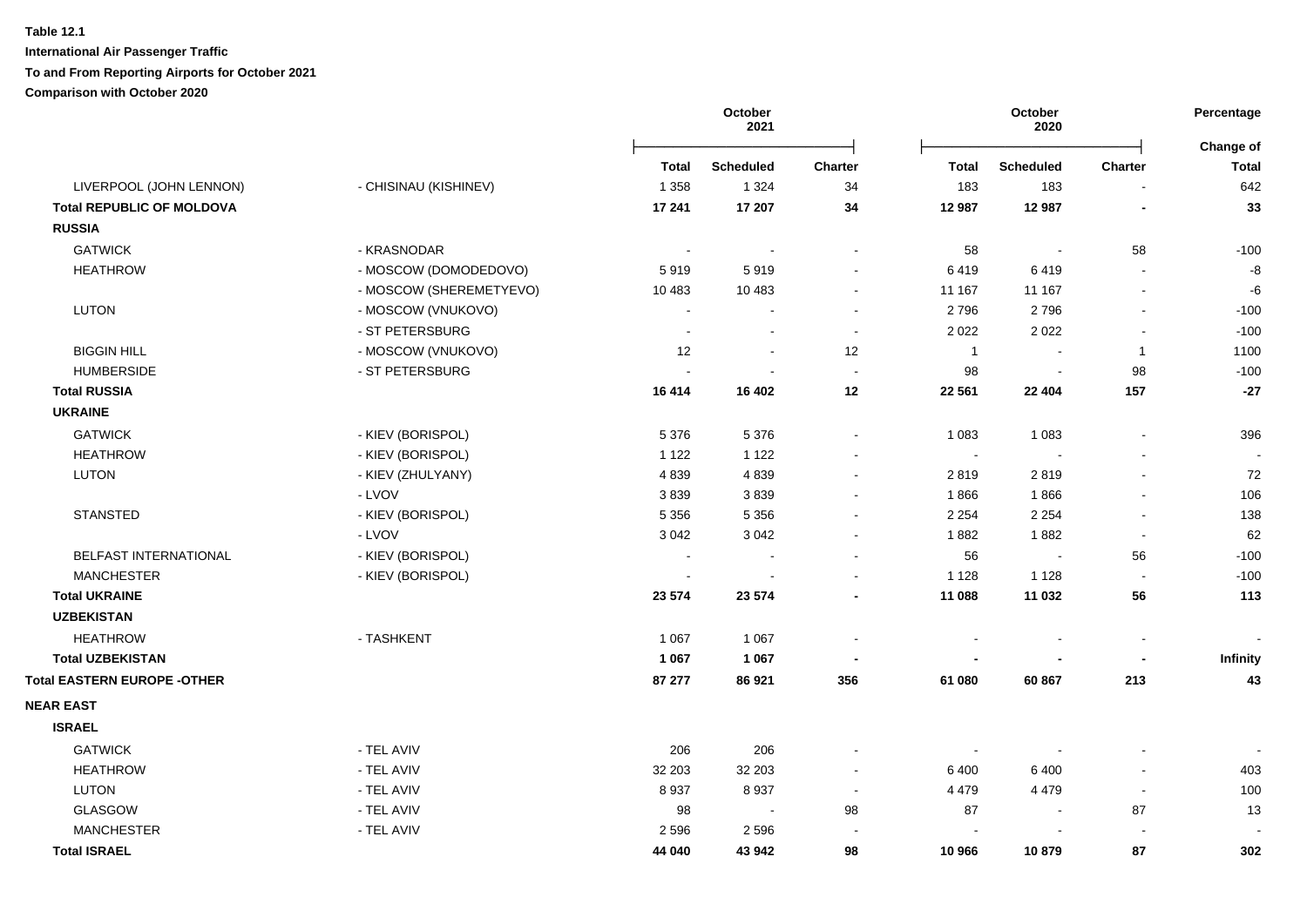**International Air Passenger Traffic**

**To and From Reporting Airports for October 2021**

**Comparison with October 2020**

|                        |                             |         | October<br>2021  | October<br>2020          |              |                          | Percentage<br>Change of  |                          |
|------------------------|-----------------------------|---------|------------------|--------------------------|--------------|--------------------------|--------------------------|--------------------------|
|                        |                             | Total   | <b>Scheduled</b> | <b>Charter</b>           | <b>Total</b> | <b>Scheduled</b>         | <b>Charter</b>           | <b>Total</b>             |
| <b>JORDAN</b>          |                             |         |                  |                          |              |                          |                          |                          |
| <b>HEATHROW</b>        | - AMMAN                     | 14 6 98 | 14 698           | $\ddot{\phantom{0}}$     | 1 2 3 4      | 1 2 3 4                  |                          | 1091                     |
| <b>Total JORDAN</b>    |                             | 14 698  | 14 698           |                          | 1 2 3 4      | 1 2 3 4                  |                          | 1091                     |
| <b>LEBANON</b>         |                             |         |                  |                          |              |                          |                          |                          |
|                        | - BEIRUT                    | 6687    | 6687             | $\blacksquare$           | 3861         | 3861                     | $\blacksquare$           | 73                       |
| <b>Total LEBANON</b>   |                             | 6 6 8 7 | 6 6 8 7          | $\blacksquare$           | 3861         | 3861                     | $\blacksquare$           | 73                       |
| <b>Total NEAR EAST</b> |                             | 65 4 25 | 65 327           | 98                       | 16 061       | 15 974                   | 87                       | 307                      |
| <b>NORTH AFRICA</b>    |                             |         |                  |                          |              |                          |                          |                          |
| <b>ALGERIA</b>         |                             |         |                  |                          |              |                          |                          |                          |
|                        | - ALGIERS                   | 1 0 8 4 | 1 0 8 4          |                          |              | $\overline{\phantom{a}}$ | $\blacksquare$           |                          |
| <b>Total ALGERIA</b>   |                             | 1 0 8 4 | 1 0 8 4          |                          |              |                          | $\overline{a}$           | Infinity                 |
| <b>EGYPT</b>           |                             |         |                  |                          |              |                          |                          |                          |
| <b>GATWICK</b>         | - ALEXANDRIA (BORG EL ARAB) |         |                  | $\overline{\phantom{a}}$ | 51           | $\overline{\phantom{a}}$ | 51                       | $-100$                   |
|                        | - CAIRO                     |         |                  | $\blacksquare$           | 37           | $\overline{\phantom{a}}$ | 37                       | $-100$                   |
|                        | - HURGHADA                  | 2921    | 2921             | $\blacksquare$           | 1916         | 1916                     | $\sim$                   | 52                       |
|                        | - SHARM EL SHEIKH (OPHIRA)  | 3689    | 3689             | $\sim$                   | 419          | 419                      | $\sim$                   | 780                      |
| <b>HEATHROW</b>        | - ALEXANDRIA (BORG EL ARAB) | $\sim$  | $\sim$           | $\sim$                   | 45           | $\overline{\phantom{a}}$ | 45                       | $-100$                   |
|                        | - CAIRO                     | 17910   | 17910            | $\blacksquare$           | 9871         | 9850                     | 21                       | 81                       |
| <b>BIRMINGHAM</b>      | - HURGHADA                  | 896     | 896              | $\sim$                   | $\sim$       | $\sim$                   | $\overline{\phantom{a}}$ | $\sim$                   |
|                        | - SHARM EL SHEIKH (OPHIRA)  | 1 0 9 3 | 1 0 9 3          | $\blacksquare$           | $\sim$       | $\blacksquare$           | $\blacksquare$           | $\blacksquare$           |
| <b>BRISTOL</b>         | - HURGHADA                  | 1 1 6 9 | 1 1 6 9          | $\blacksquare$           | 44           | 44                       | $\blacksquare$           | 2557                     |
| <b>MANCHESTER</b>      | - HURGHADA                  | 2 3 2 3 | 2 3 2 3          | $\blacksquare$           | 1682         | 1682                     | $\blacksquare$           | 38                       |
|                        | - SHARM EL SHEIKH (OPHIRA)  | 3 2 7 7 | 3 2 7 7          | $\blacksquare$           | 104          | 104                      | $\blacksquare$           | 3051                     |
| <b>NEWCASTLE</b>       | - HURGHADA                  | 454     | 454              | $\blacksquare$           | $\sim$       |                          | $\blacksquare$           |                          |
| <b>Total EGYPT</b>     |                             | 33732   | 33732            | $\blacksquare$           | 14 169       | 14 015                   | 154                      | 138                      |
| <b>MOROCCO</b>         |                             |         |                  |                          |              |                          |                          |                          |
| <b>GATWICK</b>         | - AGADIR (AL MASSIRA)       | 3 4 0 0 | 3 4 0 0          | $\blacksquare$           |              |                          |                          | $\blacksquare$           |
|                        | - CASABLANCA MOHAMED V      | 738     | 738              | $\blacksquare$           |              | $\blacksquare$           | $\blacksquare$           | $\sim$                   |
|                        | - ERRACHIDIA                | 215     | $\sim$           | 215                      |              | $\blacksquare$           | $\blacksquare$           | $\sim$                   |
|                        | - MARRAKESH                 | 7845    | 7845             | $\sim$                   |              | $\overline{a}$           | $\overline{\phantom{a}}$ | $\sim$                   |
|                        | - OUARZAZATE                | 161     | $\sim$           | 161                      |              | $\overline{\phantom{a}}$ | $\overline{a}$           | $\overline{\phantom{a}}$ |
|                        | - TANGIERS (IBN BATUTA)     | 1 2 9 1 | 1 2 9 1          | $\blacksquare$           | 1 0 4 8      | 1 0 4 8                  | $\blacksquare$           | 23                       |
| <b>HEATHROW</b>        | - CASABLANCA MOHAMED V      | 3717    | 3717             | $\blacksquare$           | 2 3 2 2      | 2 3 2 2                  | $\blacksquare$           | 60                       |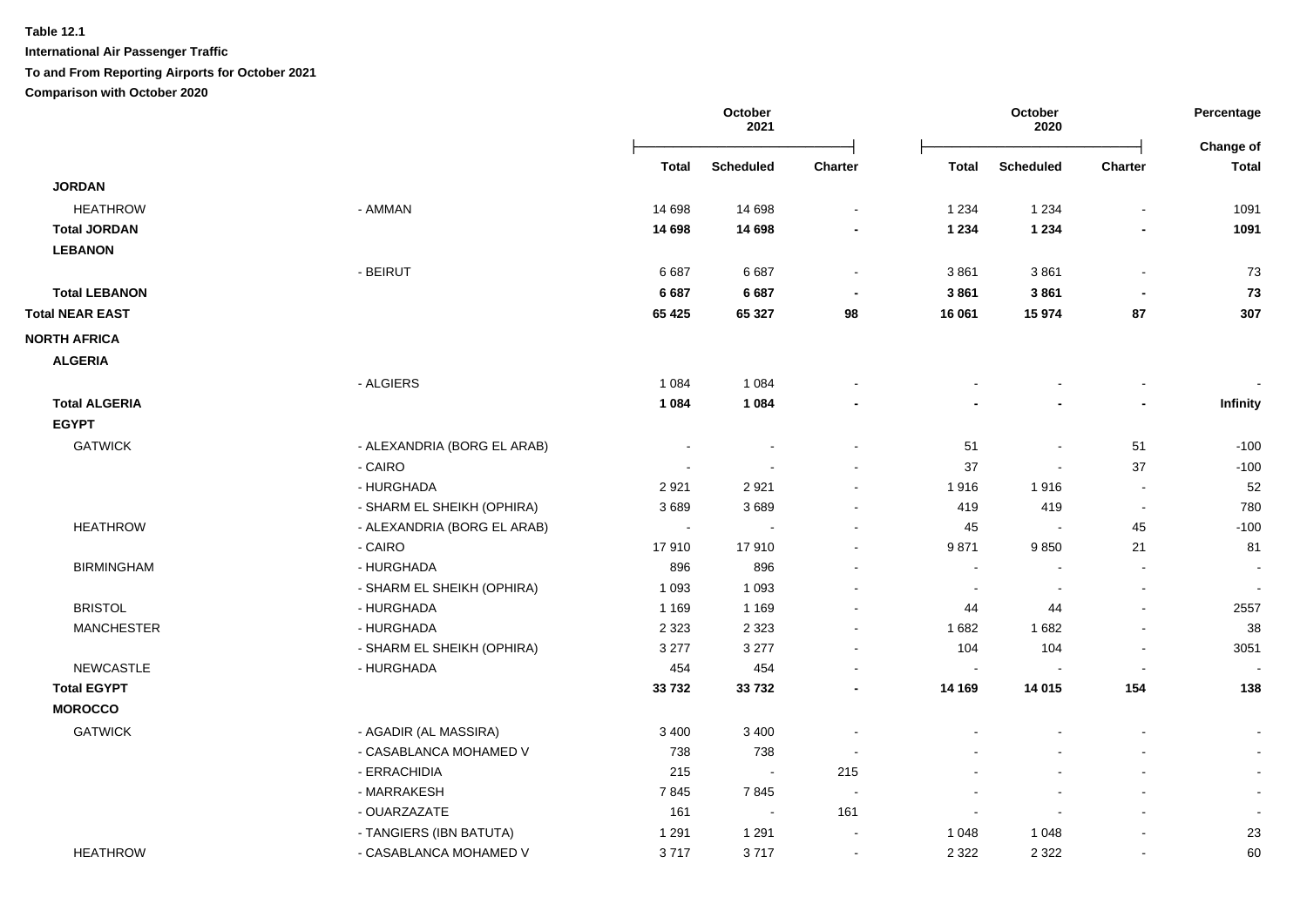|                           |                       | October<br>2021 |                          |                          |                          | October<br>2020          |                          | Percentage                |
|---------------------------|-----------------------|-----------------|--------------------------|--------------------------|--------------------------|--------------------------|--------------------------|---------------------------|
|                           |                       | <b>Total</b>    | <b>Scheduled</b>         | <b>Charter</b>           | <b>Total</b>             | <b>Scheduled</b>         | <b>Charter</b>           | Change of<br><b>Total</b> |
|                           | $-$ FEZ               | 62              | $\blacksquare$           | 62                       | $\blacksquare$           | $\overline{\phantom{a}}$ | $\blacksquare$           | $\overline{\phantom{a}}$  |
|                           | - RABAT               | 302             | 302                      | $\blacksquare$           | $\blacksquare$           | $\overline{\phantom{a}}$ | $\blacksquare$           | $\blacksquare$            |
| LUTON                     | - MARRAKESH           | 510             | 510                      | $\sim$                   | $\sim$                   | $\sim$                   | $\blacksquare$           | $\sim$                    |
| <b>STANSTED</b>           | - AGADIR (AL MASSIRA) | 1714            | 1714                     | $\sim$                   | 105                      | 105                      | $\sim$                   | 1532                      |
|                           | - ESSAOUIRA           | $\sim$          | $\sim$                   |                          | 51                       | $\sim$                   | 51                       | $-100$                    |
|                           | - MARRAKESH           | 6440            | 6440                     |                          | 439                      | 439                      | $\sim$                   | 1367                      |
|                           | - RABAT               | 2778            | 2778                     | ٠                        | 158                      | 158                      | $\blacksquare$           | 1658                      |
| <b>BIRMINGHAM</b>         | - MARRAKESH           | 314             | 314                      | $\overline{a}$           | $\sim$                   | $\overline{\phantom{a}}$ | $\blacksquare$           | $\overline{\phantom{a}}$  |
| LIVERPOOL (JOHN LENNON)   | - MARRAKESH           | $\sim$          | $\sim$                   | $\sim$                   | 91                       | 91                       | $\overline{\phantom{a}}$ | $-100$                    |
| <b>MANCHESTER</b>         | - AGADIR (AL MASSIRA) | 2 3 6 6         | 2 3 6 6                  | $\overline{\phantom{a}}$ | 44                       | 44                       | $\sim$                   | 5277                      |
|                           | - MARRAKESH           | 4 4 2 0         | 4 4 2 0                  | $\sim$                   | 555                      | 555                      | $\blacksquare$           | 696                       |
| <b>Total MOROCCO</b>      |                       | 36 273          | 35 835                   | 438                      | 4813                     | 4762                     | 51                       | 654                       |
| <b>TUNISIA</b>            |                       |                 |                          |                          |                          |                          |                          |                           |
| <b>GATWICK</b>            | - TUNIS               | 581             | 581                      | $\blacksquare$           | 225                      | 225                      | $\blacksquare$           | 158                       |
| <b>HEATHROW</b>           | - TUNIS               | 569             | 569                      | $\blacksquare$           | 347                      | 347                      | $\blacksquare$           | 64                        |
| <b>Total TUNISIA</b>      |                       | 1 1 5 0         | 1 1 5 0                  | $\blacksquare$           | 572                      | 572                      | $\overline{\phantom{a}}$ | 101                       |
| <b>Total NORTH AFRICA</b> |                       | 72 239          | 71 801                   | 438                      | 19 554                   | 19 349                   | 205                      | 269                       |
| <b>EAST AFRICA</b>        |                       |                 |                          |                          |                          |                          |                          |                           |
| <b>ETHIOPIA</b>           |                       |                 |                          |                          |                          |                          |                          |                           |
|                           | - ADDIS ABABA         | 9 2 7 0         | 9 2 7 0                  | $\blacksquare$           | 11 4 28                  | 11 4 28                  | $\ddot{\phantom{a}}$     | $-19$                     |
| <b>MANCHESTER</b>         | - ADDIS ABABA         | 1 0 3 4         | 1 0 3 4                  | $\sim$                   | 1 4 9 8                  | 1 4 9 8                  | $\blacksquare$           | $-31$                     |
| <b>Total ETHIOPIA</b>     |                       | 10 304          | 10 304                   | $\blacksquare$           | 12 9 26                  | 12 9 26                  | $\overline{\phantom{a}}$ | $-20$                     |
| <b>KENYA</b>              |                       |                 |                          |                          |                          |                          |                          |                           |
| <b>HEATHROW</b>           | - NAIROBI             | 9 0 3 7         | 9 0 3 7                  | $\sim$                   | 6 2 2 8                  | 6 2 2 8                  | $\blacksquare$           | 45                        |
| <b>BIRMINGHAM</b>         | - NAIROBI             | 423             | $\sim$                   | 423                      | $\sim$                   |                          | $\blacksquare$           |                           |
| <b>Total KENYA</b>        |                       | 9460            | 9 0 3 7                  | 423                      | 6 2 2 8                  | 6 2 2 8                  | ٠                        | 52                        |
| <b>RWANDA</b>             |                       |                 |                          |                          |                          |                          |                          |                           |
| <b>HEATHROW</b>           | - KIGALI              | 198             | 198                      | $\sim$                   | 54                       | 54                       | $\ddot{\phantom{a}}$     | 267                       |
| <b>Total RWANDA</b>       |                       | 198             | 198                      | $\overline{\phantom{a}}$ | 54                       | 54                       | $\blacksquare$           | 267                       |
| <b>Total EAST AFRICA</b>  |                       | 19 962          | 19 539                   | 423                      | 19 208                   | 19 208                   | $\blacksquare$           | 4                         |
| <b>WEST AFRICA</b>        |                       |                 |                          |                          |                          |                          |                          |                           |
| <b>GAMBIA</b>             |                       |                 |                          |                          |                          |                          |                          |                           |
| <b>GATWICK</b>            | - BANJUL              | 361             | $\blacksquare$           | 361                      |                          |                          |                          |                           |
| <b>Total GAMBIA</b>       |                       | 361             | $\overline{\phantom{a}}$ | 361                      | $\overline{\phantom{0}}$ |                          | $\blacksquare$           | <b>Infinity</b>           |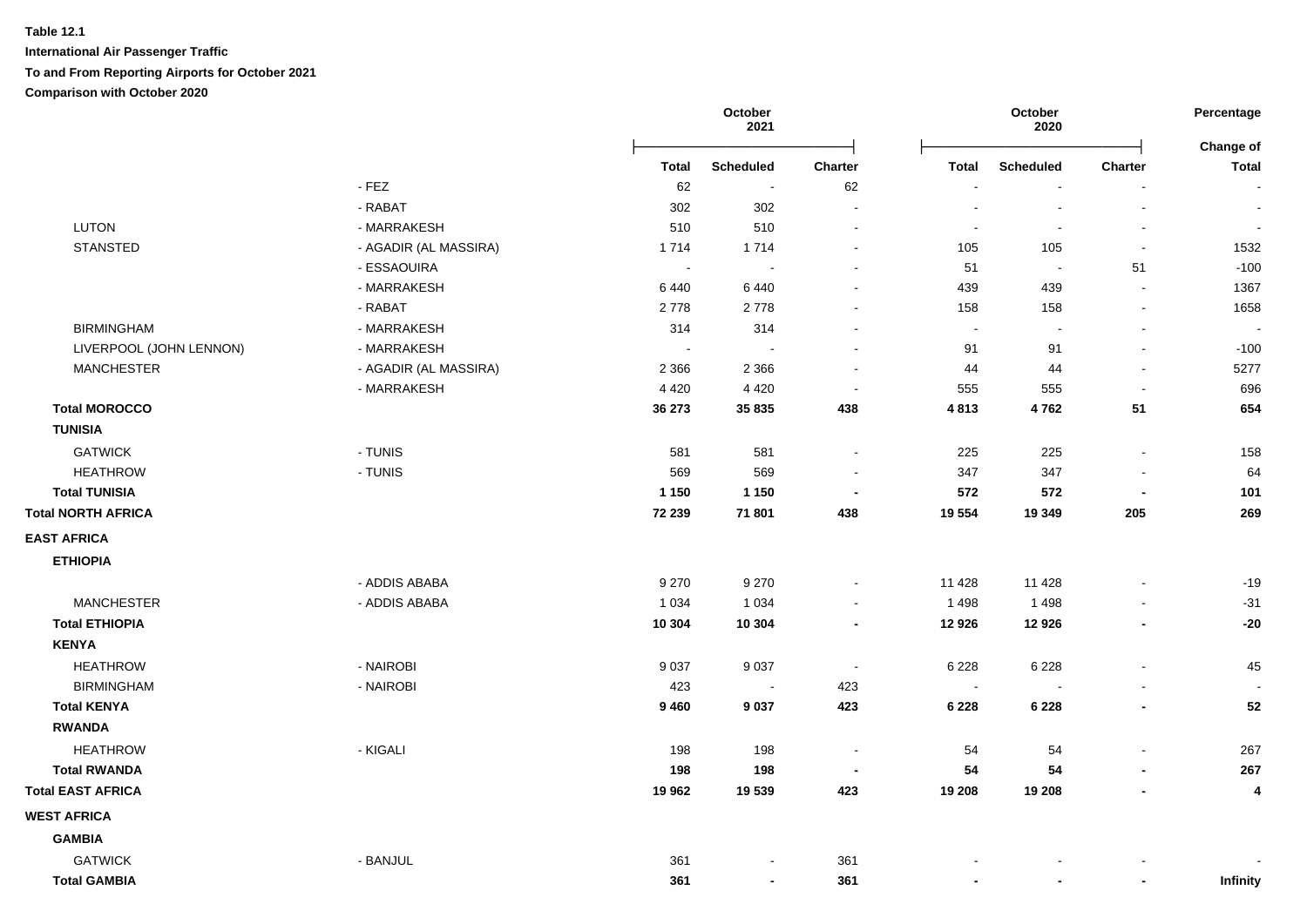**International Air Passenger Traffic**

**To and From Reporting Airports for October 2021**

**Comparison with October 2020**

|                                       |                        | October<br>October<br>2021<br>2020 |                  |                | Percentage<br>Change of |                  |                          |                 |
|---------------------------------------|------------------------|------------------------------------|------------------|----------------|-------------------------|------------------|--------------------------|-----------------|
|                                       |                        | <b>Total</b>                       | <b>Scheduled</b> | Charter        | <b>Total</b>            | <b>Scheduled</b> | Charter                  | <b>Total</b>    |
| <b>GHANA</b>                          |                        |                                    |                  |                |                         |                  |                          |                 |
| <b>HEATHROW</b>                       | - ACCRA                | 18 0 76                            | 18 0 76          | $\sim$         | 7 5 8 3                 | 7583             | $\blacksquare$           | 138             |
| <b>Total GHANA</b>                    |                        | 18 076                             | 18 076           |                | 7 5 8 3                 | 7583             |                          | 138             |
| <b>NIGERIA</b>                        |                        |                                    |                  |                |                         |                  |                          |                 |
|                                       | - ABUJA                | 11829                              | 11829            |                | 6 20 2                  | 6 20 2           | $\blacksquare$           | 91              |
|                                       | - LAGOS                | 28 113                             | 28 113           |                | 15 915                  | 15 8 90          | 25                       | 77              |
| <b>Total NIGERIA</b>                  |                        | 39 942                             | 39 942           |                | 22 117                  | 22 092           | 25                       | 81              |
| <b>Total WEST AFRICA</b>              |                        | 58 379                             | 58 018           | 361            | 29 700                  | 29 675           | 25                       | 97              |
| <b>CENTRAL AFRICA</b>                 |                        |                                    |                  |                |                         |                  |                          |                 |
| <b>ANGOLA</b>                         |                        |                                    |                  |                |                         |                  |                          |                 |
|                                       | - LUANDA               |                                    |                  |                | 81                      | $\blacksquare$   | 81                       | $-100$          |
| <b>Total ANGOLA</b>                   |                        |                                    |                  |                | 81                      |                  | 81                       | $-100$          |
| <b>Total CENTRAL AFRICA</b>           |                        |                                    |                  |                | 81                      | $\blacksquare$   | 81                       | $-100$          |
| <b>SOUTHERN AFRICA</b>                |                        |                                    |                  |                |                         |                  |                          |                 |
| <b>REPUBLIC OF SOUTH AFRICA</b>       |                        |                                    |                  |                |                         |                  |                          |                 |
|                                       | - CAPE TOWN            | $\blacksquare$                     |                  |                | 3 4 7 7                 | 3 4 7 7          |                          | $-100$          |
|                                       | - JOHANNESBURG         | 12731                              | 12731            |                | 4910                    | 4910             |                          | 159             |
| <b>Total REPUBLIC OF SOUTH AFRICA</b> |                        | 12731                              | 12731            |                | 8 3 8 7                 | 8 3 8 7          | $\overline{\phantom{0}}$ | 52              |
| <b>Total SOUTHERN AFRICA</b>          |                        | 12731                              | 12731            | $\blacksquare$ | 8 3 8 7                 | 8 3 8 7          | $\blacksquare$           | 52              |
| <b>MIDDLE EAST</b>                    |                        |                                    |                  |                |                         |                  |                          |                 |
| <b>BAHRAIN</b>                        |                        |                                    |                  |                |                         |                  |                          |                 |
|                                       | - BAHRAIN              | 24 113                             | 24 113           |                | 6538                    | 6538             |                          | 269             |
| <b>Total BAHRAIN</b>                  |                        | 24 113                             | 24 113           |                | 6 5 3 8                 | 6538             | $\overline{\phantom{0}}$ | 269             |
| <b>IRAN</b>                           |                        |                                    |                  |                |                         |                  |                          |                 |
|                                       | - TEHRAN IMAM KHOMEINI | 4689                               | 4689             |                | 2898                    | 2898             |                          | 62              |
| <b>MANCHESTER</b>                     | - TEHRAN IMAM KHOMEINI |                                    |                  |                | 656                     | 656              |                          | $-100$          |
| <b>Total IRAN</b>                     |                        | 4 6 8 9                            | 4689             |                | 3 5 5 4                 | 3 5 5 4          | $\overline{\phantom{0}}$ | 32              |
| <b>IRAQ</b>                           |                        |                                    |                  |                |                         |                  |                          |                 |
| <b>GATWICK</b>                        | - BAGHDAD (GECA)       | 258                                | 258              |                |                         |                  |                          |                 |
|                                       | - SULAYMANIYAH INT     | 272                                | 272              |                |                         |                  |                          |                 |
| <b>Total IRAQ</b>                     |                        | 530                                | 530              |                |                         | $\blacksquare$   | $\overline{\phantom{a}}$ | <b>Infinity</b> |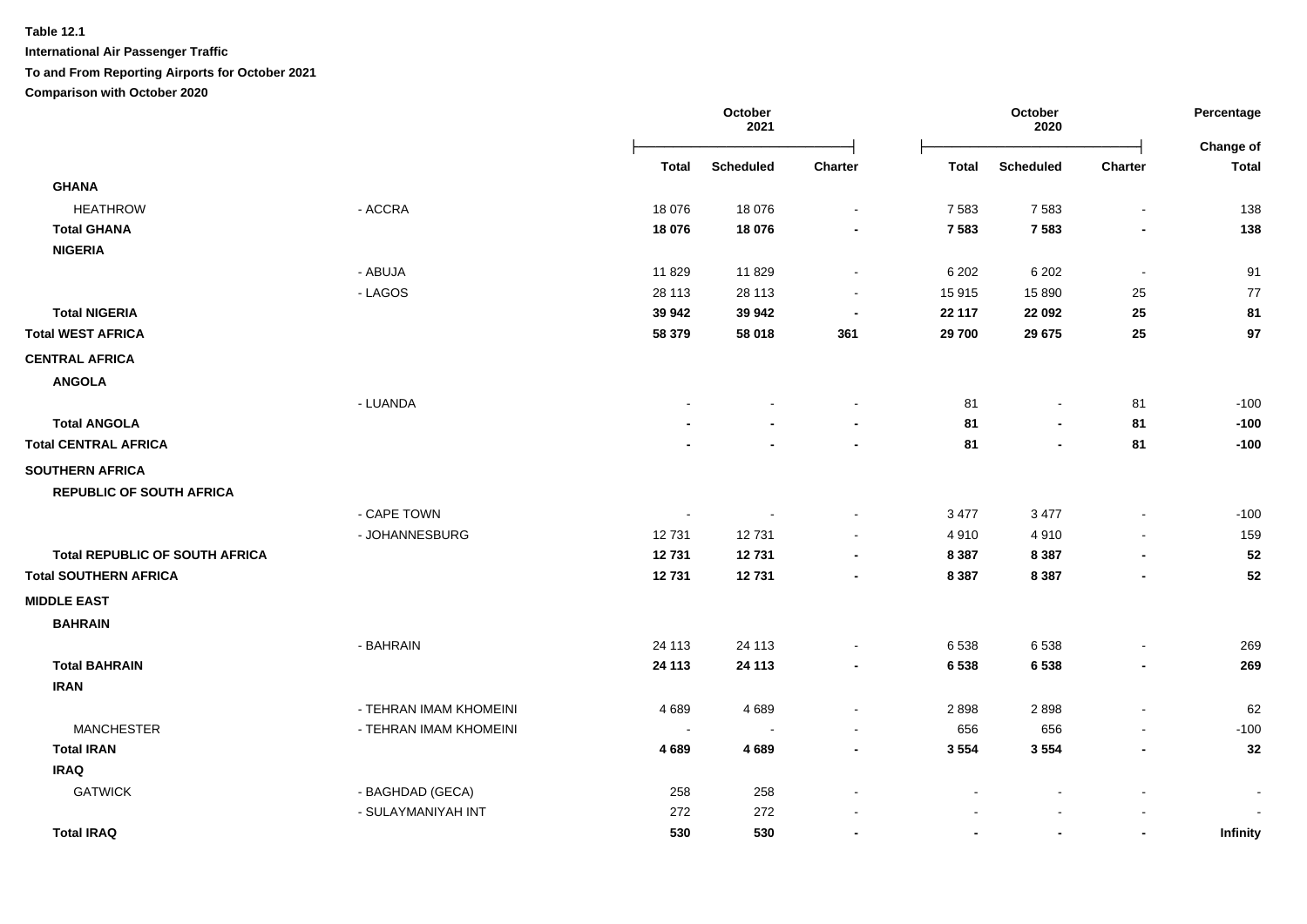|                                   |                           | October<br>2021          |                  |                          | October<br>2020 |                  | Percentage<br>Change of  |                          |
|-----------------------------------|---------------------------|--------------------------|------------------|--------------------------|-----------------|------------------|--------------------------|--------------------------|
|                                   |                           | Total                    | <b>Scheduled</b> | Charter                  | <b>Total</b>    | <b>Scheduled</b> | Charter                  | <b>Total</b>             |
| <b>KUWAIT</b>                     |                           |                          |                  |                          |                 |                  |                          |                          |
| <b>HEATHROW</b>                   | - KUWAIT                  | 15 2 22                  | 15 2 22          | $\sim$                   | 3697            | 3697             | $\blacksquare$           | 312                      |
| <b>Total KUWAIT</b>               |                           | 15 222                   | 15 2 22          | $\blacksquare$           | 3697            | 3697             | $\blacksquare$           | 312                      |
| <b>OMAN</b>                       |                           |                          |                  |                          |                 |                  |                          |                          |
|                                   | - MUSCAT                  | 4 3 8 6                  | 4 3 8 6          |                          | 1 3 1 6         | 1 3 1 6          |                          | 233                      |
| <b>Total OMAN</b>                 |                           | 4 3 8 6                  | 4 3 8 6          |                          | 1 3 1 6         | 1 3 1 6          |                          | 233                      |
| QATAR                             |                           |                          |                  |                          |                 |                  |                          |                          |
| <b>GATWICK</b>                    | - DOHA HAMAD              | $\overline{\phantom{a}}$ |                  | $\blacksquare$           | 1983            | 1983             | $\blacksquare$           | $-100$                   |
| <b>HEATHROW</b>                   | - DOHA HAMAD              | 53 288                   | 53 288           |                          | 24 5 35         | 24 5 35          |                          | 117                      |
| <b>BELFAST INTERNATIONAL</b>      | - DOHA INTERNATIONAL      | $\sim$                   |                  |                          | 372             | $\sim$           | 372                      | $-100$                   |
| <b>EDINBURGH</b>                  | - DOHA HAMAD              | 3876                     | 3876             |                          | 1 3 5 1         | 1 3 5 1          |                          | 187                      |
| <b>MANCHESTER</b>                 | - DOHA HAMAD              | 22 039                   | 22 039           | $\blacksquare$           | 18 5 67         | 18 5 67          | $\blacksquare$           | 19                       |
| <b>Total QATAR</b>                |                           | 79 203                   | 79 203           |                          | 46 808          | 46 436           | 372                      | 69                       |
| <b>SAUDI ARABIA</b>               |                           |                          |                  |                          |                 |                  |                          |                          |
| <b>HEATHROW</b>                   | - JEDDAH                  | 10723                    | 10723            | $\sim$                   | 2888            | 2888             | $\blacksquare$           | 271                      |
|                                   | - RIYADH                  | 17725                    | 17637            | 88                       | 4 6 9 9         | 4 6 9 9          |                          | 277                      |
| <b>EDINBURGH</b>                  | - RIYADH                  | 186                      | $\sim$           | 186                      | $\sim$          |                  |                          | $\overline{\phantom{a}}$ |
| <b>GLASGOW</b>                    | - RIYADH                  | 168                      | 168              | $\overline{\phantom{a}}$ | $\sim$          |                  | $\sim$                   | $\sim$                   |
| <b>Total SAUDI ARABIA</b>         |                           | 28 802                   | 28 5 28          | 274                      | 7 5 8 7         | 7587             | $\blacksquare$           | 280                      |
| <b>UNITED ARAB EMIRATES</b>       |                           |                          |                  |                          |                 |                  |                          |                          |
| <b>HEATHROW</b>                   | - ABU DHABI INTERNATIONAL | 32 927                   | 32 927           | $\blacksquare$           | 8 3 2 5         | 8 2 8 9          | 36                       | 296                      |
|                                   | - DUBAI                   | 162 380                  | 162 380          | $\blacksquare$           | 46 121          | 46 121           | $\sim$                   | 252                      |
| <b>BIGGIN HILL</b>                | - DUBAI (WORLD CENTRAL)   | 10                       | $\blacksquare$   | 10                       | $\sim$          |                  | $\blacksquare$           |                          |
| <b>BIRMINGHAM</b>                 | - DUBAI                   | 22 291                   | 22 291           | $\sim$                   | 7 2 6 8         | 7 2 6 8          | $\overline{\phantom{a}}$ | 207                      |
| <b>GLASGOW</b>                    | - DUBAI                   | 16 109                   | 16 109           | $\overline{\phantom{a}}$ | 4 0 9 2         | 4 0 9 2          |                          | 294                      |
| <b>MANCHESTER</b>                 | - ABU DHABI INTERNATIONAL | 9719                     | 9719             | $\sim$                   | 6 0 4 9         | 6049             |                          | 61                       |
|                                   | - DUBAI                   | 45 674                   | 45 674           | $\blacksquare$           | 12715           | 12715            | $\sim$                   | 259                      |
| <b>NEWCASTLE</b>                  | - DUBAI                   | 3779                     | 3779             |                          | $\blacksquare$  |                  | $\blacksquare$           |                          |
| <b>Total UNITED ARAB EMIRATES</b> |                           | 292 889                  | 292 879          | 10                       | 84 570          | 84 534           | 36                       | 246                      |
| <b>Total MIDDLE EAST</b>          |                           | 449 834                  | 449 550          | 284                      | 154 070         | 153 662          | 408                      | 192                      |
| <b>INDIAN SUB-CONTINENT</b>       |                           |                          |                  |                          |                 |                  |                          |                          |
| <b>BANGLADESH</b>                 |                           |                          |                  |                          |                 |                  |                          |                          |
| <b>HEATHROW</b>                   | - DHAKHA                  | 2 3 6 6                  | 2 3 6 6          | $\blacksquare$           | 967             | 967              | $\blacksquare$           | 145                      |
|                                   |                           |                          |                  |                          |                 |                  |                          |                          |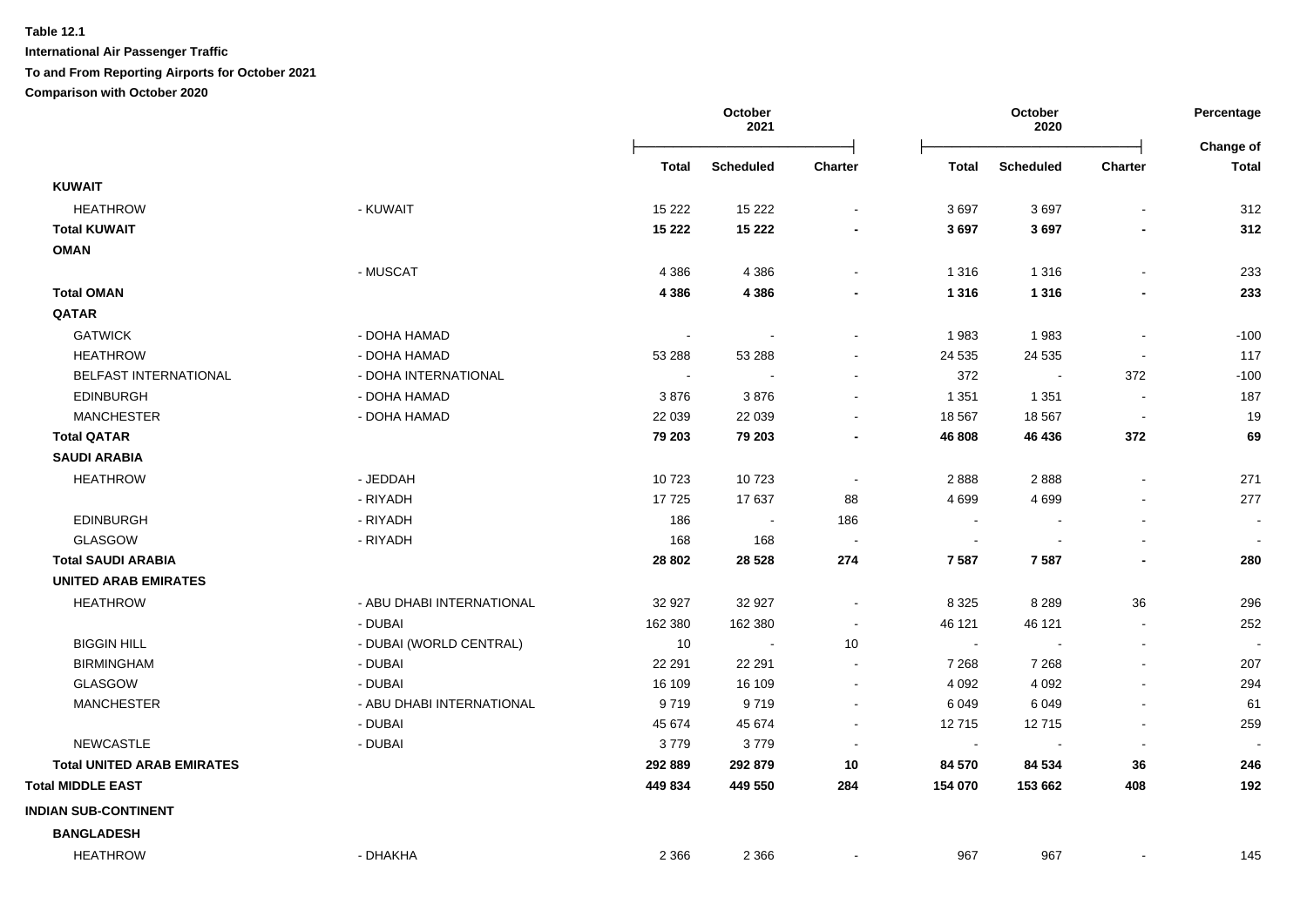**International Air Passenger Traffic**

**To and From Reporting Airports for October 2021**

**Comparison with October 2020**

|                                   |                                   | October<br>2021 |                  |                          | October<br>2020 |                          |                          |                           |
|-----------------------------------|-----------------------------------|-----------------|------------------|--------------------------|-----------------|--------------------------|--------------------------|---------------------------|
|                                   |                                   | Total           | <b>Scheduled</b> | <b>Charter</b>           | Total           | <b>Scheduled</b>         | <b>Charter</b>           | Change of<br><b>Total</b> |
|                                   | - SYLHET                          | 3 4 4 6         | 3 4 4 6          | $\sim$                   | 1 3 6 6         | 1 3 6 6                  |                          | 152                       |
| <b>Total BANGLADESH</b>           |                                   | 5812            | 5812             | $\overline{\phantom{a}}$ | 2 3 3 3         | 2 3 3 3                  | $\overline{\phantom{a}}$ | 149                       |
| <b>INDIA</b>                      |                                   |                 |                  |                          |                 |                          |                          |                           |
|                                   | - AHMEDABAD                       | 3939            | 3 9 3 9          | $\sim$                   | 3 1 5 6         | $\sim$                   | 3 1 5 6                  | 25                        |
|                                   | - AMRITSAR                        | 1694            | 1694             |                          | 1 1 5 5         | $\blacksquare$           | 1 1 5 5                  | 47                        |
|                                   | - BANGALORE (BENGALURU)           | 11 607          | 11 607           |                          | 5775            | 3 9 0 3                  | 1872                     | 101                       |
|                                   | - CHENNAI                         | 6038            | 6038             |                          | 2 9 8 0         | 2608                     | 372                      | 103                       |
|                                   | - COCHIN                          | 5 8 6 2         | 5862             | $\blacksquare$           | 3653            | $\blacksquare$           | 3653                     | 60                        |
|                                   | - DELHI                           | 46 879          | 46 879           | $\blacksquare$           | 20 983          | 12783                    | 8 2 0 0                  | 123                       |
|                                   | - GOA                             | 3730            | 3730             | $\blacksquare$           | 1 6 2 7         | $\sim$                   | 1627                     | 129                       |
|                                   | - HYDERABAD (RAJIV GHANDI)        | 9 3 0 3         | 9 3 0 3          | $\sim$                   | 4 500           | 4 1 4 2                  | 358                      | 107                       |
|                                   | - KOLKATA                         | 2 1 6 6         | 2 1 6 6          | $\sim$                   | 1 0 5 4         | $\overline{\phantom{a}}$ | 1 0 5 4                  | 106                       |
|                                   | - MUMBAI                          | 28 954          | 28 706           | 248                      | 12 106          | 7986                     | 4 1 2 0                  | 139                       |
| <b>BIRMINGHAM</b>                 | - AMRITSAR                        | 2 2 5 6         | 2 2 5 6          | $\sim$                   | 820             | $\sim$                   | 820                      | 175                       |
|                                   | - DELHI                           | 117             |                  | 117                      | 1 0 9 6         | $\overline{\phantom{a}}$ | 1 0 9 6                  | $-89$                     |
| <b>Total INDIA</b>                |                                   | 122 545         | 122 180          | 365                      | 58 905          | 31 4 22                  | 27 483                   | 108                       |
| <b>PAKISTAN</b>                   |                                   |                 |                  |                          |                 |                          |                          |                           |
| <b>HEATHROW</b>                   | - ISLAMABAD INTERNATIONAL AIRPORT | 15 5 32         | 12 660           | 2872                     | 11 981          | 11 981                   |                          | 30                        |
|                                   | - LAHORE                          | 7421            | 7421             | $\sim$                   | 3 1 1 7         | 3 1 1 7                  |                          | 138                       |
| <b>BIRMINGHAM</b>                 | - ISLAMABAD INTERNATIONAL AIRPORT | 1893            | $\sim$           | 1893                     | $\sim$          | $\blacksquare$           | $\blacksquare$           |                           |
| <b>MANCHESTER</b>                 | - ISLAMABAD INTERNATIONAL AIRPORT | 7 3 2 3         | 3 0 9 5          | 4 2 2 8                  | 1 3 7 3         | $\blacksquare$           | 1 3 7 3                  | 433                       |
| <b>Total PAKISTAN</b>             |                                   | 32 169          | 23 176           | 8 9 9 3                  | 16 471          | 15 098                   | 1 3 7 3                  | 95                        |
| <b>SRI LANKA</b>                  |                                   |                 |                  |                          |                 |                          |                          |                           |
| <b>HEATHROW</b>                   | - COLOMBO                         | 4 3 7 6         | 4 3 7 6          | $\sim$                   | 890             | 890                      |                          | 392                       |
| <b>Total SRI LANKA</b>            |                                   | 4 3 7 6         | 4 3 7 6          | $\blacksquare$           | 890             | 890                      |                          | 392                       |
| <b>Total INDIAN SUB-CONTINENT</b> |                                   | 164 902         | 155 544          | 9 3 5 8                  | 78 599          | 49743                    | 28 8 56                  | 110                       |
| <b>FAR EAST</b>                   |                                   |                 |                  |                          |                 |                          |                          |                           |
| <b>BRUNEI</b>                     |                                   |                 |                  |                          |                 |                          |                          |                           |
|                                   |                                   |                 |                  |                          |                 |                          |                          |                           |
| <b>Total BRUNEI</b>               | - BANDAR SERI BEGAWAN             | 219             | 219              |                          | 332             | 332                      |                          | $-34$                     |
|                                   |                                   | 219             | 219              | $\overline{\phantom{a}}$ | 332             | 332                      |                          | $-34$                     |
| <b>CHINA</b>                      |                                   |                 |                  |                          |                 |                          |                          |                           |
| <b>GATWICK</b>                    | - NANJING LUKOU INTERNATIONAL     |                 |                  | $\sim$                   | 119             | $\blacksquare$           | 119                      | $-100$                    |
| <b>HEATHROW</b>                   | - BEIJING                         | 76              | $\sim$           | 76                       | $\sim$          | $\sim$                   | $\blacksquare$           |                           |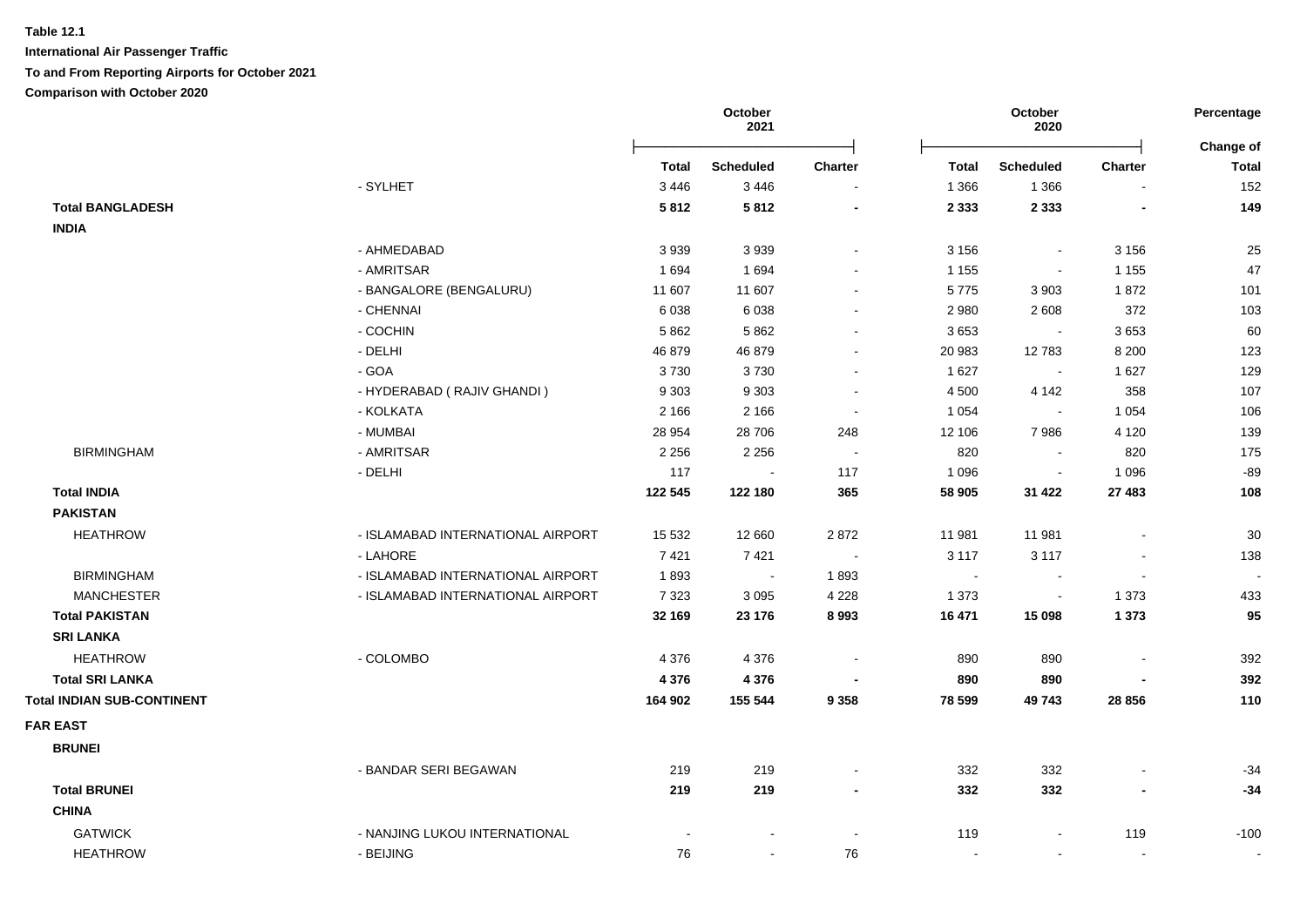|                                |                                    | October<br>2021          |                          |                          | October<br>2020 |                  |                          |                           |
|--------------------------------|------------------------------------|--------------------------|--------------------------|--------------------------|-----------------|------------------|--------------------------|---------------------------|
|                                |                                    | Total                    | <b>Scheduled</b>         | Charter                  | <b>Total</b>    | <b>Scheduled</b> | <b>Charter</b>           | Change of<br><b>Total</b> |
|                                | - GUANGZHOU BAIYUN INTERNATIONAL   | $\overline{\phantom{a}}$ | $\sim$                   |                          | 3 5 5 4         | 3554             | $\overline{\phantom{a}}$ | $-100$                    |
|                                | - QINGDAO                          | $\overline{\phantom{a}}$ | $\overline{\phantom{a}}$ | $\sim$                   | 1 1 4 2         | 1 1 4 2          | $\blacksquare$           | $-100$                    |
|                                | - SHANGHAI (PU DONG)               | 205                      | $\sim$                   | 205                      | 10 585          | 10 585           | $\sim$                   | $-98$                     |
| <b>MANCHESTER</b>              | - CHONGQING JIANGBEI INTERNATIONAL | 663                      | $\sim$                   | 663                      | 4696            | $\sim$           | 4696                     | $-86$                     |
| <b>Total CHINA</b>             |                                    | 944                      | $\blacksquare$           | 944                      | 20 096          | 15 281           | 4815                     | $-95$                     |
| <b>HONG KONG</b>               |                                    |                          |                          |                          |                 |                  |                          |                           |
| <b>HEATHROW</b>                | - HONG KONG (CHEK LAP KOK)         | 26 530                   | 26 530                   | $\sim$                   | 12 533          | 12 533           | $\blacksquare$           | 112                       |
| <b>MANCHESTER</b>              | - HONG KONG (CHEK LAP KOK)         | 4 4 0 1                  | 4 4 0 1                  |                          | $\sim$          |                  |                          |                           |
| <b>Total HONG KONG</b>         |                                    | 30 931                   | 30 931                   | $\overline{\phantom{a}}$ | 12 533          | 12 533           | $\blacksquare$           | 147                       |
| <b>JAPAN</b>                   |                                    |                          |                          |                          |                 |                  |                          |                           |
| <b>HEATHROW</b>                | - TOKYO (HANEDA)                   | 5 3 4 1                  | 5 3 4 1                  | $\blacksquare$           | 4 3 6 5         | 4 3 6 5          |                          | 22                        |
| <b>Total JAPAN</b>             |                                    | 5 3 4 1                  | 5 3 4 1                  | $\blacksquare$           | 4 3 6 5         | 4 3 6 5          |                          | 22                        |
| <b>MALAYSIA</b>                |                                    |                          |                          |                          |                 |                  |                          |                           |
|                                | - KUALA LUMPUR (SEPANG)            | 1 2 1 2                  | 1 2 1 2                  | $\sim$                   | 2 7 3 4         | 2 7 3 4          | $\blacksquare$           | $-56$                     |
| <b>Total MALAYSIA</b>          |                                    | 1 2 1 2                  | 1 2 1 2                  | $\blacksquare$           | 2 7 3 4         | 2 7 3 4          | $\blacksquare$           | $-56$                     |
| <b>PHILIPPINES</b>             |                                    |                          |                          |                          |                 |                  |                          |                           |
|                                | - MANILA                           | 482                      | 482                      | $\sim$                   | 1 4 3 2         | 1 4 3 2          | $\mathbf{r}$             | -66                       |
| <b>Total PHILIPPINES</b>       |                                    | 482                      | 482                      | $\overline{\phantom{a}}$ | 1 4 3 2         | 1432             | $\blacksquare$           | $-66$                     |
| <b>REPUBLIC OF KOREA</b>       |                                    |                          |                          |                          |                 |                  |                          |                           |
|                                | - SEOUL (INCHEON)                  | 2843                     | 2843                     | $\overline{\phantom{a}}$ | 2 3 8 3         | 2 3 8 3          | $\overline{a}$           | 19                        |
| <b>Total REPUBLIC OF KOREA</b> |                                    | 2843                     | 2843                     | $\blacksquare$           | 2 3 8 3         | 2 3 8 3          | $\overline{\phantom{a}}$ | 19                        |
| <b>SINGAPORE</b>               |                                    |                          |                          |                          |                 |                  |                          |                           |
|                                | - SINGAPORE                        | 16892                    | 16892                    |                          | 8 0 6 9         | 8 0 6 9          | $\blacksquare$           | 109                       |
| <b>MANCHESTER</b>              | - SINGAPORE                        | 1 3 7 6                  | 1 3 7 6                  |                          | $\sim$          |                  |                          |                           |
| <b>Total SINGAPORE</b>         |                                    | 18 268                   | 18 268                   | $\blacksquare$           | 8 0 6 9         | 8 0 6 9          | $\blacksquare$           | 126                       |
| <b>TAIWAN</b>                  |                                    |                          |                          |                          |                 |                  |                          |                           |
| <b>HEATHROW</b>                | - TAIPEI                           |                          |                          |                          | 1 3 4 9         | 1 3 4 9          |                          | $-100$                    |
| <b>Total TAIWAN</b>            |                                    |                          | $\blacksquare$           | $\overline{\phantom{a}}$ | 1 3 4 9         | 1 3 4 9          | $\blacksquare$           | $-100$                    |
| <b>THAILAND</b>                |                                    |                          |                          |                          |                 |                  |                          |                           |
|                                | - BANGKOK SUVARNABHUMI             | 1 5 4 3                  | 937                      | 606                      | 1425            | 136              | 1 2 8 9                  | 8                         |
| <b>Total THAILAND</b>          |                                    | 1543                     | 937                      | 606                      | 1 4 2 5         | 136              | 1 2 8 9                  | 8                         |
| <b>VIETNAM</b>                 |                                    |                          |                          |                          |                 |                  |                          |                           |
|                                | - HANOI                            | 171                      | $\blacksquare$           | 171                      | 340             | 340              |                          | $-50$                     |
| <b>Total VIETNAM</b>           |                                    | 171                      | $\blacksquare$           | 171                      | 340             | 340              | $\blacksquare$           | $-50$                     |
|                                |                                    |                          |                          |                          |                 |                  |                          |                           |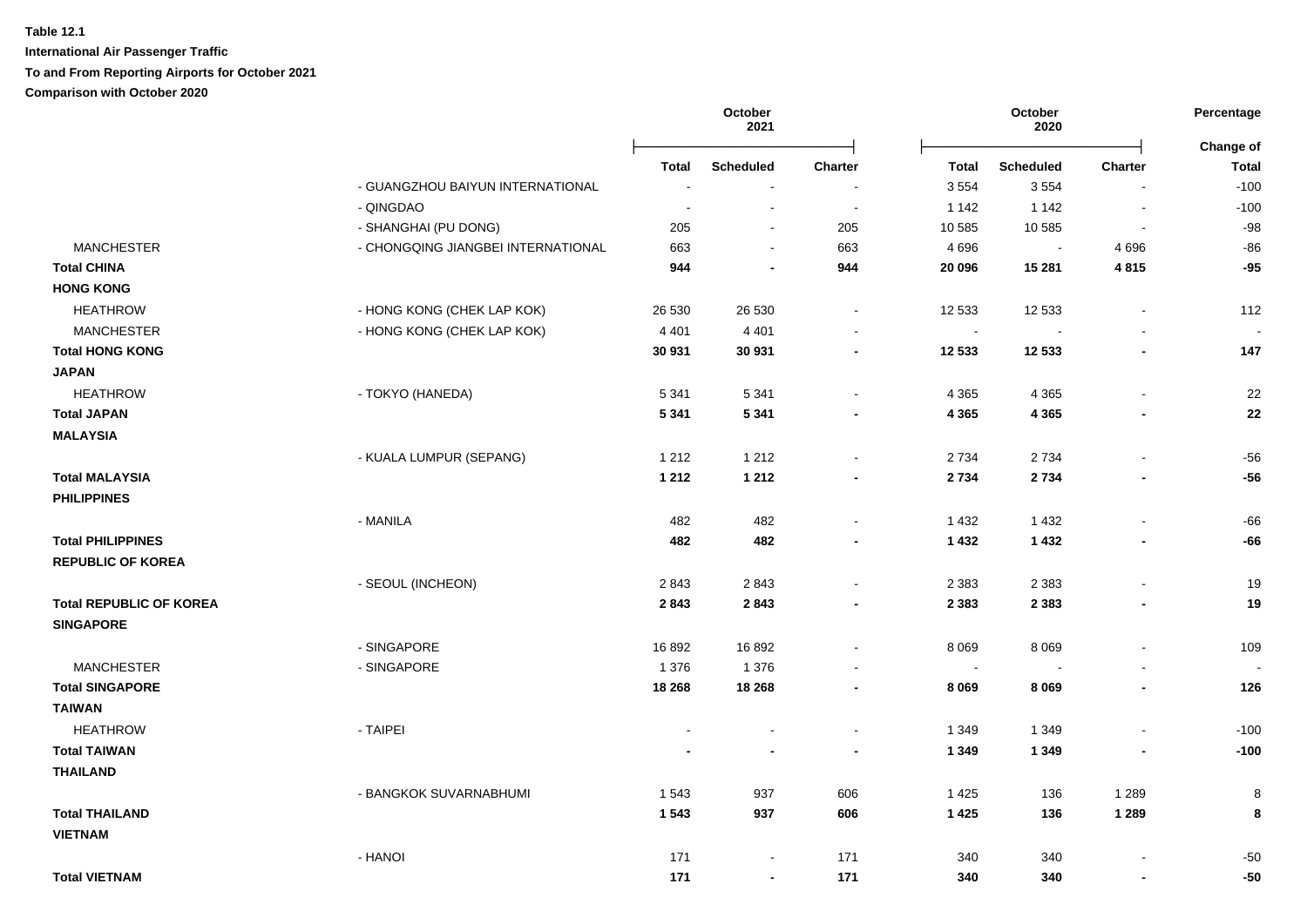|                                 |                             |                | October<br>2021  |                          | October<br>2020 |                  | Percentage<br><b>Change of</b> |                          |
|---------------------------------|-----------------------------|----------------|------------------|--------------------------|-----------------|------------------|--------------------------------|--------------------------|
|                                 |                             | <b>Total</b>   | <b>Scheduled</b> | Charter                  | <b>Total</b>    | <b>Scheduled</b> | <b>Charter</b>                 | <b>Total</b>             |
| <b>Total FAR EAST</b>           |                             | 61 954         | 60 233           | 1721                     | 55 058          | 48 954           | 6 1 0 4                        | 13                       |
| <b>AUSTRALASIA</b>              |                             |                |                  |                          |                 |                  |                                |                          |
| <b>AUSTRALIA</b>                |                             |                |                  |                          |                 |                  |                                |                          |
|                                 | - DARWIN                    | 667            | 667              |                          | 161             | 161              |                                | 314                      |
|                                 | - PERTH (AUSTRALIA)         |                | $\sim$           |                          | 3               | 3                |                                | $-100$                   |
| <b>Total AUSTRALIA</b>          |                             | 667            | 667              | $\blacksquare$           | 164             | 164              |                                | 307                      |
| <b>Total AUSTRALASIA</b>        |                             | 667            | 667              | $\blacksquare$           | 164             | 164              |                                | 307                      |
| <b>CANADA</b>                   |                             |                |                  |                          |                 |                  |                                |                          |
| <b>CANADA</b>                   |                             |                |                  |                          |                 |                  |                                |                          |
| <b>GATWICK</b>                  | - CALGARY                   | 4683           | 4683             |                          | 1 4 7 3         | 1 4 7 3          |                                | 218                      |
|                                 | - TORONTO                   | 13 163         | 13 163           |                          | 1992            | 1992             |                                | 561                      |
| <b>HEATHROW</b>                 | - CALGARY                   | 3917           | 3917             | ۰                        | $\blacksquare$  | $\blacksquare$   | $\blacksquare$                 | $\sim$                   |
|                                 | - MONTREAL (DORVAL)         | 13719          | 13719            | ۰                        | 2 4 8 4         | 2 4 8 4          |                                | 452                      |
|                                 | - TORONTO                   | 50 907         | 50 907           | $\blacksquare$           | 9 9 5 7         | 9957             |                                | 411                      |
|                                 | - VANCOUVER                 | 23 4 9 7       | 23 4 9 7         | $\blacksquare$           | 3 1 0 5         | 3 1 0 5          | $\blacksquare$                 | 657                      |
| <b>GLASGOW</b>                  | - TORONTO                   | $\blacksquare$ |                  |                          | 246             | 246              | $\blacksquare$                 | $-100$                   |
| <b>MANCHESTER</b>               | - TORONTO                   | 518            | 518              |                          | 448             | 448              |                                | 16                       |
| <b>Total CANADA</b>             |                             | 110 404        | 110 404          | $\blacksquare$           | 19 705          | 19705            |                                | 460                      |
| <b>Total CANADA</b>             |                             | 110 404        | 110 404          | ٠                        | 19705           | 19705            |                                | 460                      |
| <b>UNITED STATES OF AMERICA</b> |                             |                |                  |                          |                 |                  |                                |                          |
| <b>USA</b>                      |                             |                |                  |                          |                 |                  |                                |                          |
| <b>GATWICK</b>                  | - AUSTIN (BERGSTROM)        | 72             | $\blacksquare$   | 72                       |                 |                  |                                |                          |
|                                 | - NEW YORK (JF KENNEDY)     | 2745           | 2745             | $\blacksquare$           |                 |                  |                                |                          |
| <b>HEATHROW</b>                 | - ATLANTA                   | 22 834         | 22 699           | 135                      | 5 1 8 5         | 5 1 8 5          |                                | 340                      |
|                                 | - AUSTIN (BERGSTROM)        | 3 3 0 0        | 2 1 2 6          | 1 1 7 4                  |                 |                  |                                | $\sim$                   |
|                                 | - BOSTON                    | 21 476         | 21 476           | $\blacksquare$           | 3628            | 3628             | $\blacksquare$                 | 492                      |
|                                 | - CHARLOTTE                 | 10 132         | 10 132           | $\blacksquare$           |                 |                  |                                | $\overline{\phantom{a}}$ |
|                                 | - CHICAGO (O'HARE)          | 29 3 9 9       | 29 3 9 9         | ä,                       | 9484            | 9484             |                                | 210                      |
|                                 | - DALLAS/FORT WORTH         | 21 015         | 21 015           | $\blacksquare$           | 9485            | 9485             |                                | 122                      |
|                                 | - DENVER INTERNATIONAL      | 4648           | 4648             |                          |                 |                  |                                | $\sim$                   |
|                                 | - DETROIT                   | 1516           | 1516             | $\overline{a}$           | $\sim$          |                  |                                | $\overline{\phantom{a}}$ |
|                                 | - HOUSTON                   | 10816          | 10816            | $\ddot{\phantom{0}}$     | 1440            | 1440             | $\blacksquare$                 | 651                      |
|                                 | - JACKSONVILLE              | 140            | $\blacksquare$   | 140                      |                 |                  |                                |                          |
|                                 | - LOS ANGELES INTERNATIONAL | 35 044         | 35 044           | $\overline{\phantom{a}}$ | 6492            | 6492             |                                | 440                      |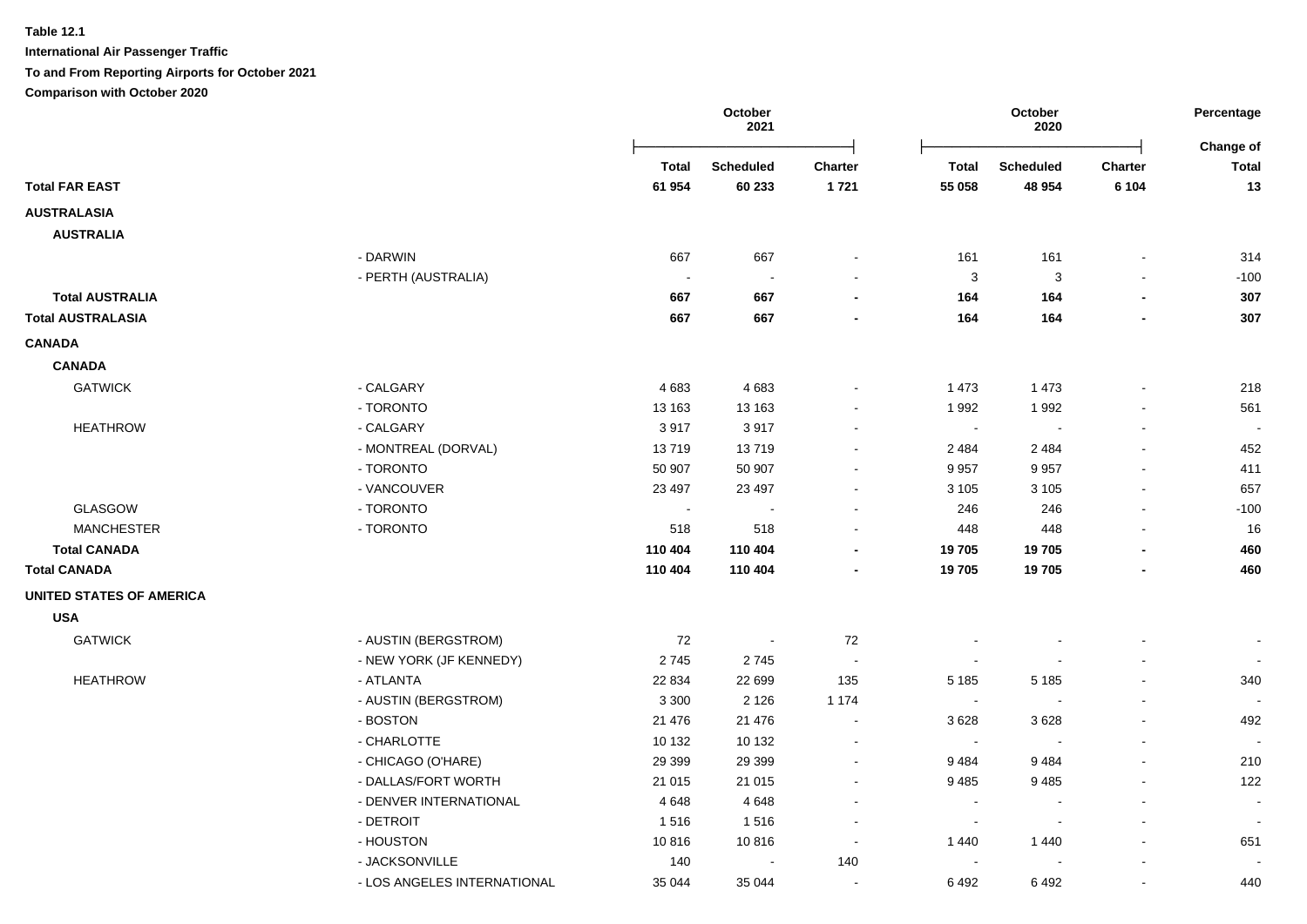|                                       |                              |         | October<br>2021 |                          |                | October<br>2020 |                          | Percentage<br>Change of  |
|---------------------------------------|------------------------------|---------|-----------------|--------------------------|----------------|-----------------|--------------------------|--------------------------|
|                                       |                              | Total   | Scheduled       | <b>Charter</b>           | <b>Total</b>   | Scheduled       | <b>Charter</b>           | <b>Total</b>             |
|                                       | - MIAMI INTERNATIONAL        | 19 082  | 19 082          |                          | 7 2 2 0        | 7 2 2 0         |                          | 164                      |
|                                       | - NEW YORK (JF KENNEDY)      | 68 376  | 68 376          | $\blacksquare$           | 14 9 26        | 14 9 26         | $\overline{\phantom{a}}$ | 358                      |
|                                       | - NEW YORK (NEWARK)          | 15 2 64 | 15 2 64         | $\blacksquare$           | 4 3 1 4        | 4 3 1 4         | $\blacksquare$           | 254                      |
|                                       | - PHILADELPHIA INTERNATIONAL | 10 4 46 | 10 4 46         |                          | 1 0 3 1        | 1 0 3 1         |                          | 913                      |
|                                       | - PHOENIX                    | 6 0 5 2 | 6 0 5 2         |                          | $\blacksquare$ |                 |                          |                          |
|                                       | - SAN DIEGO                  | 1740    | 1740            |                          | $\sim$         |                 |                          |                          |
|                                       | - SAN FRANCISCO              | 21 9 23 | 21 836          | 87                       | 4 1 3 2        | 4 1 3 2         |                          | 431                      |
|                                       | - SEATTLE (TACOMA)           | 10767   | 10767           | $\sim$                   | 1916           | 1916            |                          | 462                      |
|                                       | - WASHINGTON (DULLES)        | 26 0 75 | 26 075          | $\sim$                   | 6 0 7 0        | 6070            |                          | 330                      |
| <b>STANSTED</b>                       | - ATLANTA                    | 139     | $\sim$          | 139                      | $\sim$         |                 | $\sim$                   |                          |
|                                       | - MIAMI INTERNATIONAL        | 160     | $\sim$          | 160                      | $\blacksquare$ |                 |                          |                          |
|                                       | - NEW YORK (NEWARK)          | 294     | $\sim$          | 294                      | $\blacksquare$ |                 |                          |                          |
| <b>Total USA</b>                      |                              | 343 455 | 341 254         | 2 2 0 1                  | 75 323         | 75 323          |                          | 356                      |
| <b>Total UNITED STATES OF AMERICA</b> |                              | 343 455 | 341 254         | 2 2 0 1                  | 75 323         | 75 323          |                          | 356                      |
| <b>CENTRAL AMERICA</b>                |                              |         |                 |                          |                |                 |                          |                          |
| <b>CUBA</b>                           |                              |         |                 |                          |                |                 |                          |                          |
| <b>MANCHESTER</b>                     | - VARADERO                   |         |                 | $\blacksquare$           | 260            |                 | 260                      | $-100$                   |
| <b>Total CUBA</b>                     |                              |         |                 | $\overline{\phantom{a}}$ | 260            | $\blacksquare$  | 260                      | $-100$                   |
| <b>MEXICO</b>                         |                              |         |                 |                          |                |                 |                          |                          |
| <b>GATWICK</b>                        | - CANCUN                     | 5 2 8 7 | 5 2 8 7         | $\blacksquare$           | $\sim$         | $\sim$          | $\sim$                   | $\overline{\phantom{a}}$ |
| <b>HEATHROW</b>                       | - MEXICO CITY                | 3992    | 3916            | 76                       | 1944           | 1944            |                          | 105                      |
| <b>MANCHESTER</b>                     | - CANCUN                     | 2 3 7 1 | 2 3 7 1         | $\blacksquare$           | $\sim$         |                 |                          |                          |
| <b>Total MEXICO</b>                   |                              | 11 650  | 11 574          | 76                       | 1944           | 1944            |                          | 499                      |
| <b>Total CENTRAL AMERICA</b>          |                              | 11 650  | 11 574          | 76                       | 2 2 0 4        | 1944            | 260                      | 429                      |
| <b>SOUTH AMERICA</b>                  |                              |         |                 |                          |                |                 |                          |                          |
| <b>ARGENTINA</b>                      |                              |         |                 |                          |                |                 |                          |                          |
| <b>HEATHROW</b>                       | - BUENOS AIRES               |         |                 |                          | 1 4 1 7        | 1 4 1 7         |                          | $-100$                   |
| <b>Total ARGENTINA</b>                |                              |         |                 | $\blacksquare$           | 1417           | 1 4 1 7         | $\overline{\phantom{a}}$ | $-100$                   |
| <b>BRAZIL</b>                         |                              |         |                 |                          |                |                 |                          |                          |
|                                       | - SAO PAULO (GUARULHOS)      |         |                 | $\blacksquare$           | 11 588         | 11 588          |                          | $-100$                   |
| <b>Total BRAZIL</b>                   |                              |         |                 | $\overline{\phantom{a}}$ | 11 588         | 11 588          |                          | $-100$                   |
| <b>GUYANA</b>                         |                              |         |                 |                          |                |                 |                          |                          |
|                                       | - GEORGETOWN (GUYANA)        | 110     | $\sim$          | 110                      | 66             |                 | 66                       | 67                       |
| <b>STANSTED</b>                       | - GEORGETOWN (GUYANA)        | 43      | $\sim$          | 43                       | $\sim$         | $\sim$          | $\sim$                   | $\blacksquare$           |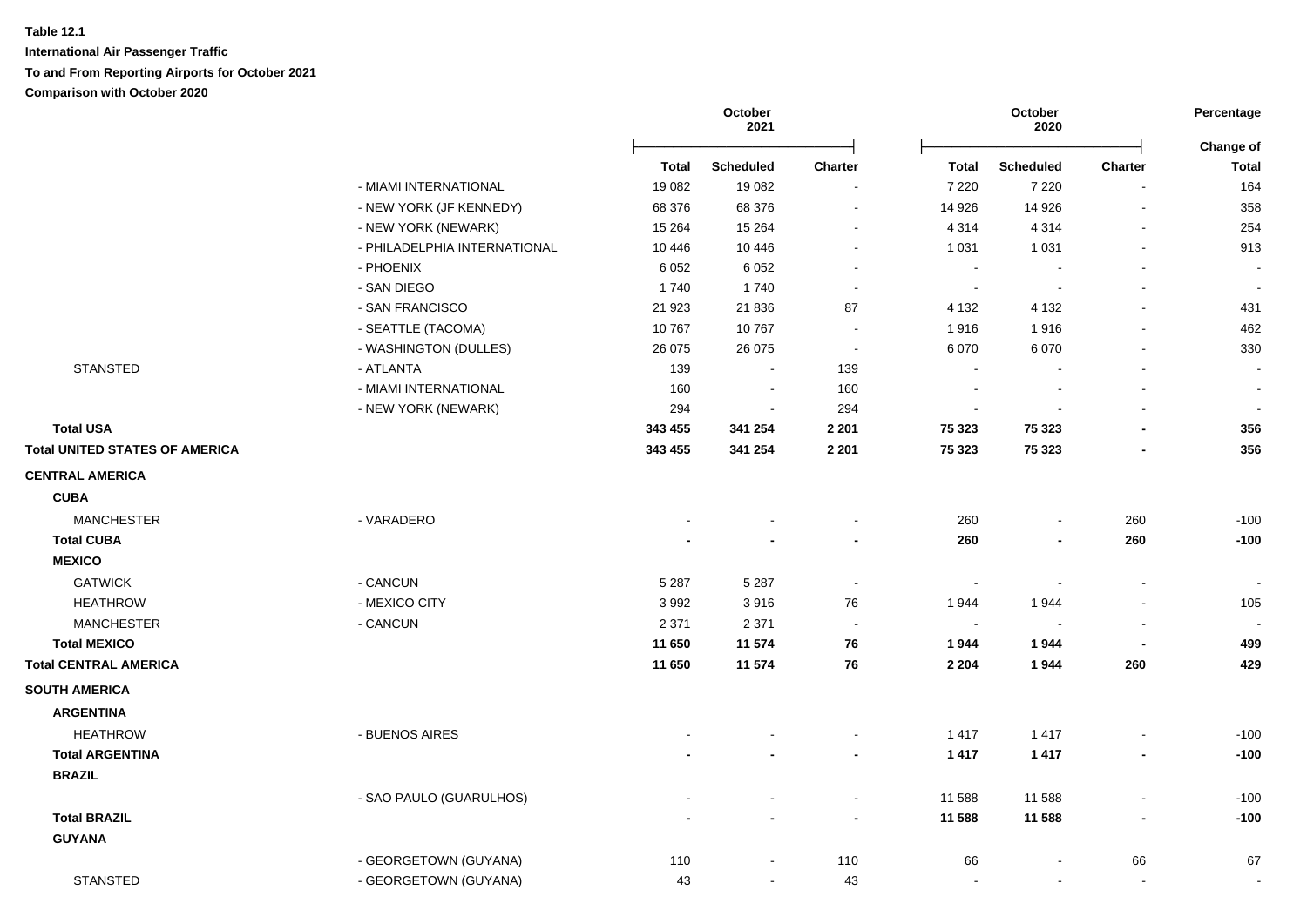|                                  |                |                | October<br>2021  |                          | October<br>2020          |                  |                          | Percentage<br>Change of  |
|----------------------------------|----------------|----------------|------------------|--------------------------|--------------------------|------------------|--------------------------|--------------------------|
|                                  |                | Total          | <b>Scheduled</b> | <b>Charter</b>           | <b>Total</b>             | <b>Scheduled</b> | <b>Charter</b>           | <b>Total</b>             |
| <b>Total GUYANA</b>              |                | 153            | $\blacksquare$   | 153                      | 66                       | $\blacksquare$   | 66                       | 132                      |
| <b>Total SOUTH AMERICA</b>       |                | 153            | $\blacksquare$   | 153                      | 13 071                   | 13 005           | 66                       | $-99$                    |
| <b>CARIBBEAN AREA</b>            |                |                |                  |                          |                          |                  |                          |                          |
| <b>ANTIGUA AND BARBUDA</b>       |                |                |                  |                          |                          |                  |                          |                          |
| <b>GATWICK</b>                   | - ANTIGUA      | 10 695         | 10 695           | $\sim$                   | 5 5 5 0                  | 5 5 5 0          |                          | 93                       |
| <b>HEATHROW</b>                  | - ANTIGUA      | 4 1 3 6        | 4 1 3 6          |                          | 371                      | 371              |                          | 1015                     |
| <b>Total ANTIGUA AND BARBUDA</b> |                | 14831          | 14 831           | $\blacksquare$           | 5921                     | 5921             |                          | 150                      |
| <b>BAHAMAS</b>                   |                |                |                  |                          |                          |                  |                          |                          |
|                                  | - NASSAU       | 6700           | 6700             |                          |                          |                  |                          |                          |
| <b>Total BAHAMAS</b>             |                | 6700           | 6700             |                          |                          |                  |                          | Infinity                 |
| <b>BARBADOS</b>                  |                |                |                  |                          |                          |                  |                          |                          |
| <b>GATWICK</b>                   | - BRIDGETOWN   | 224            | 224              |                          | 5 5 5 6                  | 5 5 5 6          |                          | $-96$                    |
| <b>HEATHROW</b>                  | - BRIDGETOWN   | 24 786         | 24 786           |                          | 2 1 2 5                  | 2 1 2 5          |                          | 1066                     |
| <b>MANCHESTER</b>                | - BRIDGETOWN   | 4 6 0 3        | 4 6 0 3          |                          | $\sim$                   | $\sim$           |                          |                          |
| <b>Total BARBADOS</b>            |                | 29 613         | 29 613           | $\overline{\phantom{a}}$ | 7681                     | 7681             | $\overline{\phantom{a}}$ | 286                      |
| <b>BERMUDA</b>                   |                |                |                  |                          |                          |                  |                          |                          |
| <b>GATWICK</b>                   | - BERMUDA      | $\blacksquare$ | $\blacksquare$   | $\sim$                   | 3 3 8 2                  | 3 3 8 2          | $\sim$                   | $-100$                   |
| <b>HEATHROW</b>                  | - BERMUDA      | 5 2 8 2        | 5 2 8 2          |                          | $\blacksquare$           |                  |                          |                          |
| <b>Total BERMUDA</b>             |                | 5 2 8 2        | 5 2 8 2          |                          | 3 3 8 2                  | 3 3 8 2          |                          | 56                       |
| <b>CAYMAN ISLANDS</b>            |                |                |                  |                          |                          |                  |                          |                          |
|                                  | - GRAND CAYMAN |                |                  | $\sim$                   | 721                      | 721              | $\overline{\phantom{a}}$ | $-100$                   |
| <b>Total CAYMAN ISLANDS</b>      |                |                |                  | $\blacksquare$           | 721                      | 721              | $\blacksquare$           | $-100$                   |
| <b>GRENADA</b>                   |                |                |                  |                          |                          |                  |                          |                          |
| <b>GATWICK</b>                   | - GRENADA      | 1 4 0 7        | 1 4 0 7          |                          | 147                      | 147              |                          | 857                      |
| <b>HEATHROW</b>                  | - GRENADA      | 385            | 385              |                          | 119                      | 119              |                          | 224                      |
| <b>Total GRENADA</b>             |                | 1792           | 1792             | $\blacksquare$           | 266                      | 266              |                          | 574                      |
| <b>JAMAICA</b>                   |                |                |                  |                          |                          |                  |                          |                          |
| <b>GATWICK</b>                   | - KINGSTON     | 5 4 5 0        | 5 4 5 0          |                          | 5 0 9 9                  | 5 0 9 9          |                          | $\overline{7}$           |
|                                  | - MONTEGO BAY  | 5 2 9 3        | 3 2 6 6          | 2 0 2 7                  | $\sim$                   |                  |                          | $\overline{\phantom{a}}$ |
| <b>HEATHROW</b>                  | - MONTEGO BAY  | 3 1 6 9        | 3 1 6 9          | $\sim$                   | 2 0 4 9                  | 2 0 4 9          |                          | 55                       |
| <b>BIRMINGHAM</b>                | - MONTEGO BAY  | 491            | $\blacksquare$   | 491                      | $\overline{\phantom{a}}$ |                  |                          | $\blacksquare$           |
| <b>MANCHESTER</b>                | - MONTEGO BAY  | 1575           | $\blacksquare$   | 1575                     |                          |                  |                          |                          |
| <b>Total JAMAICA</b>             |                | 15978          | 11885            | 4 0 9 3                  | 7 1 4 8                  | 7 1 4 8          | $\blacksquare$           | 124                      |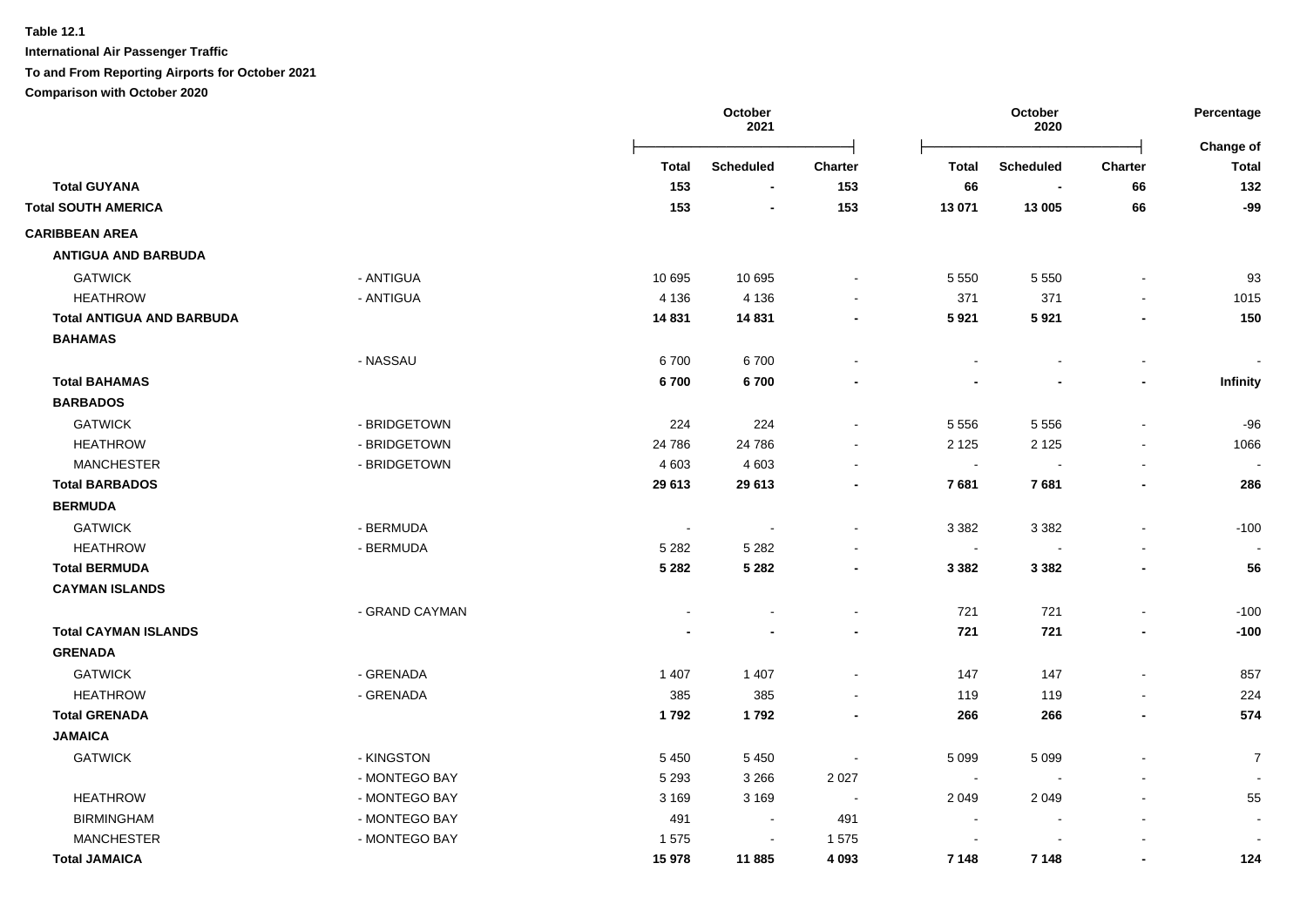**International Air Passenger Traffic**

### **To and From Reporting Airports for October 2021**

**Comparison with October 2020**

|                                               |                        | October<br>2021 |                | October<br>2020 |         |                  | Percentage<br>Change of |                 |
|-----------------------------------------------|------------------------|-----------------|----------------|-----------------|---------|------------------|-------------------------|-----------------|
|                                               |                        | Total           | Scheduled      | Charter         | Total   | <b>Scheduled</b> | <b>Charter</b>          | <b>Total</b>    |
| <b>SAINT KITTS AND NEVIS</b>                  |                        |                 |                |                 |         |                  |                         |                 |
| <b>GATWICK</b>                                | - ST KITTS             | 933             | 933            |                 |         |                  |                         |                 |
| <b>Total SAINT KITTS AND NEVIS</b>            |                        | 933             | 933            |                 |         |                  |                         | Infinity        |
| SAINT VINCENT AND THE GRENADINES              |                        |                 |                |                 |         |                  |                         |                 |
| <b>HEATHROW</b>                               | - E T JOSHUA           | 244             | 244            |                 |         |                  | $\blacksquare$          |                 |
| <b>Total SAINT VINCENT AND THE GRENADINES</b> |                        | 244             | 244            |                 |         |                  | $\blacksquare$          | <b>Infinity</b> |
| <b>ST LUCIA</b>                               |                        |                 |                |                 |         |                  |                         |                 |
| <b>GATWICK</b>                                | - ST LUCIA (HEWANORRA) | 11 911          | 9509           | 2 4 0 2         | 4 3 5 3 | 4 1 6 4          | 189                     | 174             |
| <b>Total ST LUCIA</b>                         |                        | 11 911          | 9509           | 2 4 0 2         | 4 3 5 3 | 4 1 6 4          | 189                     | 174             |
| <b>TURKS AND CAICOS ISLANDS</b>               |                        |                 |                |                 |         |                  |                         |                 |
|                                               | - PROVIDENCIALES       | 1 0 6 5         | 1 0 6 5        |                 |         |                  | $\overline{a}$          |                 |
| <b>Total TURKS AND CAICOS ISLANDS</b>         |                        | 1 0 6 5         | 1 0 6 5        |                 |         |                  | $\blacksquare$          | <b>Infinity</b> |
| <b>Total CARIBBEAN AREA</b>                   |                        | 88 349          | 81 854         | 6 4 9 5         | 29 472  | 29 283           | 189                     | 200             |
| <b>INDIAN OCEAN ISLANDS</b>                   |                        |                 |                |                 |         |                  |                         |                 |
| <b>MALDIVE ISLANDS</b>                        |                        |                 |                |                 |         |                  |                         |                 |
| <b>HEATHROW</b>                               | - MALE INTERNATIONAL   | 7807            | 7807           |                 | 1 0 0 5 | 1 0 0 5          |                         | 677             |
| <b>Total MALDIVE ISLANDS</b>                  |                        | 7807            | 7807           |                 | 1 0 0 5 | 1 0 0 5          |                         | 677             |
| <b>MAURITIUS</b>                              |                        |                 |                |                 |         |                  |                         |                 |
| <b>GATWICK</b>                                | - MAURITIUS            | 11 301          | 11 301         |                 |         |                  | L,                      |                 |
| <b>HEATHROW</b>                               | - MAURITIUS            | 2 2 9 4         | 2 2 9 4        |                 |         |                  | $\blacksquare$          |                 |
| <b>Total MAURITIUS</b>                        |                        | 13 5 95         | 13 5 95        |                 |         |                  | $\blacksquare$          | Infinity        |
| <b>SEYCHELLES</b>                             |                        |                 |                |                 |         |                  |                         |                 |
|                                               | - SEYCHELLES           |                 |                |                 | 679     | 679              | $\overline{a}$          | $-100$          |
| <b>Total SEYCHELLES</b>                       |                        |                 |                |                 | 679     | 679              |                         | $-100$          |
| <b>Total INDIAN OCEAN ISLANDS</b>             |                        | 21 402          | 21 402         |                 | 1684    | 1684             | $\blacksquare$          | 1171            |
| <b>ATLANTIC OCEAN ISLANDS</b>                 |                        |                 |                |                 |         |                  |                         |                 |
| <b>ASCENSION ISLAND</b>                       |                        |                 |                |                 |         |                  |                         |                 |
| <b>STANSTED</b>                               | - SAINT HELENA         | 180             | $\blacksquare$ | 180             | 67      |                  | 67                      | 169             |
| <b>Total ASCENSION ISLAND</b>                 |                        | 180             | $\blacksquare$ | 180             | 67      | $\blacksquare$   | 67                      | 169             |
| <b>CAPE VERDE ISLANDS</b>                     |                        |                 |                |                 |         |                  |                         |                 |
| <b>GATWICK</b>                                | - BOA VISTA (RABIL)    | 450             | 450            |                 |         |                  |                         |                 |
|                                               | - ILHA DO SAL C.VERDE  | 182             | 182            |                 |         |                  |                         | $\sim$          |